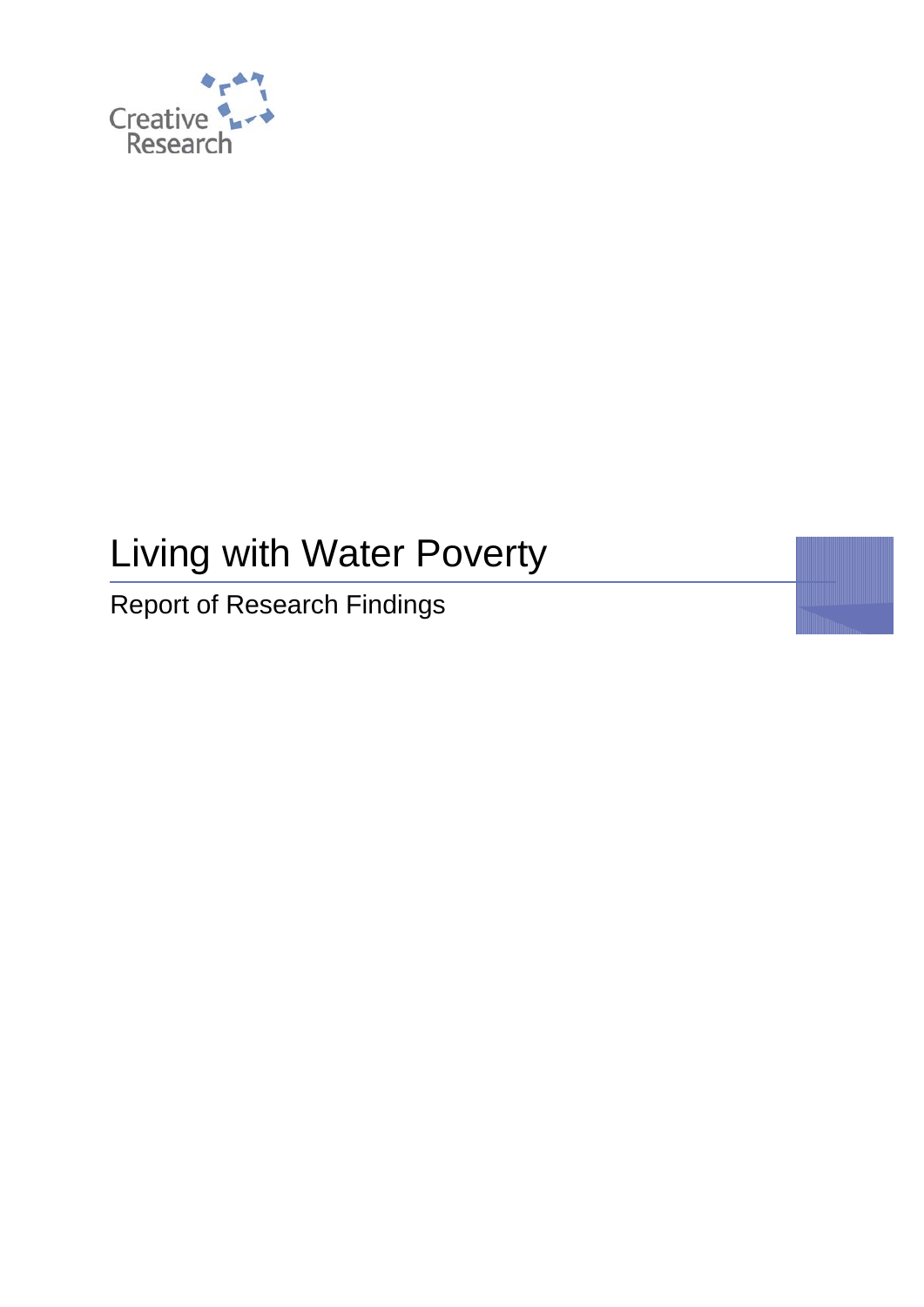16 June 2009/ Job No. 577/ Version 4

Prepared for:

The Consumer Council for Water



Creative Research Ltd 43 Broadway, London W13 9BP Phone: 020 8567 6974 Fax: 020 8567 6979

Email: creative@creativeresearch.co.uk www.creativeresearch.co.uk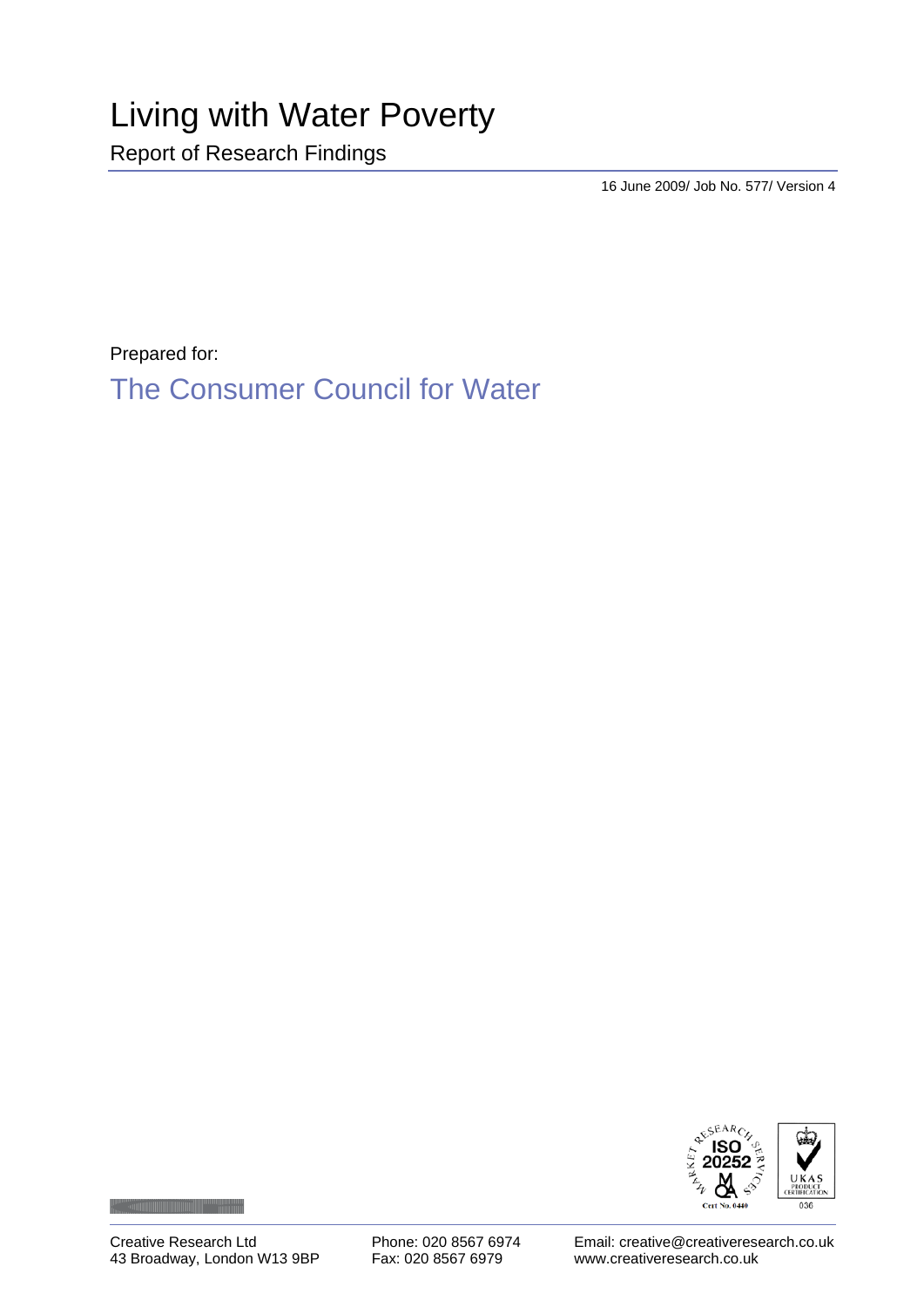| 1              |                                        | <b>INTRODUCTION</b>                    | 1              |
|----------------|----------------------------------------|----------------------------------------|----------------|
|                | 1.1                                    | Background                             | 1              |
|                | 1.2                                    | Aims and Objectives                    | $\mathbf 1$    |
|                | 1.3                                    | Methodology and Sample                 | $\overline{2}$ |
|                | 1.4                                    | <b>Interview Content</b>               | 5              |
|                | 1.5                                    | <b>Structure of the Report</b>         | $\overline{7}$ |
| $\overline{2}$ | <b>EXECUTIVE SUMMARY</b>               |                                        | 8              |
|                | 2.1                                    | Introduction                           | 8              |
|                | 2.2                                    | <b>Key Findings</b>                    | 8              |
|                | 2.3                                    | <b>Conclusions and Recommendations</b> | 12             |
| 3              | <b>SUGGESTED TYPOLOGY OF CUSTOMERS</b> |                                        | 17             |
|                | 3.1                                    | <b>Typologies</b>                      | 17             |
|                | 3.2                                    | Influence of other variables           | 23             |
|                |                                        | 3.3 A Static or Dynamic Typology?      | 23             |
| 4              | <b>MANAGING FINANCES</b>               |                                        | 25             |
|                | 4.1                                    | Income                                 | 25             |
|                | 4.2                                    | Outgoings                              | 26             |
|                | 4.3                                    | Main Categories of Expenditure         | 27             |
|                | 4.4                                    | <b>Energy and Water Poverty</b>        | 29             |
| 5              | <b>PRIORITIES IN SPENDING</b>          |                                        | 32             |
|                | 5.1                                    | <b>Differences in Priority</b>         | 32             |
|                | 5.2                                    | <b>Priority Given to Water</b>         | 38             |
| 6              |                                        | <b>AFFORDABILITY</b>                   | 41             |

**The Contract of the Contract of The Contract of The Contract of The Contract of The Contract of The Contract o**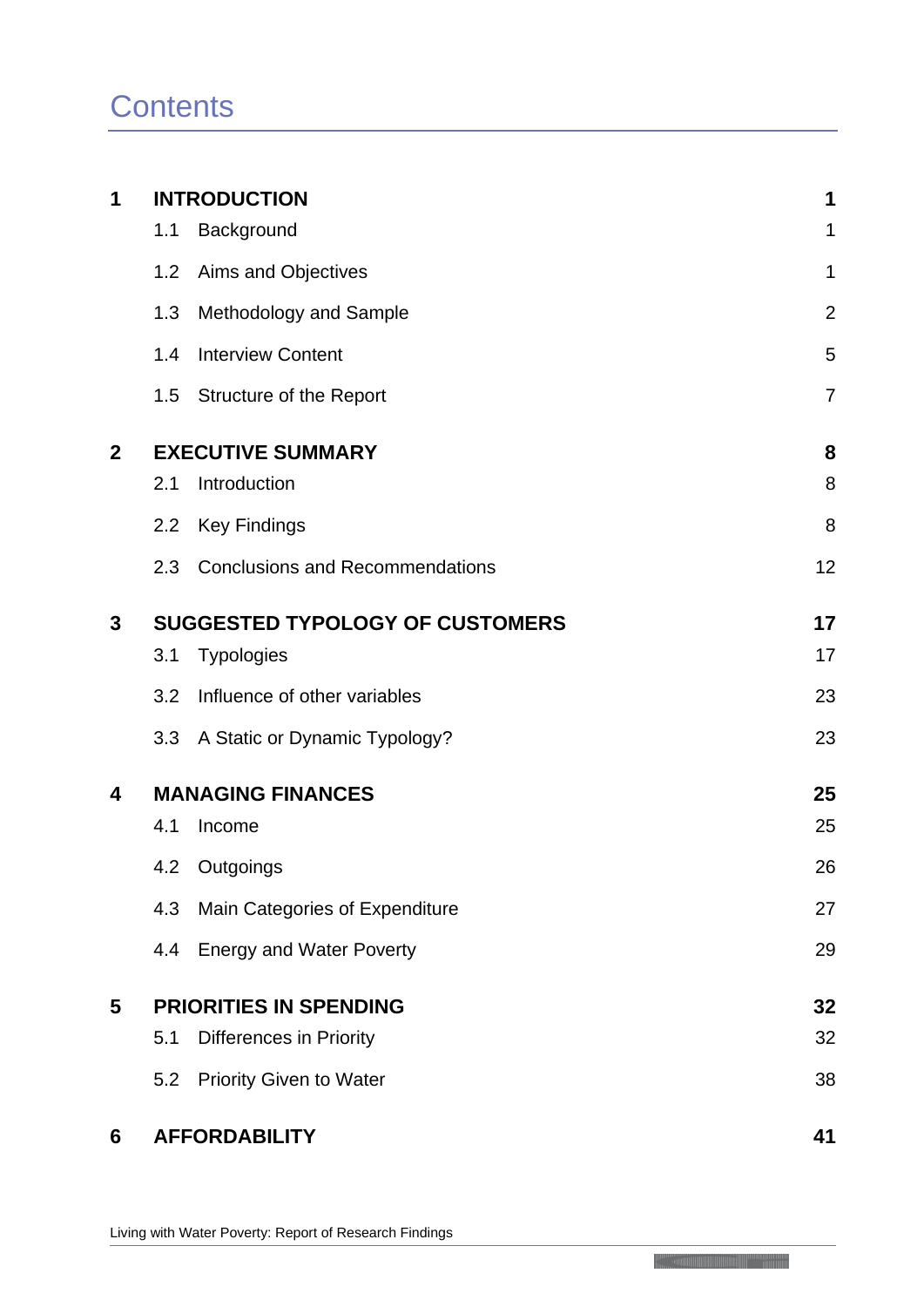|                | 6.1                      | Differences in Affordability                         | 41  |
|----------------|--------------------------|------------------------------------------------------|-----|
|                | 6.2                      | Definitions of Affordability                         | 44  |
|                | 6.3                      | <b>Perceived Affordability of Water</b>              | 48  |
| $\overline{7}$ | <b>COPING STRATEGIES</b> |                                                      |     |
|                | 7.1                      | <b>Strategies by Respondent Type</b>                 | 52  |
|                | 7.2                      | The Dilemmas Associated with Cutting Back            | 58  |
|                | 7.3                      | Coping Strategies Relating to Water Usage            | 61  |
| 8              | <b>GETTING INTO DEBT</b> |                                                      | 65  |
|                | 8.1                      | Where Debt Builds Up                                 | 65  |
|                | 8.2                      | The Emotional Impact of Debt                         | 67  |
|                | 8.3                      | Getting into Debt with Water                         | 69  |
|                | 8.4                      | Feelings about the Water Bill                        | 74  |
|                | 8.5                      | The Effect of Threats from the Water Company         | 78  |
|                | 8.6                      | Living with Debt: Four Case Studies                  | 79  |
| 9              | <b>SEEKING HELP</b>      |                                                      |     |
|                | 9.1                      | Seeking Help from Utilities and Water Companies      | 83  |
|                | 9.2                      | <b>Experience of Seeking Help</b>                    | 87  |
|                |                          | 9.3 Type of Help Wanted                              | 91  |
| 10             |                          | <b>WATER METERS &amp; PAYMENT/ASSISTANCE SCHEMES</b> | 95  |
|                |                          | 10.1 Water Meters                                    | 95  |
|                |                          | 10.2 Payment: Frequency and Method                   | 105 |
|                |                          | 10.3 Payment/Assistance Schemes                      | 108 |
|                |                          | 10.4 WaterSure                                       | 111 |
|                |                          | 10.5 Water Direct                                    | 113 |

Living with Water Poverty: Report of Research Findings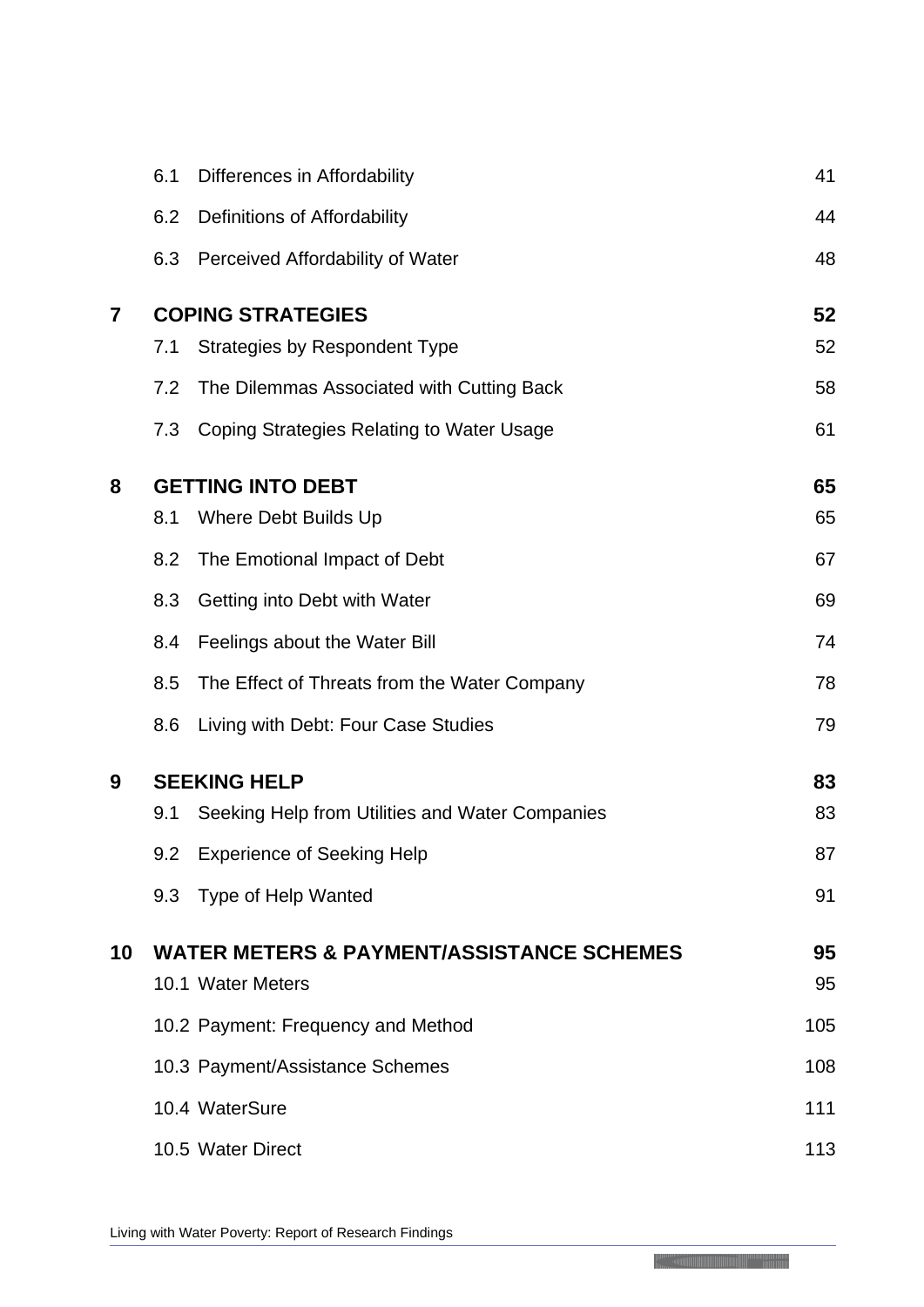|                   | 10.6 Charitable Trust Funds                                                       | 116        |
|-------------------|-----------------------------------------------------------------------------------|------------|
|                   | 10.7 Restart                                                                      | 118        |
|                   | 10.8 Communication of the Schemes                                                 | 120        |
| 11                | <b>CONCLUSIONS AND RECOMMENDATIONS</b><br>11.1 Introduction                       | 122<br>122 |
|                   | 11.2 Age and Vulnerability                                                        | 122        |
|                   | 11.3 Measures to Encourage Payment of Water Bills                                 | 122        |
|                   | 11.4 Increasing Awareness of the Schemes                                          | 123        |
|                   | 11.5 Extending / Clarifying the Eligibility Criteria for the Schemes and Reducing |            |
|                   | the Stigma of Receiving Help                                                      | 124        |
|                   | 11.6 Improving Dealings with the Water Companies                                  | 124        |
| $12 \ \mathsf{ }$ | <b>APPENDICES</b>                                                                 | 126        |
|                   | 12.1 Recruitment questionnaire                                                    | 126        |
|                   | 12.2 Discussion guide                                                             | 146        |
|                   | 12.3 Stimulus Material                                                            | 152        |
|                   | 12.4 Drawing for Figure Selection                                                 | 155        |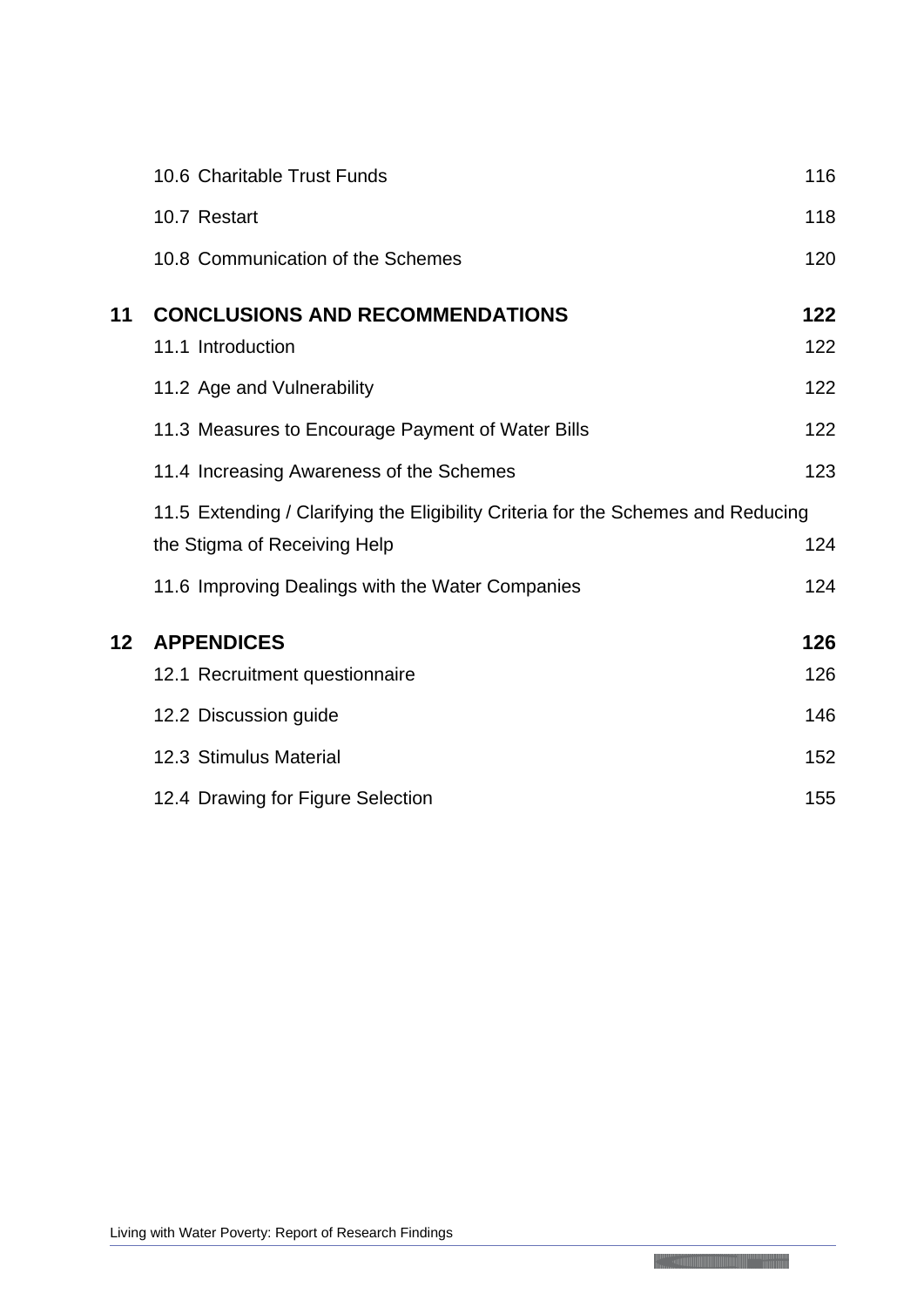## <span id="page-5-0"></span>1 Introduction

## <span id="page-5-1"></span>1.1 Background

- a) The Consumer Council for Water (CCWater) represents the interests of consumers in the water industry in England and Wales. CCWater uses the recognised Chartered Institute of Environmental Health (CIEH) definition of households living in water poverty if they spend more than 3% of their disposable income on their water and sewerage bills. CCWater wished to develop their understanding of what it is like for consumers to be living with water poverty. While a number of studies have been carried out exploring how consumers cope with fuel poverty, to date there has been little comparable research into the impacts of water poverty. While some of the lessons from the fuel poverty work can undoubtedly be applied to the water industry, a recent literature review referred to in the brief, identified a significant gap relating to 'the use of coping strategies and the implications of these for consumer welfare'.<sup>[1](#page-5-3)</sup>
- b) Against this background, CCWater wished to establish whether there was an adequate appreciation of the problems posed by water poverty, and to obtain an improved understanding of the welfare impacts of water poverty on vulnerable households. In this context, 'vulnerable households' include people towards whom CCWater has a particular duty, that is, those living on a low income, individuals of pensionable age, disabled people or those with a chronic illness, people living in rural areas, and BME residents for whom English is not their first language.

## <span id="page-5-2"></span>1.2 Aims and Objectives

<u>.</u>

- a) The overall aim of the research was to assist CCWater in building up a richer understanding of what it is like to live with water poverty and to provide evidence that can be used to take forward its affordability campaign.
- b) The specific business objectives set out in the brief were to:

#### Living with Water Poverty: Report of Research Findings

<u>and the second contract of the second contract of the second contract of the second contract of the second contract of the second contract of the second contract of the second contract of the second contract of the second</u>

**1**

<span id="page-5-3"></span><sup>&</sup>lt;sup>1</sup> Gibbons and Singler (2008) *Cold Comfort: A review of coping strategies employed by households in fuel poverty*, Energywatch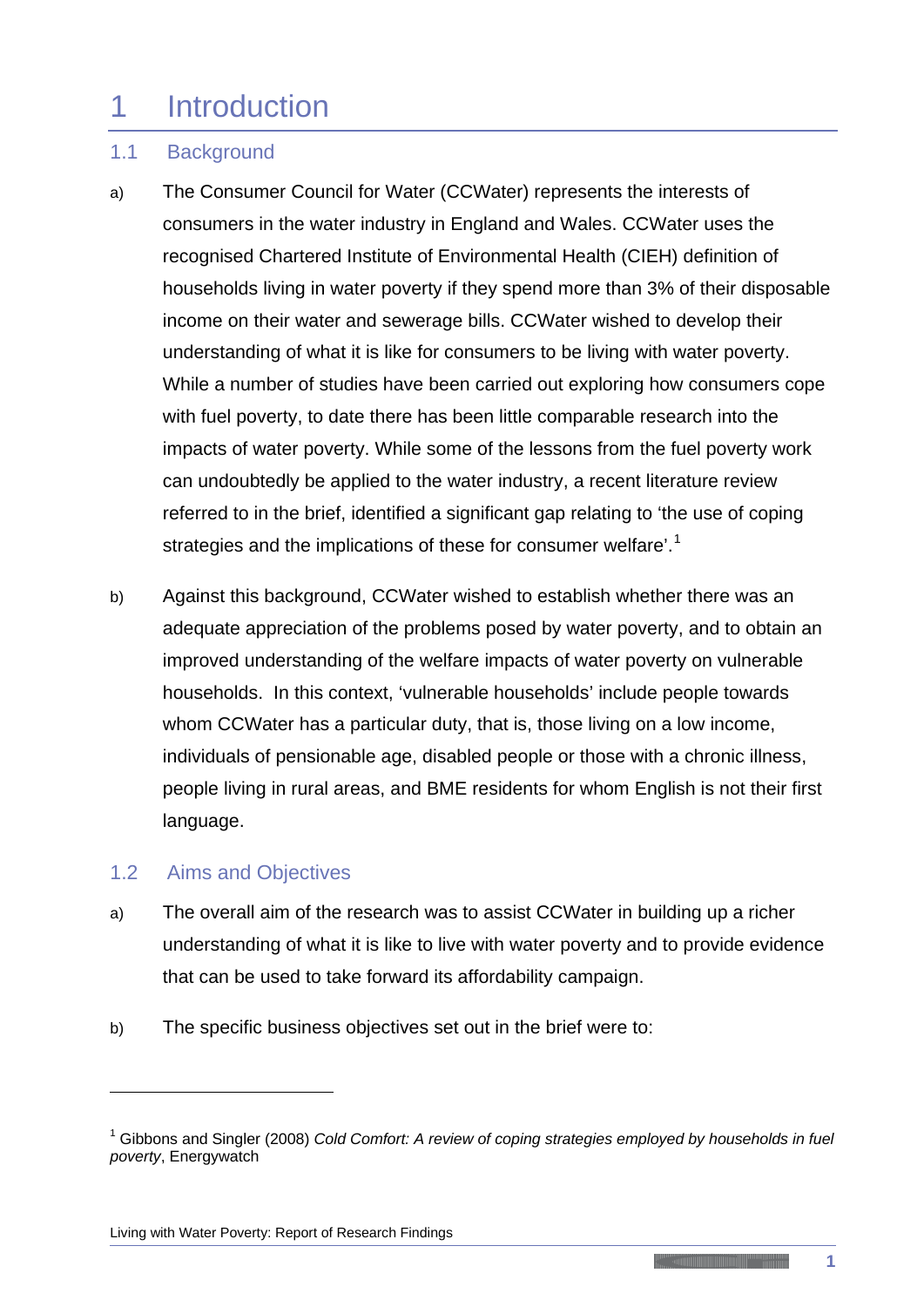- identify vulnerable consumers' views on the affordability of tap water
- identify where affordability issues may force consumers to limit their use of water, or make trade-offs with other essentials
- identify where further work may be required
- provide greater legitimacy in representing consumers
- and provide a stronger evidence base on which to make policy decisions.
- c) The research objectives were to explore how vulnerable, low income consumers live with poverty, how they cope with day to day living and manage their income with respect to their water and sewerage bills.
- d) Key topics to be addressed are summarised below:
	- to explore the **priority** of water and perceptions of **affordability** especially with regard to utility and water bills
	- to explore the issue of **debt** and how consumers deal with and manage this
	- to determine the range of **coping strategies** employed by those living in water poverty and the effect of these at both a practical and emotional level
	- to assess people's **experiences of approaching their water company for information, advice and help with payment difficulties**.

## <span id="page-6-0"></span>1.3 Methodology and Sample

- a) The research took the form of a series of depth interviews with a cross-section of vulnerable, low income water customers living in England and Wales. Low income households containing children, older people and people with disabilities or long term illnesses were the particular focus of the sample.
- b) In total, 42 depth interviews were conducted, some with individuals and others with couples. All respondents either met the definition of living in water poverty (water bill ≥3% of disposable income) or were borderline (water bill represents

**Communication**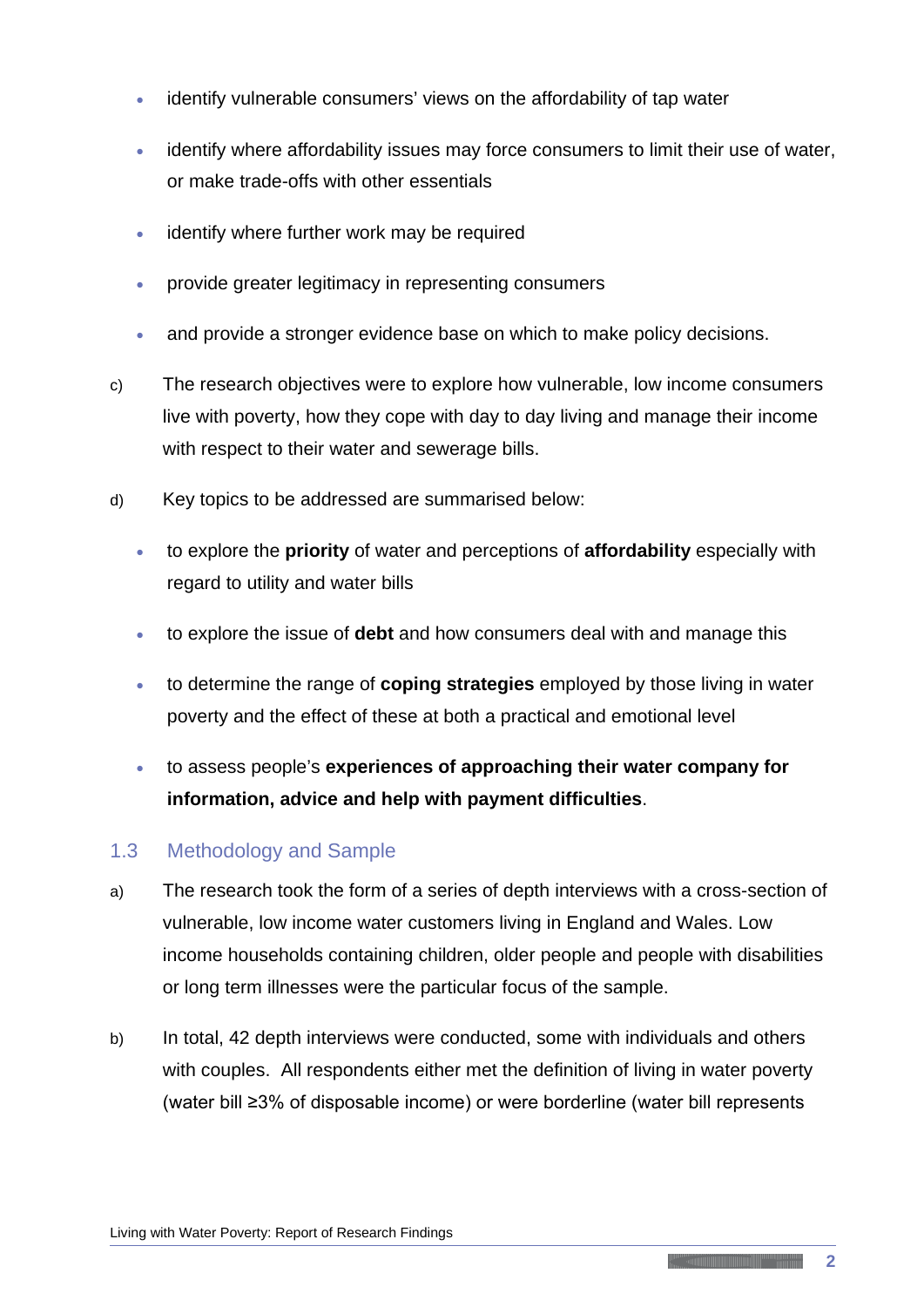2.5-3.0% of income). All respondents were on below average disposable incomes (typically under £18k p.a.) and met one or more definitions of vulnerability.

c) The sample was structured against a series of variables. Table 1 identifies these and provides numbers against each.

| <b>Variable</b>    |                                               | <b>Number of respondents</b> |
|--------------------|-----------------------------------------------|------------------------------|
|                    | Pre-family                                    | 6 singles                    |
|                    |                                               | 1 couple                     |
|                    | Family                                        | 9 single parents             |
| Lifestage          |                                               | 10 couples                   |
|                    | Post-family                                   | 3 singles                    |
|                    |                                               | 5 couples                    |
|                    | <b>Retired</b>                                | 4 singles                    |
|                    |                                               | 4 couples                    |
|                    | <b>Black</b>                                  | 6                            |
| <b>Ethnicity</b>   | Asian                                         | 2 English speaking           |
|                    |                                               | 3 non-English speaking       |
|                    | White                                         | 31                           |
| <b>Location</b>    | Urban                                         | 24                           |
|                    | Rural                                         | 18                           |
| <b>Meter usage</b> | Metered supply                                | 16                           |
|                    | Unmetered supply                              | 26                           |
| <b>Disability</b>  | Disabled or chronic health<br>condition       | 19                           |
|                    | Non-disabled / no chronic<br>health condition | 23                           |

#### **Table 1: Sample Structure**

- d) The respondents were recruited in a variety of locations that are supplied by a number of different water companies. Interviews were undertaken with customers of the following water / sewerage companies:
	- Anglian Water
	- Dwr Cymru (Welsh Water)

**The South Company of the Company of the Company of the Company of the Company**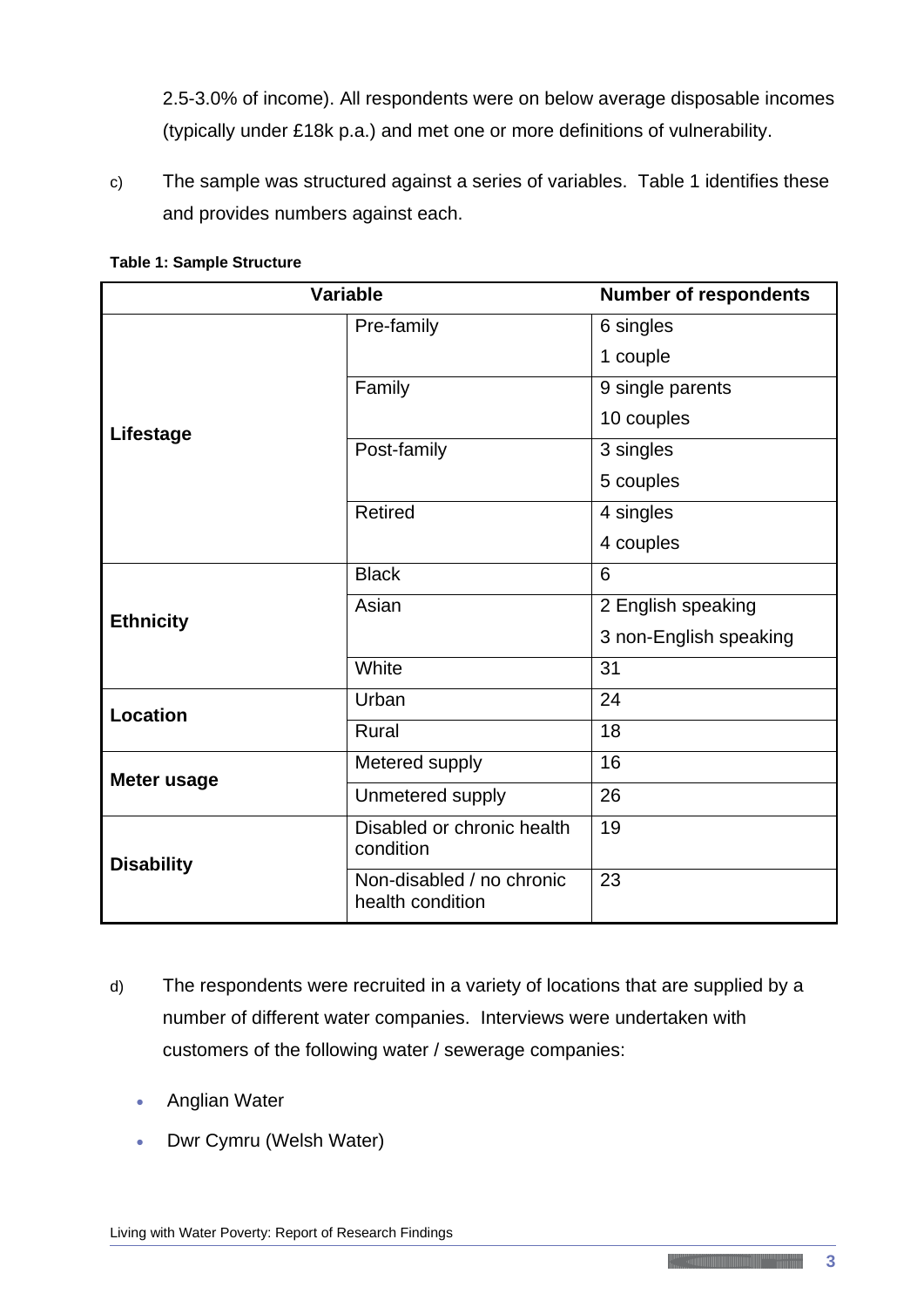- Folkestone and Dover / Southern Water
- Severn Trent Water
- South Staffordshire Water
- South West Water
- Thames Water
- United Utilities.
- e) Nineteen interviews included somebody with some form of disability or chronic illness and a number of respondents had multiple conditions. In the majority of cases, and particularly where mental health issues were involved, these only came to light during the course of the interview. The range of conditions included the following:
	- mobility impairment generally, arthritis, spondylitis
	- cerebral palsy, multiple sclerosis
	- diabetes, heart condition, stroke
	- eczema, psoriasis
	- mental health issues generally, depression, personality disorder, paranoid schizophrenia, dementia
	- chronic alcoholism, addiction to painkillers.

## 1.3.1 A note on the sample and interpreting the findings

- a) Our sample does not represent the full range of vulnerable people and this should be factored into the overall picture. On one or two occasions, we were unable to complete the interview because some respondents, generally those who were older, found it very difficult to provide basic facts such as current income and outgoings or to discuss spending priorities. Moreover, some vulnerable people who had initially agreed to take part subsequently changed their mind, sometimes when the researcher arrived to conduct the interview or was en route. These individuals are not included within our sample.
- b) The findings are qualitative in nature and based on a relatively small number of interviews. While a detailed analysis of the data suggests that there are differences between certain sub-groups and types of respondent, we would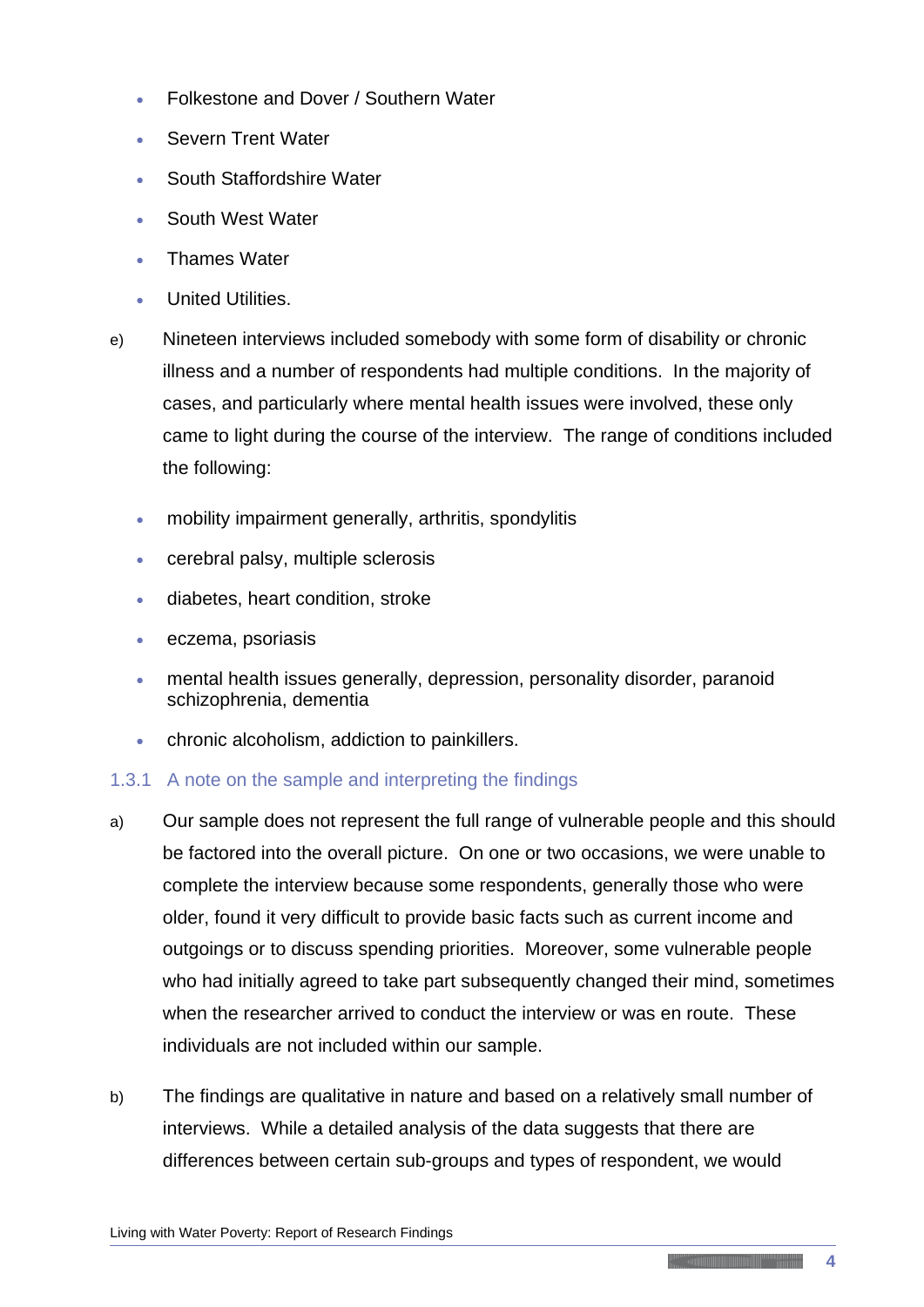advise that the patterns we have identified are treated with caution – they are best considered hypotheses for further exploration and development. Any statements that refer to respondents who 'can't pay' or 'won't pay' relate to this particular segment of customers (who were recruited because of their water poor status) and not the wider customer base.

### <span id="page-9-0"></span>1.4 Interview Content

- a) Interviews typically lasted an hour (although they were often longer) and followed a discussion guide developed in consultation with CCWater. The full guide is provided in the appendices but we have summarised the main points covered below to give some context for the research findings.
	- **Managing general finances** once a respondent's income had been clarified, there was a brief discussion around their financial situation including how they paid their bills, whether they had any savings and in the case of couples, who was responsible for paying their bills. A number of card sorts followed where respondents were presented with various outgoings (see section 4.3.1), asked to sort them in a number of ways (listed below) and to explain why they had sorted them as they had.
		- **Sort one (household spend)** the outgoings were sorted firstly according to the amount spent on each; the main aim being to gain an idea of the relative size of the different bills
		- **Sort two (spending priorities)** outgoings were then sorted according to spending priority, from most important to least important. This was followed by an exploration of any choices that had been made in terms of meeting the various costs
		- **Sort three (affordability)** respondents then sorted the outgoings into three categories; affordable, less affordable or unaffordable and definitions and perceptions of affordability were explored – what makes a particular item affordable or not?
		- **Sort four (payment and arrears)** in the final sort, respondents were asked to place the outgoings into three categories; bills they always paid,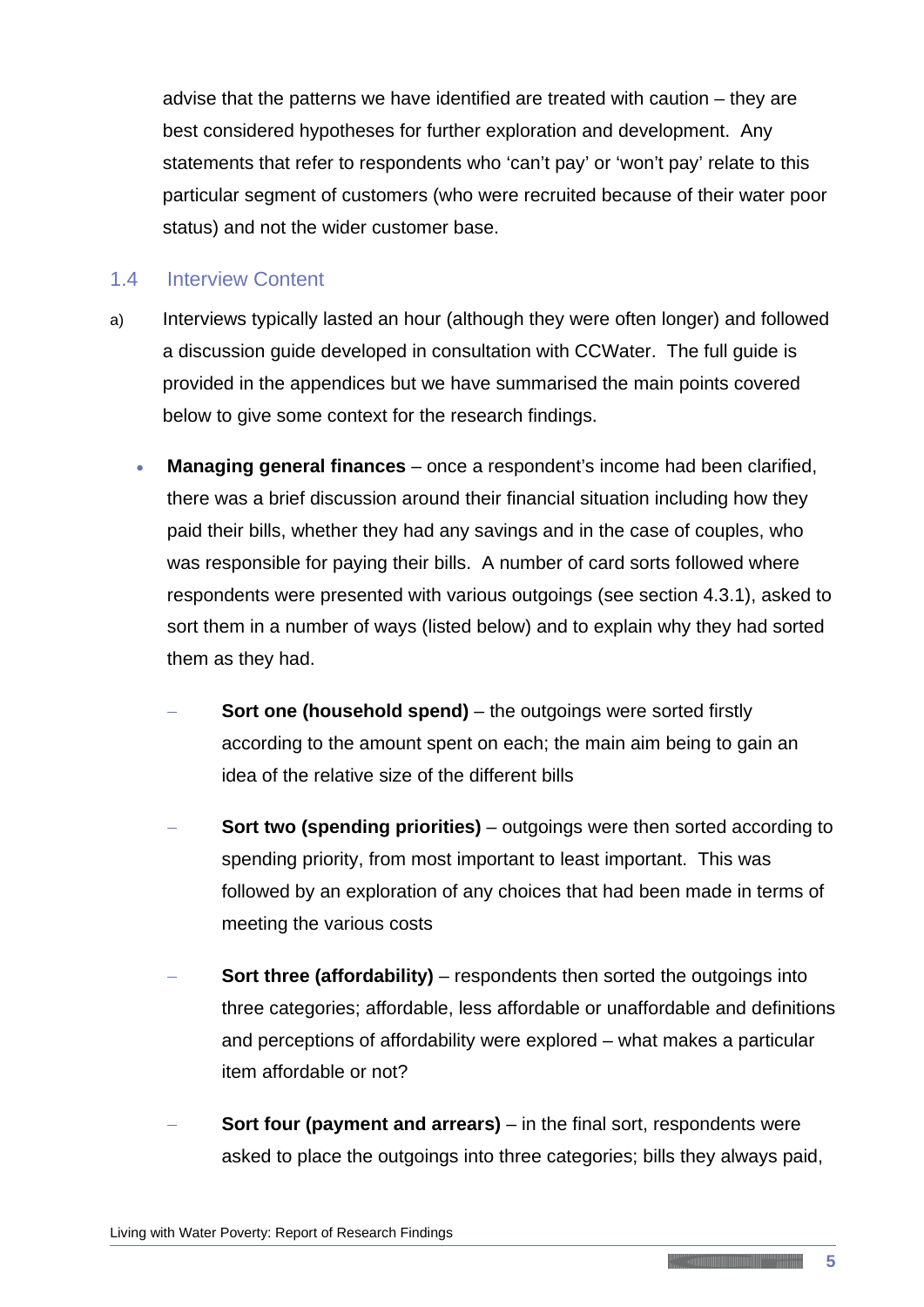bills where they sometimes ran up debts / struggled to pay and bills where they were always in debt / arrears. The reasons for any arrears were explored with respondents.

- **Emotional impact of struggling with bills / being in arrears** the practical and emotional impacts of struggling with bills or being in arrears were explored. The main aim was to determine how respondents coped with making choices, any difficulties with payments and arrears, and how these situations made them feel. A projective technique (see appendix 12.4) was used to help initiate this discussion.
- **Seeking help and advice** whether respondents had approached suppliers and/or sought any other help with paying their bills was explored. If they had not sought any help this was covered hypothetically, what would they do and what would they expect to happen? Finally, the ideal situation in terms of help and advice was explored – what would respondents like to happen if they need to seek help?
- Managing water bills how the water bill was treated relative to other outgoings was explored with respondents throughout the interview. The emotional impact of paying for the water bill and how respondents felt about it was covered using the same projective technique. If respondents were in arrears and/or had sought help with their water bill, this was also discussed, along with what people thought water companies should do to help people if they were struggling or could not pay their bill.
- **Water meters**  respondents' unprompted views about water meters (regardless of whether they had one or not) were firstly explored. They were then shown some information about water meters (see appendix 12.3.1) and asked for their response.
- **Payment schemes**  outline information was shown about a series of ways in which customers might be helped with their water bills and responses to these were explored. These were options for payment method and frequency, WaterSure (Welsh Water Assist in Wales), Water Direct, Charitable Trust Funds and the Restart Scheme (see appendix 12.3.2 to 12.3.7).

**Communication**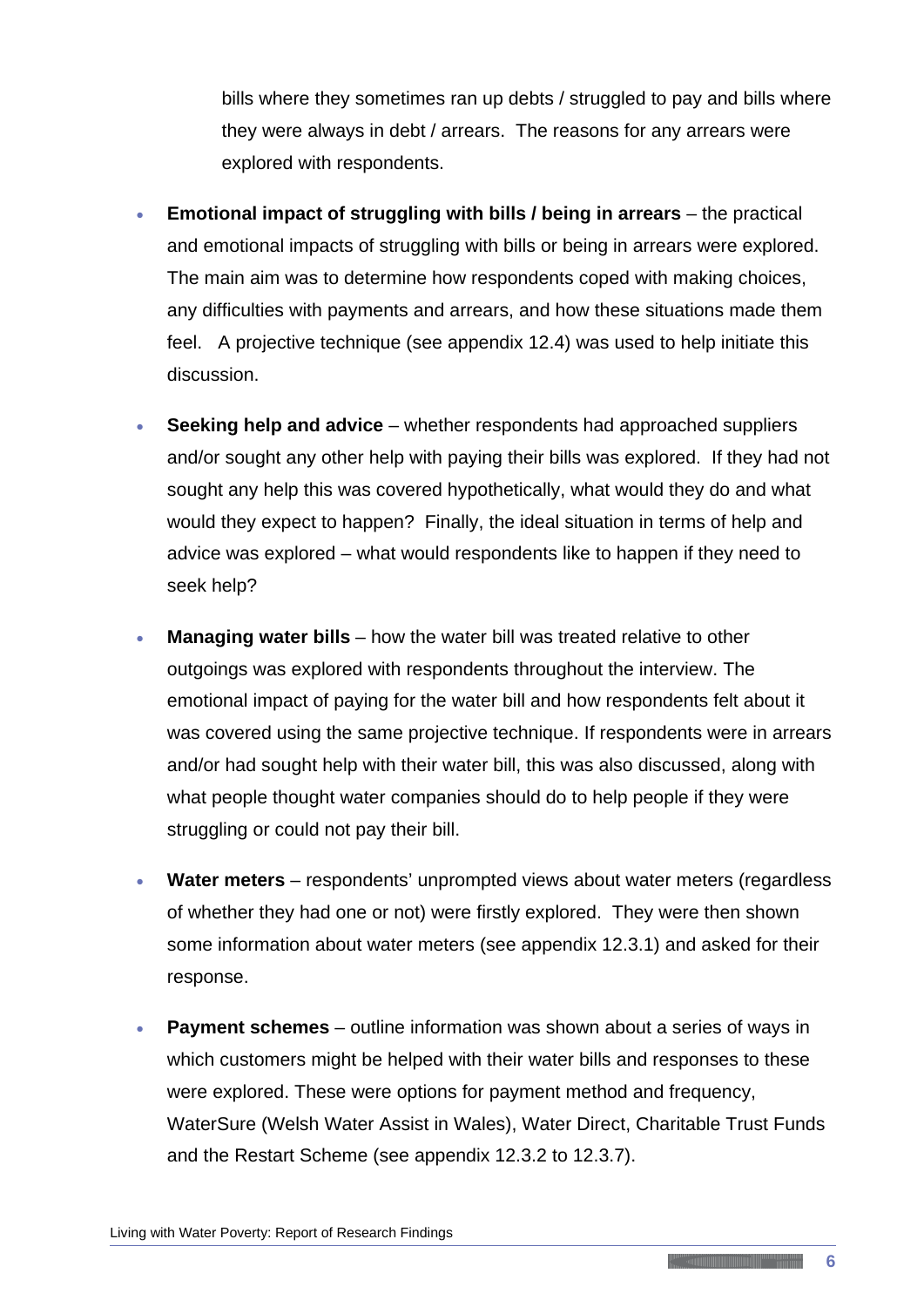## <span id="page-11-0"></span>1.5 Structure of the Report

- a) The next section of this report is an Executive Summary which provides an outline of the research approach, the key findings and our conclusions based upon our interpretation of these, together with our recommendations. The main body of the report sets out the detail of the findings. These are liberally illustrated by verbatim comments from respondents in the depth interviews.
- b) The appendices contain the recruitment questionnaire, topic guide and copies of the stimulus materials.

**Constitution of the Constitution of the Constitution of the Constitution of the Constitution**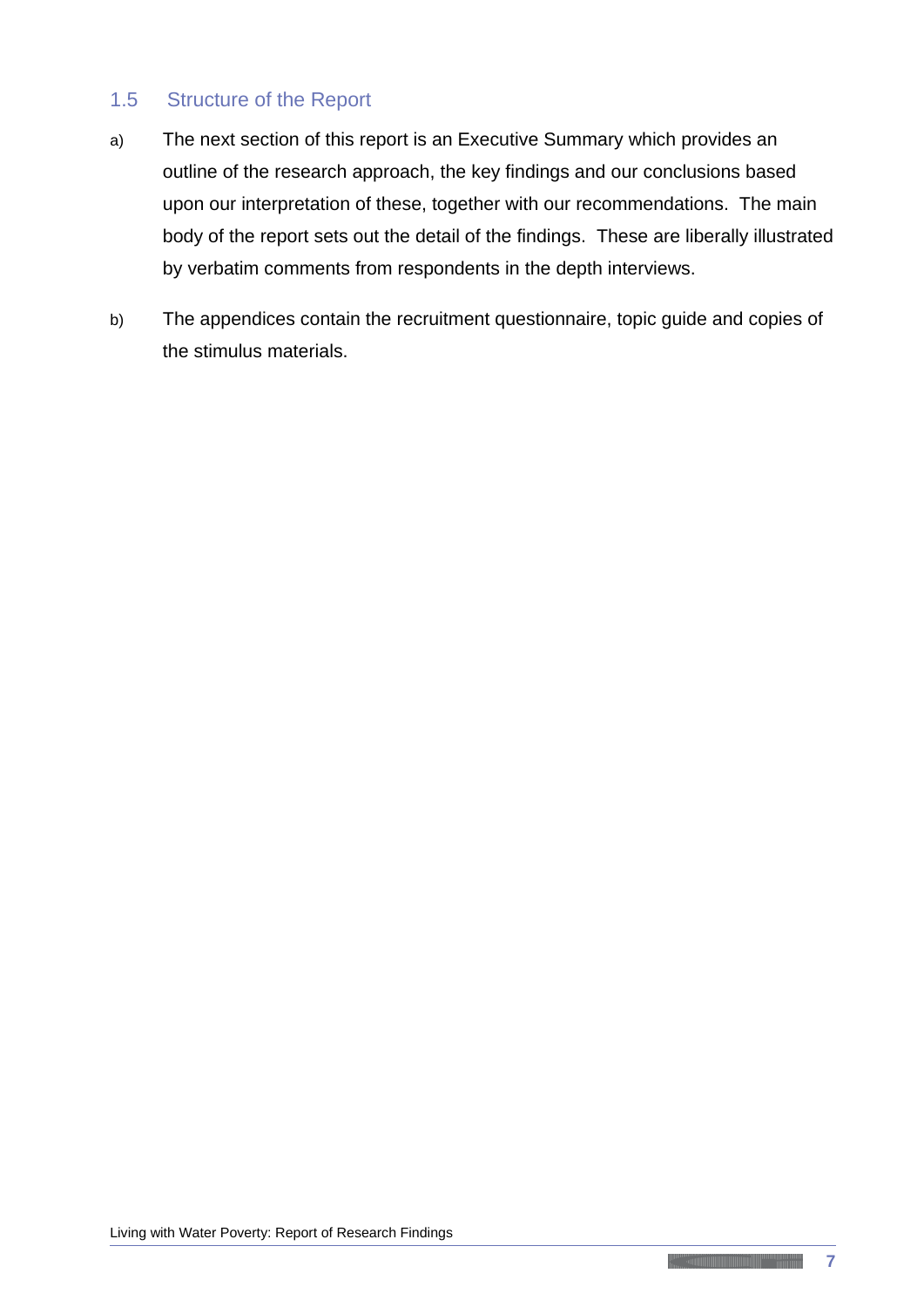## <span id="page-12-0"></span>2 Executive Summary

## <span id="page-12-1"></span>2.1 Introduction

a) The Consumer Council for Water (CCWater) represents the interests of consumers in the water industry in England and Wales and uses the recognised Chartered Institute of Environmental Health (CIEH) definition of households living in water poverty if they spend more than 3% of their disposable income on their water and sewerage bills. CCWater wishes to establish whether there is an adequate appreciation of the problems posed by water poverty, and to obtain an improved understanding of the welfare impacts of water poverty on vulnerable households. In this context, 'vulnerable households' include people towards whom CCWater has a particular duty, that is, those living on a low income, individuals of pensionable age, disabled people or those with a chronic illness, people living in rural areas, and BME residents for whom English is not their first language.

#### <span id="page-12-2"></span>2.2 Key Findings

a) The main findings in relation to each of the research objectives are outlined below. It is important to recognise that the findings are qualitative in nature and based on a relatively small number of interviews. In addition, we have drawn a purposive sample – people who are in, or close to, water poverty and who can be considered to be vulnerable. Our findings may not be applicable to the wider public.

## **Explore the priority of water and perceptions of affordability especially with regard to utility and water bills**

- b) Water is viewed as a priority, something that is essential 'to live', along with food, a roof over one's head, electricity and gas. However, it is often the bill that respondents 'let slip' when they have to make very real choices about payment.
- c) In part, this may relate to how affordable water is perceived to be. It is often seen as less affordable or unaffordable compared to other outgoings, by dint of the size of the bill (especially if it arrives six monthly or annually and there is no arrangement to pay in instalments) and a perceived lack of control over the bill due to price rises, variable billing periods, the fact that the supply is metered (and

**Communication**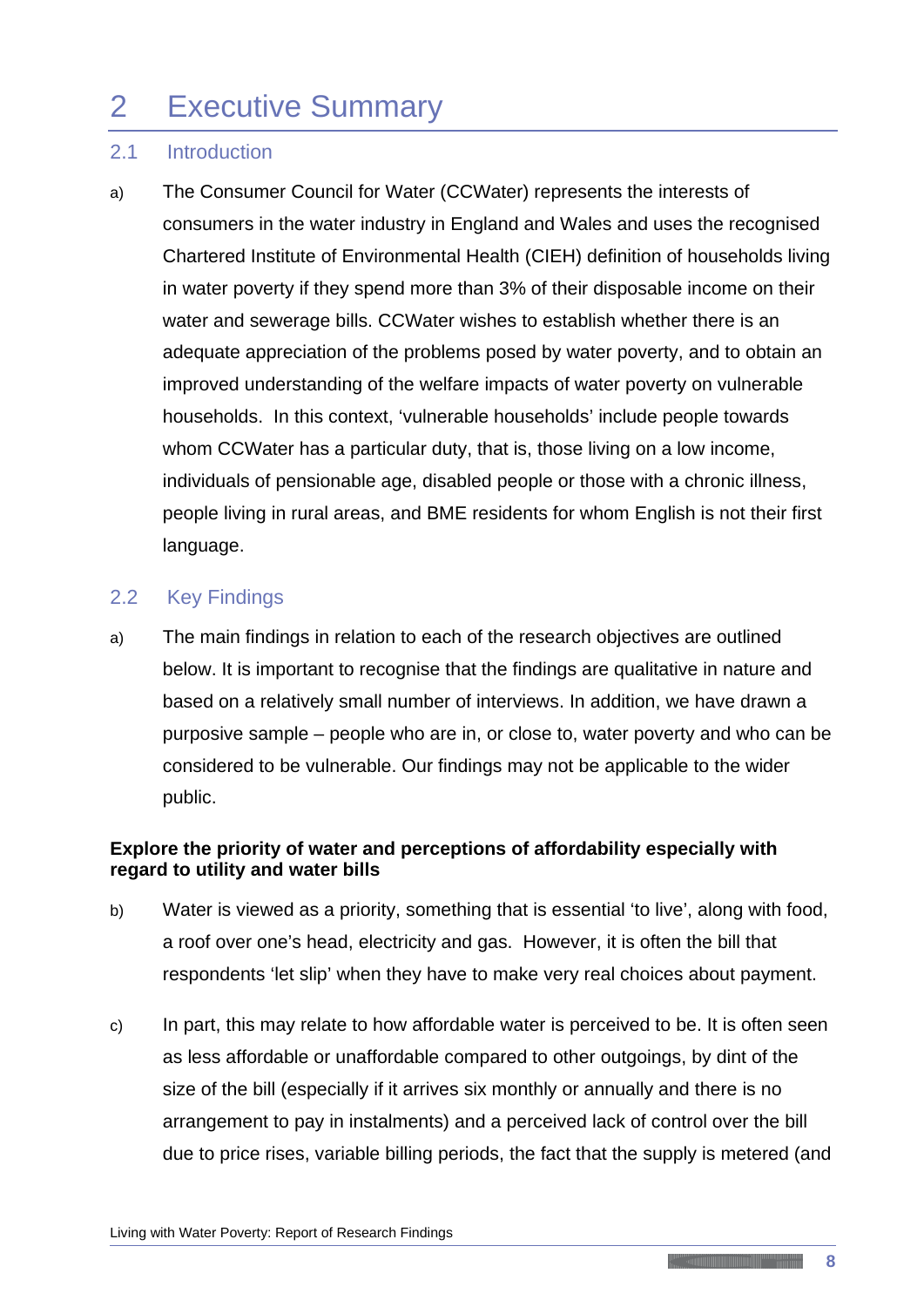therefore the size of the bill is unpredictable), or increasing arrears despite regular payments. Perceptions of unfairness may also play a role – it may be known that water bills are lower in other regions, respondents may feel they are paying too much for their level of consumption or there is sometimes a lack of understanding of, or disputes about, the service provided by water companies.

- d) In circumstances where the level of income makes it difficult to cover all bills, decisions are required about which are paid and which are deferred. Some outgoings, such as food, can be squeezed but others are fixed. Where choices have to be made, respondents focus on those bills where non-payment could have immediate or rapid and dramatic consequences. In the most extreme cases, this might be before or following court action or the arrival of debt collectors, but it could also be where payment is a condition of a tenancy. Most common is the situation where non-payment may result in the loss of energy supply. Many of the respondents who are struggling to pay their water bills or are in arrears use pre-payment meters for electricity and/or gas, and if they do not regularly top these up, they will not have access to these fuels. In contrast, delayed or non-payment of water bills is not seen to have the same drastic consequences; the assumption that water debt is caused by customers knowing they can not be disconnected is not supported and most respondents in this situation do not know for certain whether they can be cut off (and it was evident that they had not thought a great deal about this), but when prompted, most assumed that their water could be disconnected though it might be a protracted process.
- e) We suggest that payment method is also a factor in whether water bills are paid. A number of respondents who are struggling to pay their water bills or are in arrears are in the position where they are making weekly payments using a payment book or card. These are used as a means to encourage regular weekly payment and not as a means of accessing water (as with gas and electric prepayment). This can result in respondents 'forgetting' or 'leaving' their payment for a few weeks especially if they have to find money to pay other, more pressing bills or the book might be lost, while those with health conditions often find it difficult to make the regular trip into town to make the payment. In this way, bills that are allowed to slip may turn into unintended arrears.

**Communication**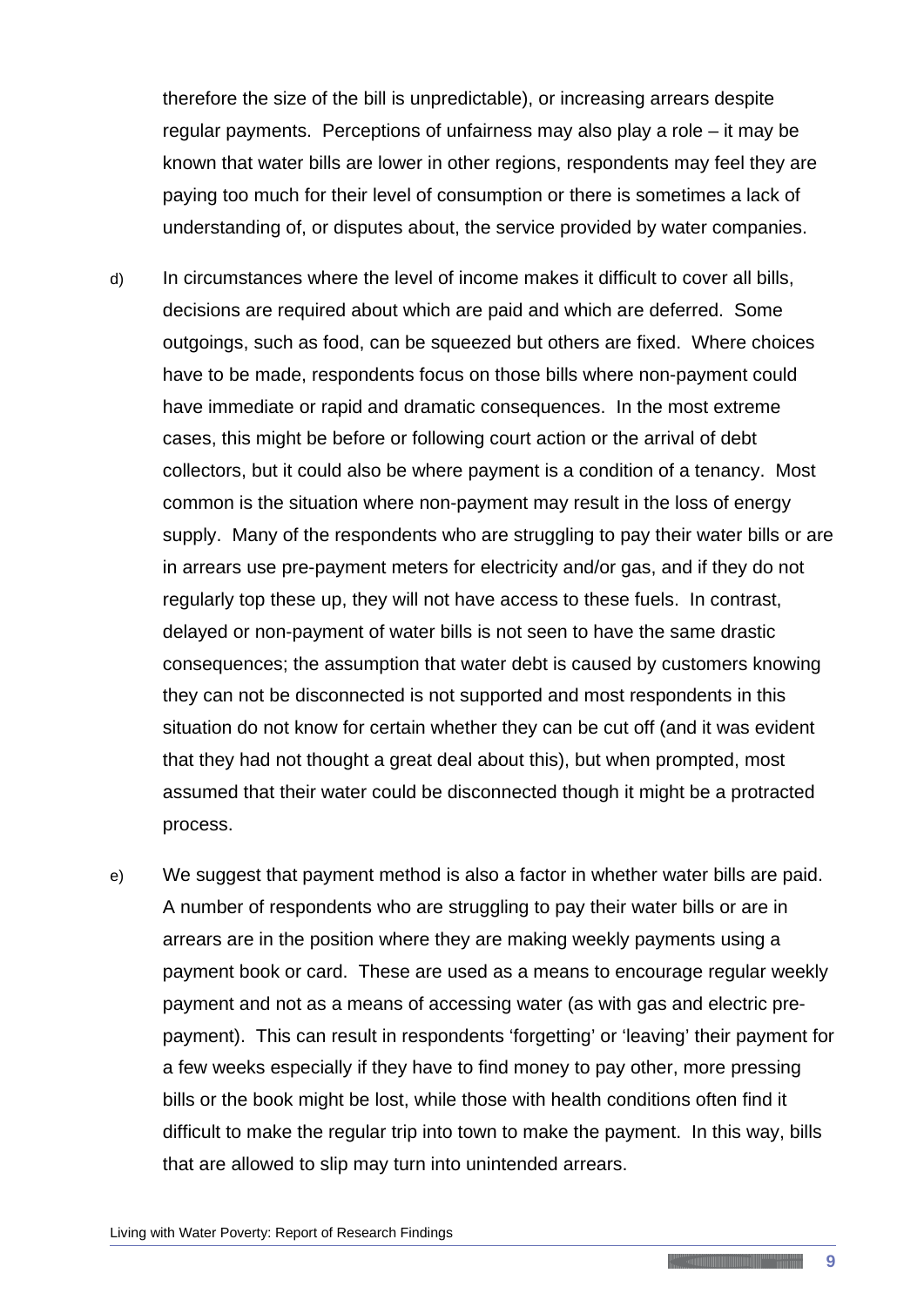**Explore the issue of debt and how consumers deal with and manage this including the impact on their wellbeing**

- f) Out of fourteen items of household expenditure, the one for which respondents are most likely to be sometimes or always in debt, is water<sup>[2](#page-14-0)</sup>. Despite this, respondents show a keenness to be able to budget and cover their bill payments and the idea that people adopt a 'won't pay' attitude towards their water bill (and their bills in general) is not supported by the findings. Those who are in arrears with their water bill genuinely 'can't pay' at the level of payment expected by their water company. Just two respondents in the sample fall into what could be described as a 'can't pay, won't pay' category and they rationalised the non-payment of their water bill as a protest against the companies involved<sup>[3](#page-14-1)</sup>. No one fell into the 'won't pay' category (that is, they could have afforded to meet their payments but were choosing not to).
- g) The problem for many of the respondents is that it is easy for arrears to build up so that they are no longer struggling to meet bills but unable to do so. There is a perception that help is only available once you are in debt rather than when you are trying to avoid falling into arrears. Most are not deliberately avoiding payment and there is a willingness to pay, however, this willingness is related to a perception that they should only be made to pay what they can realistically afford.
- h) A range of negative emotions are experienced by respondents as a result of struggling to meet outgoings or being in arrears, regardless of how well they are coping. These include powerlessness, feeling worn down, hopelessness, anger and guilt and are particularly acute for those who manage their finances chaotically and are constantly fire-fighting. Some of the better money managers tend to feel more in control and so experience less stress but even those who are 'making ends meet' find the thought of not being able to pay their bills uncomfortable and stressful.

-

<span id="page-14-0"></span> $2$  This is perhaps not surprising given the fact that the sample was recruited from among people on low incomes who were either in water poverty or very close to being so.

<span id="page-14-1"></span> $3$  At the time of the interview, the two respondents were clearly in a position where they could not afford to pay their water bills; however, the thing which differentiated them from everyone else was the fact that they both indicated that even if they could afford to pay their water bill, they would not do so. For this reason, we have classified them as 'can't pay, won't pay'.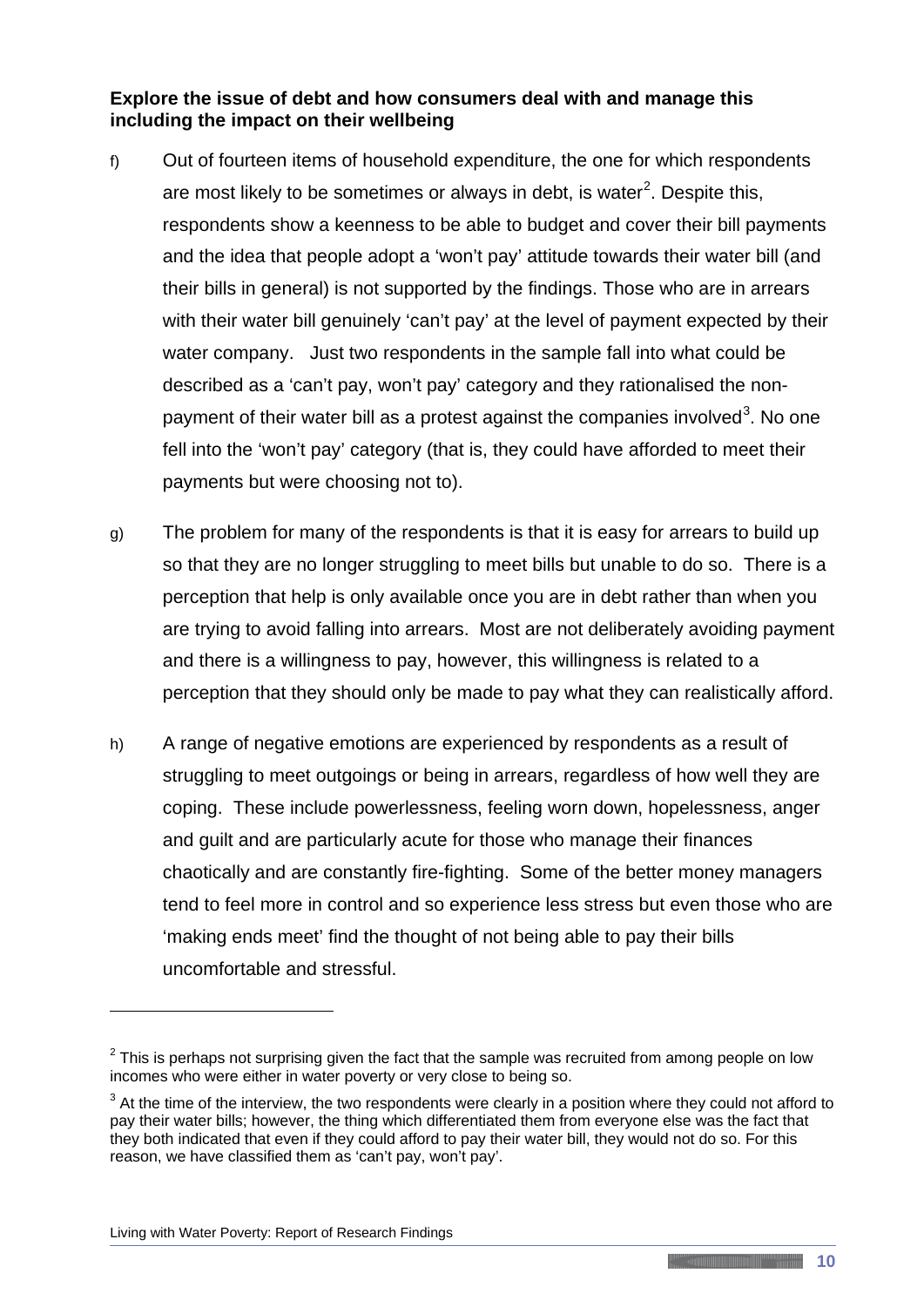**Determine the range of coping strategies employed by those living in water poverty and the effect of these at both a practical and emotional level**

- i) Respondents adopt various tactics to cope with financial shortfalls. Those 'making ends meet' make cut backs (often to items they consider 'little luxuries') and fall back on what they already have, those who are 'struggling' return to the basics, while those 'in arrears' regularly trade off the basics (including essential items such as food). Turning to alternative sources of money is common, for example savings, family members, and high interest loans. Taken together, there is an impact on families and individuals in terms of their emotional, and potentially in some cases, their physical wellbeing.
- j) Only those with a water meter are in a position to change their behaviour and various strategies are used to attempt to control water usage focused on the toilet, bath, washing machine and dishwasher as well as more generally around the house and garden. However, it is felt that these behaviours do not seem to make any noticeable difference to water bills and engaging in water reducing behaviours that seemingly have no impact on bills only serves to raise stress and anxiety levels.

#### **Assess people's experiences of approaching their water company for information, advice and help with payment difficulties**

- k) While most of those who were 'making ends meet' had not needed to contact a supplier, all of those who were 'struggling' and a number of those 'in arrears' had done so. While some were pleased to have been offered a payment programme, experiences (particularly of gas and water suppliers) were often viewed negatively (they had been forced to pay for calls, kept 'hanging on' on the phone, been met with inflexibility and a lack of understanding etc.) and there was evidence that one poor experience would put respondents off contacting companies subsequently. Overall, there was a sense of frustration with water companies and a feeling that their lack of helpfulness and flexibility could turn people who are in arrears or struggling but willing to pay what they can, into people who cannot pay what is demanded of them.
- l) Some respondents are simply not comfortable about contacting their water (or other utility) company. They are often very aware of their poor money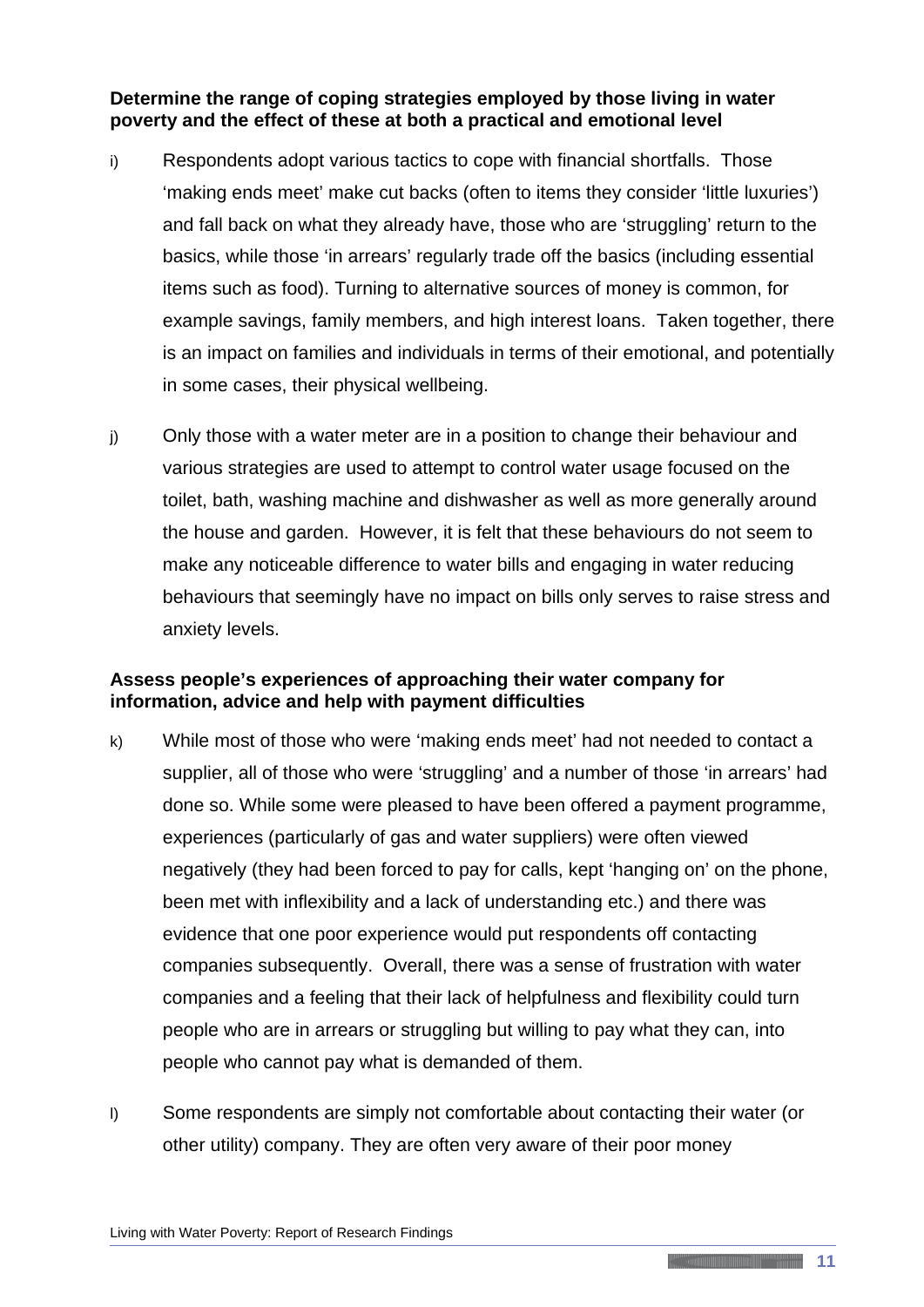management skills and lack of understanding of their bill and are reluctant to put themselves in a situation where they may be pressured to accept a solution that makes their situation worse. Awareness of schemes that might help them, such as WaterSure and Water Direct (as well as of Charitable Trust Funds and the Restart programme) is also very low so that they do not appreciate that there are ways in which they might be helped.

m) Everyone supported reduced tariffs or more manageable ways of paying for water consumption (such as Water Direct or WaterSure) for those who had difficulty paying their water bill. However, there was broad agreement that other customers should not have to bear the cost of such schemes and the majority of respondents also considered it unreasonable that the government should meet the cost of the schemes as it was anticipated that ultimately this would come out of taxes and therefore be paid for by the public. In the context of a lack of understanding about water companies and what they do, and an assumption that they are making large profits, there was a general feeling that water companies should take responsibility for meeting the costs of such schemes.

#### <span id="page-16-0"></span>2.3 Conclusions and Recommendations

#### 2.3.1 Age and vulnerability

- a) It is often assumed that older people are an especially vulnerable group who need extra support but our findings suggest that in the case of bill management it is often younger people (singles and couples without children and especially lone parents), who are most likely to end up in debt. This probably reflects a combination of factors including less developed 'life skills' and pre-recession attitudes towards credit and borrowing, while, in contrast, older people typically have better honed life skills and a very debt averse attitude. This is not to suggest that older people may not need additional support but it does highlight the need to consider ways of helping younger people as well.
- b) It may also be assumed that some vulnerable customers can access support in budgeting from support workers but this research has shown that such support may not be as hands-on as some people would like and need.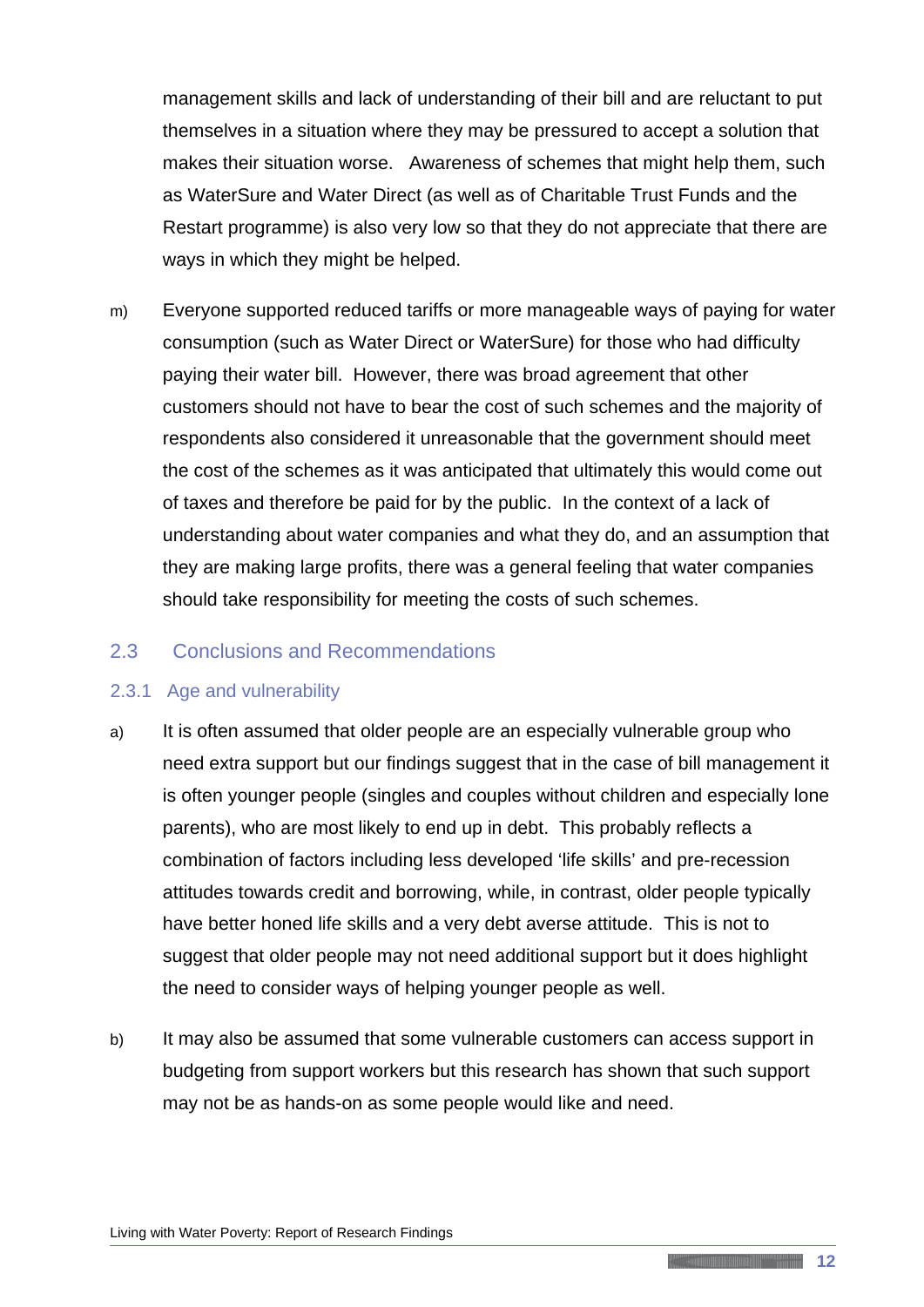#### 2.3.2 Measures to encourage payment of water bills

- a) It is clear that payment of the water bill cannot be seen in isolation; it is one of many significant outgoings that have to be accommodated within a low and sometimes, inadequate income. We did not explore with respondents the impact of lowering the water bill, but if this is offered as a way of making the water bill more affordable, we suspect that a small reduction, however much welcomed, will have little effect; it needs to be an amount that will have an impact on the vulnerable customer's ability to manage all their outgoings.
- b) In terms of the effect of sanctions on payment of bills, we have noted above that threats of legal action or eviction may prompt payment but it should be pointed out that respondents themselves often do not have the money to pay; in these circumstances they tend to ask friends and family for help (in two cases, they had taken out very high interest loans from loan companies). We have also noted that what amounts to the immediate withdrawal of supply (in the case of failing to pay in advance for energy) can also prompt payment. The extreme measures of the loss or withdrawal of water supply cannot be applied however and while it might be expected that they could have an effect on payment based on experience with other utilities, this is not something that could be tested.
- c) The assumption that having a water meter gives people control over the amount of water they use and therefore their bill, is not supported by the experiences of most metered respondents in this research. Encouraging customers who are struggling to pay their bill or already in arrears to switch to a meter is likely to be counterproductive unless it can be guaranteed that this will lower their bill. The research has shown that current water efficiency practices are not seen as having a noticeable impact on the water bill and this suggests that there is limited scope to promote even greater water efficiency. People in metered properties are already engaging in the obvious water reducing behaviours; other behaviours such as buying water efficient appliances are unlikely to be feasible due to the cost implications.
- d) Where a meter is considered an appropriate solution (potentially for households with one or two people), communicating the trial period may help persuade customers to take on metered billing. However, if they do not receive a bill for the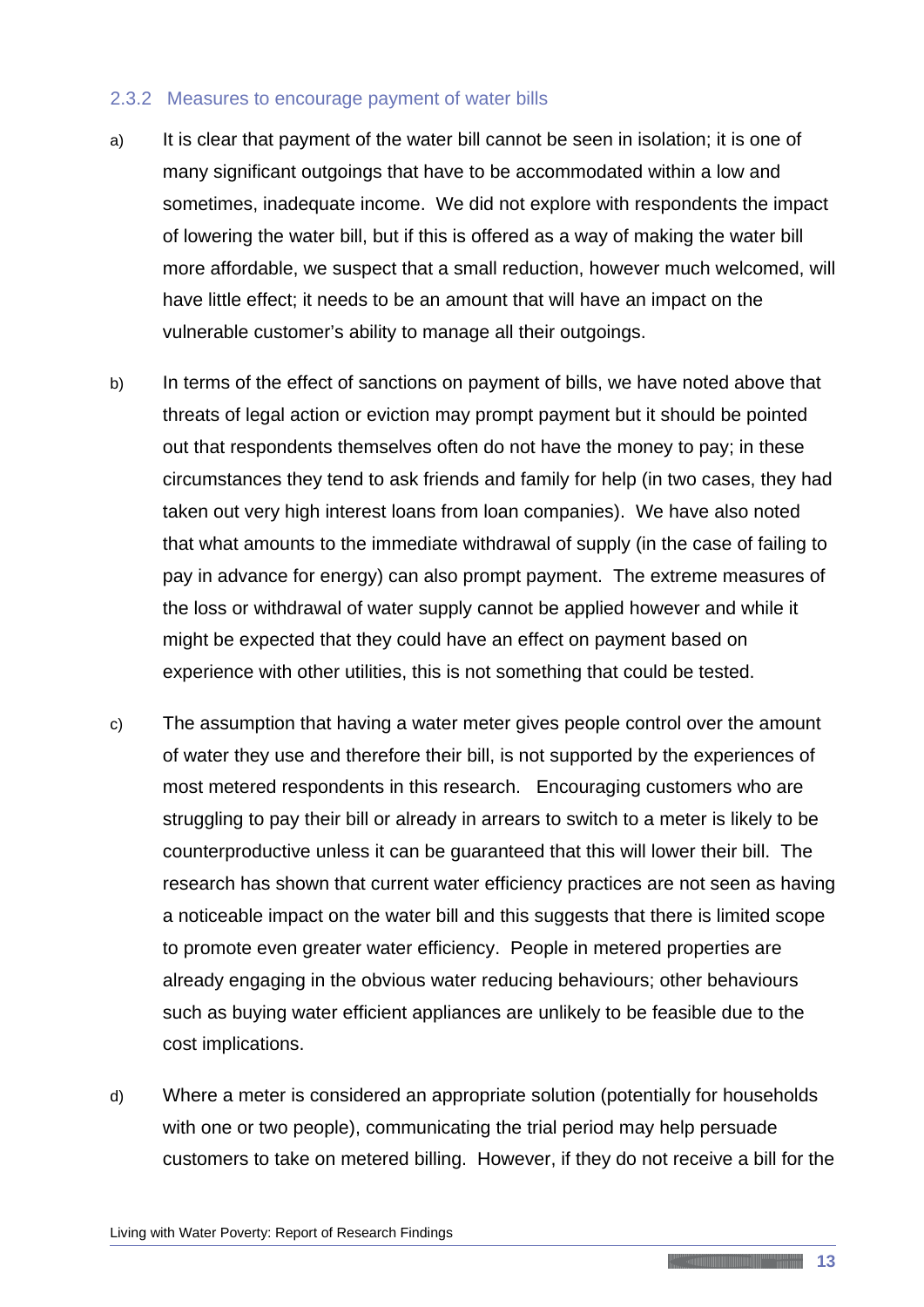first six months, they may still be reluctant to switch just in case they end up with higher charges. The research has also suggested that the potential impact of widespread metering would antagonise many people (particularly those with large families / living in households with a number of people). These people are likely to see significant rises in their water bill which in turn, could result in more people ending up in water poverty and not paying their water bill.

#### 2.3.3 Increasing awareness of the schemes

a) The lack of awareness of the schemes intended to help people struggling to pay their water bill needs to be addressed to ensure that people who would benefit are aware of them and easily able to access them. Information needs to be made clearer on water bills and there should be active promotion of, and targeted communication about, the schemes, in a way that people can understand their options. There may be a need for both a campaign by water companies directed to individual customers and a more generic campaign setting out the options in general terms. Intermediaries who are in a position to help the most vulnerable should also be made aware of the schemes. Water Direct has appeal for some people in arrears who are in receipt of benefits but concerns about control over how much is deducted from benefits need addressing. One respondent's experience of quickly finding herself in arrears again after coming off the scheme when she returned to work, suggests there may also be a problem with this end of the process.<sup>[4](#page-18-0)</sup>

## 2.3.4 Extending / clarifying the eligibility criteria for the schemes and reducing the stigma of receiving help

a) As they stand, the eligibility criteria for the schemes (particularly WaterSure) are rather narrow and were questioned by respondents who felt they might potentially benefit. In particular, eligibility needs to be clarified regarding whether schemes are available to people working in low income jobs as well as those receiving benefits. Given that single parent families with one or two children also struggle

-

<span id="page-18-0"></span> $4$  CC Water suggest that this may be because the local DWP office is slow to inform the water company that a claimant has returned to work or because it takes time for the water company's billing system to indicate that insufficient amounts are being paid or there are unpaid charges.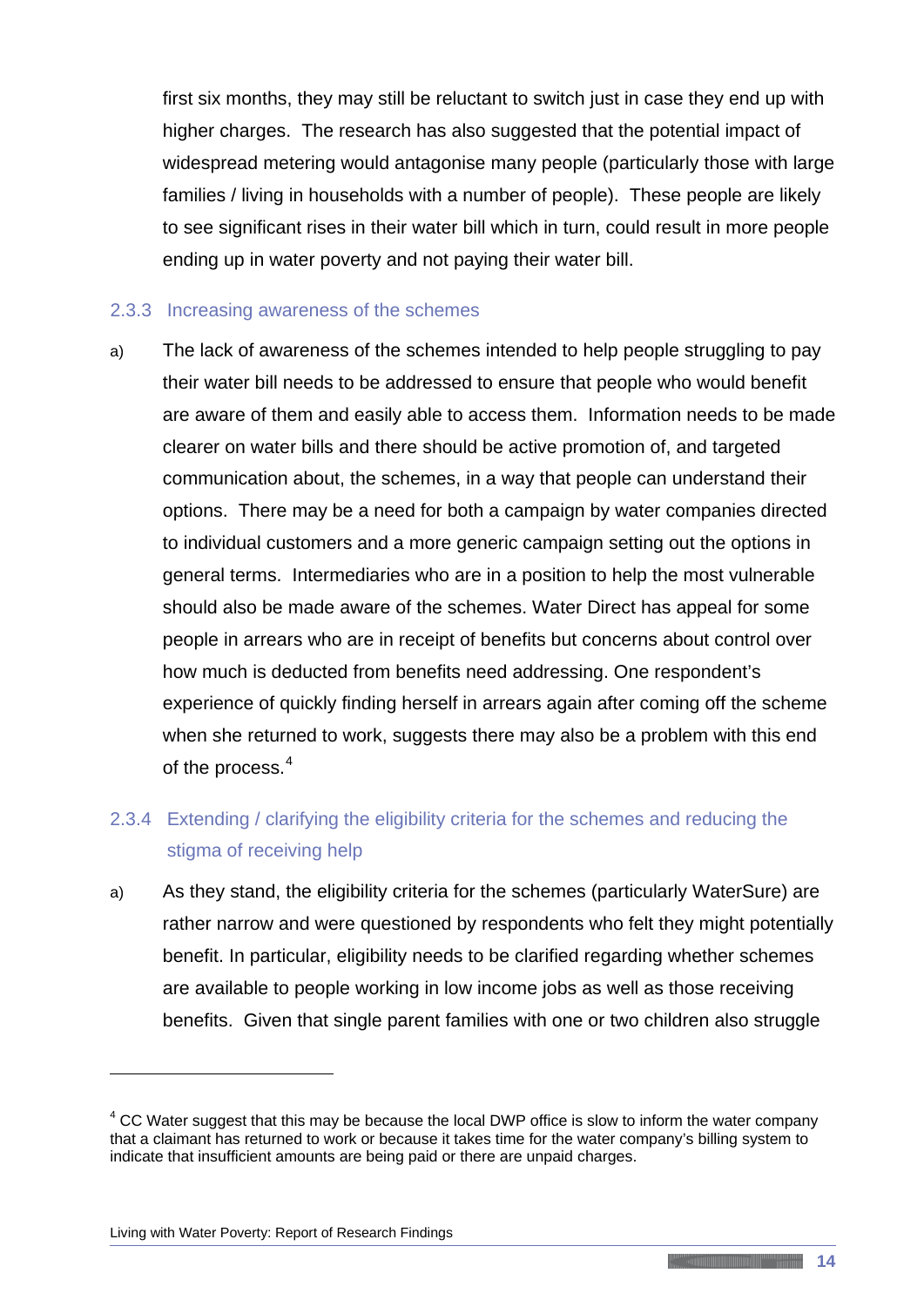to pay their bill, perhaps the number of children needed to be eligible for WaterSure might also be considered.

b) Some respondents are clearly uncomfortable with the idea of receiving 'charity' as it goes against the value they put on self-reliance and undermines their selfesteem. The term 'Charitable Trust Fund' is unacceptable to many and while most water companies avoid using the term 'charitable', we suggest that any reference to charity should be avoided in communicating about the schemes.

#### 2.3.5 Improving dealings with the water companies

- a) In our view, almost without exception, people who found themselves in arrears were not adopting a 'won't pay' attitude. Instead, they were desperately trying to meet their various financial commitments and what they wanted was a means of helping them keep their heads above water until such time that they could clear their outstanding debts; for this reason, we have classified them as having a 'can't pay' attitude. The water companies need to recognise their predicament. Of course, they could take the option of 'going in hard' on such individuals but we suspect this will only exert more psychological pressure and this will prove unproductive as they are likely to be struggling in a number of financial areas, not just with their water bill. There is also the risk that such action could antagonise people, turning them from customers who 'can't pay' to customers who 'won't pay'.
- b) Firstly, water companies need to make it easier for customers to contact them and come to some kind of payment arrangement. Secondly, water companies should consider putting in place processes and systems that flag up individuals who are struggling to pay as early as possible and offer them assistance before, rather than after, they have got into significant arrears. This assistance should aim to get them onto an agreed level of payment that is realistic in terms of what they can afford. Respondents report that when they currently contact their water company, they are typically dealt with by an operative who has little appreciation of their situation, who seems to lack any understanding of the options or schemes put in place to help, and who adopts an inflexible approach – pay the bill or else. Even where a lower, regular payment is suggested, the amount in question often seems to bear no relationship to the customer's ability to pay. We would suggest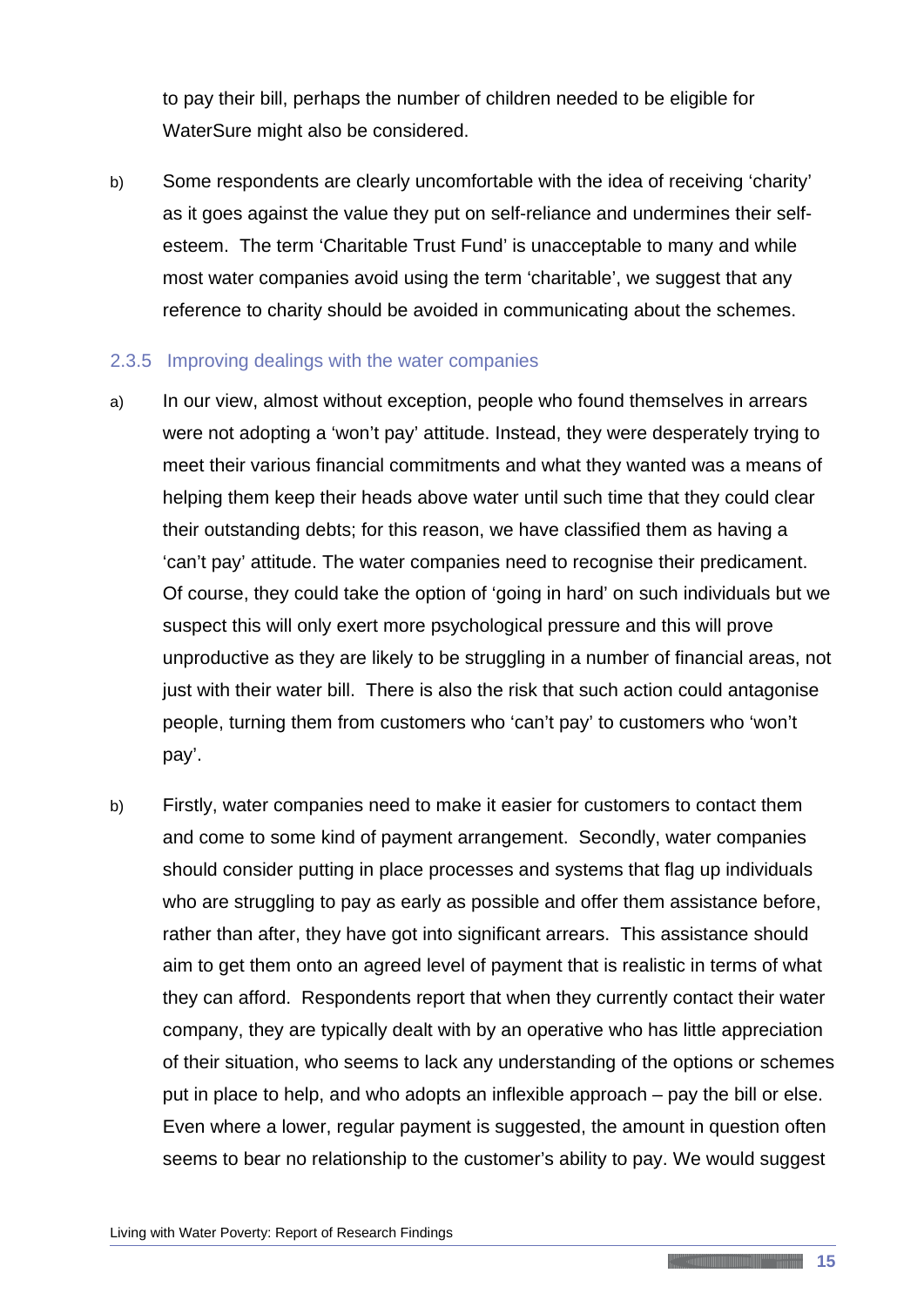that where there are dedicated teams within the water companies, they should have contact with the customer earlier in the process so that their needs can be assessed empathetically and the appropriate help provided. Such teams would be empowered to provide customers in need with assistance in getting onto agreed payment plans or other suitable schemes.

c) Although the role of CCWater was not explored in the interviews, respondents often expressed the need for one-to-one help with managing their finances and coming to various arrangements in terms of what they could afford to pay suppliers. It is likely that if customers know that help is available from an independent organisation whose principal aim is to offer impartial advice, this would be welcomed and appreciated. In order for this to work, there would need to be significant communication of their role on water bills and via other channels.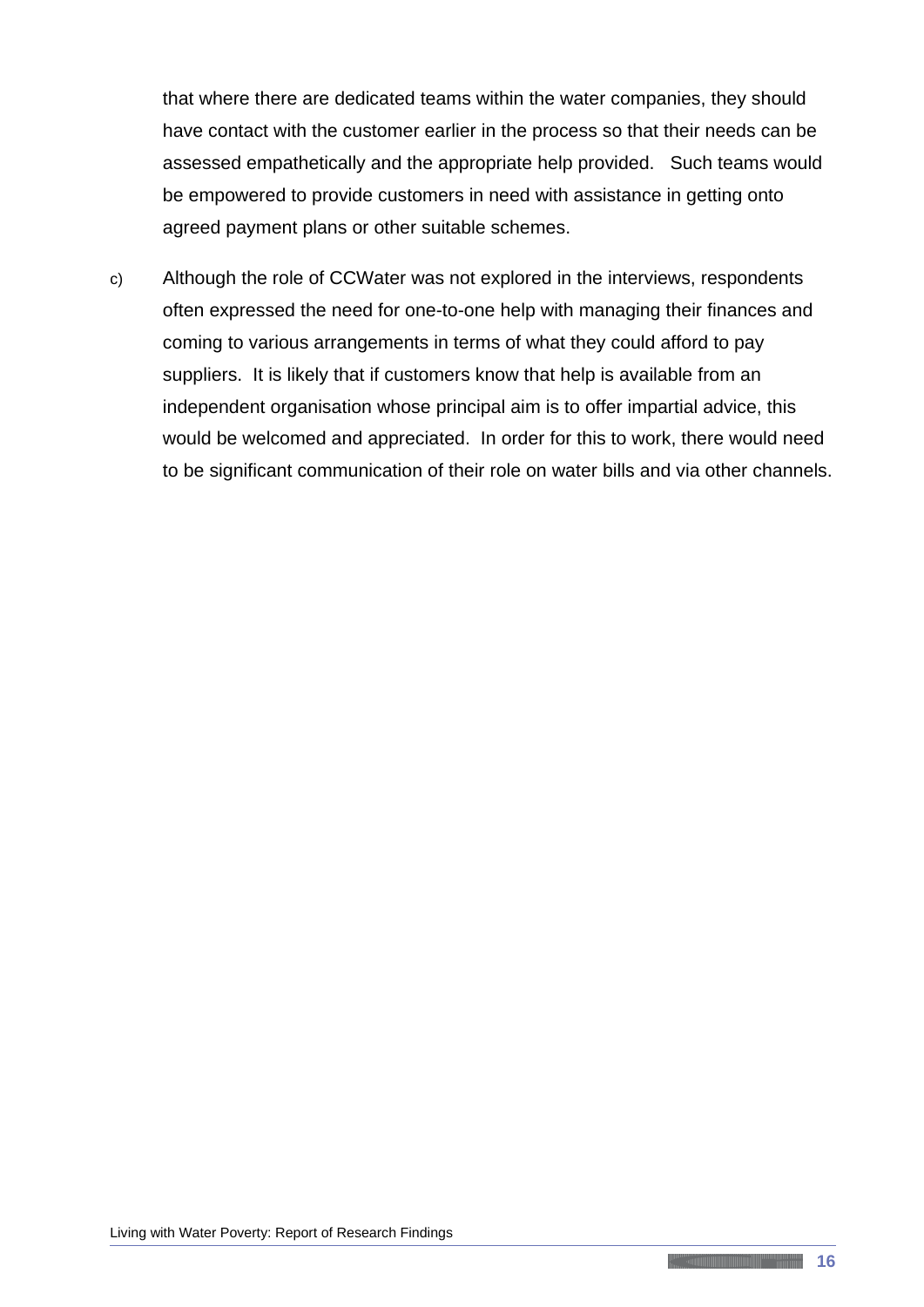## <span id="page-21-0"></span>3 Suggested Typology of Customers

## <span id="page-21-1"></span>3.1 Typologies

### **Key Findings**

- Respondents in the sample were in varying situations and had different abilities in terms of meeting bill payments and managing their financial affairs
- A typology is proposed whereby respondents may be seen as 'making ends meet', 'struggling to stay out of debt' or 'in arrears'. Within these groups, there were 'good money managers', those with 'some money management' skills and those who 'lacked money management skills' or were 'chaotic' in their money management.
- a) Although all respondents were on low incomes and facing broadly similar outgoings, it was clear that there was enormous variation in their personal situations, outlook and attitudes that affected how they dealt with the financial demands upon them. Discussions among the research team and further scrutiny of the interview findings leads us to propose a typology of customers based on two main dimensions; record of paying bills and ability to manage one's financial affairs.
- b) We suggest the first of these, the record of meeting bill payments, divides into:
	- **making ends meet**  characterised by respondents who are not in debt and are able to meet all outgoings without going into arrears; generally, they are just about managing
	- **struggling to stay out of debt**  these respondents are able to meet payments most of the time, but there are times when payments slip or are missed; they are then at risk of falling into arrears
	- **in arrears** those who are in debt on one or more of their outgoings (either with or without agreed payment plans); often they cannot pay all of their outgoings during a given week or month.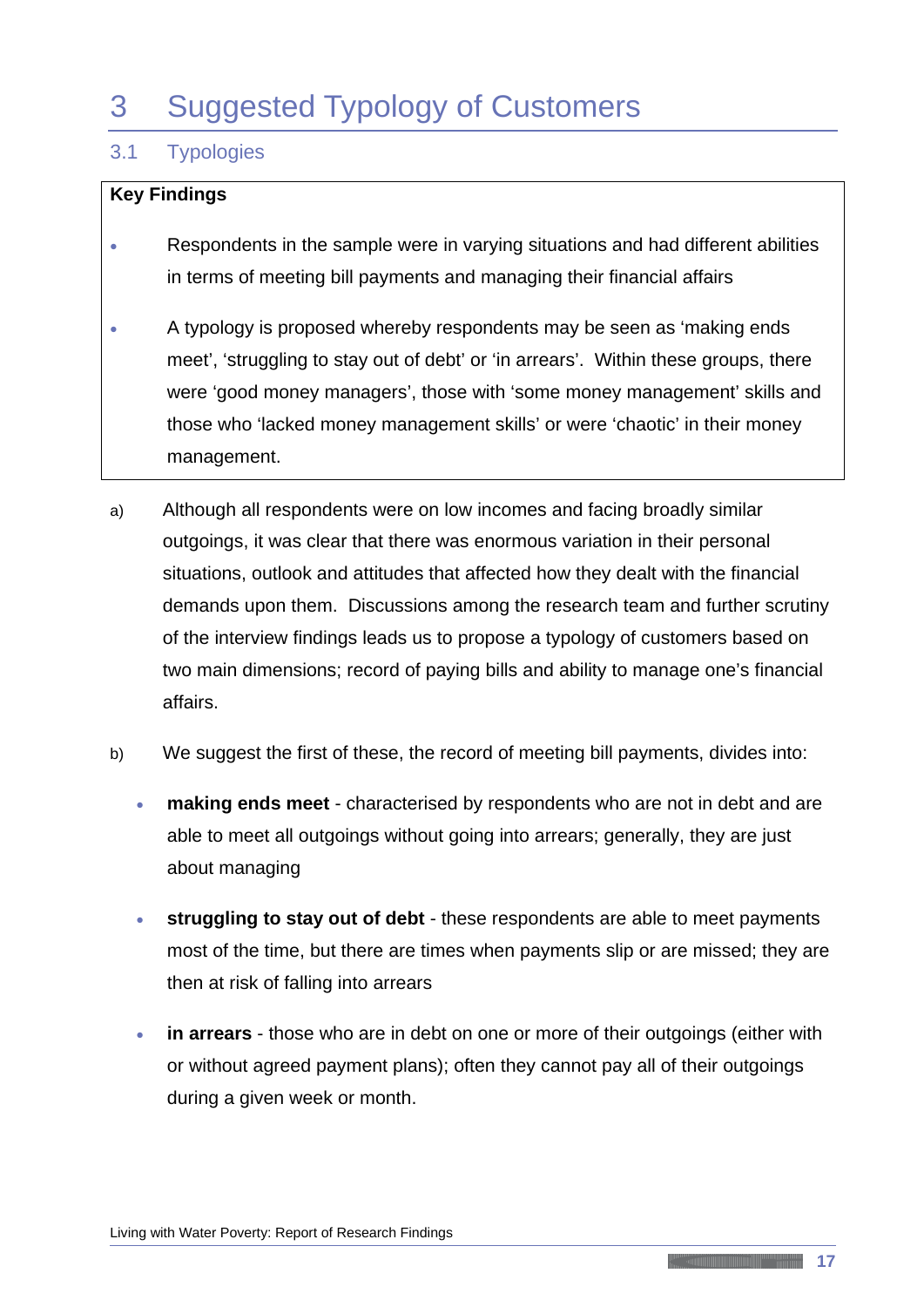- c) Within each of these groups, respondents differ in terms of the extent to which they seem in control of, and able to manage their financial affairs. Across the sample, there are:
	- **good money managers**  generally comfortable with, and competent in managing their finances, bill payments and/or payments towards arrears (no matter how little money they have) and, to a large degree, able to understand financial documentation and their bills
	- people with **some money management skills** although not entirely comfortable with managing their finances, if they need to or are forced to by their situation, they can manage
	- people who **lack money management / have chaotic money management skills** - these respondents were avoiders who generally lacked confidence and/or the ability to manage their finances. When faced with debt, they either avoided dealing with the situation or had little idea what to do.
- d) Figure 1 (on the following page) provides a breakdown of how respondents are distributed according to this typology. 17 of the 42 households were 'in arrears', while 11 were 'struggling'. The remaining 14 were 'making ends meet'. Broadly speaking, those who were 'making ends meet' were relatively good money managers, while those who were in arrears lacked money management skills. However, this was not the case for all of those 'in arrears'; six in the sample seemed able to manage what little money they had, often by the frequent 'juggling' of their bill and arrears payments. Four of these were actively making progress to clear their arrears quickly, for example, making larger repayments on loans, clearing credit card arrears or smaller debts such as those incurred on catalogue purchases. For the other two respondents, 'money management skills' refers to their ability to satisfy creditors on a piecemeal basis, although they were unable to made significant progress towards paying off their arrears.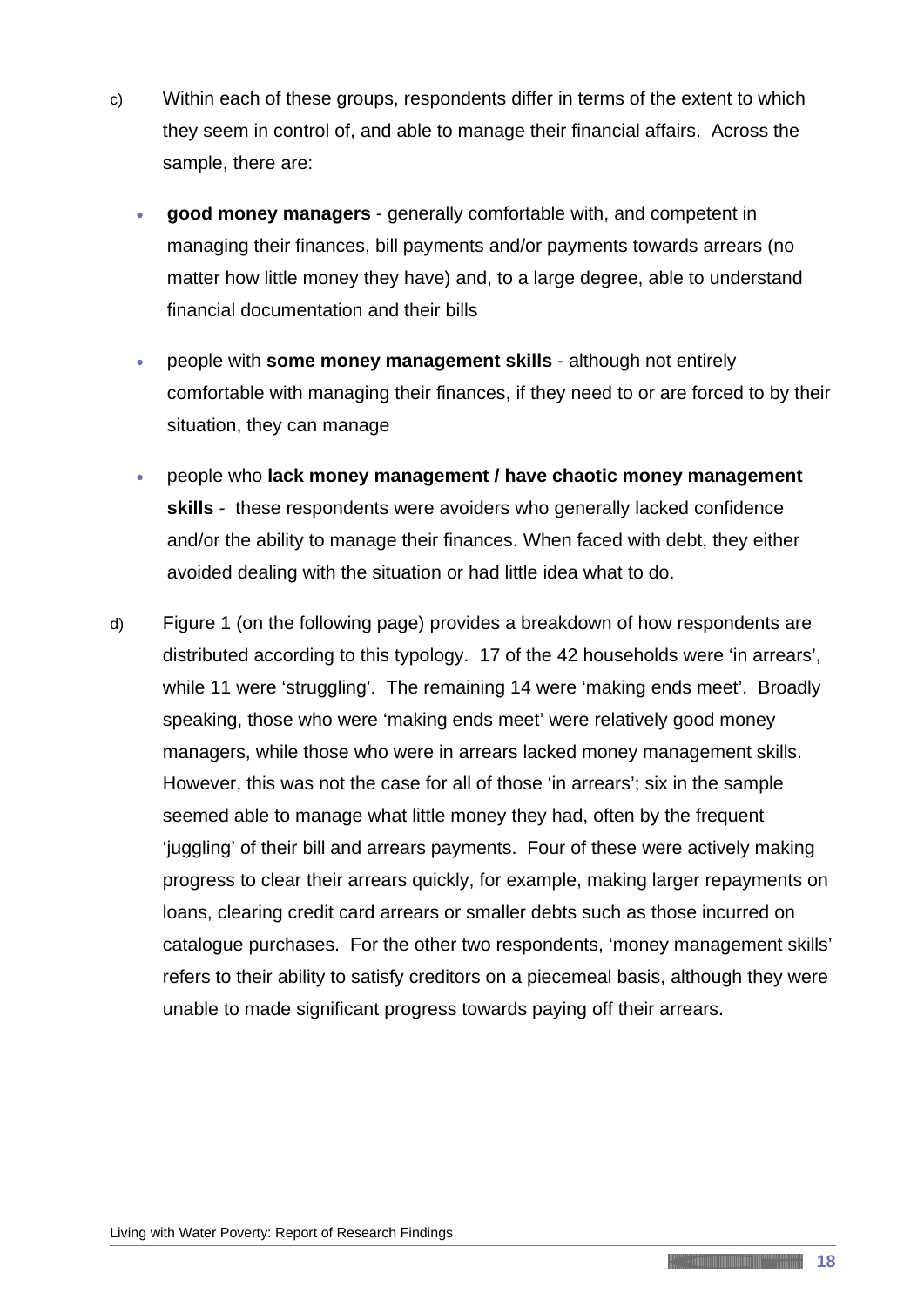#### **Figure 1: Overview of Typologies**.



The characteristics of each of the main types of customer are described further below.

#### 3.1.1 Making ends meet

- a) Those who were 'making ends meet' were more likely to be found among the older or later lifestages (nine were post-family or retired). A number had paid off their mortgage and therefore did not have significant housing costs. The highest proportion of good money managers were found in this group and this ability was often demonstrated by the arrangement of regular payments of set amounts, frequently by direct debit. Several expressed the view that these arrangements helped them to manage their finances and put them in the position where they knew what they had left to spend on other items such as food, clothes and leisure.
- b) Those who were making ends meet were very debt averse and sometimes disparaging of those who found themselves in arrears (generally assumed to be of the younger generation). A few described how they had been brought up only to buy what they could afford and not to 'live beyond their means unlike younger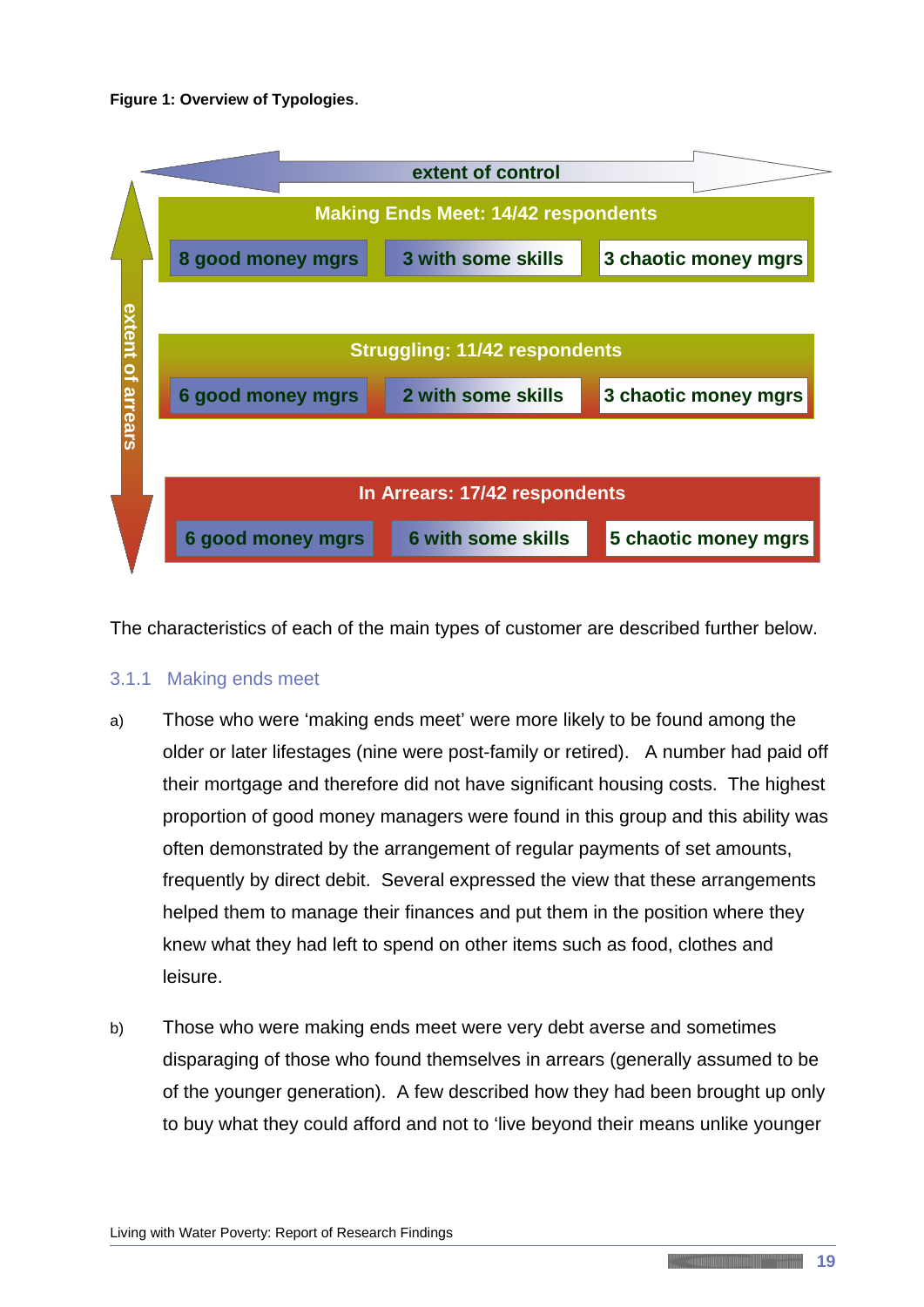people today'. For some, the fact that they managed to pay their bills while on very low incomes gave them a sense of pride and satisfaction

*"So yeah, we are fairly old fashioned in the way we pay things, which I think is maybe admirable on our part, but maybe sometimes foolish, because people get away with murder." (Post-Family, Garstang)*

*"It's always been a family thing where you do without or you save up until you can afford it." (Post-family, Colwyn Bay)*

*"It's [getting into debt] not worth it to us, because you've got peace of mind. Although things are tricky at the moment, we know we don't owe people, apart from the regular bills." (Post-family, Colwyn Bay)*

c) Although those who were making ends meet were no more or less likely to be from BME groups, Muslims are likely to be found in this segment due to attitudes to debt derived from their culture and faith

> *"As Muslims, we don't believe in paying interest and that is also a reason why we avoid any credit because the repayment will include interest." (Family, BME, Disabled, Oldham)*

d) The few among those 'making ends meet' who lacked money management skills or who were chaotic in their money management seemed to have avoided getting into debt more by luck than any deliberate action.

## 3.1.2 Struggling

a) The highest proportion of families fell into this group with seven of the 11 households having at least one dependent child; one such household had a single parent. Although respondents' ability to manage their financial affairs was more mixed within this group, most demonstrated good money management skills and seemed in control of their finances. Indeed, they often exhibited similar characteristics to those who were making ends meet, such as an aversion to debt

> *"When you can't pay bills, you're on your own because there's nobody there to help us. You know, we have to pay them and that's it. Who do we go to? It's not as if we can do more overtime at work." (Family, Disabled, Penzance)*

b) The reason that apparently good money managers found themselves struggling was because of their current circumstances; several had experienced a recent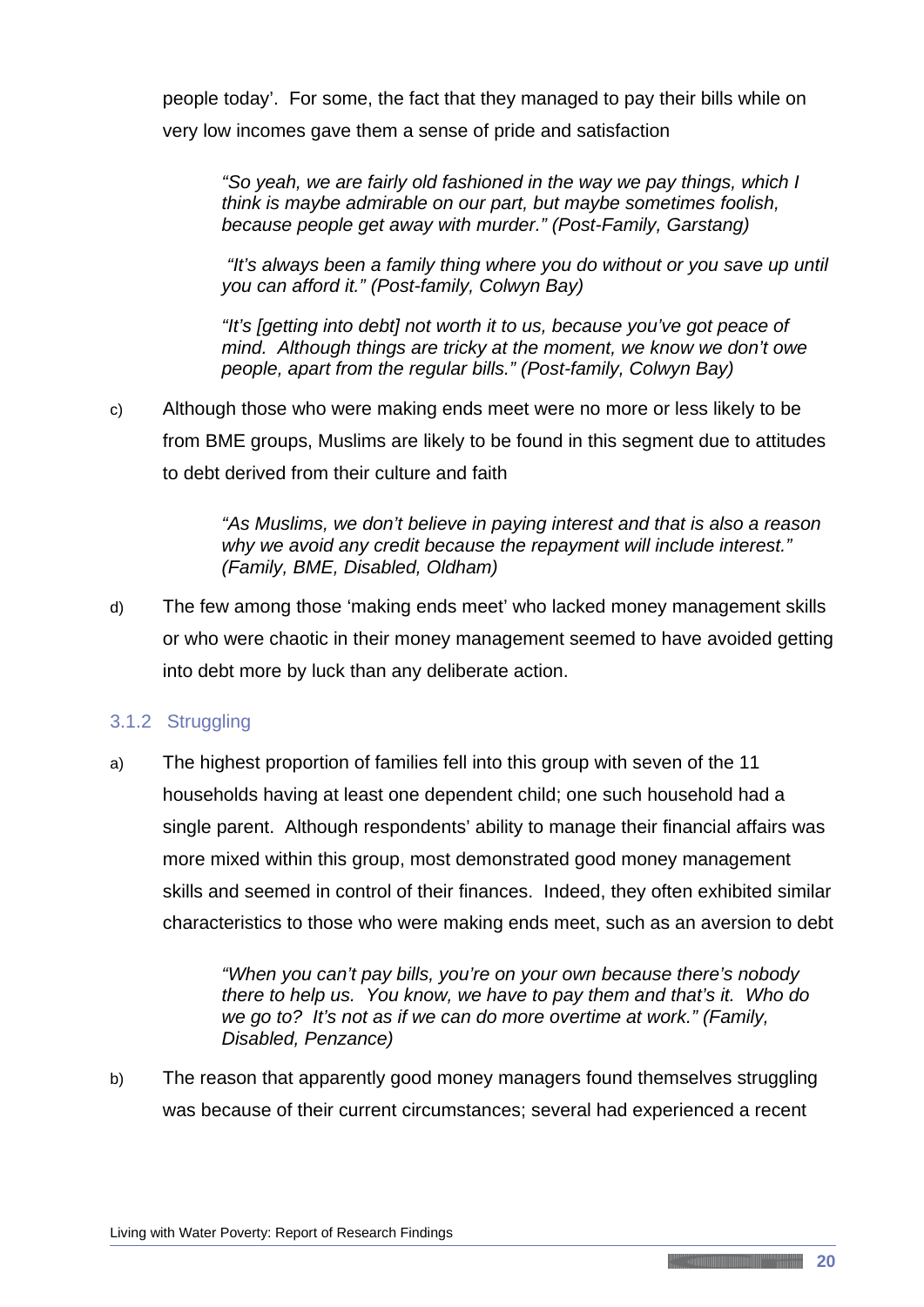change that had impacted on their financial situation, for example, job loss due to redundancy or illness

*"It's not a good place to be, I'm not in my comfort zone at all, because I was used to working and living according to what I had to spend." (Postfamily, Disabled, Colwyn Bay)*

*"I feel frustrated, I feel we shouldn't be in this position at this time of our lives. All our kids are more or less grown up…you don't know when illness is coming." (Family, Disabled, Penzance)*

- c) Such respondents' willingness and ability to take control was shown in their behaviour – they used a variety of coping mechanisms, for example, reducing spending to the basics (see section 7) and were keen to seek out information and/or advice from suppliers (see section 9).
- d) In contrast, those who were struggling but less able to manage their finances often adopted a 'head in the sand' attitude, ignoring payment demands until nonpayment was no longer a viable option. They might then turn to savings or a family member to help pay the bill. They were uncomfortable with contacting suppliers even if it might be to their advantage because of their lack of understanding and confidence in financial matters

*"I was pretty angry about it because I was all confused at the time really. It wasn't my fault, I didn't know anything about it, I should have wrote [a letter] and sent it to them, but like, it was always a big amount." (Postfamily, Disabled, Abergavenny)*

e) Their reluctance was also based on a fear that any solution offered by a supplier might be to their disadvantage and in particular, they might end up paying even more.

#### 3.1.3 In arrears

a) Respondents who were 'in arrears' were more likely to be found among the younger lifestages, including single parents (seven) and pre-family adults (four). These predominantly single adult households contrasted with the mainly two adult households found among 'struggling' respondents. Perhaps unsurprisingly, a higher proportion of those with limited or no management skills fell into this group. However, around a third of those 'in arrears' demonstrated relatively good money management skills and seemed to be, to some extent, in control of the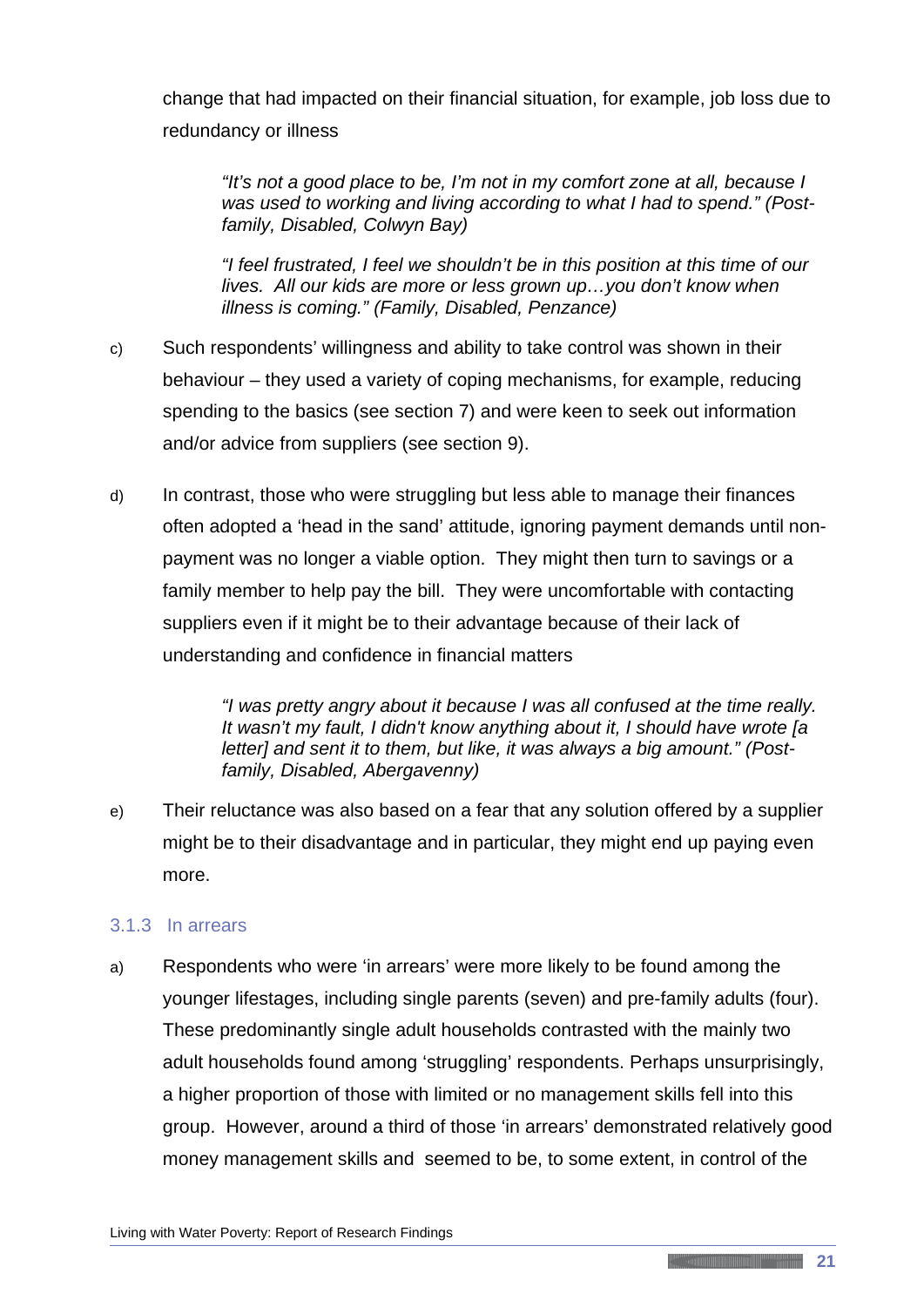little money they had. They were very used to living on a very low income and most had been doing so for quite some time. Some were on prepayment plans to clear arrears and were paying off regular fixed amounts each week or month, with the indication from a few that they were striving clear their arrears as quickly as possible.

*"It was a store card, but it went to court, so I'm paying the courts by a slip through the bank every month and… I've got a bank loan with another bank, so that I've got to put money [in] to go into that." (Pre-family, Penzance)*

b) Often they were accomplished at dealing with suppliers by juggling their bill payments, holding off one payment one week or month in order to pay another; then swapping priorities the following week or month. Those who adopted this method of managing their suppliers seemed more confident and less susceptible to the extreme emotional impacts felt by those who were less in control

> *"I must admit I usually wait until I get the red letters through and then once they really start hassling me, then I will sacrifice my food money for bills." (Pre-family, Dover)*

c) Those who were less in control and lacked money management abilities were often 'crying out for help' due to the high levels of stress and anxiety they experienced. They sometimes talked about how past arrears had 'caught up' with them and if this had happened for a number of different outgoings, they had ended up in a situation where they were unable to pay even the minimum payment and/or final demand. This had then sometimes resulted in a County Court Judgement (CCJ)

> *"I've got court cases filing against me at the minute for about two and half grand that I've overdrawn on my bank." (Pre-family, Disabled, Penzance)*

d) Their lack of ability to 'juggle' bill payments often resulted in them panicking which raised their stress levels even higher. A number explicitly stated that they wanted the constant stress of worrying about budgeting taken away from them, and for someone to help them work out a payment plan

> *"They (suppliers) were all saying to me you've got to pay this back, you've got to pay that back and the way they were doing it at first, I had no money for cigarettes, hardly any money for shopping and I said 'no, I can't do this' and ended up in hospital." (Post-family, Disabled, Dereham)*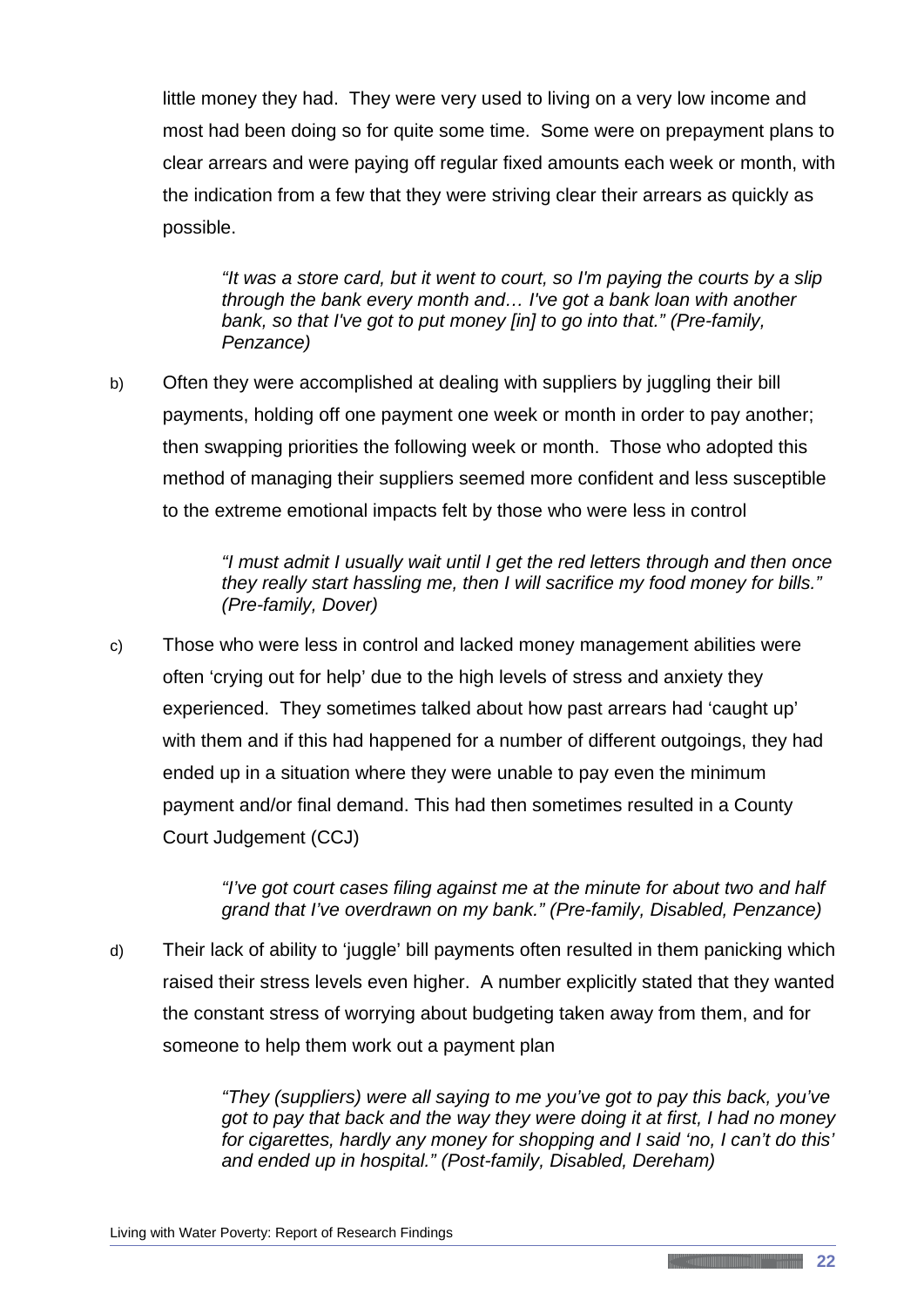## <span id="page-27-0"></span>3.2 Influence of other variables

#### **Key Findings**

- Other variables used to structure the sample (water meters, urban or rural location, disability or long term illness, and ethnicity) did not appear to influence which group within the typology that a respondent fell into.
- a) The remaining variables used to structure the sample did not appear to be linked to the typology. Respondents with water meters were found across all groups as were those living in urban and rural locations. There was no indication that respondents with a disability or long term health condition were more likely to be found in a certain group and overall, BME respondents were not likely to be found in one group compared to another. However, as noted above, Muslim respondents were less likely to be in arrears for cultural and/or religious reasons.

## <span id="page-27-1"></span>3.3 A Static or Dynamic Typology?

#### **Key Findings**

- Although money management skills are likely to remain relatively stable, the extent to which individuals might be 'making ends meet', 'struggling' or 'in arrears' can change over time - customers can move 'up and down' within the typology.
- a) People tend to be either good or poor money managers or somewhere in between but the extent to which individuals might be able to pay their bills, struggle to pay them or find themselves in arrears, appears likely to change over time. We cannot foresee how respondents' fortunes might change in the future but based on what they told us about the factors that might affect their ability to pay, we would estimate that only four households are likely to find their situation improving. This was as a result of, for example, successfully paying off longstanding arrears or completing a training course. Based on factors such as sources of help for paying bills they could not meet themselves, levels of rising debt, prognosis for their health and job prospects, we would estimate that the remaining households were roughly equally divided between those whose situation might remain static and those for whom it might deteriorate.

<u> 1989 - Andrea State Andrea State Andrea State Andrea Sta</u>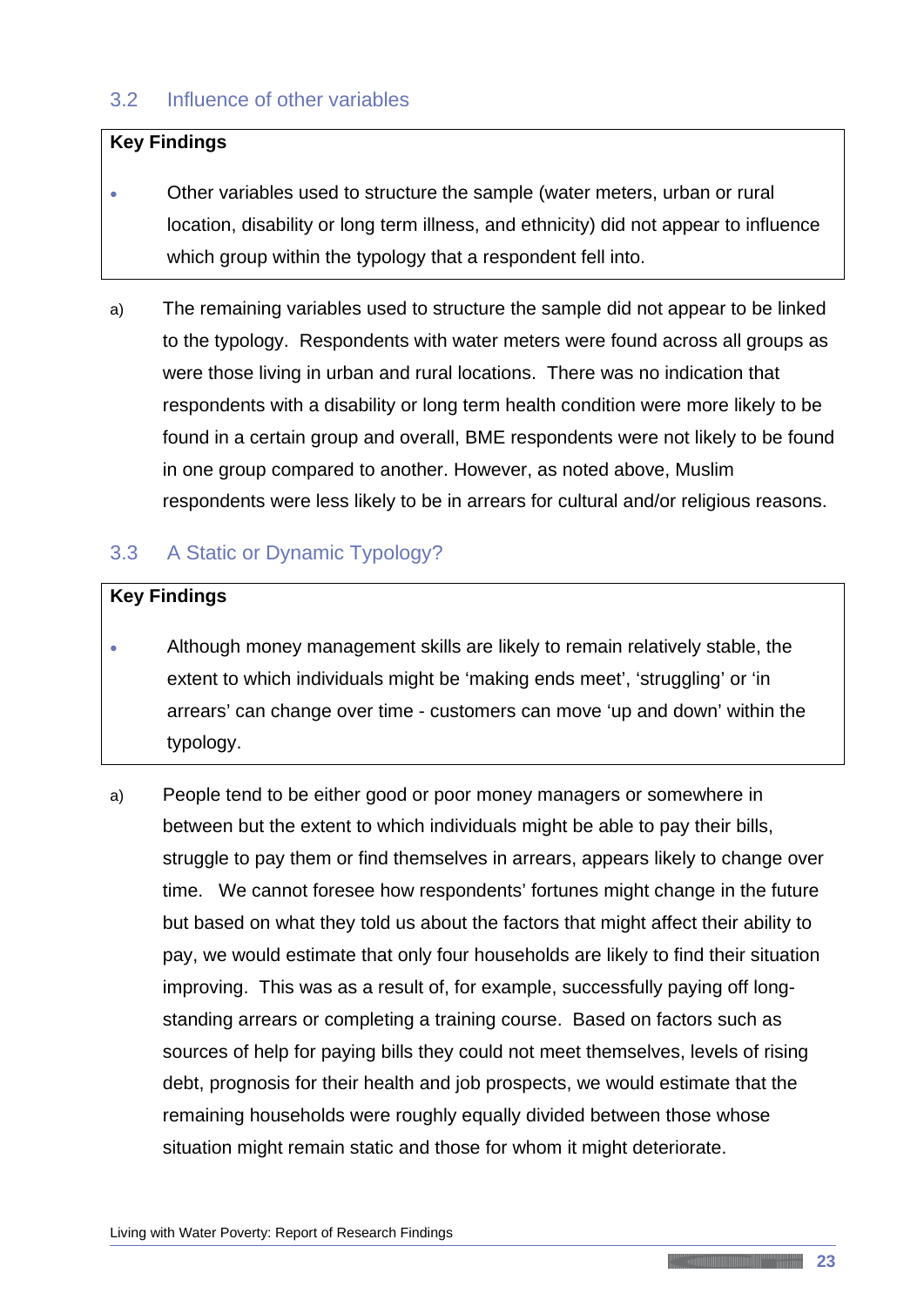b) The group in which we anticipate the greatest negative change is among those who are currently struggling to pay their bills. It seems likely that a small change in their circumstances or an unexpected further call on their finances might mean that the late payment of certain bills might turn into non-payment and arrears. The prospect of this happening seems even greater given the reluctance of some in this group to seek help with payment.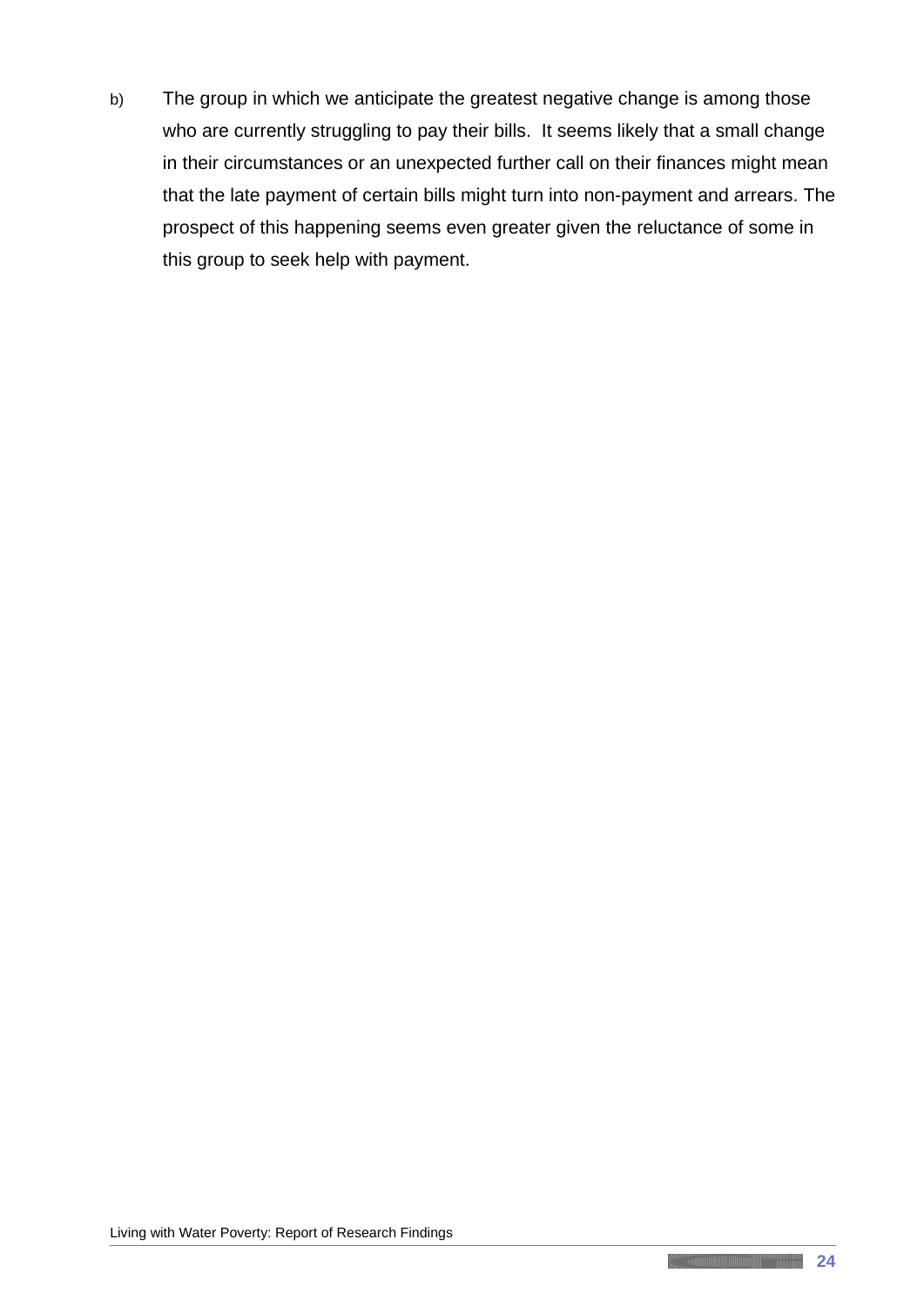## <span id="page-29-0"></span>4 Managing Finances

### <span id="page-29-1"></span>4.1 Income

#### **Key Findings**

- The main income streams for respondents were benefits, tax credits and for a few, salaries (mainly for part-time work). Older respondents were drawing a pension and there was very limited evidence of savings.
- A number were in receipt of housing and council tax benefit, and often did not know how much this was as it was paid direct to their landlord, housing association etc.
- a) The main income streams mentioned by respondents were salaries (typically for low paid and often part-time jobs), various benefits and tax credits. Some, particularly those with long term health conditions and/or disabilities were reliant on benefits alone

*"It's everything. In other words, if I didn't have the benefits I wouldn't have any money." (Post-family, Disabled, Dereham)* 

*"Well, it's [benefits] been going up steadily over the last couple of years. I've been on the sick 19 years now and it's gone up and up a little bit." (Post-family, Disabled, Abergavenny)*

b) Just a handful of respondents were in work and a small number were selfemployed. The sort of jobs they had included painter/decorator, bricklayer, receptionist, warehouse worker, postman and security guard

> *"Well it [my income] varies. I'm a postman but at the moment I only have a set 25 hour week contract, so it roughly works out between sort of £11,000 or £11,500 maybe." (Post-family, Garstang)*

c) Retired respondents mainly drew just a State Pension and might be in receipt of pension credit, however, a few also had small private pensions. Single parent families tended to rely both on benefits and child tax credits, although a couple worked part-time

> *"I get a small pension from when my wife worked, she's deceased now, but her pension is paid into TSB and that is used generally for paying the monthly bills." (Retired, Abergavenny)*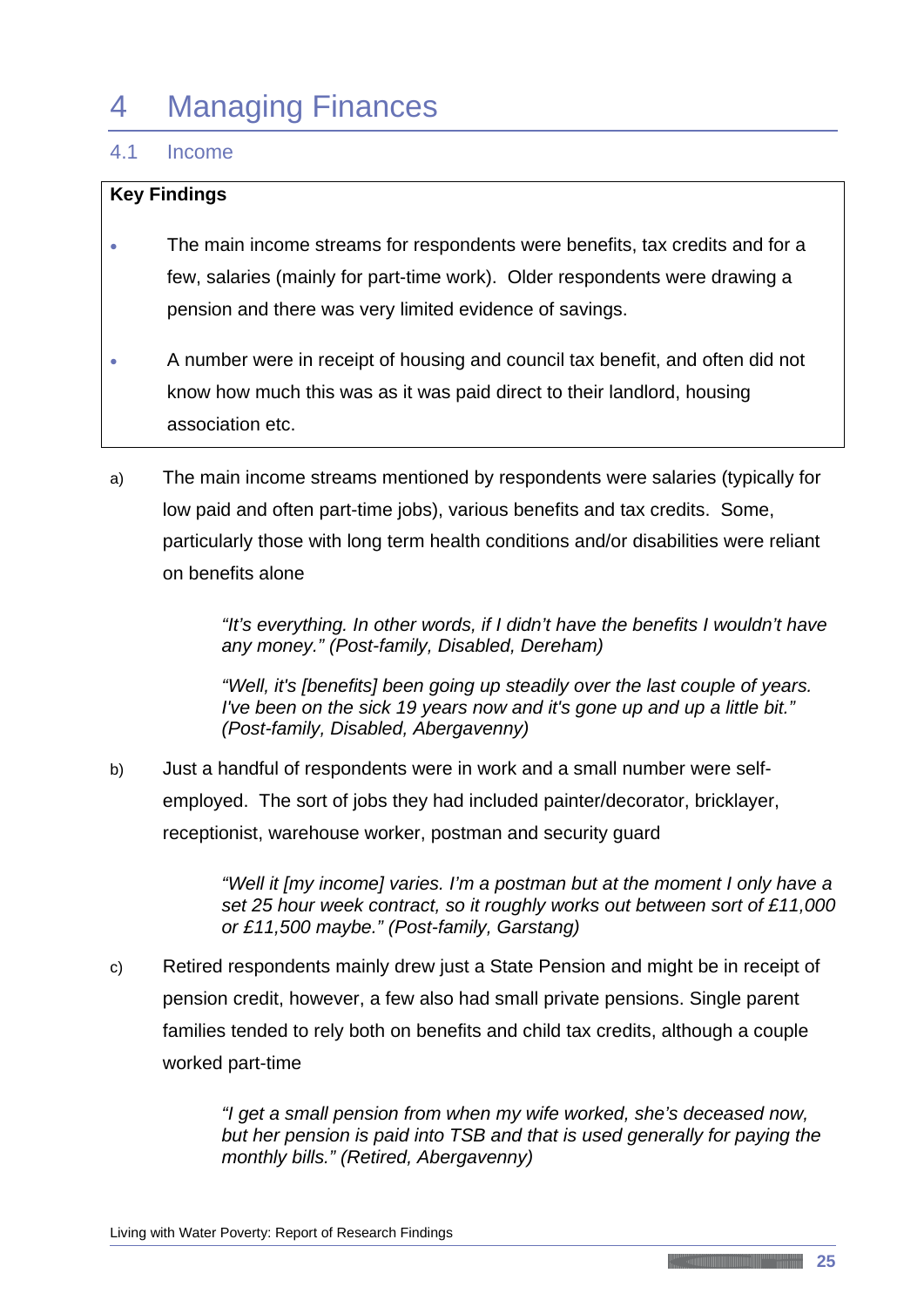d) Some were in the situation where they had experienced a loss of income. The main reasons given for this were redundancy, maternity leave, ill health, fewer opportunities for the self-employed and in one case, an older child who had contributed heavily to bills had firstly lost her job and then moved out and stopped paying

> *"It [our income] has changed, because I was working full-time and I'm now off sick with an erratic heartbeat that they're investigating, and my husband's on disability. So as it sits now, I get £78 a week, which is statutory sick pay, although we are trying to claim for things."(Post-family, Disabled, Colwyn Bay)*

e) Most had limited or no savings; where there were savings, these tended to be found among the older respondents. Individual Saving Accounts (ISAs) were mentioned by four people. Savings were mainly used as a vehicle to save for particular one-off items (such as a holiday) or as a buffer to help respondents keep their heads above water. The level of savings (and the current interest rates) meant that savings did not represent an income stream

> *"No, we haven't got any savings. We've got about £2,000 of premium bonds which we're not touching unless the house is about to fall down." (Post-family, Disabled, Colwyn Bay)*

f) Those receiving housing and/or council tax benefit did not always know how much they received and/or how much rent or council tax they were paying. These sums are therefore not included in the income and outgoings calculations in the following sections.

## <span id="page-30-0"></span>4.2 Outgoings

## **Key Findings**

- The average income across the sample was £10,776 and the average expenditure was £9,890.
- For a third of respondents, their outgoings exceeded their income and even where income exceeded expenditure, the gap was very narrow, leaving little scope for manoeuvre should circumstances change.

**Communication**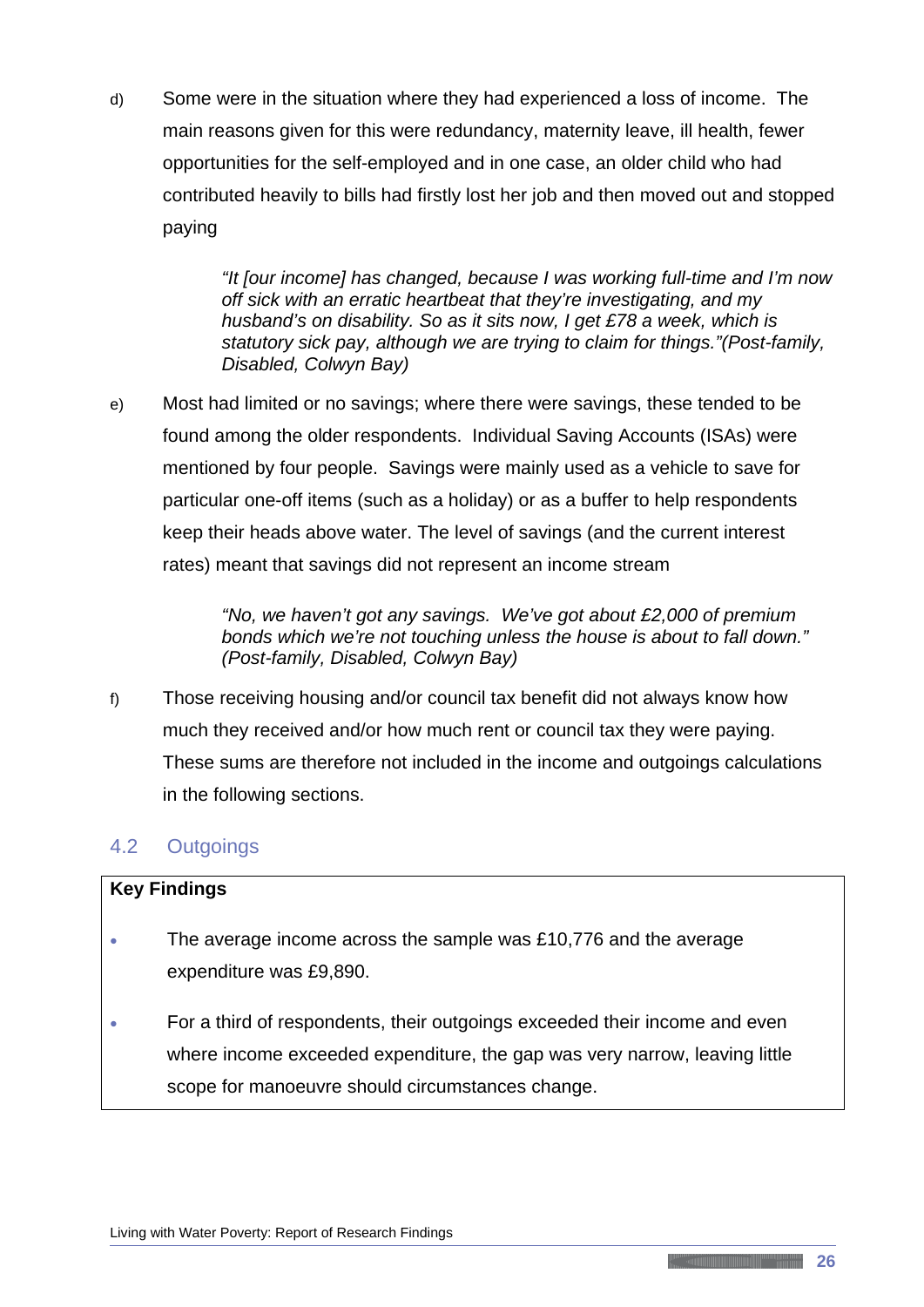## <span id="page-31-0"></span>4.3 Main Categories of Expenditure

- a) Various categories of expenditure were explored with respondents using the card sorts (see section 1.5). The aim was firstly, to establish whether they spent money on each item and, if they did, how much they spent.
- b) The following outgoings were explored with respondents and they were also given the option of adding additional items if these applied:
	- Food and household shopping (including takeaways)
	- Utilities gas, electricity and water
	- − Housing rent/mortgage and council tax
	- − Telephone (i.e. landline/mobile/other)
	- − Insurance (i.e. household/other)
	- − Private transport (including running costs, maintenance, car tax, insurance)
	- − Public transport (bus, train etc)
	- Leisure (including going out to socialise, alcohol and cigarettes, TV rental and Sky subscriptions)
	- − Clothing
	- − TV licence
	- − Credit card
	- Other, for example, loans.
- c) Not all types of outgoing applied to each respondent. Some owned their own house and had paid off the mortgage while others had their housing costs paid direct through benefits so they did not pay out for this item in the usual way. A number could not afford certain items, for example, private transport and insurance, and some avoided certain items, for example, credit cards. This might be because they had run up debts in the past on cards or because they knew they could not afford to spend money on credit in this way

*"It's [household insurance] just another thing – it's an extra expenditure isn't it, like, say, £20 a month coming out of the bank… and although it's only £20, it's still money. You could, you know, use it to buy like, you know, sometimes it could be a week's shopping or something." (Single parent, BME, Birmingham)*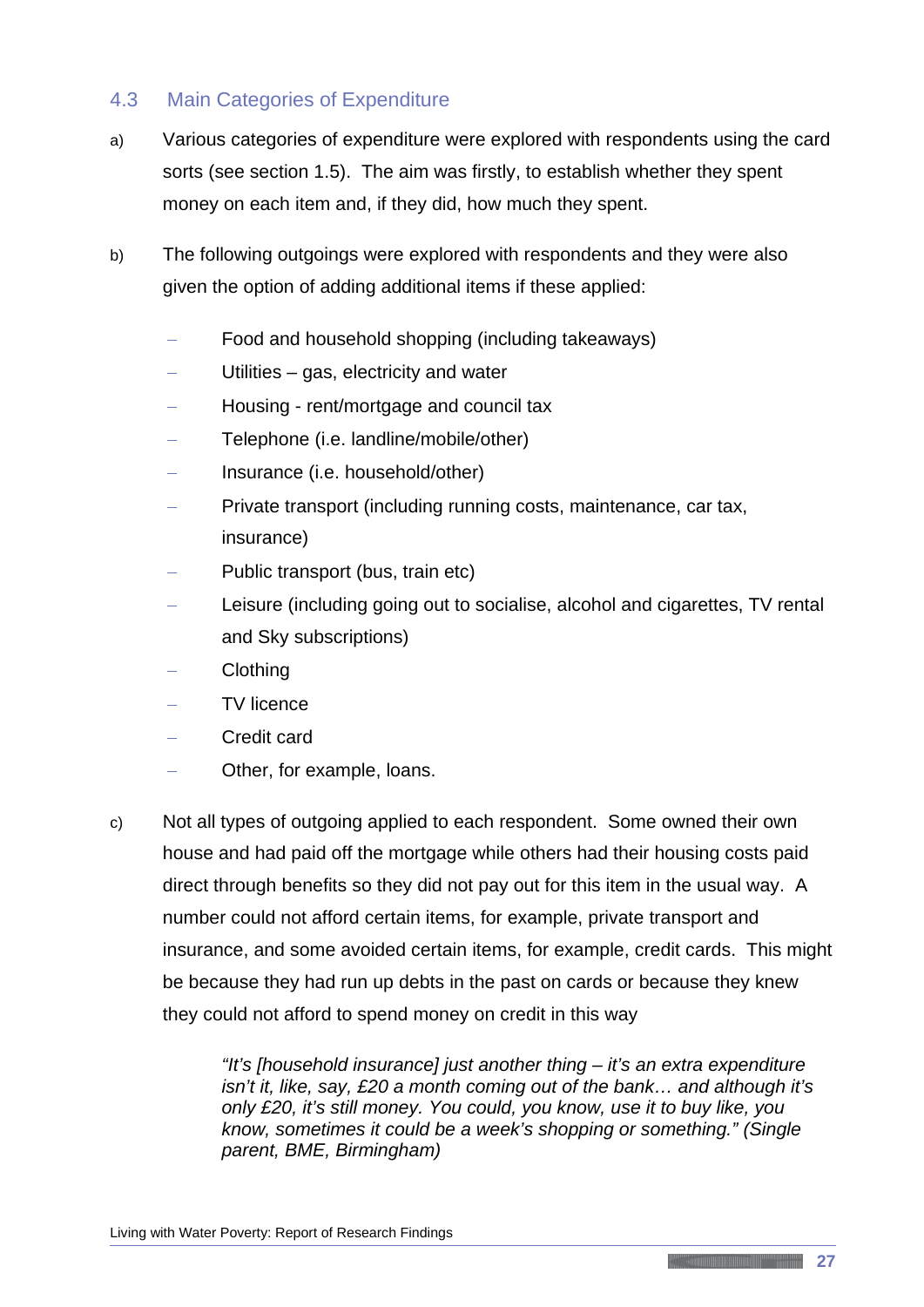#### 4.3.1 Income set against outgoings

a) Figure 2 shows respondents' income plotted against their expenditure. For 14 households, their outgoings exceeded their income, while in 28 cases, income exceeded outgoings. Average income was £10,776 per annum while average outgoings amounted to £9,890 which leaves respondents with very little room for financial manoeuvre should their circumstances change.



#### **Figure 2: Income and Expenditure**

b) If an unexpected or larger than average bill was received or there was a financial emergency, it would be likely to cause a number of respondents to fall into arrears almost immediately. Most respondents were well aware of this delicate balance and even those who were 'making ends meet' pointed out they were doing so with difficulty.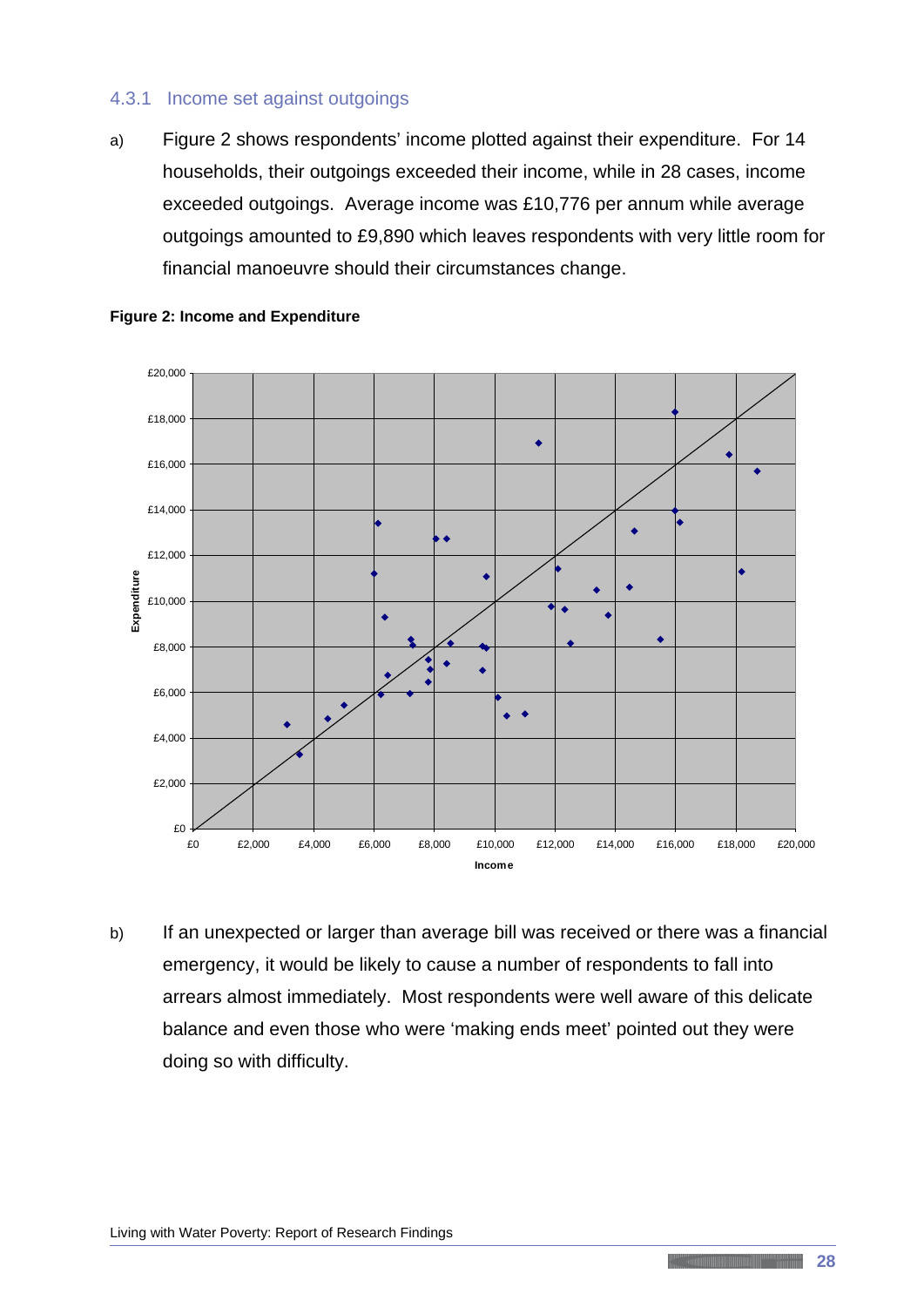## <span id="page-33-0"></span>4.4 Energy and Water Poverty

#### **Key Findings**

- Over half of respondents (24) were in water and energy poverty, 11 were water poor only and two were energy poor only. Just five were neither water nor energy poor, however, they were very near the borderline.
- On average, respondents were spending just under a fifth (18.8%) on their utility bills with an average spend of 4.6% on their water bill.
- Those who were 'making ends meet' were spending less of their income on water and energy bills, while those who were 'in arrears' were spending the same as the sample average. Those who were 'struggling' were on average spending more of their income on their water and energy bills.
- a) Based on respondent estimates of their energy (electricity and gas) and water bills, it was possible to identify the extent to which they could be considered to be energy poor, water poor or both. Being energy poor or in 'energy poverty' is defined as spending 10% or more of disposable income on gas and electricity combined while water poverty is when 3% or more of disposable income is spent on water. Figure 3 shows where respondents fell in terms of their energy and water poverty levels.
- b) Over half (24) of the sample were both water and energy poor. On average, the water bill represented 4.6% of respondents' income, while the average spend on energy was 14.2%. On average, respondents were therefore spending just under a fifth of their income (18.8%) on their utility bills.
- c) If an individual was in water poverty, it did not necessarily mean they were also in energy poverty, 11 of the sample were 'water poor' but were not energy poor.<sup>[5](#page-33-1)</sup> One respondent (who was energy poor) was unable to discover what her water bill was despite several attempts to get this information from her water company. This was a woman with various health problems who had contacted her water

<u>.</u>

<span id="page-33-1"></span> $5$  An estimate of energy spend could not be ascertained from one respondent who paid for their gas and electric as part of their rent payment and did not know the specific amounts.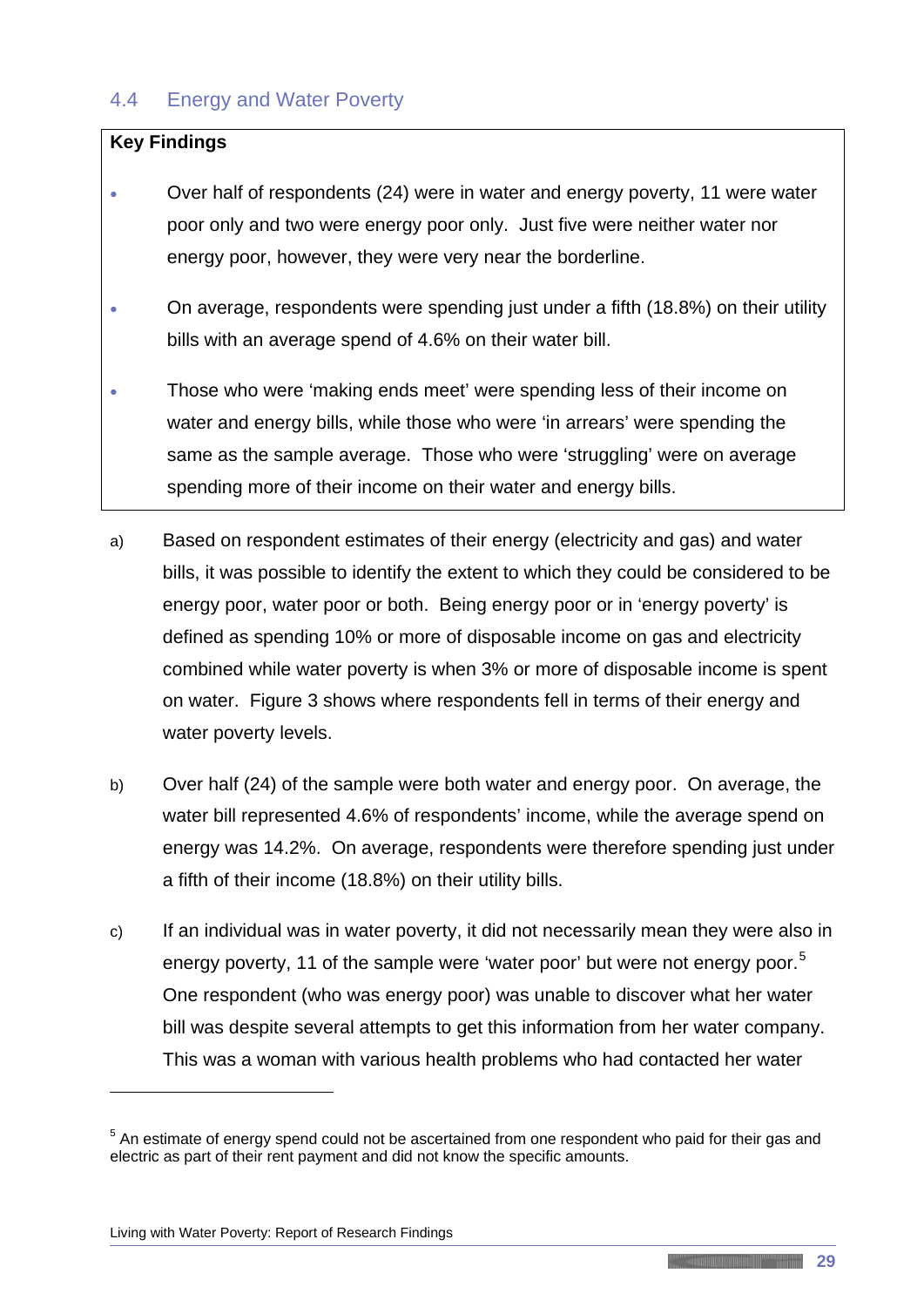company for a bill (that she claimed she had not received in November) and was told that she would have to wait until June for the next bill. The water company would only tell her how much her arrears were and the payments she needed to make, but not the actual amount of the bill, therefore we could not ascertain the size of her annual water bill.





d) Just five households were neither water nor energy poor; however, they were near the borderline and any increase in bills would be likely to push them into either water or energy poverty, or both.

#### 4.4.1 Energy and water poverty by respondent type

a) Perhaps unsurprisingly, those who were 'making ends meet' were paying less of their income on water (on average 3.9%) and energy (12%), although they still met the criteria for being both water and energy poor. Conversely and perhaps unexpectedly, those who were 'in arrears' were spending no more or less than the average spend across the sample on both their water (4.7%) and their energy  $(14.1\%)$ .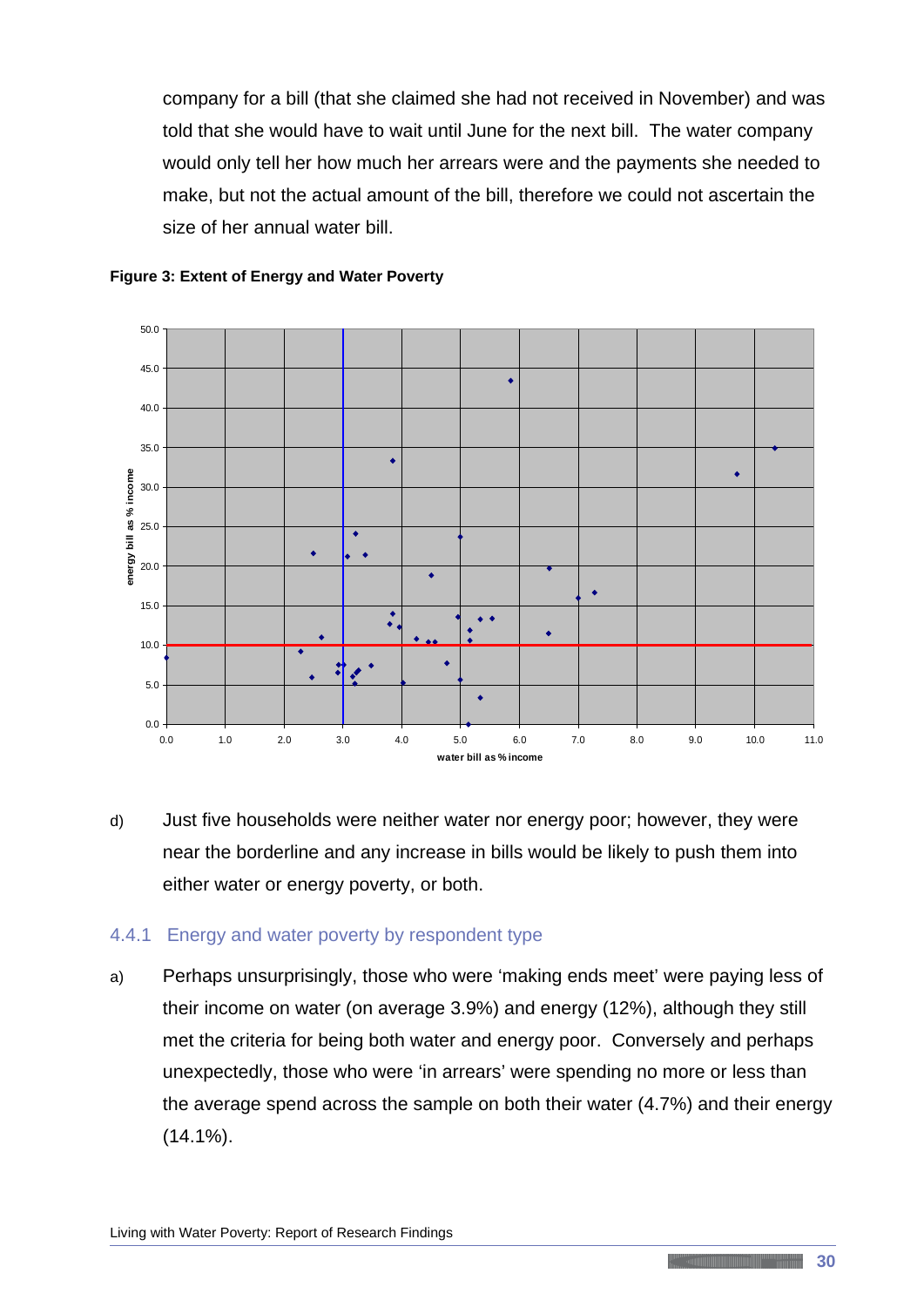b) Those who were 'struggling' were spending the highest proportion of their income on water (5.0%) and energy (16.1%). It is difficult to say post hoc why this might be but it could be to do with the predominance of families in this group and therefore higher consumption. It was also the case that several of these respondents had seen a fall in their income (due to losing their job, for example) which might indicate that adjustments had not yet been made to the change in their circumstances – indeed, consumption might be higher if they were spending more time at home.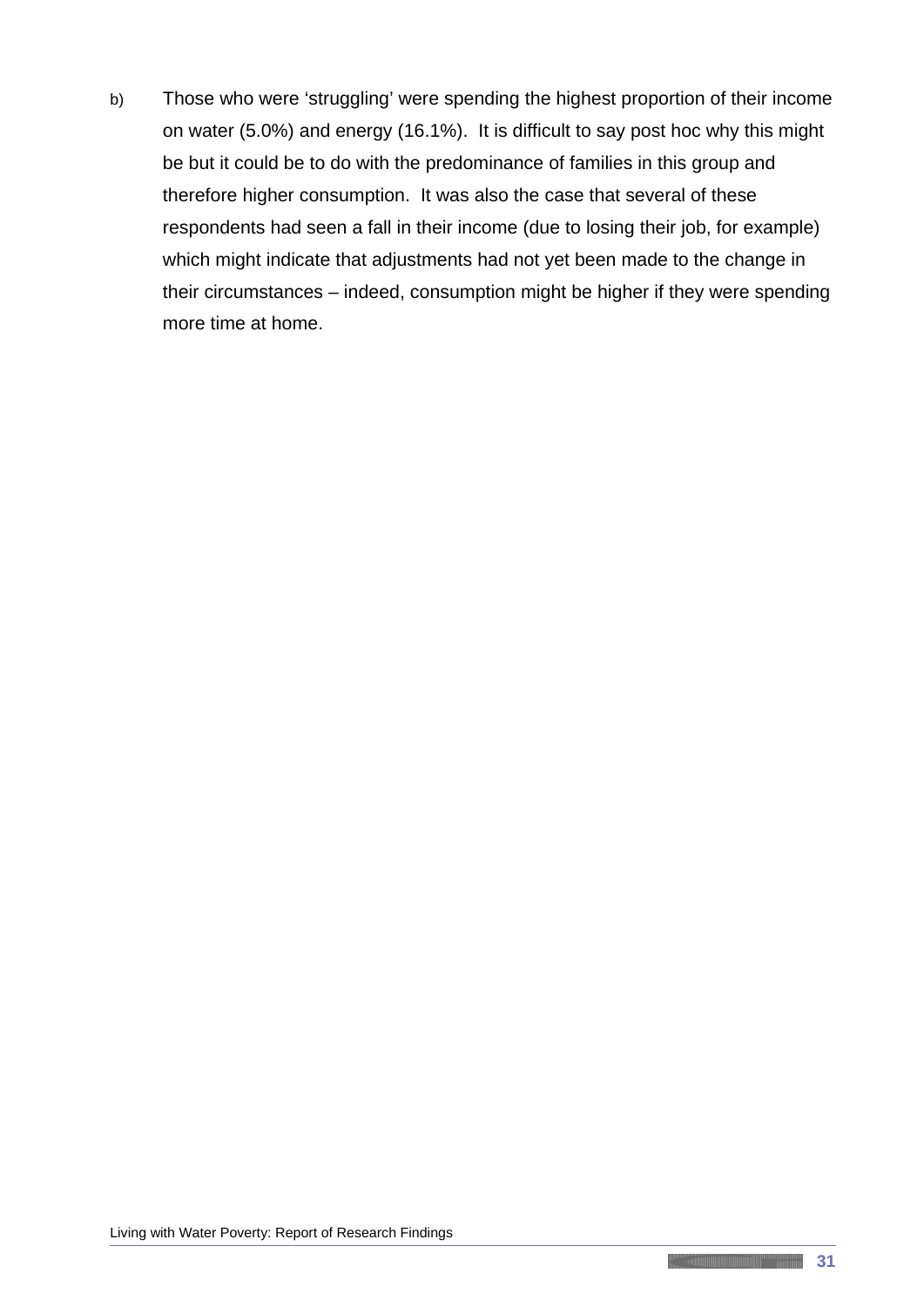# 5 Priorities in Spending

## 5.1 Differences in Priority

#### **Key Findings**

- The highest priority items were those that were considered 'essential to live' (rent/housing, food, gas and electricity) and sometimes water.
- Some items were ranked as a high priority by some respondents and as a low priority by others. These included outgoings such as private transport (important if it was a means of getting to work) and the telephone (important if there was a need to keep in touch with elderly family members, for example).
- Items of low priority were those that respondents felt they could 'do without' including leisure, clothing and public transport.
- a) Once they had identified all the outgoings that applied to them, respondents were asked to place them in order, from the items they considered it most important to pay, to those they regarded as least important to pay. Figure 4 shows the average ranking (R=) given to each area of expenditure; a low score indicates a higher priority. The various items are colour coded according to their perceived average level of priority.

#### 5.1.1 High priority outgoings

a) The highest priority areas of expenditure (the red items in the chart) tended to be those which respondents considered were essential to live; housing, food, energy and sometimes, water. Some respondents found it difficult to differentiate these in terms of their priority and might rank them equally

> *"Yes, very important, that's what I have to live on. I have to live in a house, I must have gas to heat myself, the electricity for the light, the food and then the water." (Single parent, BME, Croydon)*

*"My mentality is that as long as there is a roof over our head and we've got water, gas, electric and food, nothing else matters." (Single parent, Penzance)*

*"Because of the low income that we're on at the moment, we're having to prioritise, we're having to put ourselves first, whatever we put off, we put*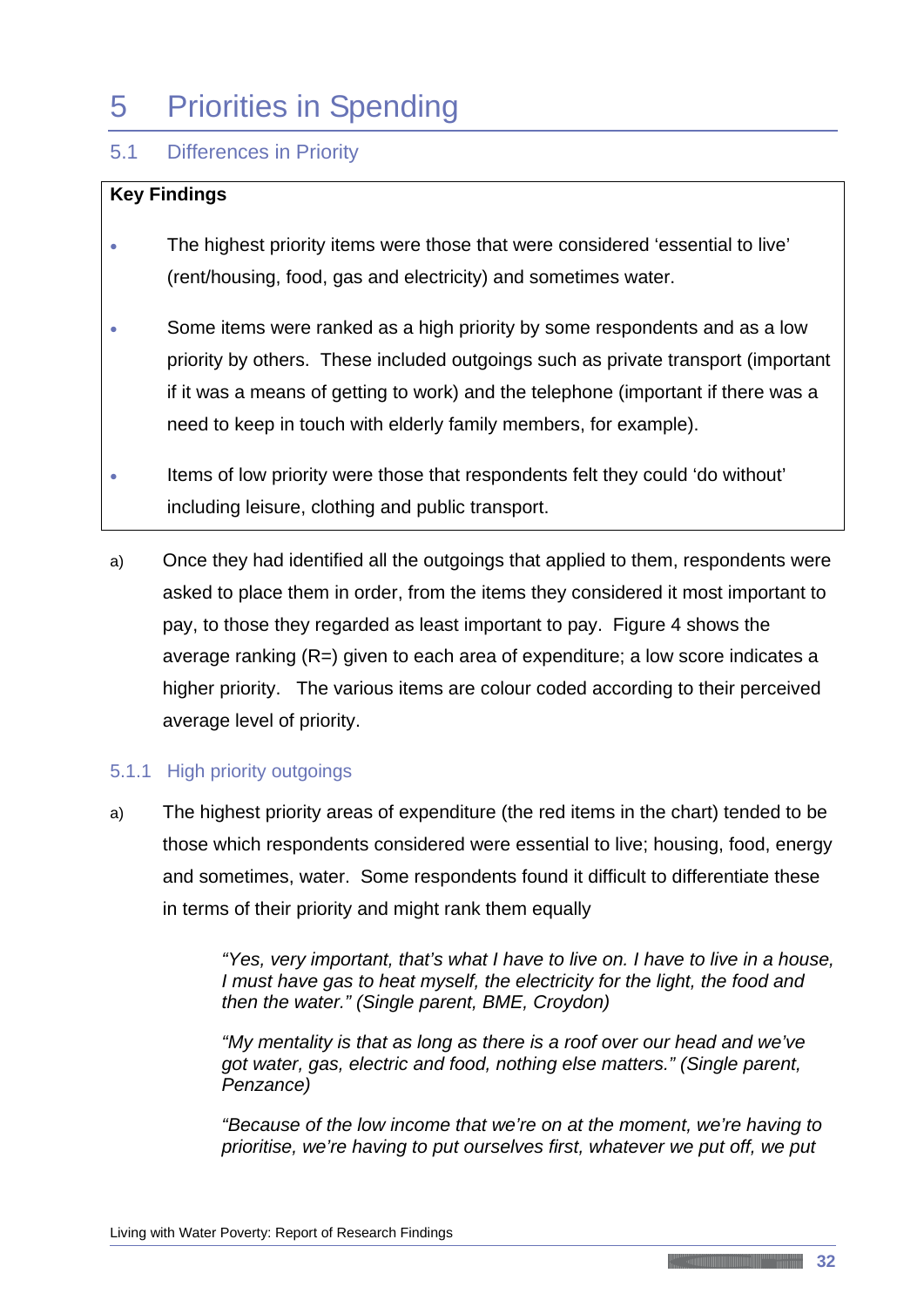*off to a later date... I think things that we need to survive day to day take priority so again, it goes back to groceries, heating, electric and the phone." (Post-family, Dover)*





b) Food and household shopping were important to most respondents, however it was often considered particularly important for people with certain health conditions such as diabetes and those with children

> *"I spend quite a bit on food because I have stomach problems so I can only eat certain foods." (Retired, Disabled, Penzance)*

- c) A number reasoned that gas and electricity were a priority because they used prepayment meters to pay their bills and if they did not pay in advance, they would not have access to the energy. Ensuring that they had a certain amount for gas and/or electricity each week was therefore essential.
- d) It is worth pointing out that a few who were 'making ends meet' ranked almost everything (apart from leisure and clothing) as a priority because, as it stood, they could manage to pay for all the essentials. Although they might have been making cut-backs, they had not yet been put in the situation where they had to make a choice between paying for gas or for water, for example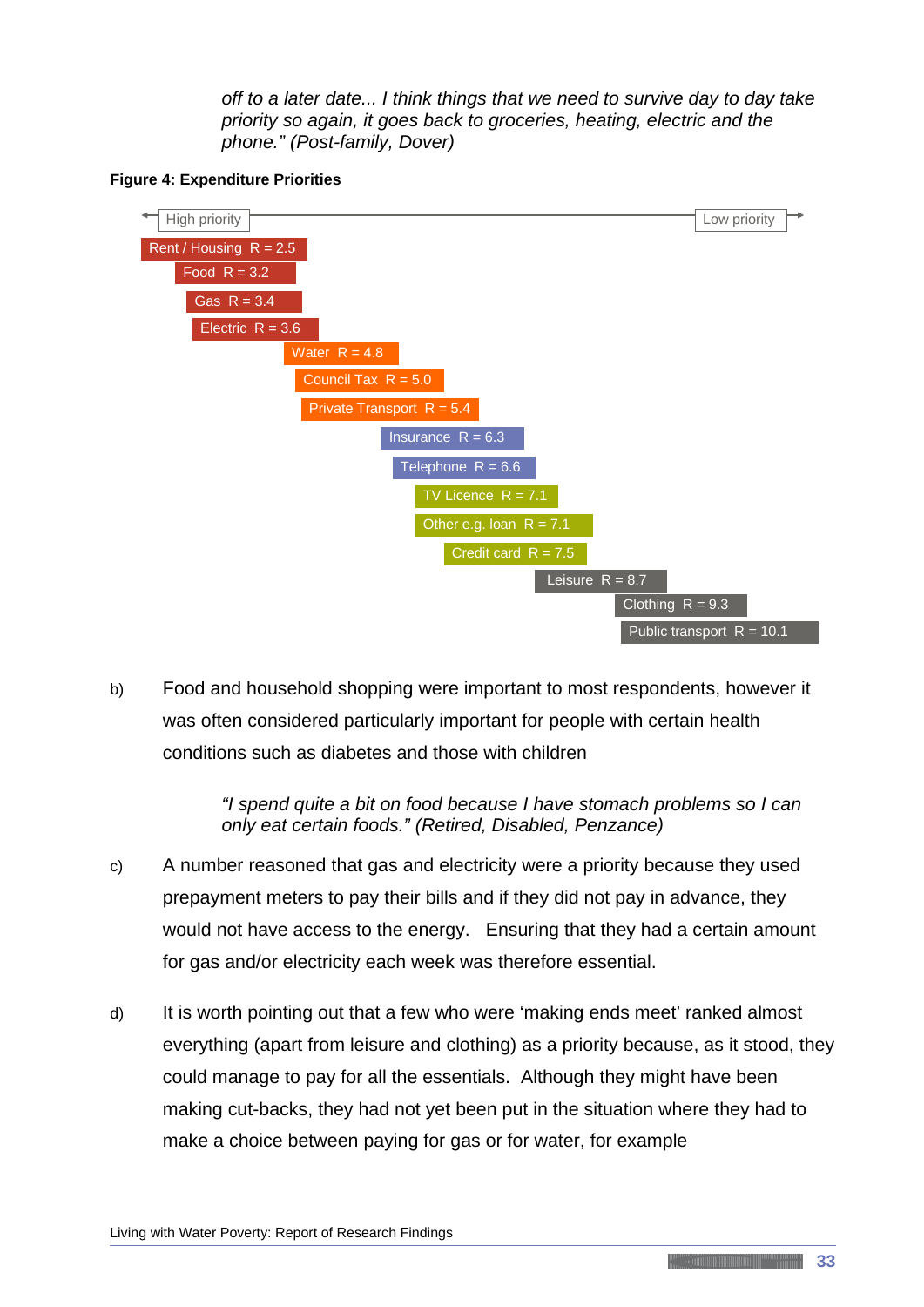*"A lot of people say, 'well, it's not due till the 1st April, it's not getting paid till the 1st April or until someone comes knocking at my door', and people are quite happy to do that. Now we don't think like that at all. As I say, we are old fashioned in that if a bill appears, you pay it." (Post-family, Garstang)*

#### 5.1.2 High to medium priority outgoings

a) These are shown in orange on figure 4 and include the water bill, council tax and private transport costs (where applicable). Water was sometimes ranked at the same level as gas and electricity and certainly figured as an essential item for many respondents. However, if they were forced to make a decision between such items, water was often the bill that they let slip first because of the frequently more immediate and severe consequences of not paying for energy

> *"Well, if it's between water and the electric it's because I have to pay the electric to get any electric." (Retired, Disabled, Penzance)*

*"Well I suppose it is just you know, I don't know with gas and electric, I suppose it is something you've got to think about every day, whereas water is just in the tap. If you run out of gas, or run out of electric, you ain't being switched back on [until you pay more] - with water, it is constantly there." (Single Parent, Abergavenny)*

b) Payment of council tax was assigned a slightly lower priority in the same way as water and for similar reasons. Although some were fearful of the consequences of not paying their council tax (they might be threatened with eviction if payment was a condition of their tenancy, for example), given the need to make a choice, fuel payments would be made first

> *"If I had to choose between my electric and gas to council tax, then I'm sorry, council tax would be gone." (Single Parent, Penzance)*

- c) A further contributing factor for the slightly lower priority given to water and council tax was that these were bills that some people felt were larger than was reasonable and resented most.
- d) Not many respondents were in a position to run a car but if they did so, it tended to be because they saw it as essential (after the basics) to enable them to travel to work or, in the case of a few with mobility problems, in order to get around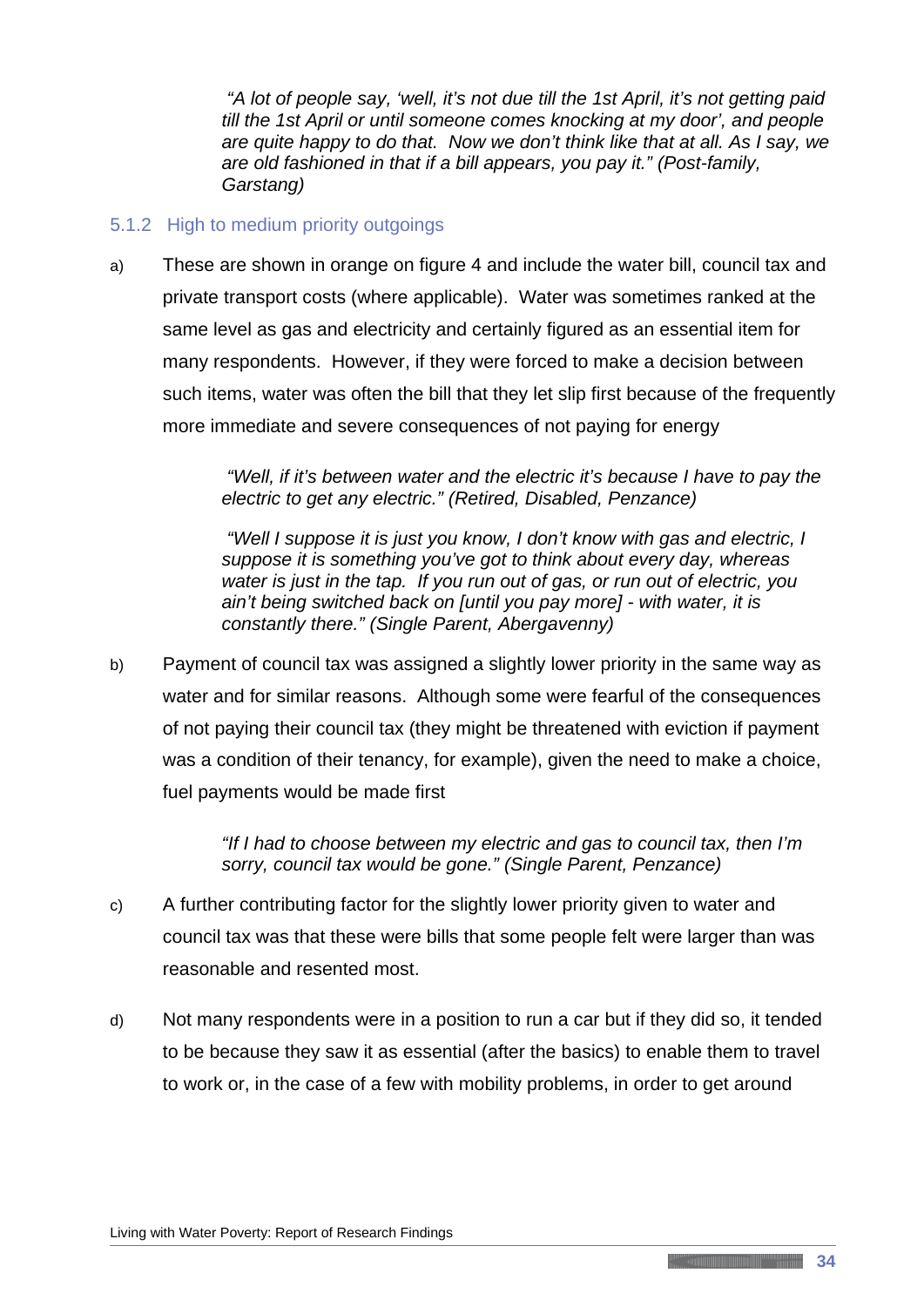*"My car and petrol are most important because I need my car to get to work. I need the work to earn money and pay for everything else, so this is the most important for me." (Pre-family, BME, Oldham)*

*"My car [is a priority] because I couldn't go to work otherwise." (Single Parent, Disabled, Garstang)*

*"I don't go far in it, just backwards and forwards to the doctors or hospital, no long journeys. The insurance is £25 per month, I would say £5 a week with petrol and obviously there's tax." (Post-family, Disabled, Abergavenny)*

#### 5.1.3 Medium priority

a) The telephone and insurance (if applicable) ranked somewhere in the middle in terms of priority (shown on figure 5 in blue). Insurance was considered a priority where it was a condition of their mortgage or tenancy

> *"Insurance, if I could get away without insuring the property, I'd just trust to fate, but unfortunately the mortgage company won't let me get away without insuring it." (Post-family, Disabled, Colwyn Bay)*

b) For a couple of older respondents it was considered important to insure items of financial or sentimental value

> *"I've got to because all the stuff here is worth a hell of a lot of money and it was my wife's." (Retired, Abergavenny)*

- c) In terms of telephone costs, many respondents had a mobile phone while some (particularly those who were older) also had a landline telephone; some spoke of giving up their landline phone to rely solely on a mobile phone. Respondents commonly spoke of putting a minimum top up of around £5 on their phone as an item of expenditure.
- d) Some expressed a particular need for a landline telephone, for example:
	- to keep in touch with elderly relatives, who in one or two cases lived some distance away

*"The telephone landline, as I say, we have a 93 year old mother who lives in Manchester, it's a lifeline, it's essential, we have to have that." (Retired, Colwyn Bay)*

to be able to keep in touch with relatives who lived abroad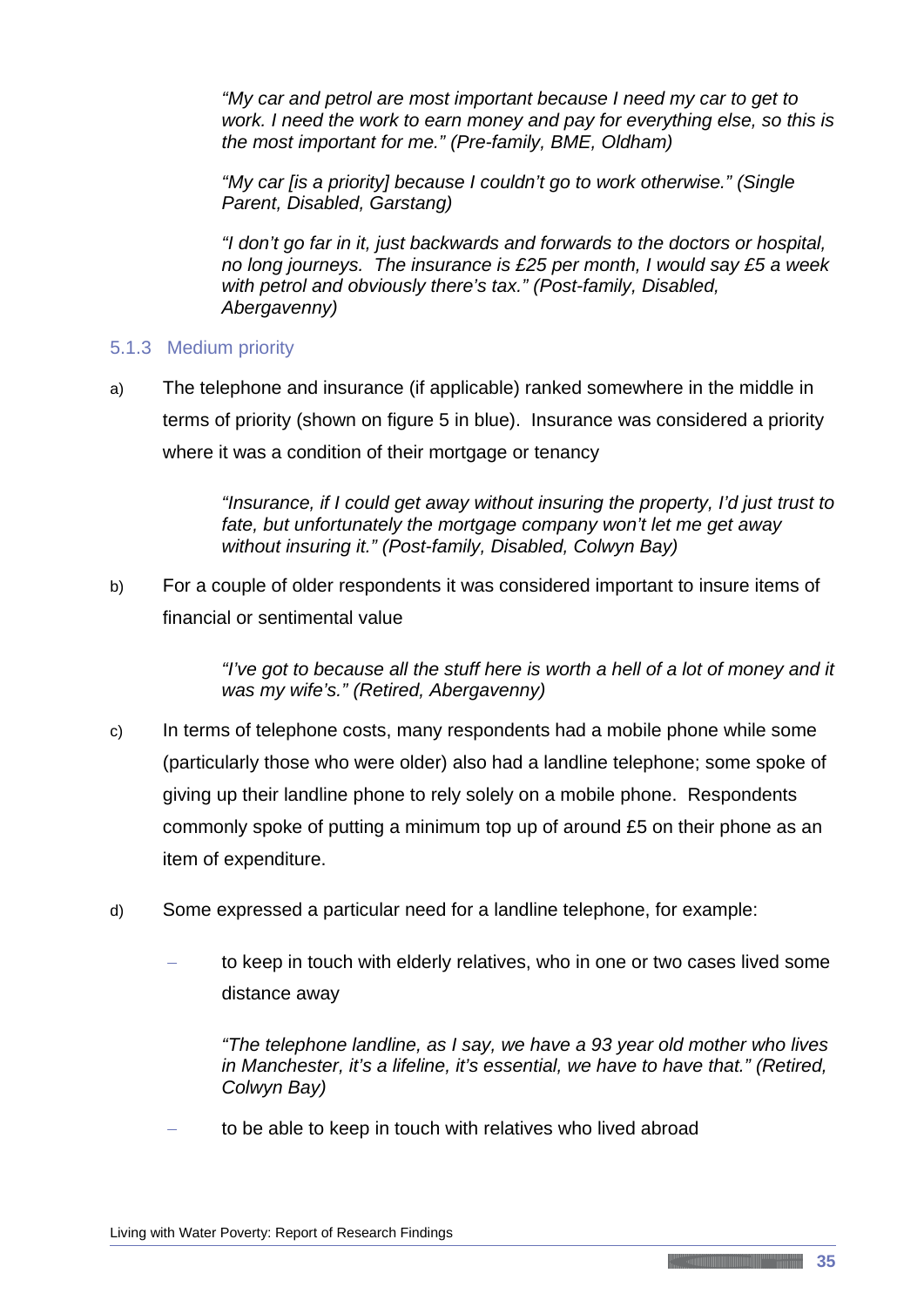*"Telephone, well yes it would be a little bit [important] because I ring my sister in Australia." (Retired, Abergavenny)*

as a means to ensure customers could contact them to make or change bookings in the case of one self-employed painter and decorator

*"The telephone, [is a priority] just because of people changing and booking appointments or just contacting people." (Post-family, Colwyn Bay)*

in the case of an emergency

*"This is important because we need it for emergencies. You need to be able to call help." (Family, BME, London)*

#### 5.1.4 Medium to low priority

a) Items of medium to low priority (show in green on figure 5) included the TV licence, other items of expenditure (for example loans) and payments towards any credit cards. The TV licence was a lower priority, not because respondents did not consider it important to pay, but because it was not an issue (the amount paid was small, particularly if they paid in small installments, as many did). Additionally, most were aware of the fine for non-payment of the TV licence and did not consider non-payment a risk worth taking

> *"You've got to pay the TV licence otherwise you'll get fined." (Family, BME, Birmingham)*

b) Credit cards and other loans had generally been taken on by the younger respondents in the sample. Although they did not want to miss payments, when a choice needed to be made (between a credit card payment and the gas or electricity, for example) payments were often missed – they then incurred late charges as well as additional interest

> *"I used to have a lot of problems with my loan payments, I used to quite often miss them and then have to make that (up) over the next three weeks before my next one came out." (Single Parent, Penzance)*

c) There was, however, also an awareness that they would need to pay something towards their credit card arrears eventually, and most aimed to do this even if they were late in doing so.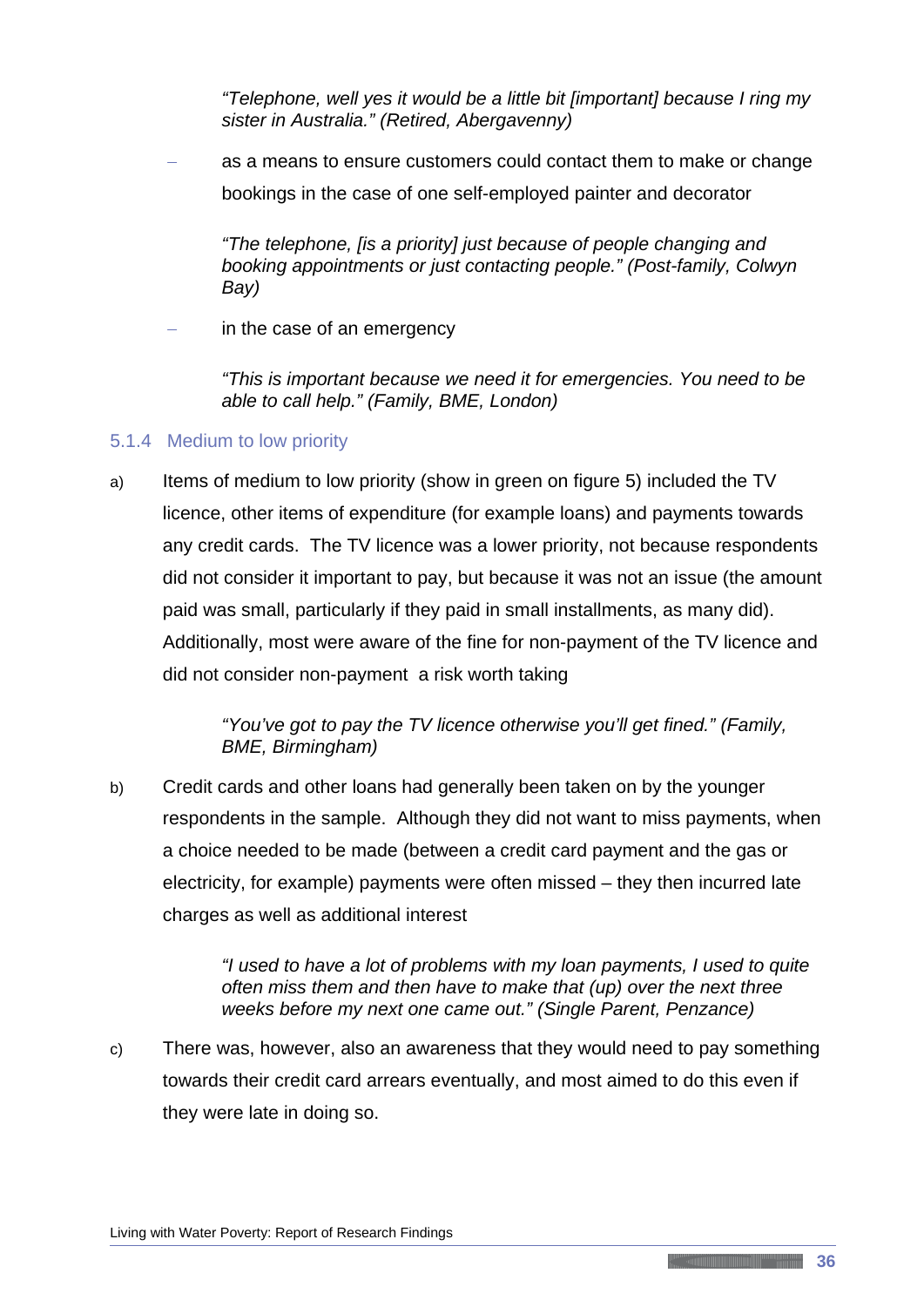#### 5.1.5 Low priority

a) Low priority items were those things that respondents felt they could 'go without' or on which they would only spend when they had some 'spare' money. These items were leisure, clothing and public transport (shown in grey on figure 5)

> *"Cause they're not important at the end of the day, we can live without them." (Single Parent, Disabled, Garstang)*

*"It's not desperate. I like my pint of beer and I like to go and have a chat with the boys, but I needn't have it, I wouldn't have it." (Retired, Abergavenny)*

b) For a few smokers, leisure spend (which included cigarette and tobacco) was often ranked as a higher priority. They felt that in their situation (where stress levels were often high), they needed to have a cigarette to 'keep calm'

> *"I must have a fag because I feel as if it keeps me calm." (Post-family, Disabled, Dereham)*

c) Overall, clothing was not considered a priority by most respondents although those with growing children sometimes noted that they needed continually to replace clothes for them. There was evidence that they relied heavily on gifts and other family members to help with this

> *"Clothing, not really applicable, that's just something, for birthdays or something. If I have the cash I would go. I don't generally every month go shopping for clothes, my priorities are the bills." (Single Parent, Disabled, Garstang)*

d) Public transport was generally a low priority although there were a few examples of respondents using public transport to get to work. There was very limited use of trains as they were considered to be too expensive, rural bus services were often not used (due more to the inconvenience of the timetable) and short urban bus journeys of one or two miles could easily be cut back on (respondents would walk instead). One or two with mobility problems relied on taxis for essential journeys

> *"Well, I've tried to cut down. I go into town obviously on a Saturday, shopping and I go to town on a Wednesday, again shopping, so I'm spending about £12 a week on taxis." (Retired, Abergavenny)*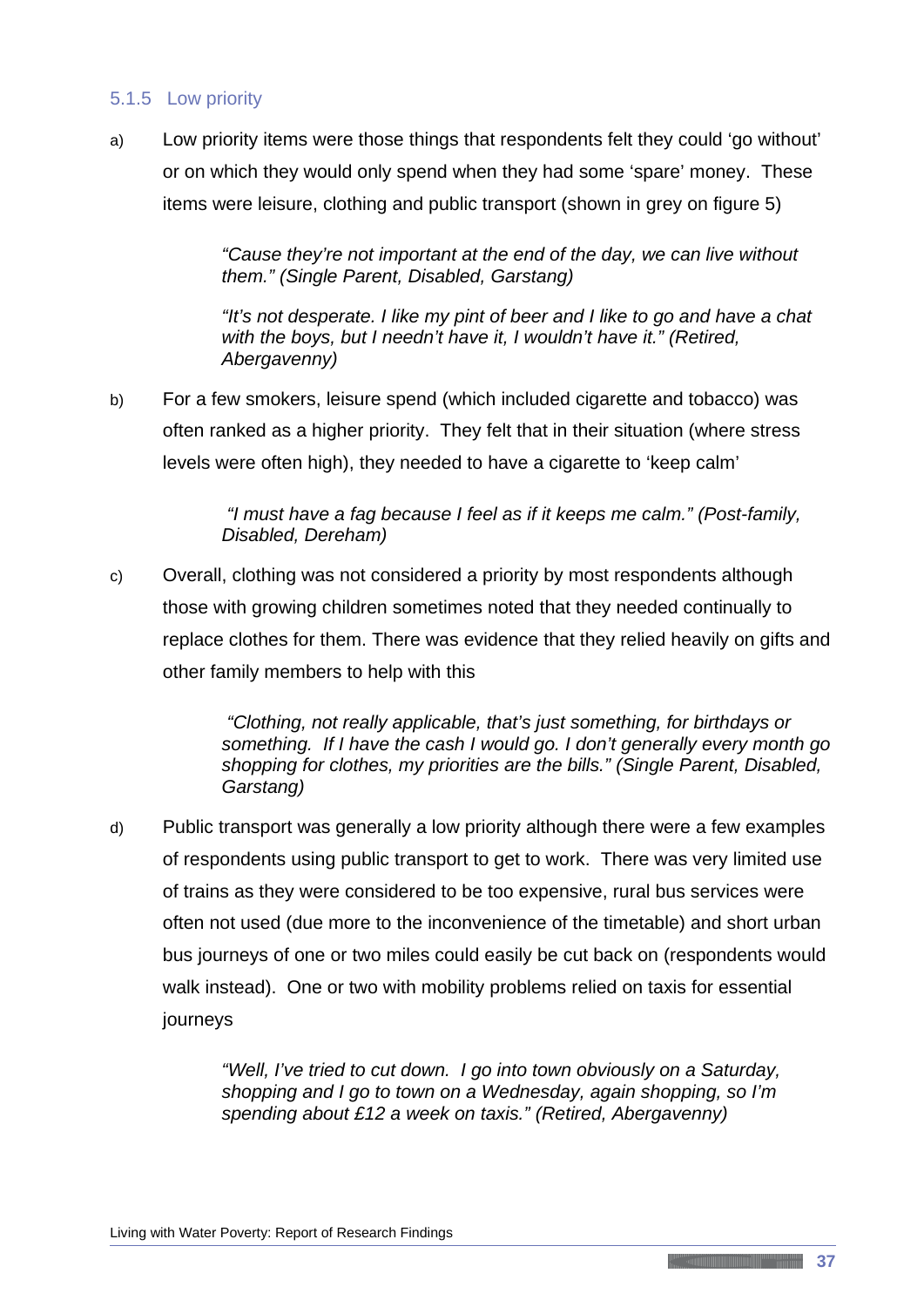e) One lady with a variety of health problems liked to visit her parents in a town some twenty miles away to which there was no public transport. She was paying £120 for the return journey by taxi roughly once a month but was having to forgo the visits while she tried to get on top of some bills with the help of a loan company.

## 5.2 Priority Given to Water

#### **Key Findings**

- Although the water bill was sometimes ranked at the same level as the other utilities in the sorting task, its average rank was slightly lower. This was reflected in respondents' reasoning that the water bill was often the bill that they let slip when a real choice about what to pay had to be made.
- The assumption that water could be cut off was widespread (although it was not something that respondents had thought about a great deal) and most assumed that the water company could cut the household supply even if this might take a while and involve the company going through various procedures first.
- Those in arrears were generally not aware that water could not be cut off and this was not the reason for their non-payment. It was more the case that they had fallen into arrears for a variety of other reasons (see section 8).
- a) In terms of relative priority, water was often considered (along with the other utilities) as an essential resource 'to live'. However, when they were forced to make a choice in terms of payment, it was generally given a lower priority than both gas and electricity

*"You wouldn't be able to get a bath if you didn't have water, you wouldn't be able to get clean, you wouldn't be able to drink, you wouldn't be able to cook food if you didn't have water." (Single Parent, Disabled, Garstang)*

b) Our views on why this situation arises is covered in more detail in section 8 but in summary, we suspect it is to do with the level of perceived threat of being cut-off. Priority is given to fuel because many respondents who have difficulty paying for water also have problems paying most of their bills. They are therefore often on pre-payment meters for their gas and electricity and non-payment of these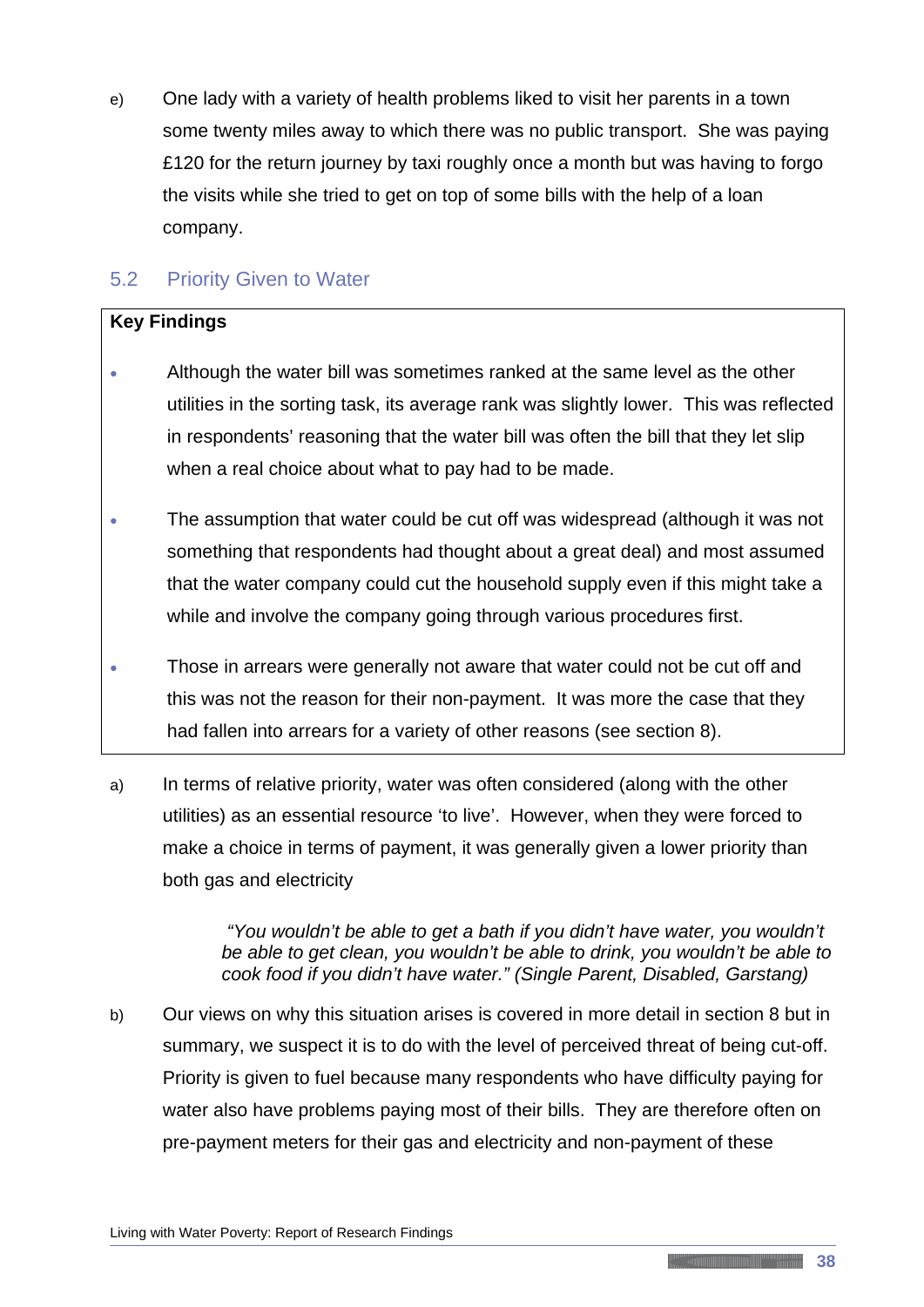therefore results in no supply. While most assume that their water supply can eventually be cut off for non-payment, they do not see this as an immediate threat and if trade-offs need to be made, the water bill is one that might slip. They may assume that they will make up the payments later or will find the money somehow if they are threatened with action for non-payment.

c) When asked whether they thought their water supply could be cut off it was evident that this was not something respondents had thought a great deal about. Some were initially unsure but most reasoned that eventually a water company would be able to cut off the water supply even if they had to go through certain procedures first. Reasons given for companies not being able to cut off the supply tended to be physical rather than legal

#### *"And do you know whether you can be cut off if you don't pay?*

*I* don't know......I think so. I think they can cut it off, it depends. I think on *this road it's a bit funny, the mains, isn't it? I don't know. I think it would be very drastic, but they probably could, they have probably got ways." (Family, BME, Birmingham)*

*"I would imagine it probably could be cut off, I'm not 100% sure because I live in a block of flats. I don't know if there's a tap for each building, well each flat or it's a combined tap, I don't know." (Pre-family, Dover)*

*"It is high priority because if we don't pay the bill, they will cut the supply. And even if they don't do that, we still would have to pay the bill at some point – after one year or more and then it will become too much. That's why paying the water bill is a priority for us." (Family, BME, Oldham)*

d) A few were aware or came to the conclusion that the water supply could not be cut off especially if the household was vulnerable in some way, or that they would need to take certain steps first that would make it a long process

> *"I'm not sure whether they can actually cut somebody off who is disabled…I don't think they are allowed to do that. I think they have to check." (Single Parent, Disabled, Dereham)*

*"I think they've got a special code of practice that it is the last resort and I'm not sure if I'm right. I think because if there's children in the house, that's when they've got to get special permission or something." (Family, Disabled, Penzance)*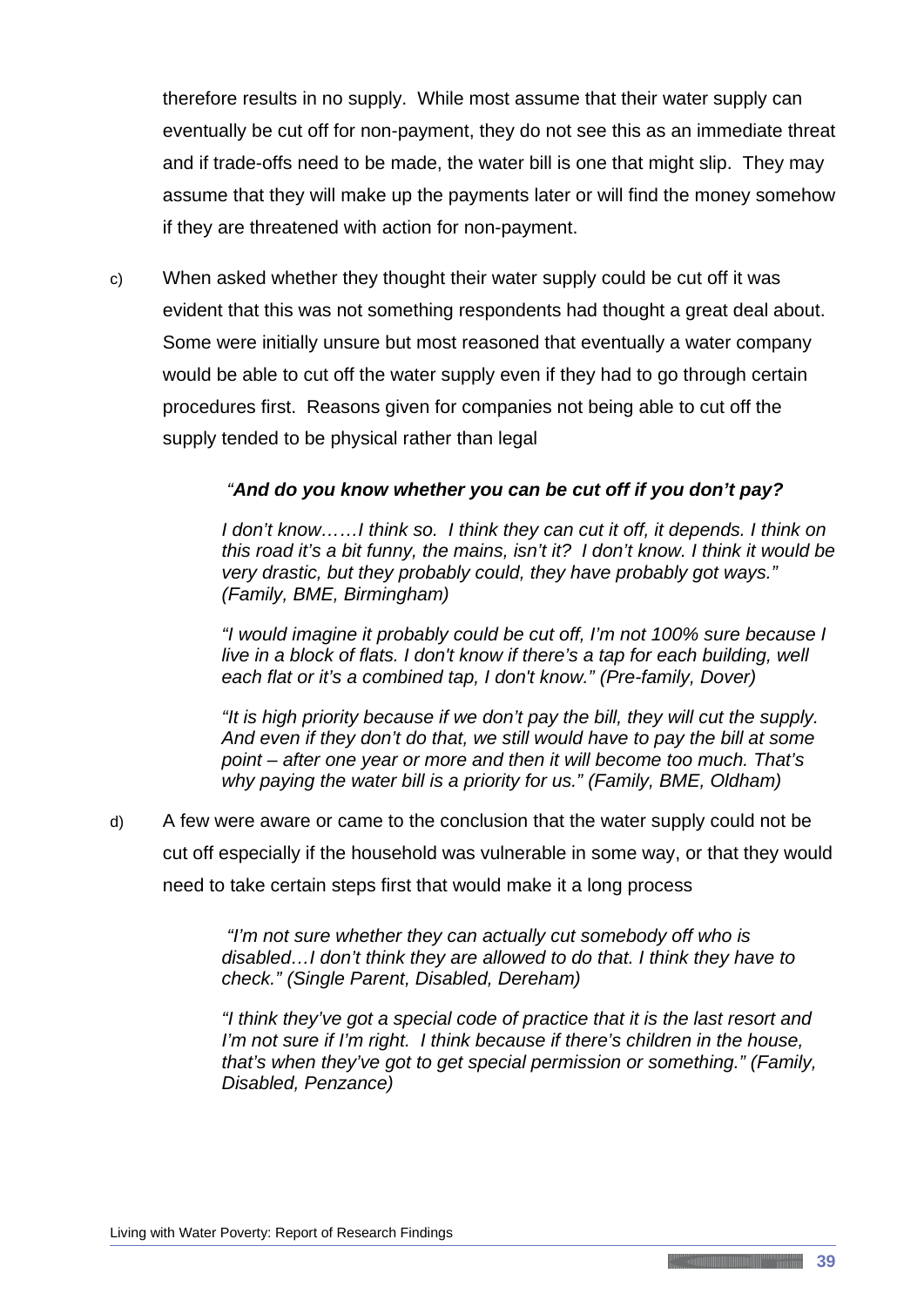e) Some were aware from the experience of others that life could be made very difficult by the water companies, for example by being taken to court and possibly served with a CCJ

> *"When I heard someone had got a CCJ for not paying their water, then I thought I'll make sure I pay the water." (Family, BME, Birmingham)*

f) One couple talked about their own experience of being threatened with court for an unpaid bill of just under £30

> *"If you've not paid a bill, if you're, like I was two weeks late on a bill yeah, so it was twenty six pounds forty eight, yeah? I got a letter through the door a couple of days later, 'oh if you don't pay this within six days we're taking you to court, the court charges are hundred and forty five pounds. If it's not paid within six days the court proceedings will be going ahead.' I thought what the f\*\*king hell is the point of that?" (Pre-family, Penzance)*

g) One who paid for her water direct to the council (rather than the water company) was routinely threatened with eviction if she did not pay, which unsurprisingly, she found very stressful

> *"The water is [paid] at the post office but if you just delay to pay by one week, the council sends you an eviction letter, just because you are failing to pay for one week for water.*

#### *Has that happened to you?*

*Yes, it has happened about two or three times and I have had to call them, just because of the water bill they send you an eviction letter." (Single Parent, BME, Disabled, Croydon)*

h) Those who were already in arrears with water were rarely aware that their water could not be cut off and had fallen into arrears for other reasons, for example, they had missed a number of weekly payments, lost a payment book or been unable to pay a large bill (see section 8). When talking about the relative priority of water, some respondents also expressed the suspicion that they were paying too much for water and for a few, this sense of unfairness almost seemed to help rationalise the lower priority they gave to their water bill.

<u> 1989 - Jan Albert Stein, fransk konge og det for de formanne</u>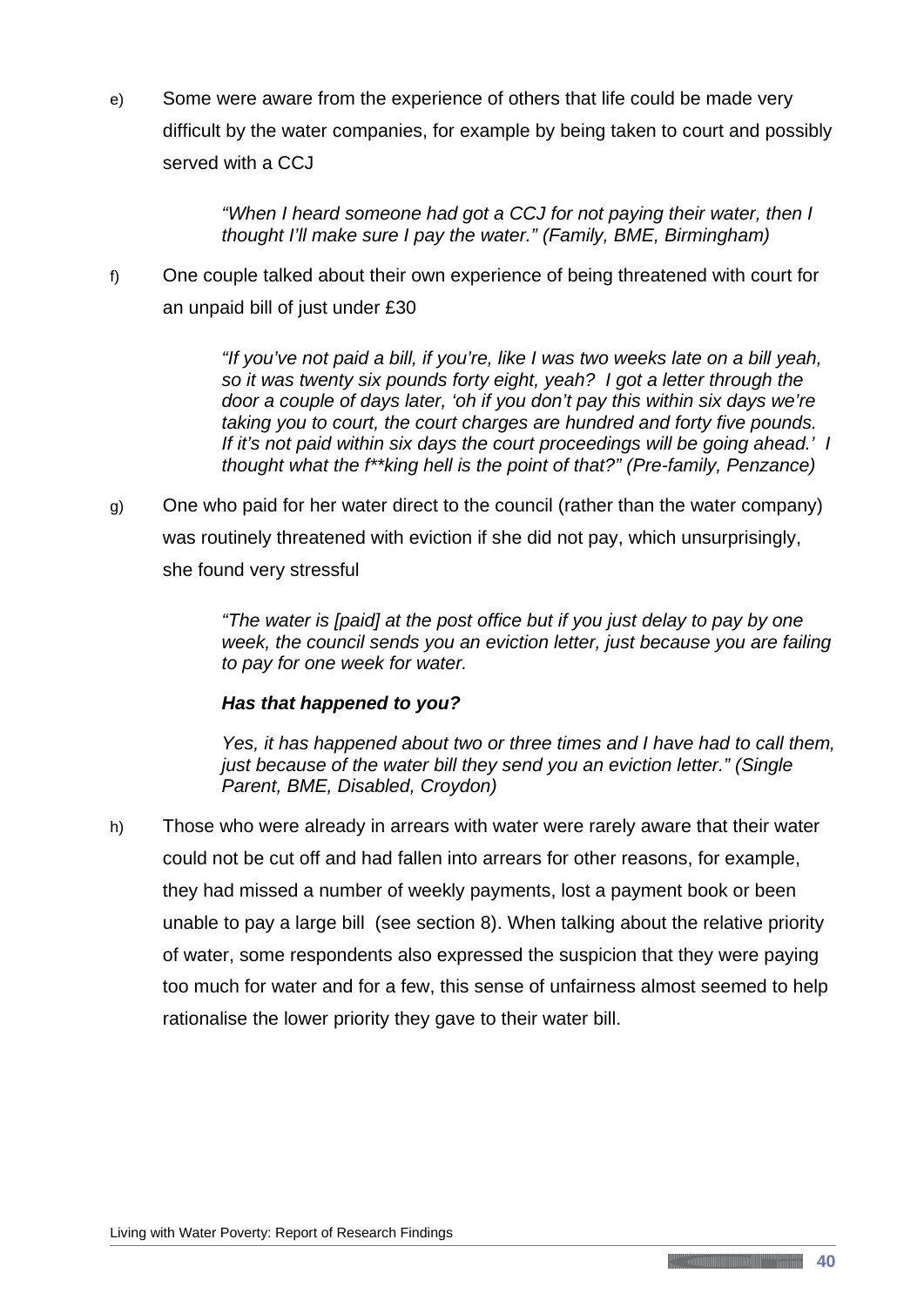## 6 Affordability

## 6.1 Differences in Affordability

#### **Key Findings**

- Respondents were asked to sort items as affordable, less affordable or unaffordable. Some items were classed as affordable because the sums of money involved in paying them (sometimes in instalments) tended to be small eg. the TV licence, telephone bills (especially pay as you go mobiles) and public transport
- Essential items including housing and rent (if applicable) and food and household shopping were considered relatively affordable. The priority assigned to rent and housing costs meant that these had to be afforded while the affordability of food was attributable to the control that respondents could exercise over how much they chose to spend.
- In the main, the utility bills (gas, electric and water) and council tax were considered less affordable.
- a) Respondents were asked to sort each item of expenditure according to whether they considered it to be affordable, less affordable or unaffordable. Each item was then allocated a score (affordable = 1, less affordable = 0, unaffordable = -1) and from this, average scores were calculated across all respondents who had commented on that item.
- b) Average scores are based only on those items that respondents paid for. Certain items were excluded for approximately half of the sample such as insurance, a credit card, public and private transport often because, as respondents stated, they could not afford them. In the same way, the affordability of rent or other housing costs was not commented on by around half the sample as some had paid off their mortgage and a number had their rent and council tax paid direct out of benefits. This did not stop one respondent commenting that her rent and council tax must be unaffordable for the very reason that she received outside help to pay them.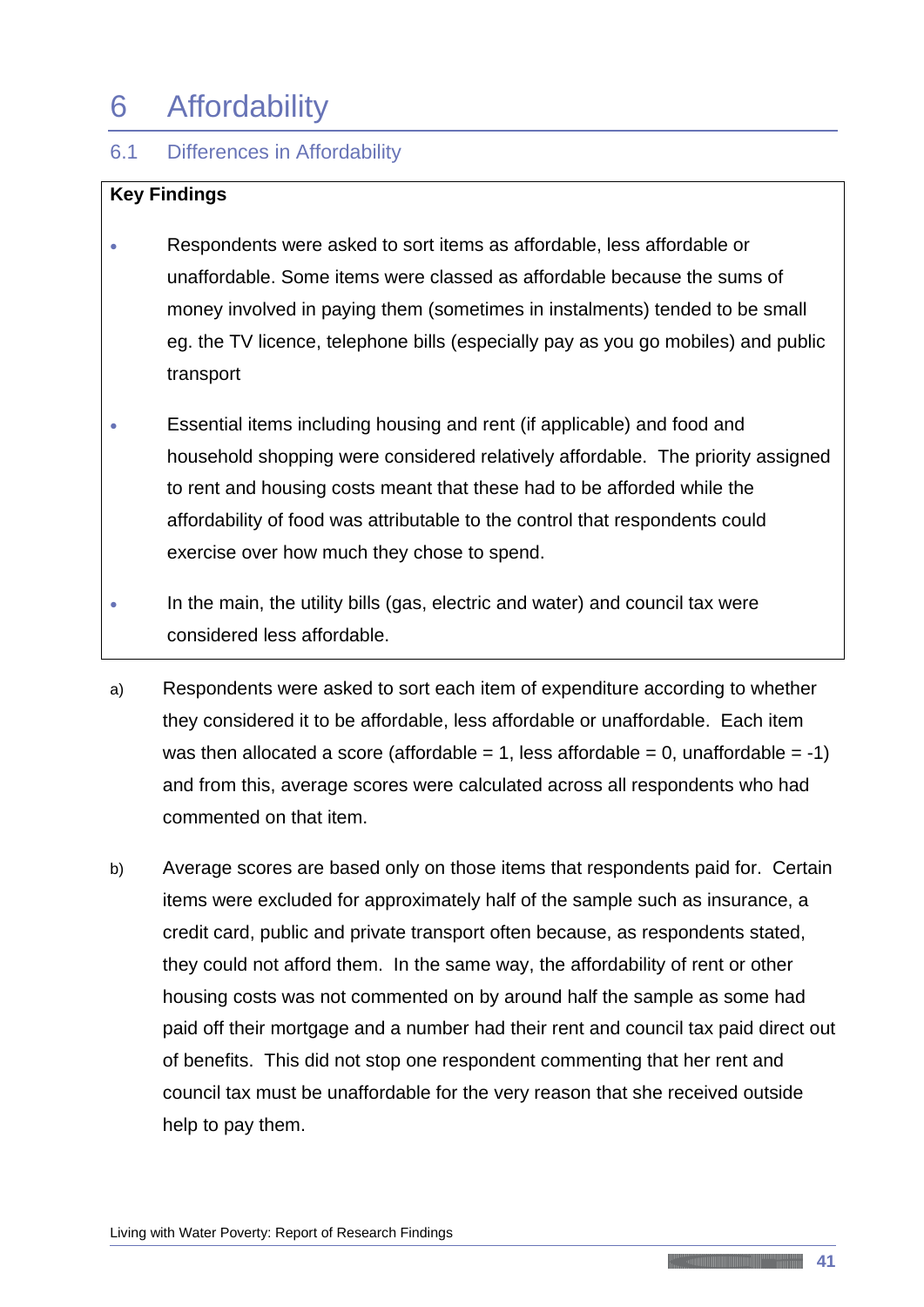c) Average rankings for each of the items are shown in figure 5 below.



#### 6.1.1 Most affordable outgoings

a) The TV licence, insurance, rent/housing, food, telephone and public transport were considered the most affordable items across the sample. As mentioned above, the affordability of insurance was self-defining, if you could afford to have it, you found it affordable; those who considered it unaffordable would choose not to buy it (even if they wanted to)

> *"We should do [have insurance], but we just cannot afford to at the moment. We've got so many other bills, we can't even think about it at the moment." (Post-family, Dover)*

*"'Cause at the end of the day, I can afford it [household insurance] and I need it because if something happened, then I've got insurance on the house and I've got the money to pay for it." (Single Parent, Disabled, Garstang)*

b) Those who had rent and housing costs considered them to be relatively affordable because they were outgoings that had to be met as a priority. The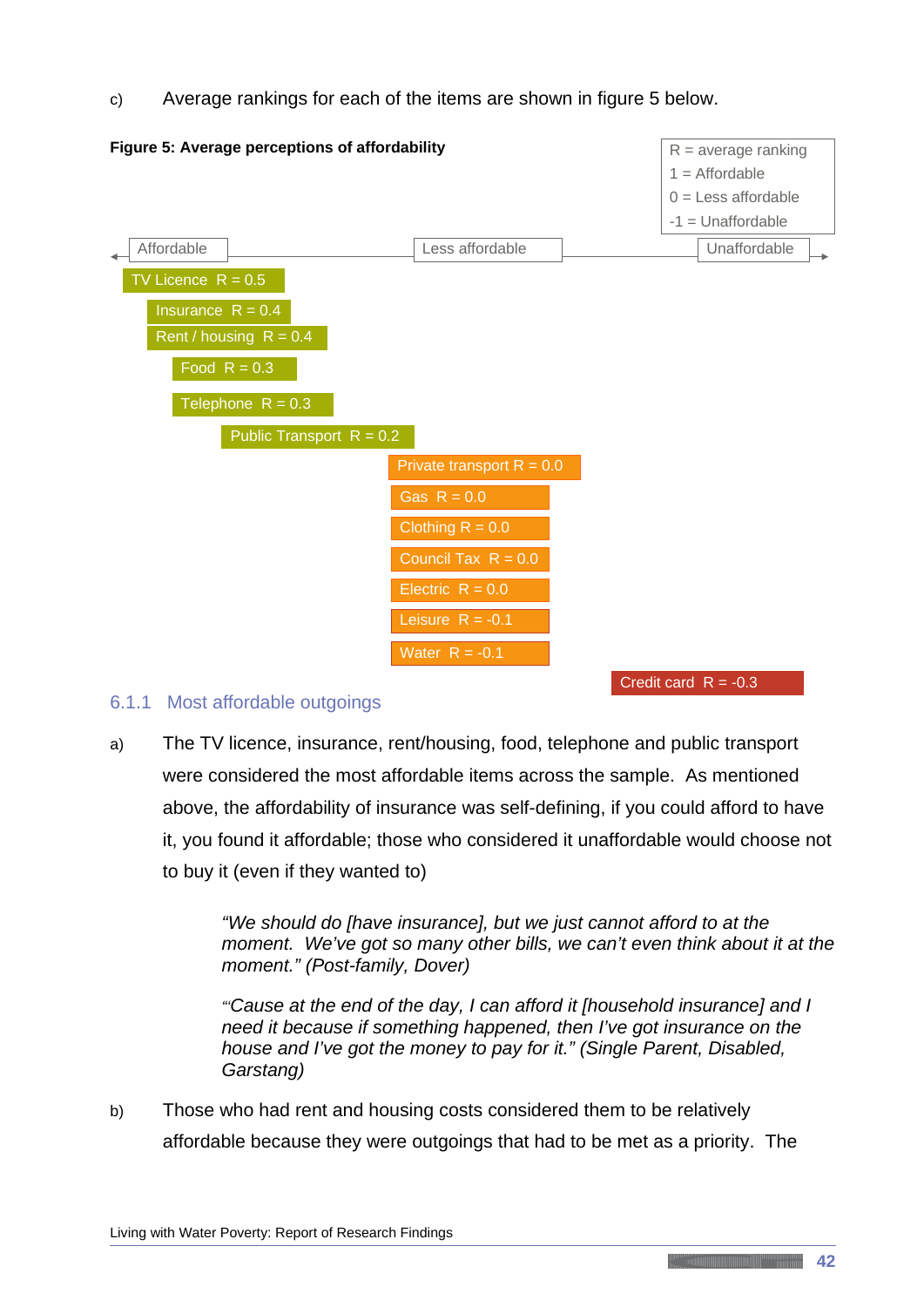actual amount was not commented on a great deal; rent and housing costs are obviously relatively high but respondents still considered them affordable because in essence, they had to be afforded, even if it meant cutting back on other things.

#### 6.1.2 Items of medium affordability

- a) The items that fell somewhere in the middle in terms of affordability were; private transport, clothing, council tax, gas, electricity, leisure and water. Figure 5 shows that their average rank was around 0, which indicates that on average, they were considered less affordable. The average rank conceals some variability depending on individual circumstances and the size of individual bills.
- b) In terms of the utility bills and private transport costs, it is important to point out that respondents did not find these bills difficult to pay all the time but these were the outgoings for which they would sometimes struggle to pay. In terms of leisure activities and clothing, only spare money was used on these and the extent of this varied. While those who were 'making ends meet' or 'struggling' might be able to spend money on these items from time to time, those who were 'in arrears' had very little or no spare money to do so. Perceptions of the affordability of water specifically are discussed in 6.3.

#### 6.1.3 Unaffordable

a) Credit cards were, in the main, considered unaffordable; most respondents did not have one. Of the few who did (usually those who were younger), most had run up large debts on one or more credit cards and when their situation had changed (for example, losing their job) this had resulted in them finding the minimum payment difficult to pay or unaffordable. There were also cases where respondents continued to use their credit card as a financial buffer and again, they struggled to meet the minimum payments.

<u> 1989 - Andrea Station Andrew Maria (1989), prins and the contract of the contract of the contract of the contract of the contract of the contract of the contract of the contract of the contract of the contract of the con</u>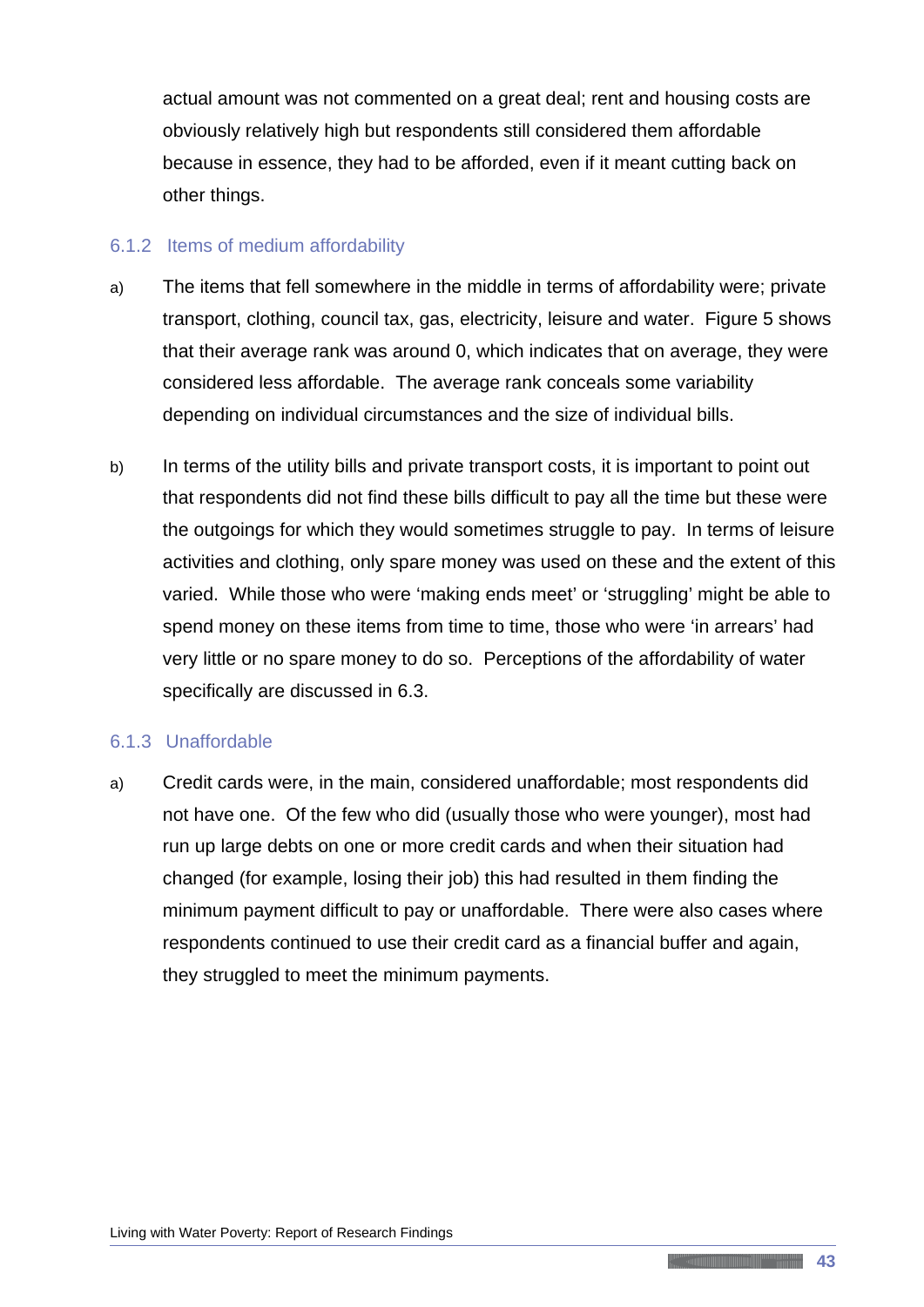## 6.2 Definitions of Affordability

#### **Key Findings**

- Respondents found the concept of 'affordability' difficult to grasp and although at a superficial level they often related it to cost and whether they could comfortably pay for something, it became evident that when thinking about their own circumstances, the picture was more complex.
- Those who were 'making ends meet' were more likely to consider an item affordable if it was important that it was paid; for example, although expensive, housing costs were often considered affordable as they were also considered essential. In contrast, those who were 'in arrears' were more likely to base their decisions about affordability on cost, a cheaper outgoing would be considered more affordable than an expensive one, for example, the TV licence. Those who were 'struggling' fell somewhere in the middle, perhaps indicating the conflict between paying for the essential items and the actual (often more expensive) cost of that item.
- Other factors also impacted on whether a particular item of expenditure was perceived as affordable or not. These included, the extent of perceived control over the amount they needed to pay including whether respondents could pay in regular fixed instalments, price increases and the extent to which it was possible to plan for these, and whether they felt the cost of an item was justified.
- a) Before looking at respondent perceptions of the relative affordability of different outgoings, it is worth giving some context in terms of how respondents framed 'affordability' and made the distinction between something that they considered 'affordable' and something that they considered 'unaffordable'. In its simplest sense, affordability could be said to be based on cost alone; something might be considered affordable if it cost a relatively small amount of money, while something was considered unaffordable if it cost a large amount of money. Although relative cost did come into the sorting of expenditure in terms of affordability, it became clear that perceptions of affordability were considerably more complex than that.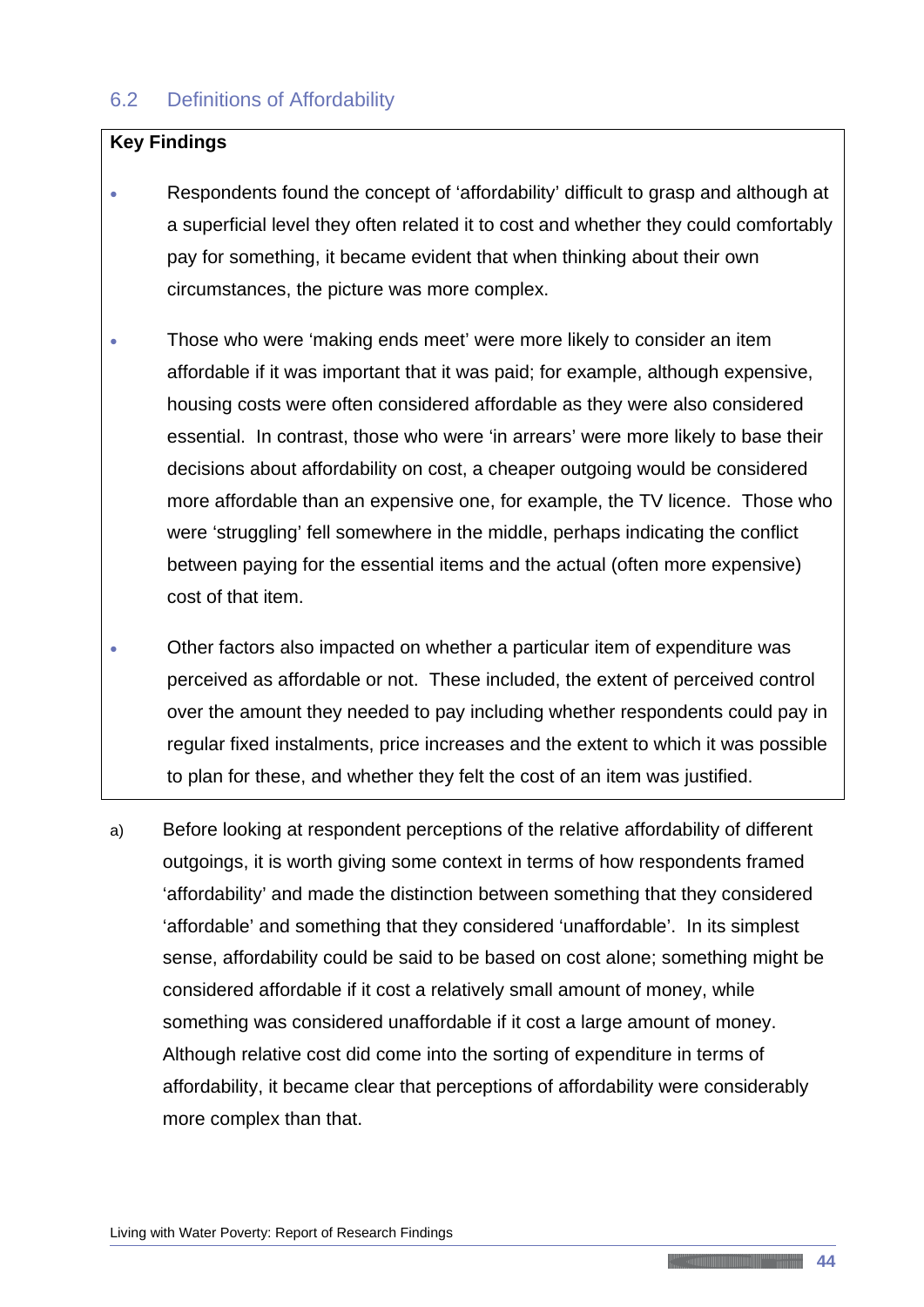- b) Respondents were asked to sort items of expenditure into three categories; items they considered 'affordable', items they considered 'less affordable' and items they considered 'unaffordable'. A number clearly found this card sort challenging and often contradicted themselves and/or changed their minds when thinking about what affordability meant to them. It was clear that the concept was not straightforward and a number of respondents asked for more information as to what 'affordable' meant in the context of the card sort.
- c) When respondents were asked 'what does affordability mean to you?' a common top of mind definition was, that something was affordable to them if they were able to pay for it without a struggle

*"Something affordable is something you are not straining to pay… [not when] you really feel you have exhausted all of your money, if it leaves you with something, then you can afford it." (Single Parent, Disabled, BME, Croydon)*

*"Something you can pay easily without thinking twice. Something that you can pay without being out of pocket." (Family, BME, Oldham)*

d) However, when thinking about their personal situation, another factor came into play – that of the priority given to an area of expenditure. In short, they reasoned that if they felt that it was important to pay for something and they managed to pay for it, then that item must be affordable.

#### 6.2.1 The typologies and affordability

- a) Some differences were evident between the different respondent 'types' in terms of how they thought about affordability. Those who were 'making ends meet' were more likely to relate affordability to the priority they placed on a given item. A few ranked all items as affordable on the basis that they had to pay for them, so therefore, they had to be affordable. Hence, even though items such as housing costs and utility bills might be expensive, they were deemed to be affordable, along with more flexible items such as food and household shopping.
- b) One or two even commented on the sort card task itself and stated that although they understood what the moderator was trying to do (understand what was affordable or not), for them it did not work like that and everything that has to be paid has to be affordable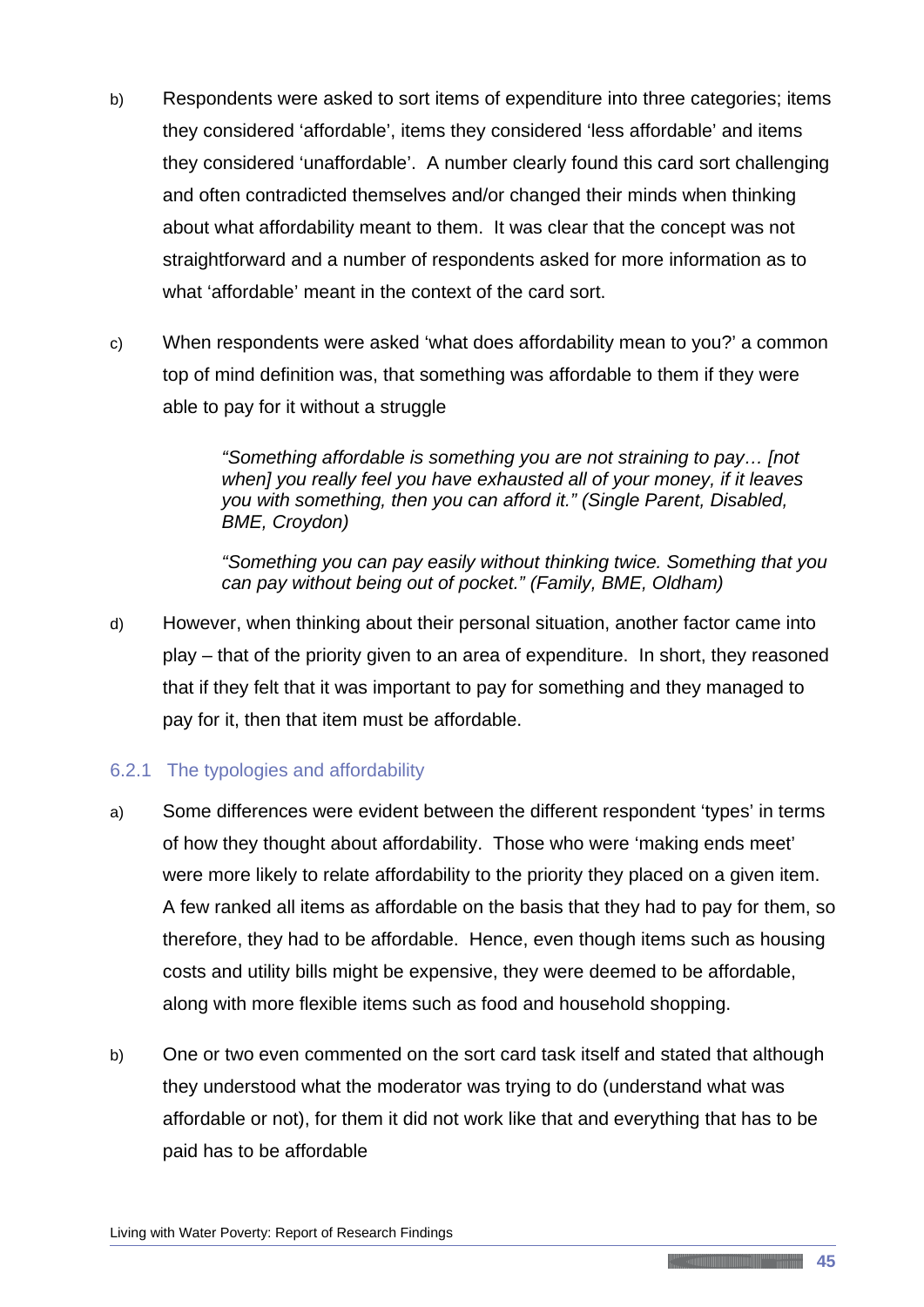*"They are all necessities, I understand what you are trying to do. I know you are trying to get categories that are unaffordable but we don't think that way. It has to be paid, so you cut back on everything to make sure you can cover the things that keep the house going basically." (Postfamily, Garstang)*

*"Yeah, well we definitely need the car so that's an affordable thing. It has to be an affordable thing 'cause we've got to use it." (Retired, Birmingham)*

c) For those who were 'struggling' to meet payments, the picture was more mixed. Respondents often talked about the relative priority or importance of an item as well as its actual cost. This is likely to reflect the conflict they experienced between awareness of the importance of certain items and the struggle to meet the payments for them. Those who were 'making ends meet' were not experiencing this 'tug of war' between priority and cost to such an extent

> *"I mean the utility bills, quite honestly they are not really affordable, but I don't see how you could live without them." (Post-family, Disabled, Colwyn Bay)*

*"Some things are not affordable but you have no choice." (Family, BME, Birmingham)*

d) For those 'in arrears', cost was the main issue; something was considered affordable if the size of the outgoing was small and if it was large, it was considered less affordable or unaffordable

> *"The council tax [is unaffordable] because I think it's quite high really considering he doesn't work and I've only got what I've got coming in, they expect me to pay for everything and that's what they do. The rent, I think is extortionate really." (Pre-family, Dover)*

e) For example, the TV licence was generally broken down into affordable charges of approximately £5 which were paid every two weeks

> *"The TV licence [is affordable] because they're the cheapest bills we've got." (Pre-family, Penzance)*

f) There was, however, a genuine understanding from some who were 'in arrears' that they had to pay these bills even though they considered them unaffordable

> *"And then the other things [that are unaffordable] are things that you have to meet regardless, it doesn't matter if I can afford them or not. The other things like water, electric, gas, council tax, rent, I have to make those payments … or I wouldn't be able to live here if I didn't make those*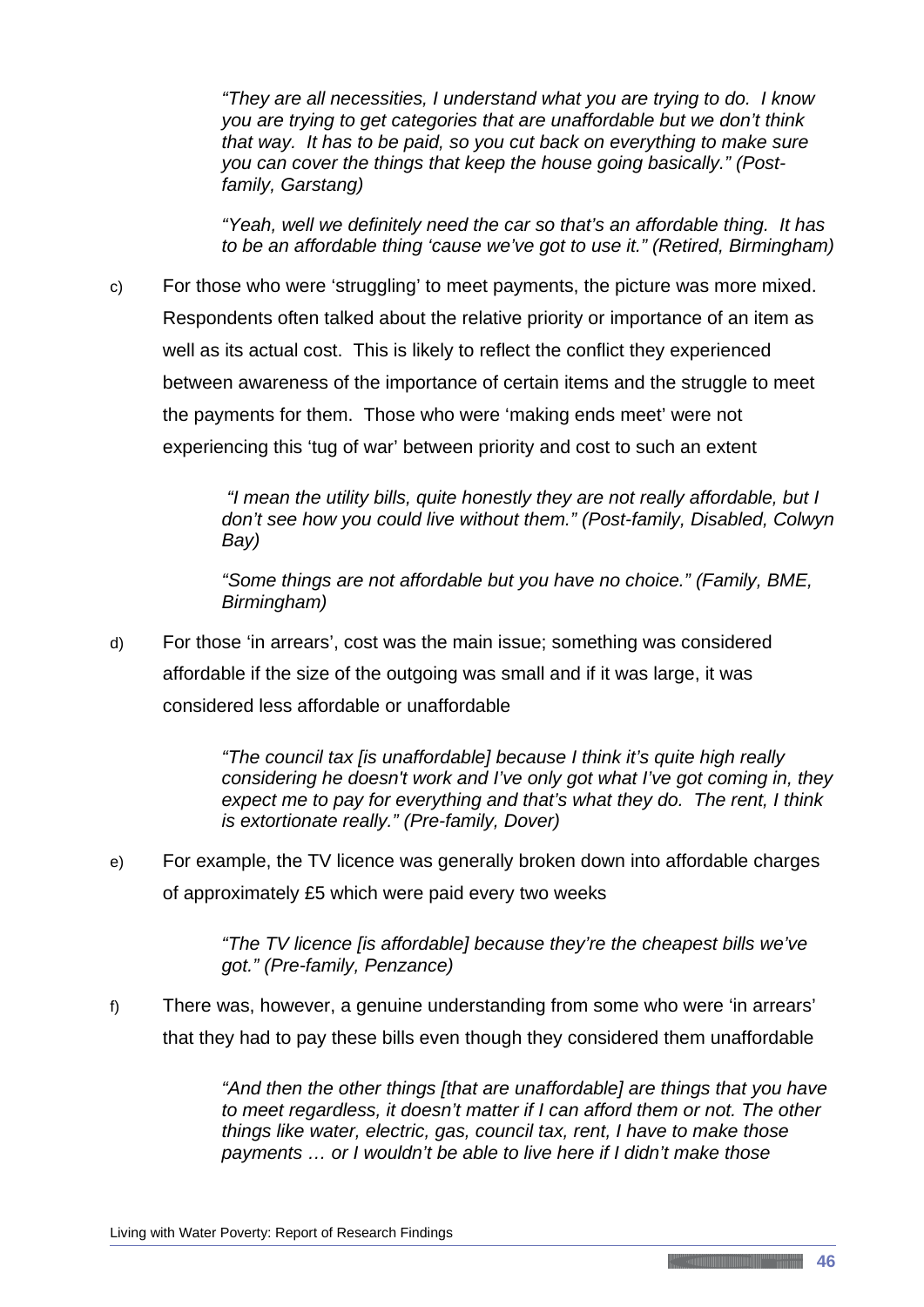*payments. It's something that I have to do, I've got no choice really but to find the means somewhere how to actually do that." (Single Parent, BME, Birmingham)*

#### 6.2.2 Other factors affecting perceptions of affordability

a) When discussing affordability, a variety of issues were mentioned by respondents. Firstly, a number thought affordability related to whether or not the amount spent on an item was within their control. Some (particularly those who were 'making ends meet') considered items more affordable if they could easily make the choice as to how much they spent on them. An obvious example given was how much or what sort of food they chose to buy, but it also included how often they chose to use public transport and how much they spent on leisure activities. They commonly stated that they would only spend what they could afford (if anything) on these items

> *"We can control how much we spend. We can adjust this according to other expenses and buy cheaper foods or do without certain things." (Family, BME, Oldham)*

b) A feeling of being in control of payments might come about not just from being able to vary how much was spent on an item according to one's means but also in being able to pay regular fixed amounts. A number of those who were 'making ends meet' considered outgoings affordable for this reason; they often paid by direct debit each month. One couple had arranged for all of their bill payments to leave their account on the same day so that they knew how much they had left to spend

> *"They all come out on the 15th… so I know where I am." (Retired, Colwyn Bay)*

c) Another aspect of affordability and control was price increases; if respondents had noticed significant price rises recently, items were generally seen as becoming less affordable. They might still be paid but respondents found them harder to budget for. A few questioned how they could be expected to continue to cope when essential outgoings such as utilities, food and in one or two cases, petrol, continued to rise

> *"It [affordable] means more or less that the prices are static. If it's affordable, it means that it's not going to fluctuate and you're not going to*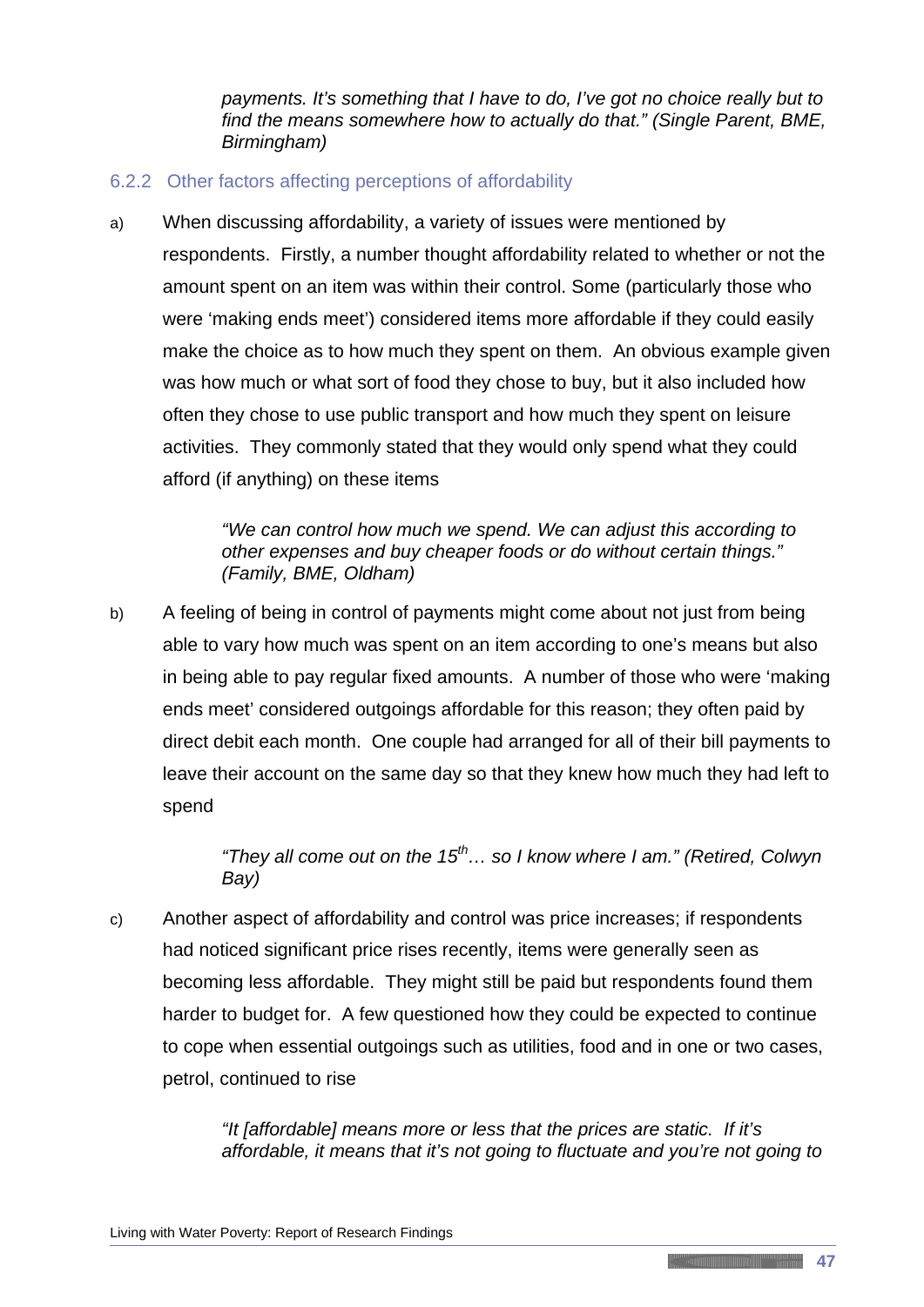*go into a place and find… like house insurance £15 [a month last year] and £29 a month this year… and that's where it becomes not as affordable because it's jumped." (Retired, Colwyn Bay)*

*"I think gas, electricity and water are unaffordable because they have shot up and become very expensive. Even food now is becoming unaffordable." (Single parent, Disabled, BME, Croydon)*

*"All the basic things like water, TV licensing, council tax have all gone up by 3 or 4% but nothing's gone down… gas has gone up, electricity has gone up." (Family, Abergavenny)*

d) Lastly, a number of respondents correlated affordability with whether they agreed with a particular outgoing or not and the perceived 'value for money' of that item

> *"I don't mind paying for things that we'll get good value for money, I get really peed off about getting ripped off…" (Family, Disabled, Penzance)*

e) In relation to this, a few had issues with paying the council tax. They did not agree with it in principle and/or did not perceive it (or the service they got in return for paying it) as value for money. As a result, council tax was often ranked as less affordable or unaffordable

> *"I don't think council tax is affordable because I think it's over priced for what it is. So is that unaffordable? I mean if you're saying that's affordable, you're agreeing that that is what it should be." (Post-family, Penzance)*

## 6.3 Perceived Affordability of Water

#### **Key Findings**

- In the main, the water bill was considered a less affordable or unaffordable outgoing.
- Various factors contributed to this including a perceived lack of control over the bill, perceptions of unfairness and/or overcharging, an inability to pay off accumulating arrears, resentment towards price rises and a lack of understanding about what water companies actually do to justify these.
- a) In the context of the various factors that influence whether an outgoing is seen as affordable or not, it is not surprising that water was often seen as a less affordable or unaffordable outgoing.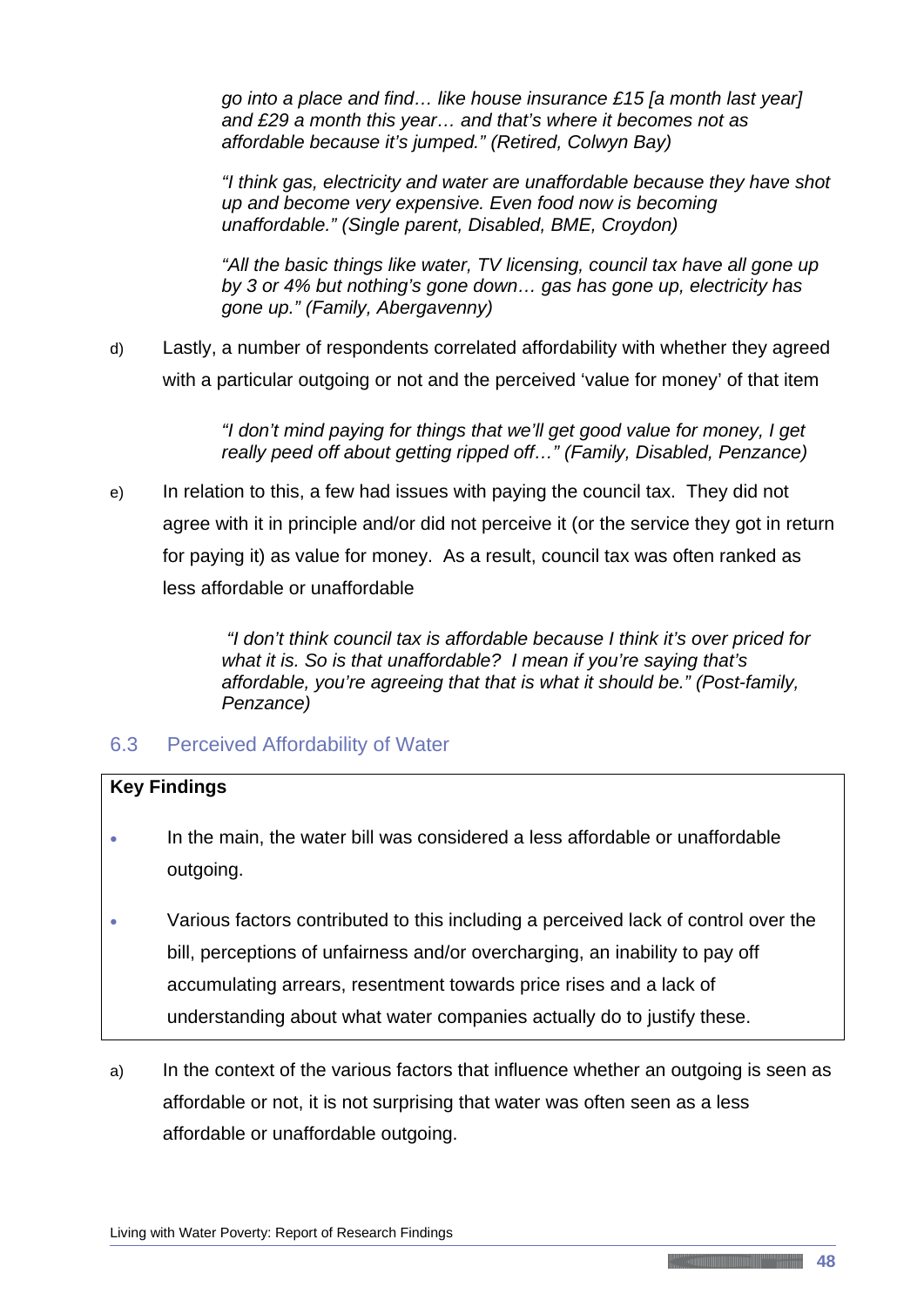- b) Taking the control factor first, many felt they could exercise little control over their water bill, not only in terms of its size but when the bill arrived and the period it covered.
- c) Some (unmetered customers) suspected they were paying more than they should for their water as the amount was fixed regardless of how much they used

*"I control how much electricity and gas I use and sometimes just use the one room. But I have no control over my water bill because I have to pay a certain amount irrespective to how much I use." (Pre-family, BME, Oldham)*

d) Several such respondents who lived alone or in a couple compared themselves with others and were disgruntled that they were paying the same for water as people living in larger households or families who would obviously be using more. However, when the idea of having a water meter was put to them as a means of exercising greater control, there was reticence, uncertainty and limited interest (see section 10.1.1)

> *"No, the water I don't think I'd class as affordable. I think being a single person I'm not using [as much], I'm getting charged the same as a family of four. They don't work it out by the unit you see, so I'm rarely over I reckon, £2.00 a week not £8.00." (Pre-family, Dereham)*

e) In a similar way, some of those with a water meter felt that the size of their bill did not reflect the amount of water they thought they had consumed (see 10.1). However hard they tried to conserve water, their behaviour had little impact on their bill. Some had also noticed large increases in their water bill since being metered

> *"Before we had the water meter, the bill was high but was easily affordable. But since we have had the meter, our water bills have shot up and it has become unaffordable." (Family, BME, Oldham)*

- f) A few did not think their water meter had been read because they seemed to be paying so much and a couple thought those with a water meter always ended up paying more. This perceived inability to exercise some control over the water bill led many to claim that water was less affordable or unaffordable.
- g) The size of the bill also influenced perceptions of affordability; hence, larger bills that had to be settled annually or six monthly were more likely to be perceived as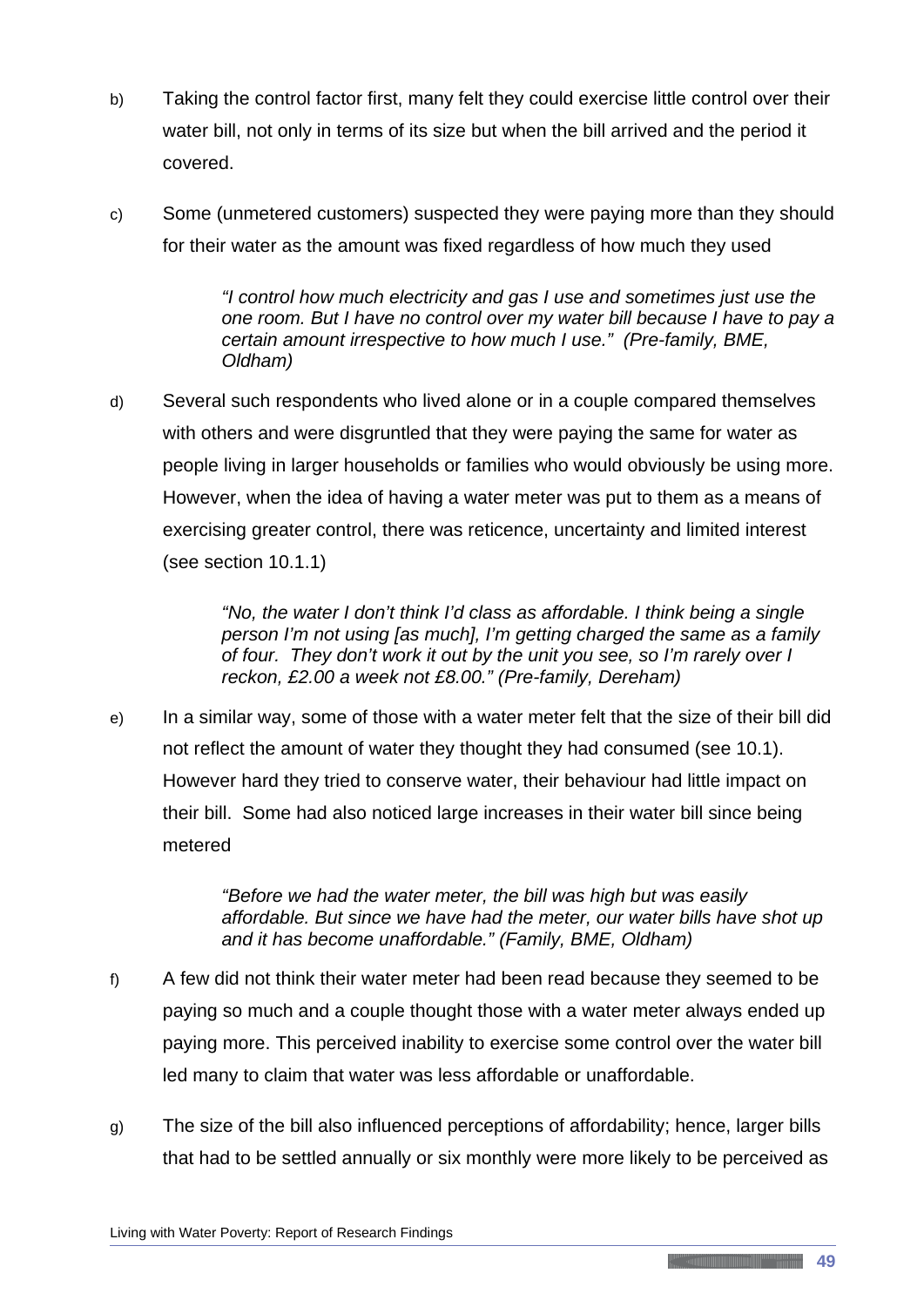unaffordable than bills where arrangements had been put in place to pay in smaller instalments usually by direct debit

*"The [water] bills only come every six months and I know this sounds very gullible but I don't keep a track of when the bills come through, to be honest. You know, the bill just comes through the door, 'you need to pay £200 in the next seven days' or whatever it is, and I don't generally." (Single Parent, Disabled, Garstang)*

h) Others who were paying according to a schedule of payments might be paying a certain amount each week or each month towards their water bill (and arrears if applicable) but they were often aware that despite paying something, their arrears continued to rise. This was both confusing and frustrating because they knew that they were not paying enough to meet the level of their bill and the arrears and this added to their perception of water as an unaffordable bill

> *"Every time I get a bill or a letter, it [water arrears] just seems to be going up and not down." (Post-family, Disabled, Abergavenny)*

i) Perceptions of unfairness and a lack of justification for the level of water bills also undermined perceptions of affordability. A few respondents were well aware of how water charges varied around the country. There were examples of respondents who had moved from one area to another and had been displeased to find that their water bills had risen significantly

> *"To be honest, I begrudge paying the water… because it's so expensive, and we used to live in Yorkshire and it was so cheap." (Family, Disabled, Penzance)*

j) As a commodity, a number felt the cost of water was inflated. They reasoned that water 'falls from the sky' and is a 'basic human right' and although they did not necessarily say it should be free, there was widespread view that it was too expensive. In the context of significant amounts of rain, many found talk of water shortages difficult to understand

> *"We haven't got enough water and we've had tonnes and tonnes of rain last year and yet they've tried to say, 'go on a water meter'." (Retired, Birmingham)*

*"I feel I shouldn't be paying so much for water. I am paying more for water that I am for using electricity." (Family, BME, Oldham)*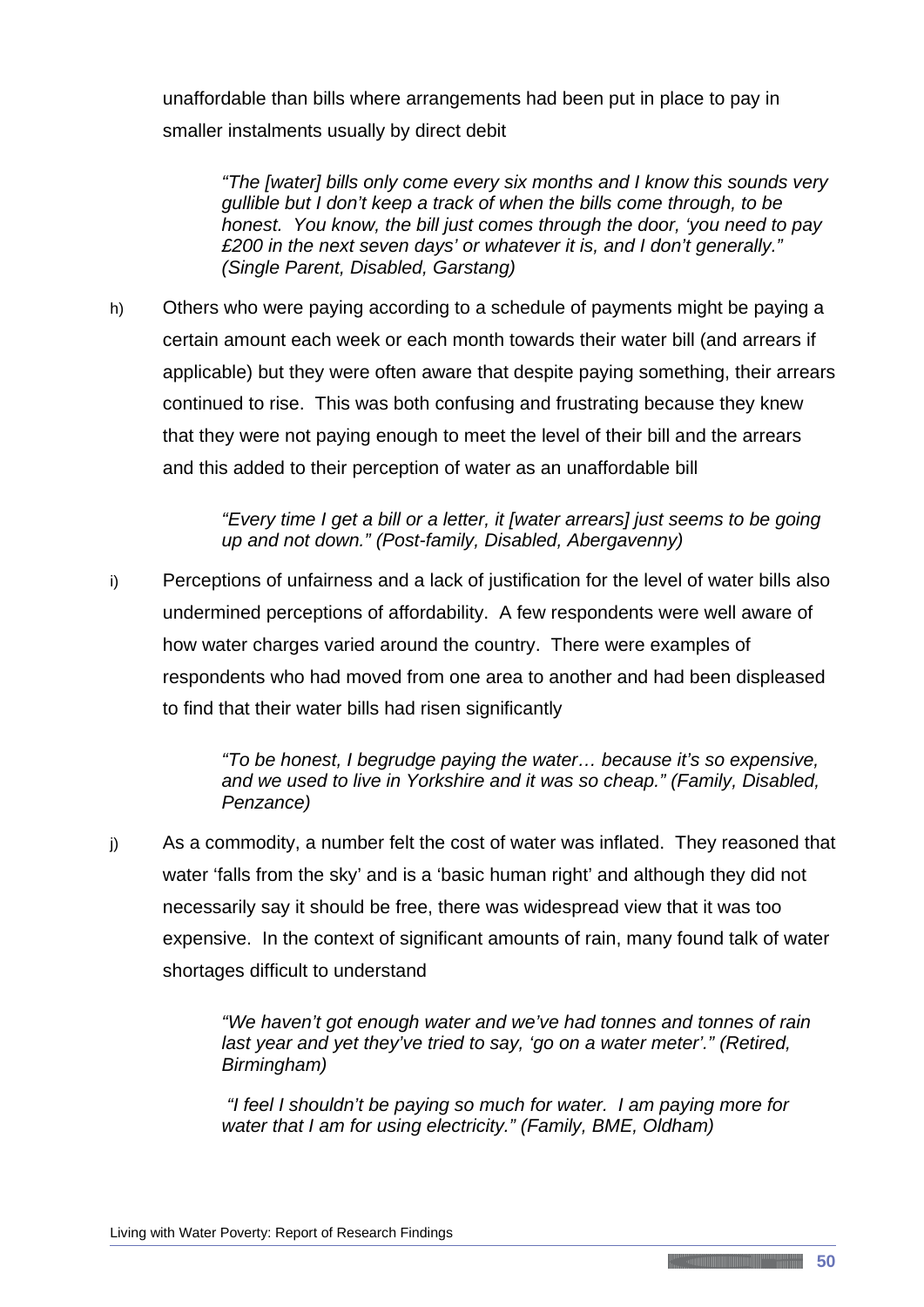k) There was also a lack of understanding as to what water companies do and the processes (and costs) that are involved in providing clean, safe water, managing run-off and treating sewage

> *"Yeah, it's a natural resource. All they are doing is cleaning it, piping it which you can understand but you are paying every single year about £300 a year, so, for ten houses, that's three grand, right? If, you know, if they made it probably more reasonable, then probably more people would pay it." (Family, BME, Birmingham)*

l) Arrangements in Kent for the treatment of sewerage whereby a separate supplier might be involved or in Cornwall, where local residents might be required to pay for investment in the infrastructure, caused much dissatisfaction

> *"With water, they charge you twice, they charge you for what you're using and what you're wasting, which to me, is completely ludicrous. They can't wrap it up into one bill, have less call centres, have less staff so they can bring their costs down." (Pre-family, Dover)*

m) A few respondents in Cornwall were angry about promises that had been made regarding improvements that would result in lower bills, whereas they had only, thus far, seen the opposite

> *"They've cleaned all the sewerage works, a lot of the sewerage works, now they're doing a lot of the new pipes. Well surely, now they've done that, they could bring the prices down?" (Retired, Penzance)*

<u> 1989 - Jan Albert Stein, fransk konge og det for de formanne</u>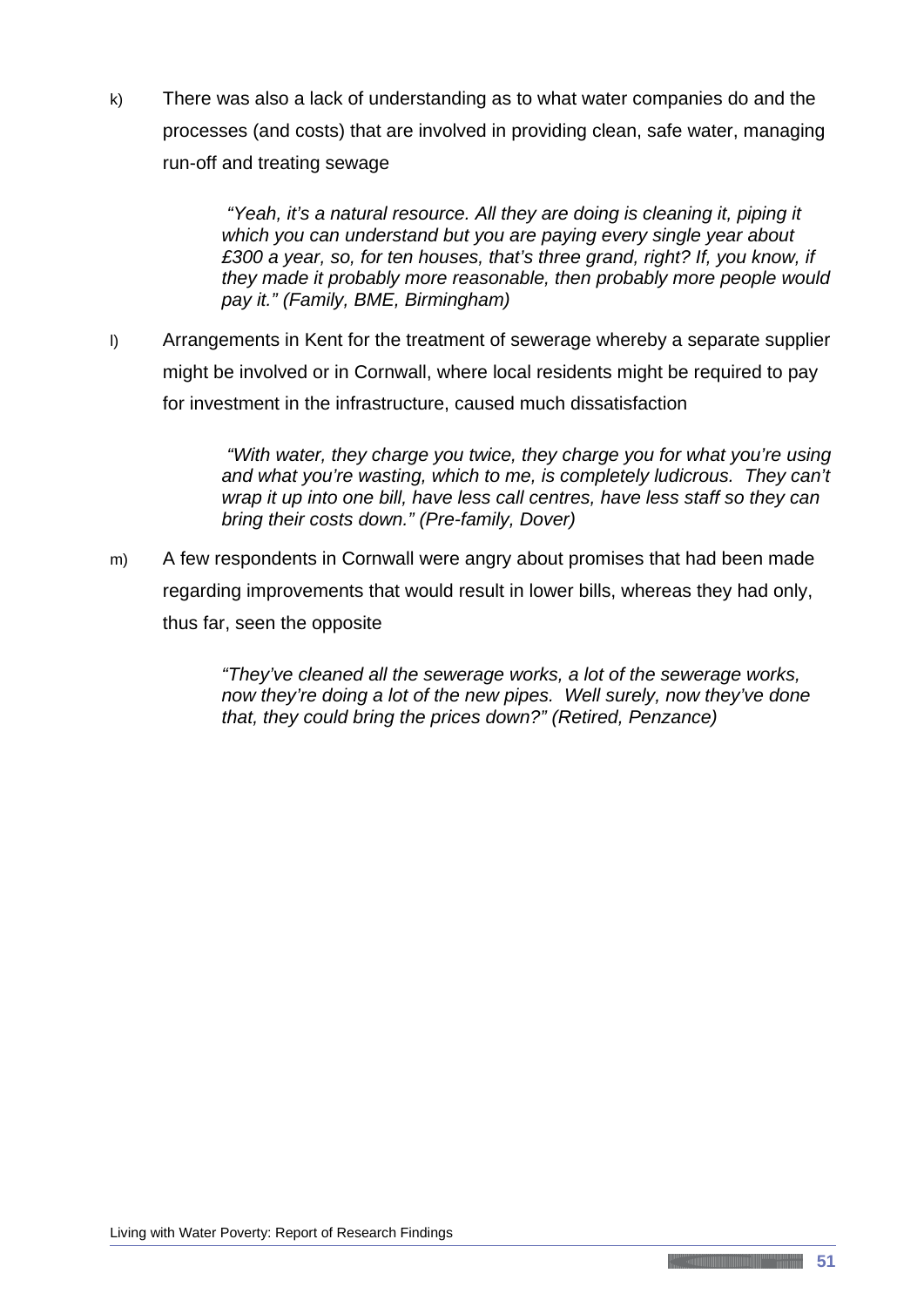# 7 Coping Strategies

## 7.1 Strategies by Respondent Type

### **Key Findings**

- Various tactics were adopted across the sample to cope with financial shortfalls and debt. Different strategies were associated with different types of respondent.
- Those who were 'making ends meet' had outgoings that they considered nonessential that they could cut back on without too much detrimental effect (although for some it was emotionally uncomfortable).
- Those who were 'struggling' were focusing on the essentials and, in some cases, beginning to use savings to pay for bills.
- Those in arrears found coping difficult they had little to fall back on in the form of savings or anything else, and there was little they could realistically cut back on. They had to resort to making trade-offs in terms of what they would pay first and were often surviving at the most basic level.
- a) This section looks at how respondents cope with meeting their bills, firstly, their bills in general and then, the water bill specifically. Some differences were noted in the way that different types of respondent reacted to the demands made on their limited income.

#### 7.1.1 Making ends meet

- a) Those who were 'making ends meet' were, by definition, not in arrears and tended to be very debt averse. They found the thought of struggling to pay their bills very uncomfortable and they wanted to avoid this by 'trimming back' their expenditure where they could. In terms of their coping strategies there was an emphasis on 'cutting back' on various 'non-essential' items of expenditure as well as on 'falling back' on what they already had. These tactics included:
	- b) a reduction in (and in some cases, stopping altogether) the number of times they ate out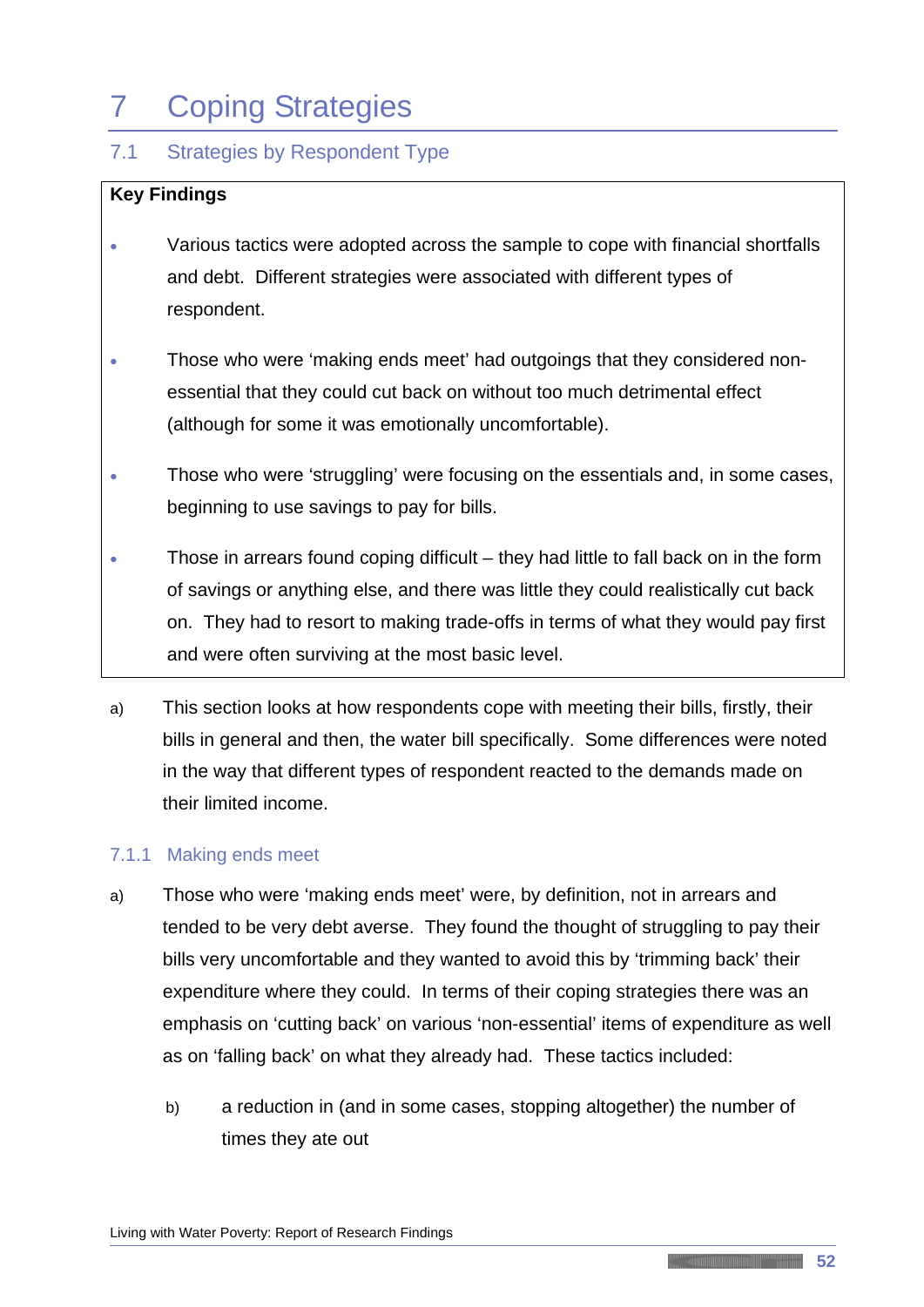*"We used to go out two or three times a month, just to socialise more than anything. We just can't afford it." (Retired, Penzance)*

*"And we don't go out to eat as much. We always used to eat out every weekend, didn't we, on Fridays, after school and that, we'd go for a meal and we do that now once, every now and again." (Family, BME, Birmingham)*

c) a reduction in leisure spend, in some cases to almost nothing. There was a strong sense of 'if I have not got the money, I go without' and a conscious decision to ensure the payment of bills came first

*"As I say, I would estimate £20 to £25 a week but as I said, if I haven't got it, I don't have it and that's it." (Retired, Abergavenny)*

d) shopping for clothes less often or not at all

*"Clothing spend has dropped completely because we wouldn't even consider going out and looking at the sales or looking at the shops and buying things… we only buy what we need. If these shoes wear out, then I'll go to the wardrobe and see if we've got another pair that'll do for now. or I'll wear my boots and if they wear out, then I'll go get a pair of shoes, I won't just go to the shop and buy shoes." (Post-family, Disabled, Colwyn Bay)*

e) a move towards stopping the purchase of what they often called 'luxury foods', which includes pre-packaged food and ready made desserts, 'treats' and takeaway foods

*"The thing is, we used to buy tins of fruit and stuff like that… yeah, we've got to give that up…don't touch that now." (Retired, Penzance)*

*"I have had to cut back on things like food and takeaways. I used to get a takeaway occasionally but now have even stopped that. I have to manage somehow." (Pre-family, BME, Oldham)*

f) a willingness to temporarily adjust what they ate if they needed to make a large bill payment

*"If we know we've got a bill coming in, we reorganise the shopping bill, like we'll do without fish one week and maybe buy a couple of chops, you know, cut down on the bills and save for another thing." (Retired, Birmingham)*

g) a reduction in the number of holidays. One couple who had become used to taking a few holidays a year had completely cut back on these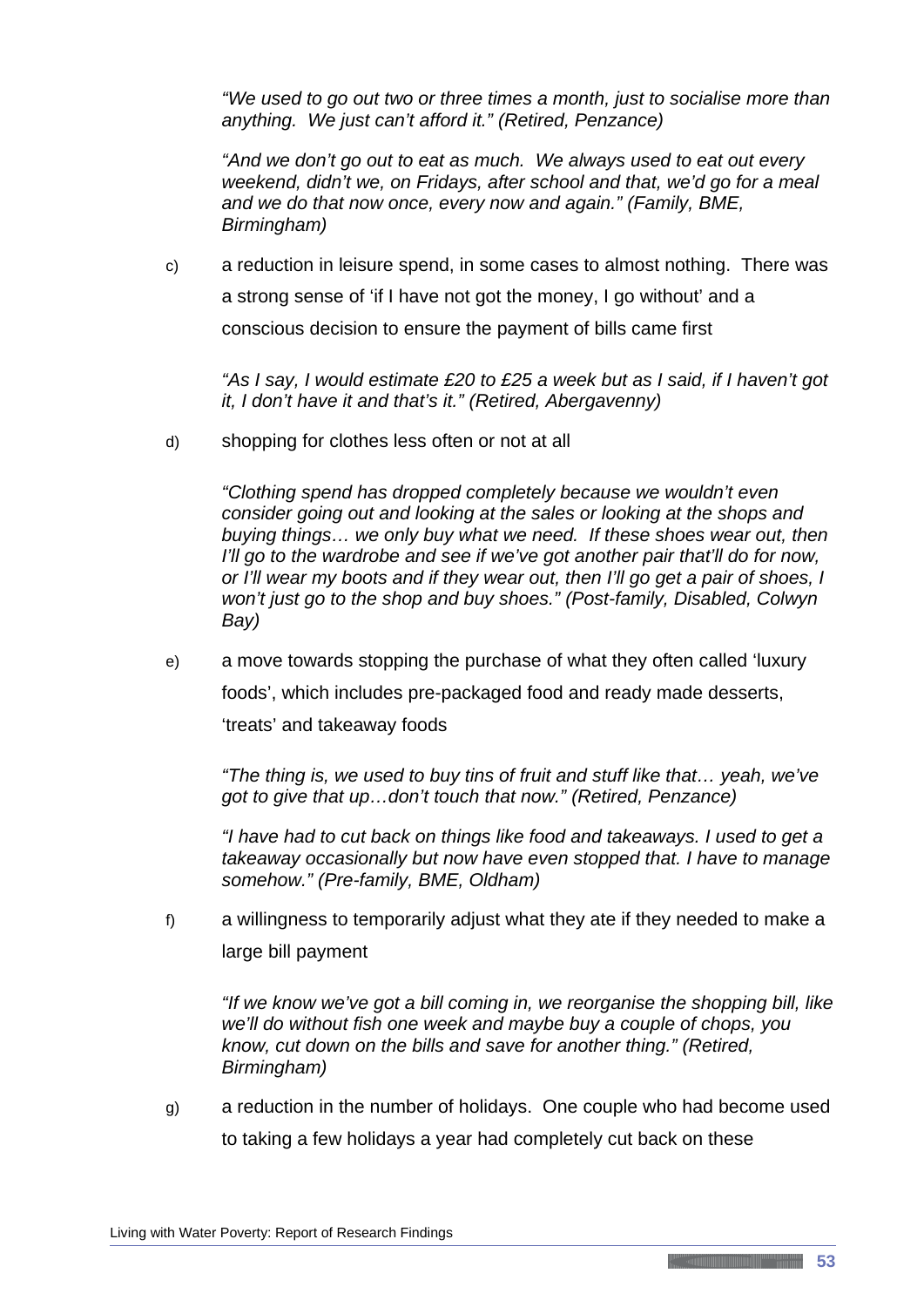*"Well, we don't go on as many holidays as we used to, do we, we used to go away two or three times a year." (Post-family, Garstang)*

h) a reliance on stocks of food they already had in the cupboard / freezer so that if they could not afford fresh food during a particular week, they had plenty of food at home to fall back on (even if it was less desirable)

*"If I don't do the shopping this week, what we'd spend would go towards [the bills] because we have freezers and things in the cupboard to last." (Post-family, Garstang)*

*"The thing is, I cook so I've always got meat and there's plenty of meat in the freezer. (Retired, Penzance)*

i) a move back towards 'home cooking' rather than relying on convenience and pre-packaged food. It is worth noting that as a number of respondents who were making ends meet were older, they generally had the cooking skills required to do this with little difficulty. One or two had also started to grow their own vegetables

*"Food, you start to reduce, you're more selective about what you buy… I mean that's one of the first things you'd do… make your own food rather than buy processed… we're growing a few veg and things." (Post-family, Colwyn Bay)*

j) Some of these respondents spoke of the 'peace of mind' that came from having some money in a savings account. They were adamant, however, that they would not dip into this unless their situation became considerably worse and it was absolutely essential.

#### 7.1.2 Struggling

- a) Coping strategies exhibited by those who were 'struggling' can best be described as a return to basics, where there was a reduction in social activity and move towards purchasing essentials items only. Examples given by respondents included:
	- b) the cancellation of various communication devices (for example, internet, mobiles and phone lines) that were deemed too expensive and nonessential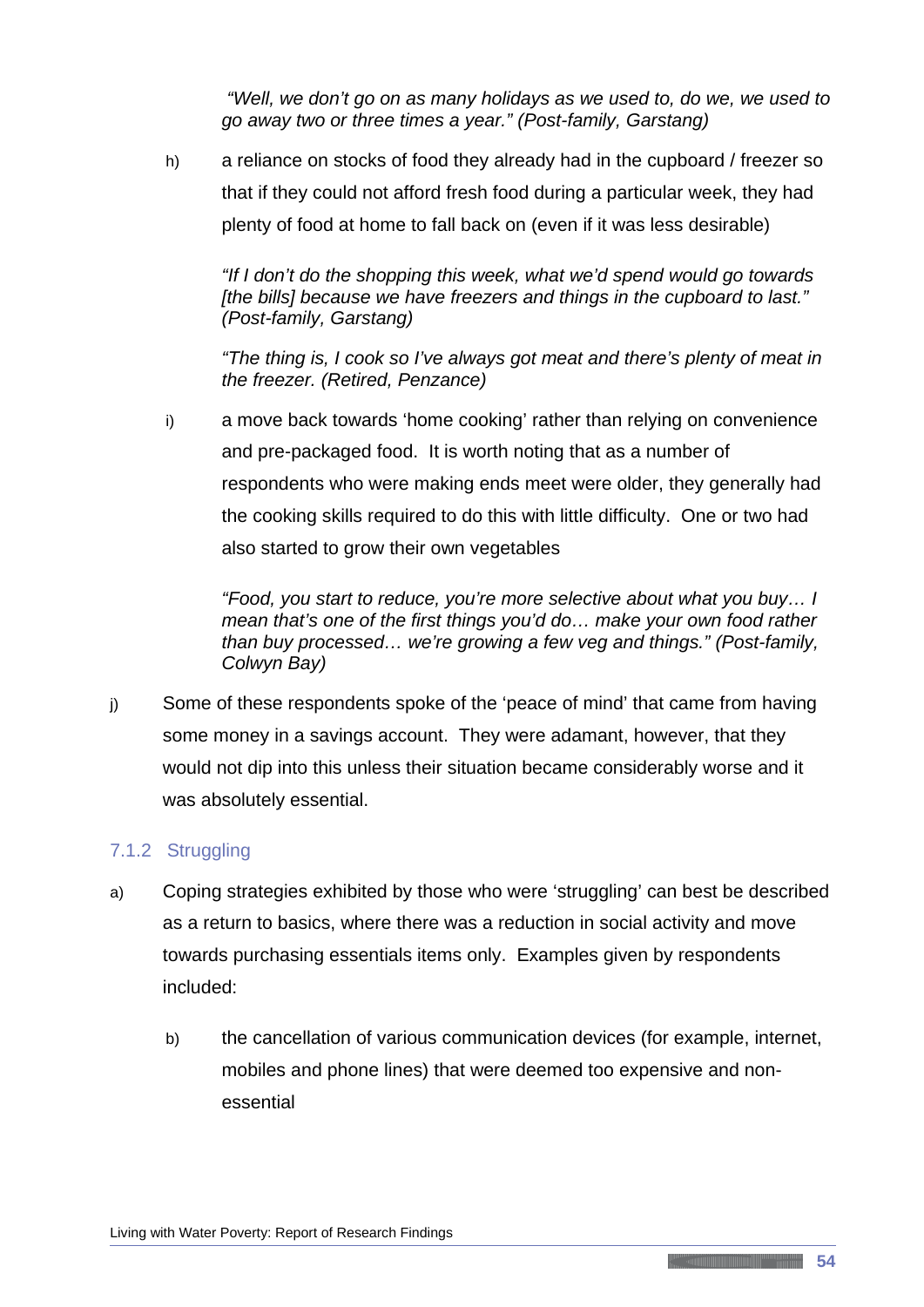*"The telephone's about to go, as is the broadband, because I can't afford those now, so's BT. The landline was costing me £15.50 a month, and the broadband was £14.99 a month, so we're having to get rid of those." (Post-family, Disabled, Colwyn Bay)*

c) the use of the car for essential journeys only  $-$  leisure outings and / or day trips were no longer considered possible

*"[We] used to go off on a day trip or something like that, but it's a waste of petrol." (Family, Abergavenny)*

- d) very little or no leisure spend some had begun to feel the impact of not being able to go anywhere and this in itself made payment of the TV licence essential, as they described how they had little else to do
- e) making adjustments to energy use, for example they might turn the thermostat down and make a conscious effort not to waste electricity by not leaving items on constant charge or standby and turning lights off
- f) a move to 'value products' or 'value supermarkets' and a heightened awareness to look for special offers

*"We can shop around, we do the cheap shops, we see what's on offer. If I can get four tins of baked beans for £1, then I'll buy two packs and that'll last us a month… we now, instead of shopping at Asda and doing the weekly shop, we go to Home Bargains and Aldi, anywhere that has got offers and just take advantage of the offers." (Post-family, Disabled, Colwyn Bay)*

- g) the cancellation of insurances, for one this was the 'non-essential' pet insurance, while for others it was a case of not renewing their contents insurance
- h) a move to buying second hand clothes from charity shops
- i) the use of savings to pay bills by some older respondents, something that they felt very uncomfortable doing.

#### 7.1.3 In arrears

a) Overall, those who were 'in arrears' were not in the situation where they could make simple cut backs to free up money to pay bills. It was almost as if their 'bank of supplies' was empty and they were at the point where in order to get by,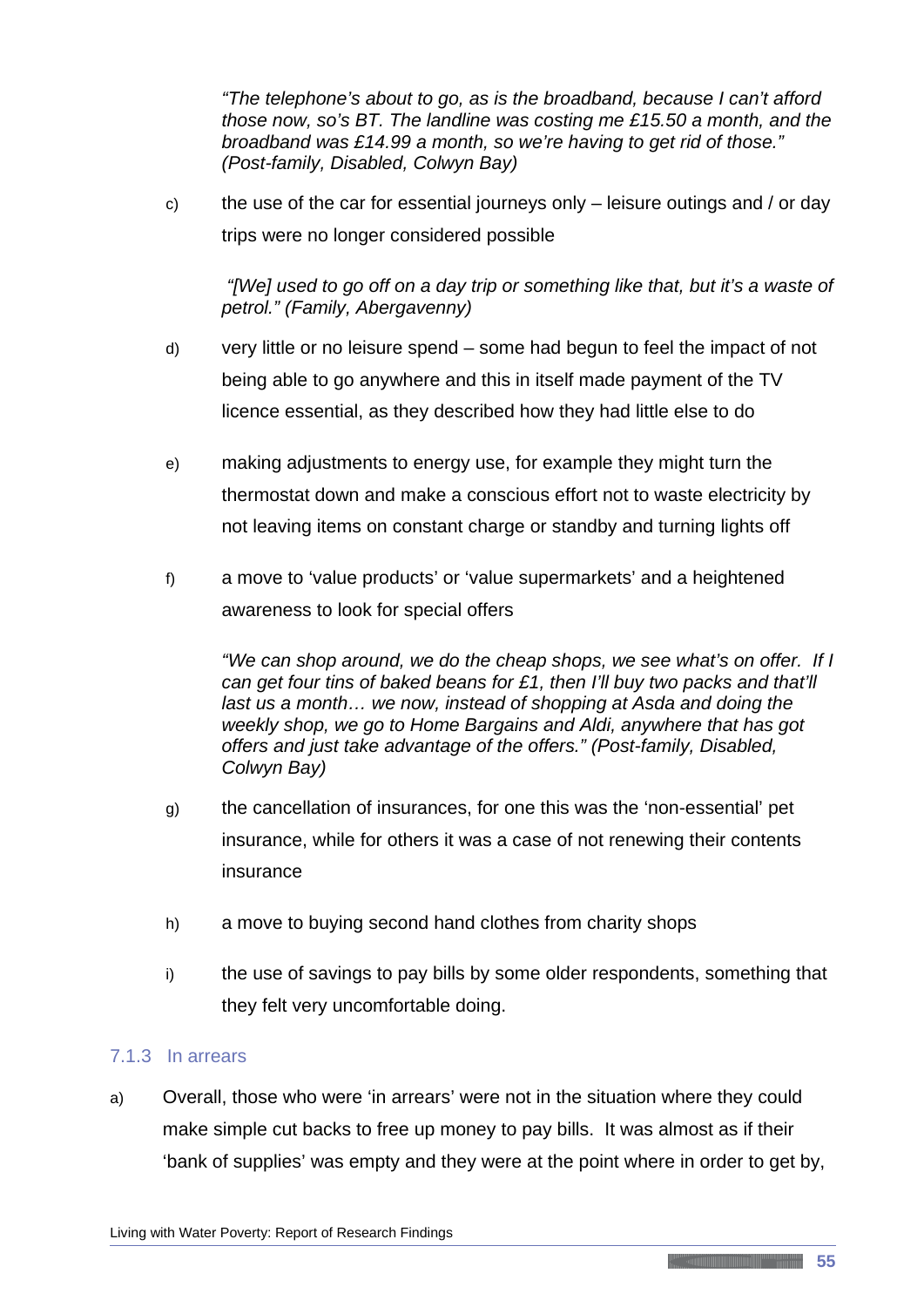they had to constantly trade off one essential item against another. Examples of how customers 'in arrears' were doing this included:

b) holding off the payment of essential bills and deciding which of two or more competing suppliers needed to be paid and which could be forestalled a little longer. Some, who were skilled in juggling what little they had, were more comfortable doing this than others who tended to chaotically pay bills when they could 'scrape' the money together

*"Okay, this is all I have this month, I can only pay this, I'll miss out this for this month, next month I pay this. I sort of juggle them around. They write to me directly or whatever." (Single parent, BME, Croydon)*

c) making extreme cut backs to food and paying meticulous attention to cost fluctuations. For a few, the retailer, Iceland, was seen as a good source of cheap ready made meals (costing one pound each)

*"For the last month and a half, I haven't even been able to buy much food, some weeks I've been going without any food all week so I do struggle quite a bit." (Pre-family, Dover)*

*"I'm like, 'can you put that back, can you put that back, can you…?' And after a while – the first few times it's embarrassing, you know, so now I go round and I add it all up and if I have to choose between, you know, bread or this or that and it's like – I get myself in a right state because I don't know what are the three things that, you know, I should choose." (Family, Penzance)*

*"Food, the prices of food are going up and up for what you get. Tesco's might do a bag of carrots for 69p, you might only get five or six carrots in there, that might only do two meals for us, if that. Potatoes are nearly £2 a small bag and you don't get much in them. And even milk's gone up in price, you pay nearly £2 for four pints of milk. We can't live without milk, even bread's nearly that now as well and you're thinking, 'why is it so expensive, surely it doesn't cost that much to make?' I don't like buying the cheap bread because she doesn't eat it, I try and look out for offers but even then it's not very good." (Family, Dover)* 

d) reducing energy use as far as possible and often to the extreme, for respondents with children and/or health conditions, this was considered difficult

*"With gas, we put it on once to warm the house, because when I am out of the house it's off almost all of the time… at least you can just warm it and then switch it off, so you can't have a nice temperature all of the time. So*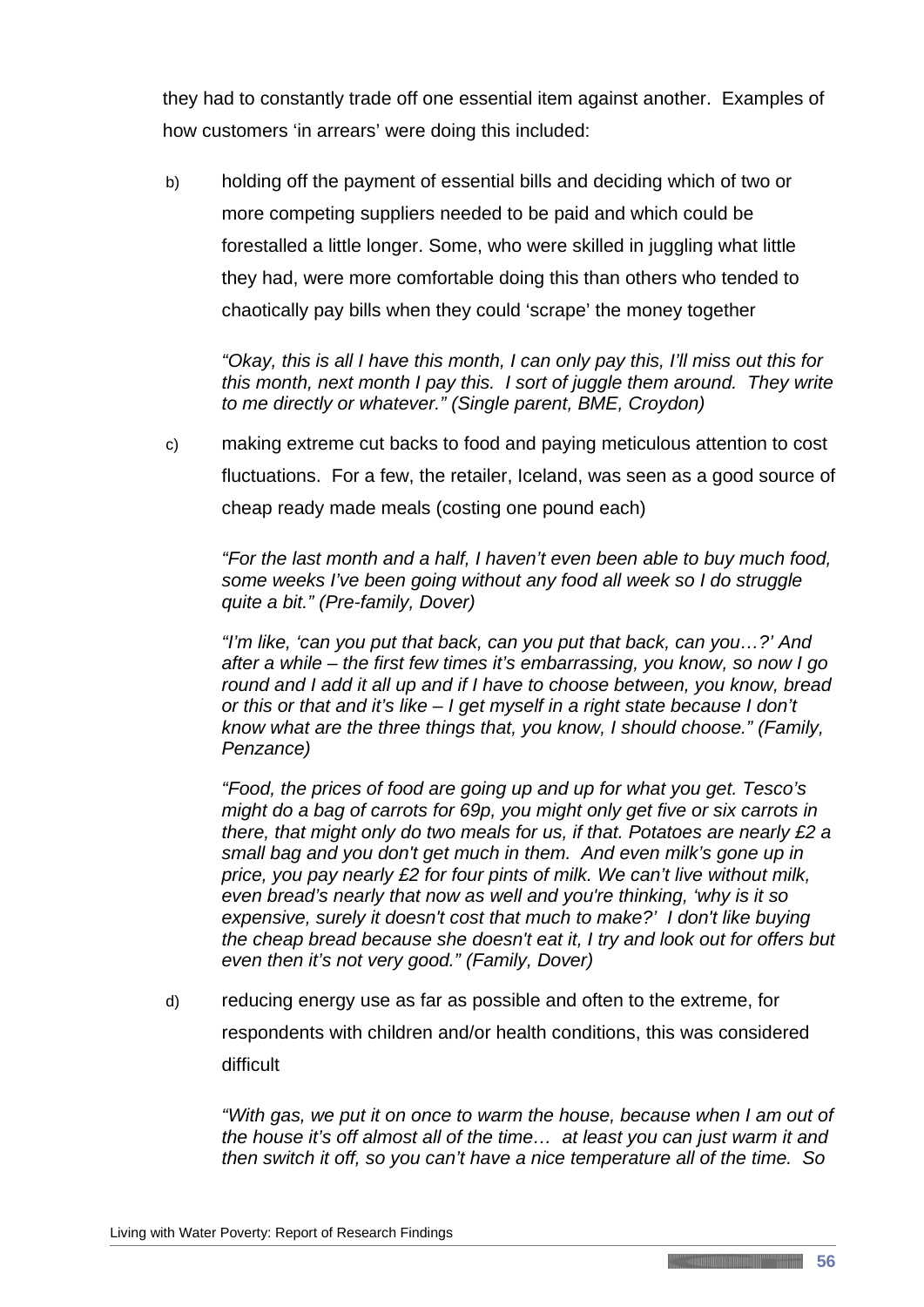*you find most of the time we are under duvets in the living room." (Single Parent, Disabled, BME)*

*"Yeah, I mean my gas goes on for an hour in the morning, an hour at night and that's it." (Single Parent, Penzance)*

e) reliance on rare second hand purchases or gifts of clothing; again this was considered difficult for respondents with growing children

*"Most of our clothes are from jumble sales, boot fairs, charity shops, things that family members have passed on. We very rarely buy anything new, even the baby clothes are all from charity shops and what friends and family have given us, we haven't bought anything." (Family, Dover)*

*"I used to be able to buy top brands when now I can just afford to go to the charity shops I like going to, you know." (Pre-family, Dereham)*

*"I stopped buying them, but my mum has been buying my clothes since I've come out of residential. I just can't afford to do it." (Post-Family, Disabled, Dereham)* 

f) the need to divert child benefit for essential bills rather than using it for clothes or treats for children

*"So even the child benefit, I have to use it for food or something, just to get heating for my daughter, it's not been easy at all. It's not easy." (Single Parent, BME, Croydon)*

g) leisure spend is kept to the absolute minimum which generally means paying for the TV licence and for those who smoke, buying some cigarettes

*"If I can afford it, then I'll get it [tobacco]. If I can't, then I have to go without and get very stressed." (Pre-family, Dover)* 

*"You just go without, simple as… I have to sacrifice fun, enjoyment and pleasure... and comfortableness." (Pre-family, Dover)*

h) regular borrowing from, and reliance on bill payments made by, family members. None of these respondents had any money saved of their own that they could draw upon

*"If it wasn't for my grandparents, I'd probably be living in a cardboard box by now…" (Pre-family, Disabled, Penzance)*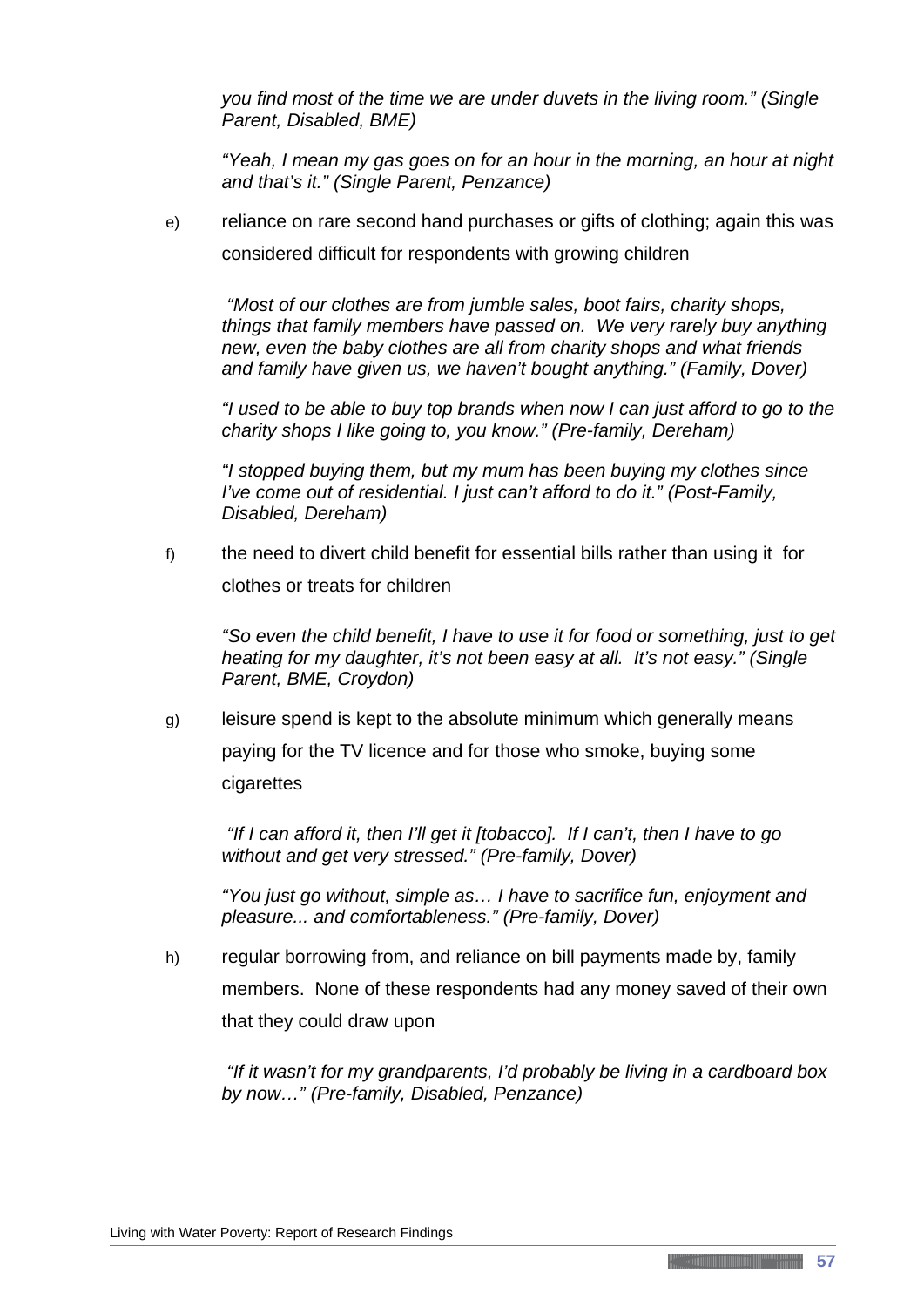i) the use of high interest loans to meet the demands of several creditors. One respondent had taken out such a loan the previous week with a loan company to enable her to pay immediate debts. The total loan was for £400 to be paid back at £20 per week over a year (at a rate of interest of 189.2%) which would result in her paying back over £600 on top of the original £400 borrowed. She reasoned that she could afford to pay the £20 a week back (as opposed to £400 as a lump sum), but predicted the cycle would start again as she assumed she would be sent another bill that she would not be able to pay

*"But I can actually afford to pay that £20 back on that but then it means at the end of it, when I've paid it all back, I'll probably end up with another big bill." (Post-family, Disabled, Dereham)*

j) The above was not a one off - another couple had also taken out a loan with the same high interest rate company to clear unpaid bills.

## 7.2 The Dilemmas Associated with Cutting Back

#### **Key Findings**

- Respondents faced a number of dilemmas when making decisions about what to cut back on. Those with certain medical conditions had to take into account the possibility of their condition worsening if they did not eat the right food or did not have sufficient heating.
- Those with children found they had to make sacrifices in terms of the quality of food and there were difficulties associated with asking children to limit their use of certain appliances to reduce energy consumption.
- Leisure was perceived as something that could be cut back on but it was difficult for those who smoked or saw watching the television as their only social activity.
- A couple had turned to high interest loans to meet immediate payments.
- a) Cutting back on some discretionary items in order to pay essential bills was not an easy task for most respondents. Some mentioned the dilemmas and decisions they faced when deciding how to cut back or where to spend their money.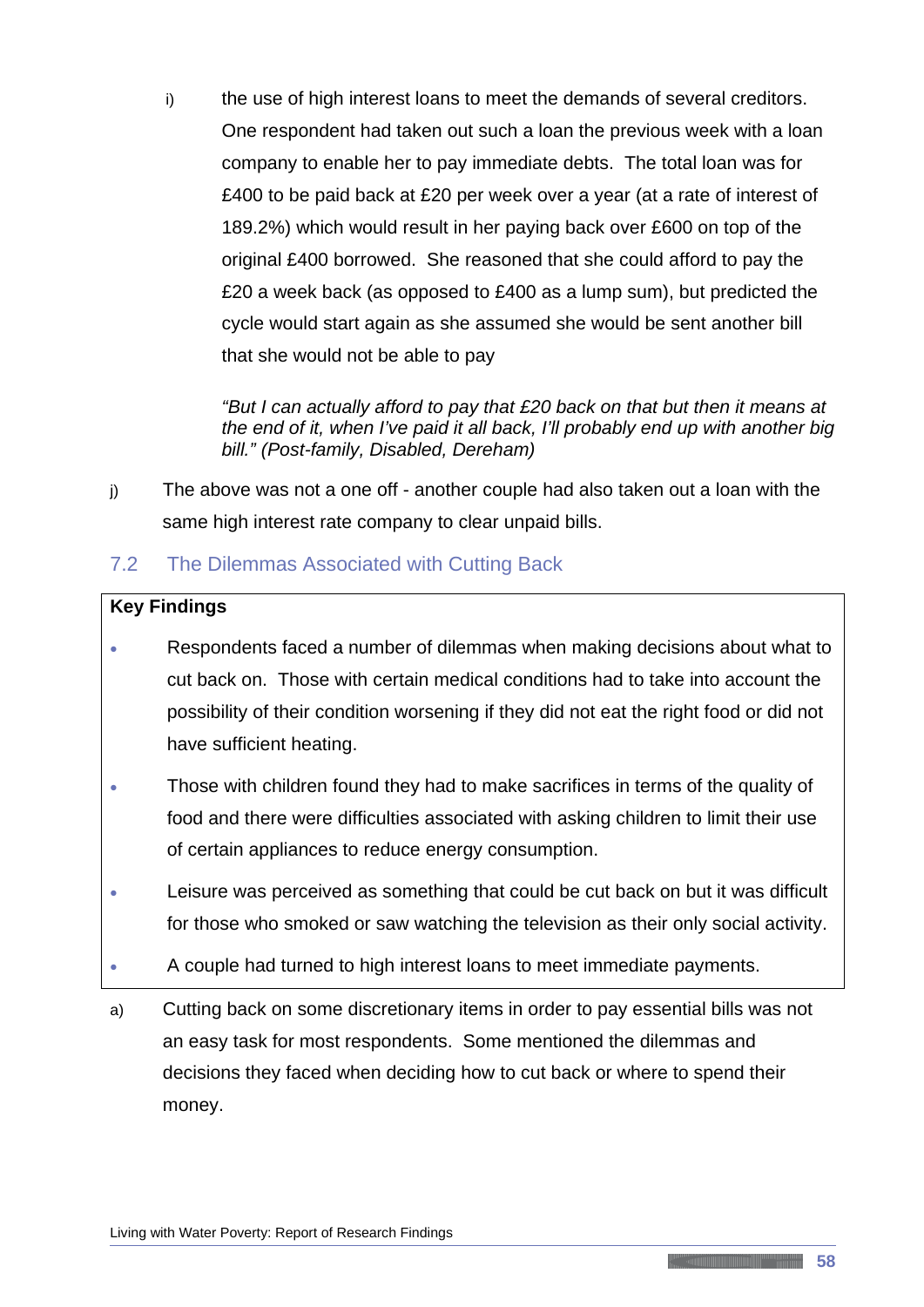b) Cutting back on food could be difficult for various reasons. For a few diabetic respondents, illustrated by this couple, there was an awareness of the need to maintain a healthy diet; a move to cheaper food was considered fraught with difficulties

> *"He's diabetic so we have to eat reasonably healthy, whatever happens." (Post-family, Disabled, Colwyn Bay)*

c) For those with a number of children, food spend was often high and there were concerns from one single parent that a reduction in food spend often meant children had to 'go without' or eat lower quality food

> *"Food is another nightmare. Food alone goes to about £100 and something a week, I've got teenagers… it's about £140 a week there." (Single Parent, Disabled, BME, Croydon)*

d) Cutting back on energy usage (particularly heating) was considered difficult and an issue again, for those with certain medical conditions. One respondent whose husband had a heart condition maintained that a certain level of heating was essential to keep him well; although she would prefer to turn the heating down or off, this was not an option

> *"When my husband's sat there with his gloves on and his hat on and his coat on of an evening, and it's perishing cold, what do I do? I have to put the heating on… and whilst I would be more likely to switch the heating off and put two jumpers on, I really can't do it for him because he has a heart condition. If his temperature drops too low, he will have serious difficulties…so I'm kind of in a Catch 22." (Post-family, Disabled, Colwyn Bay)*

e) Some parents found it difficult to control their children's energy usage as they did not understand the cost implications of their behaviour and the stress it caused. One respondent found it particularly stressful when her children turned on the halogen heating lamps in the bedroom without her knowledge; another found it difficult to restrict her teenage daughters' use of various electrical appliances

> *"Like with electricity, if you have teenage daughters, it's a nightmare, because they have to colour their hair with those colours, they have to curl their hair. So those kind of things, I have to try to restrict them, which is not taken well with them, to restrict the dryers, those kind of things." (Single Parent, Disabled, BME, Croydon)*

<u> 1989 - Jan Albert Stein, fransk konge og det for de formanne</u>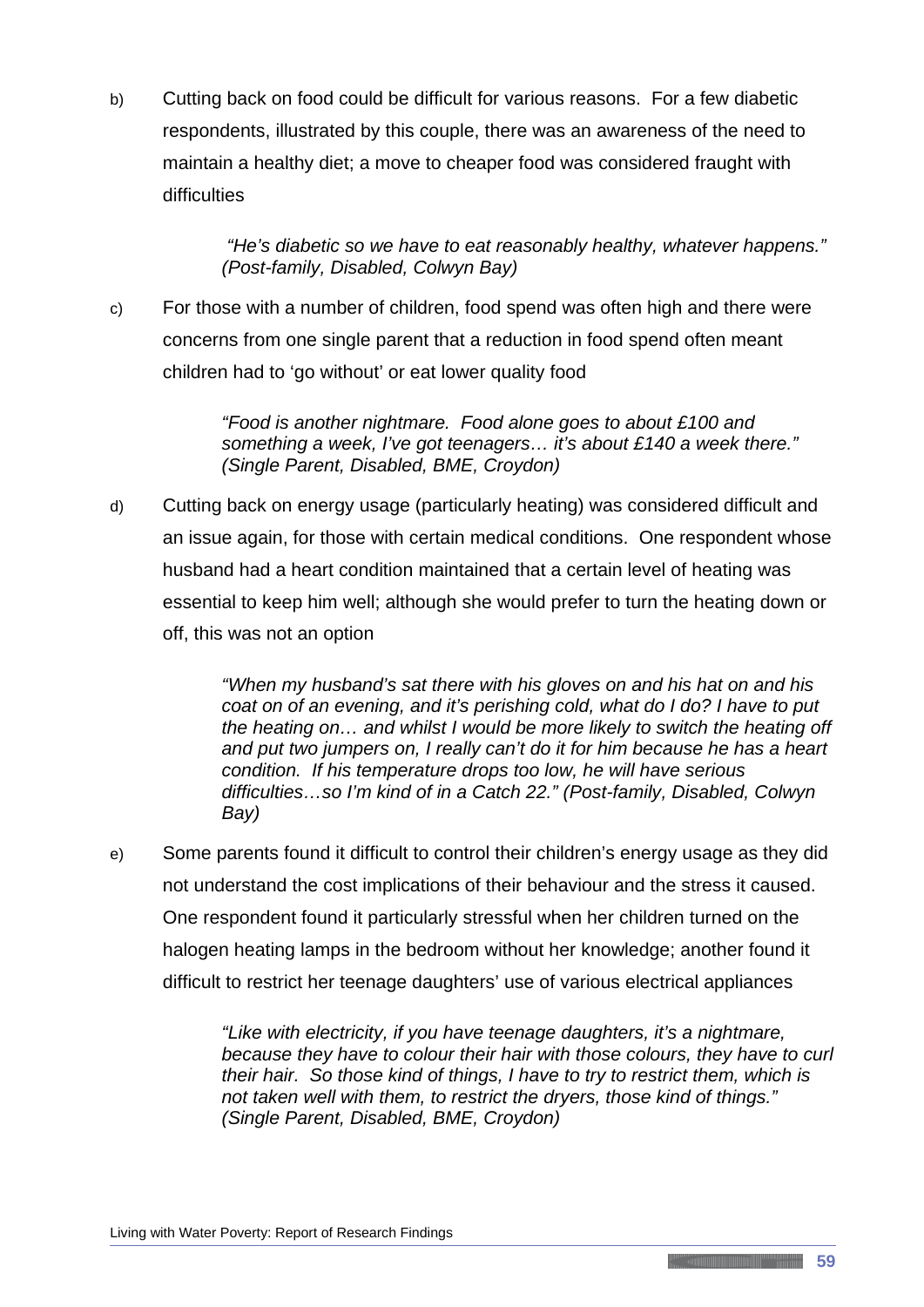f) Cutting back on specific items of leisure spend was difficult for some who considered them essential. Television (including Sky for a few) was seen as a must-have since other forms of social activity were denied to them

> *"This is important because we don't go out anywhere and this is the only entertainment we have. We can't leave the house because we have no insurance. That's why TV is important." (Family, BME, Oldham)*

*"And Sky, that is not that much, it's on the basic thing, isn't it? But it is shifting from before - we used to have everything, the movies and the sports and now we haven't." (Family, BME, Birmingham)*

*"If I wanted the real package - the whole package of Sky is unaffordable to me. That's why I've got just the basic." (Single Parent, Disabled, BME, Croydon)*

g) Some families were very unhappy at being unable to offer their children any outings or activities

> *"We try and cut back where possible. But the thing is that our life gets hard doing this. We can't take our children for leisure activities. We can't afford holidays - it is hard." (Family, BME, Oldham)*

h) This family prioritised their son's 'educational' activities over other things

*"We know that we have to pay £30 every month for my son's Kumon [after-school study] and Arabic, so we budget that and will pay it no matter what. Even if we have to cut down on expense like buying gift for relatives then we can cut back on that because we know that we have fixed expense for the child's activities." (Family, BME, London)*

i) A few smokers had switched from cigarettes to rolling tobacco, however, completely giving up or even cutting back in one or two cases was considered too difficult as it would raise 'stress levels' too much. One commented that they would rather go without food than go without cigarettes

> *"It's about £20 a week, 'cause I buy tobacco now which is cheaper than cigarettes, but I do buy a packet now and again."(Single Parent, Disabled, Garstang)*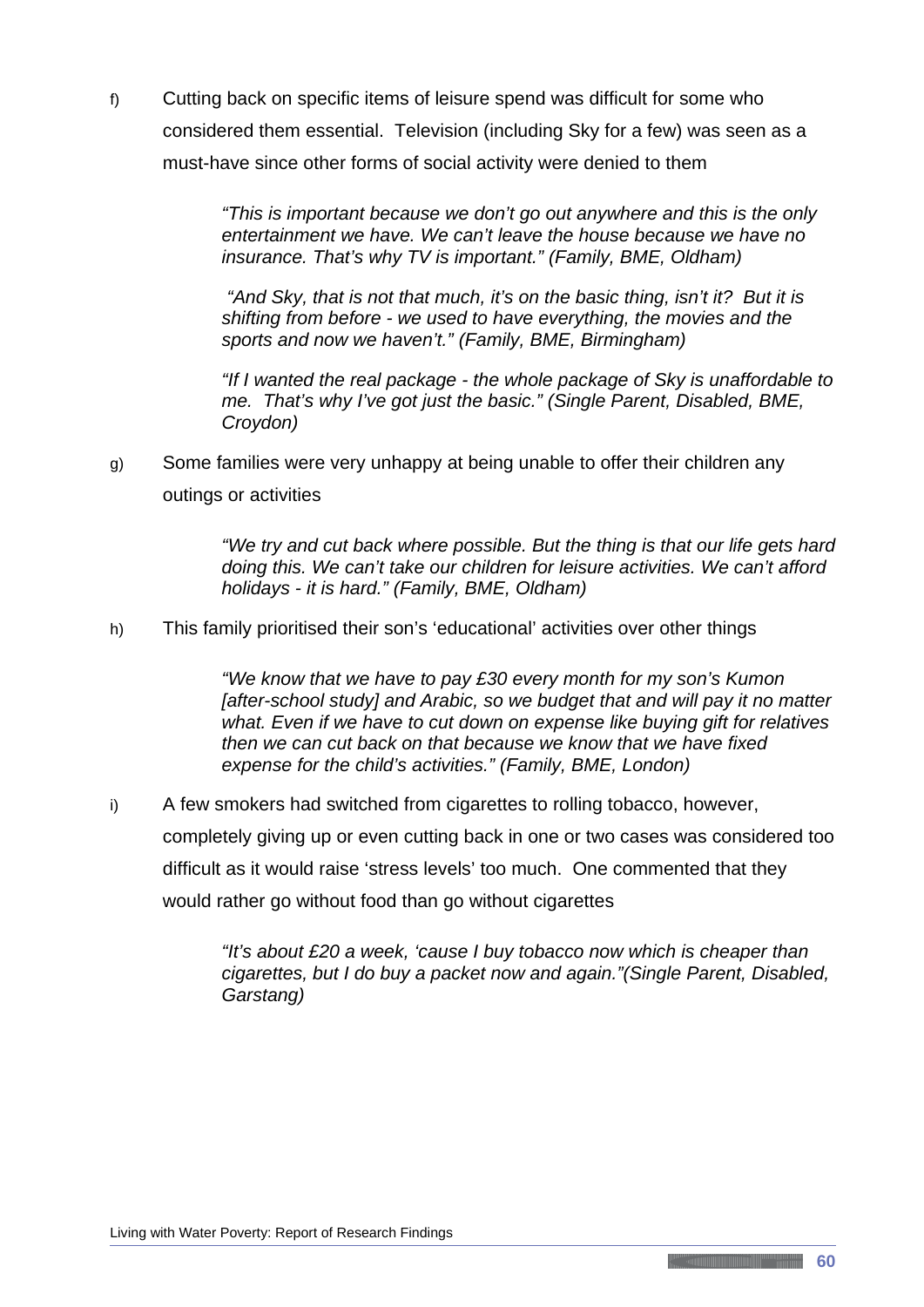## 7.3 Coping Strategies Relating to Water Usage

#### **Key Findings**

- Only those with water meters were in a position to try to control the size of their bill and those who attempted to do this generally found it stressful and thought it had little impact.
- Various strategies for reducing the amount of water used were employed around the house and garden. Many impacted on cleaning and hygiene routines and were particularly resented.
- Several were angry about being put in the position of having a water meter (very few had one by choice) and the notion that being in control of something is a good thing clearly falls down in relation to water usage – for them, the control appeared to be illusory.
- a) Only those with water meters were in a position to try to control the size of their water bill and many described how they had taken measures to reduce their water consumption in order to do this. Most of the sixteen metered households had moved into properties with a meter already in place and disliked the fact that they felt forced to take such measures. Respondents said they found the constant watchful behaviour stressful and several were angry that it seemed to have little effect on their water bill. Rather than the water meter giving them control over their water bill, they saw it as their behaviour being controlled by the meter.
- b) Some of the methods used to try and cut down on water usage are described below. It will be noticed that many of the methods are those recommended for conserving water in order to be more environmentally aware – however, this was not the motivation for these respondents.
- c) Attempts to cut down water usage for cleaning and hygiene stood out most vividly for respondents as this was where they most resented trying to cut back. Most talked of flushing the toilet less or reducing the amount of water used when it was flushed by using a half-flush or, for a few, placing hippos or bricks in the cistern, but these measures were perceived to make little difference. A few made a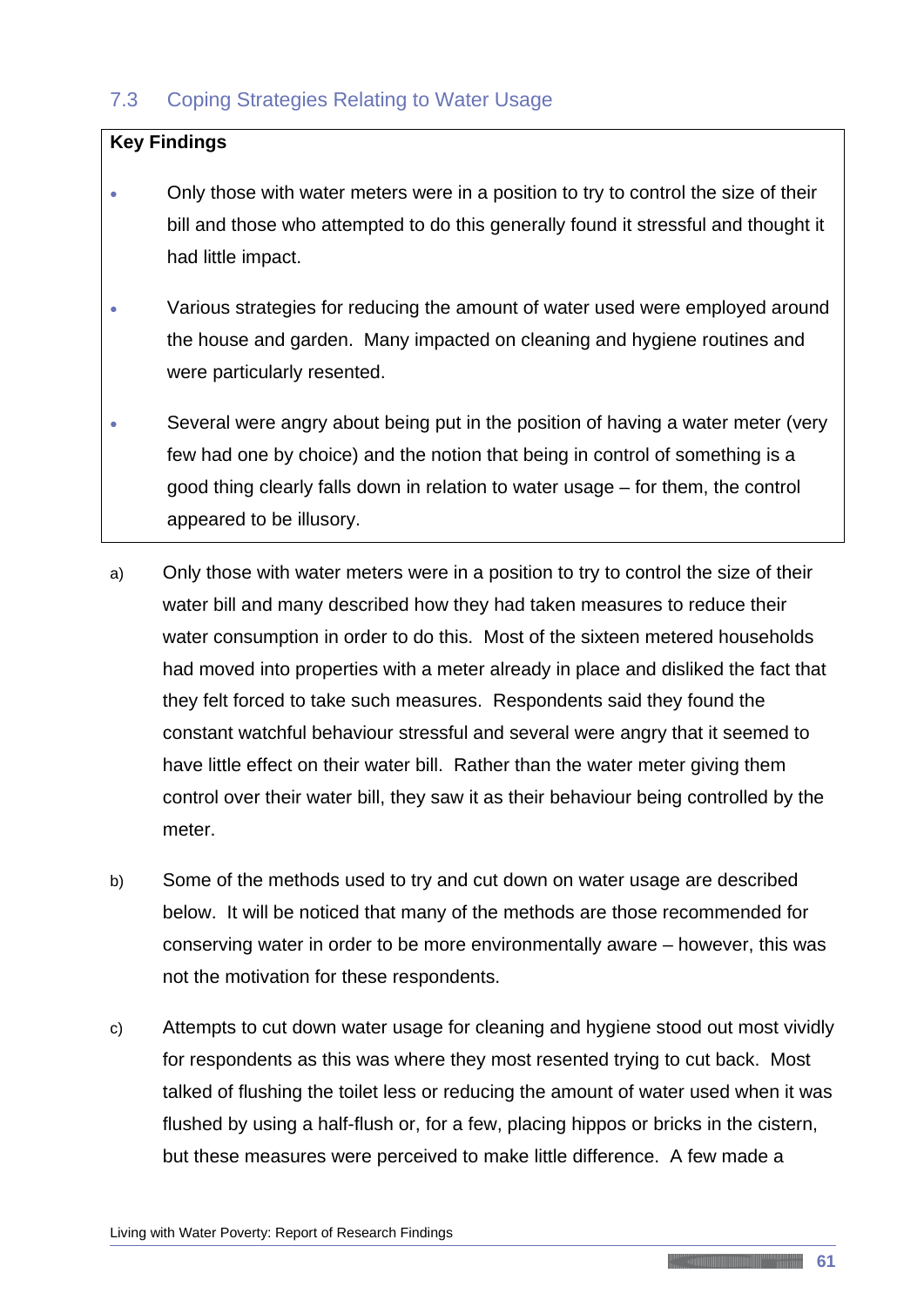conscious effort to only flush solids away or they might only flush the toilet when they had guests

*"That's annoying in a way, because you shouldn't have to think not to flush the toilet so much. It's unhygienic, it's disgusting, we shouldn't be put in that position… and it's embarrassing if you have guests." (Family, Disabled, Penzance)*

*"If it's yellow, let it mellow - if it's brown, flush it down." (Family, Disabled, Penzance)*

d) A number had attempted to save water by changing their bathing and showering habits; they took fewer baths and/or showers, or they switched from regularly taking baths to taking showers. Some described how they took shallow baths and some shared the bath water, with one person taking a bath after another. One respondent talked about how her family took 'bucket baths' since they did not have a shower and taking a full bath would use too much water

> *"And we use the shower, I don't have as many baths now. I used to enjoy lying in the bath, but I don't do that." (Post-family, Disabled, Colwyn Bay)*

*"Well, I'm very cautious on the washing you know and having a quick shower. Sometimes I'll have a bath, I will share a bath, you know, the bath water if we have baths." (Family, Dereham)*

*"Like bathing, we only have a bath every other day and we like have one together so it's only one bath full of water." (Pre-family, Penzance)*

e) Another ploy was to avoid running water whilst cleaning their teeth

*"My daughter, if she's cleaning her teeth and I clean my teeth, we don't run the water as we are cleaning our teeth" (Single parent, Disabled, Dereham)*

f) Several were using their washing machine less frequently and only with a full load

*"Yeah, we weren't really aware of using the water before, not that we wasted it but I don't put the washing machine on as often, I'm more careful with it." (Post-family, Colwyn Bay)*

g) This was particularly difficult for one respondent who was incontinent. She had resorted to soaking her clothes/bedding in a bucket until she had a full load when she would use the washing machine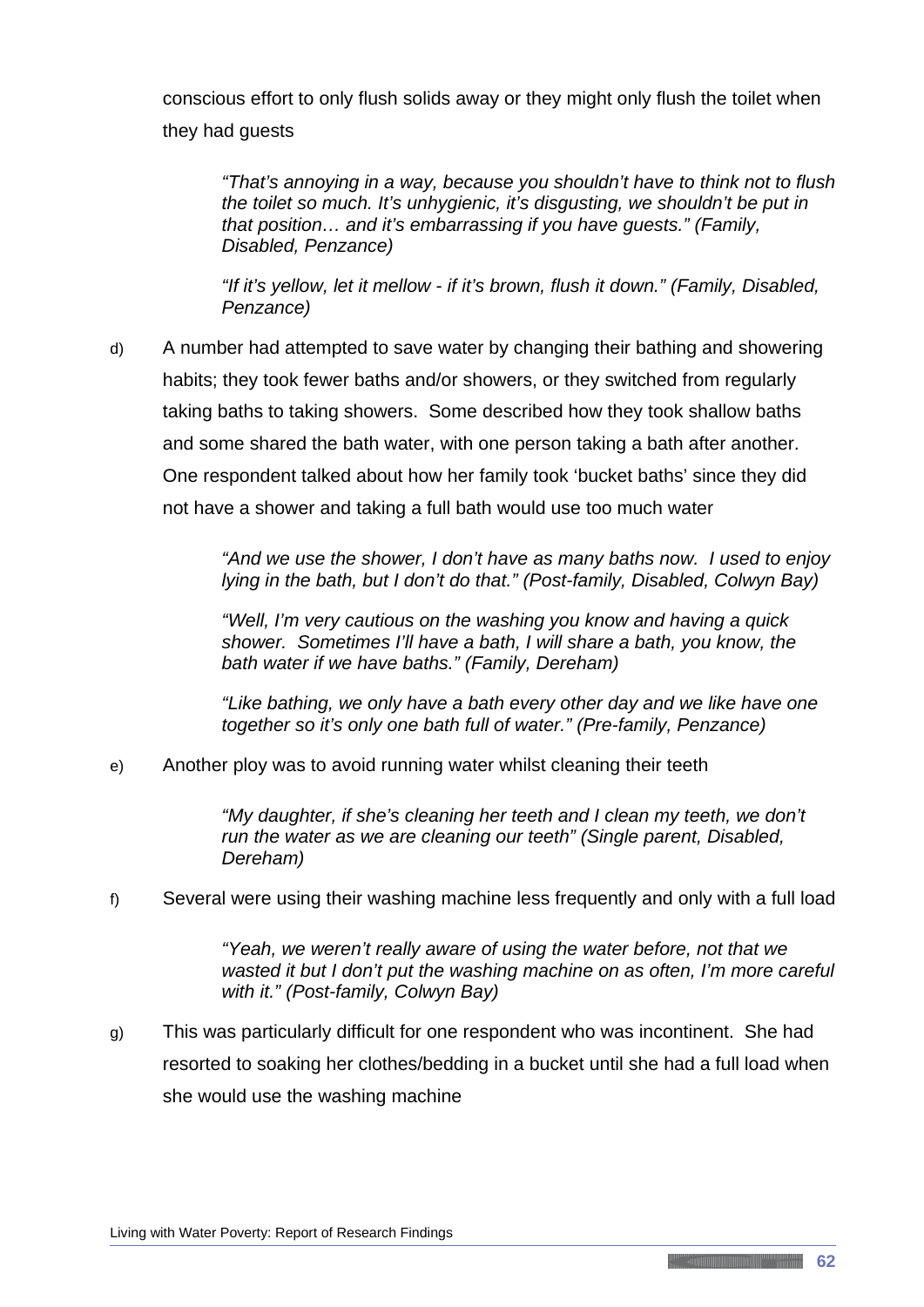*"It is difficult especially when the incontinence is really bad and that, because I have to put them in the bucket and soap with the lid on and just hope no one goes in the bathroom. Then just wash them out and I put the sheets altogether and wash them all at the same time. If it wasn't for the water, I would feel a lot more happier." (Post-family, Disabled, Dereham)*

h) Another very disabled lady with a constant stream of carers coming into her home, described how she had put a stop to using the dishwasher altogether because well-meaning carers would put it on when it was only half full

> *"I've stopped using my dishwasher because people would put one cup in it or two cups in it and then use the dishwasher." (Single Parent, Disabled, Dereham)*

i) Others had restricted their water use around the house and garden generally; perhaps they were no longer washing their windows or had stopped using a hosepipe to water their garden

> *"I don't wash my windows, I know it sounds stupid but plastic windows, they cost a lot of money, I think twice about water now." (Post-family, Disabled, Colwyn Bay)*

*"Neither of us like to spend money. When it wasn't metered, there was no stress associated with it. Now there is some degree of stress, 'no, you can't go out and water the garden, you're spending money'." (Post-family, Colwyn Bay)*

- j) One or two only used grey water to water plants in the garden, another talked about how they only bought plants that they knew did not need lots of water, while another had laid a patio in place of grass.
- k) A few had cut down on the number of times they washed their car and one man described how he only washed his car when it rained while the car was wet

*"I take an umbrella and wash the car because that way, we save four to five buckets of water." (Family, BME, London)*

l) One respondent in particular, described how she had tried to manage their water use almost to the point of 'paranoia' and was continually thinking of ways to save more water as the measures they were taking did not seem to be making any difference. She talked about how she was thinking of capturing the cold water that they currently wasted whilst waiting for it to warm up so that they could then make use of this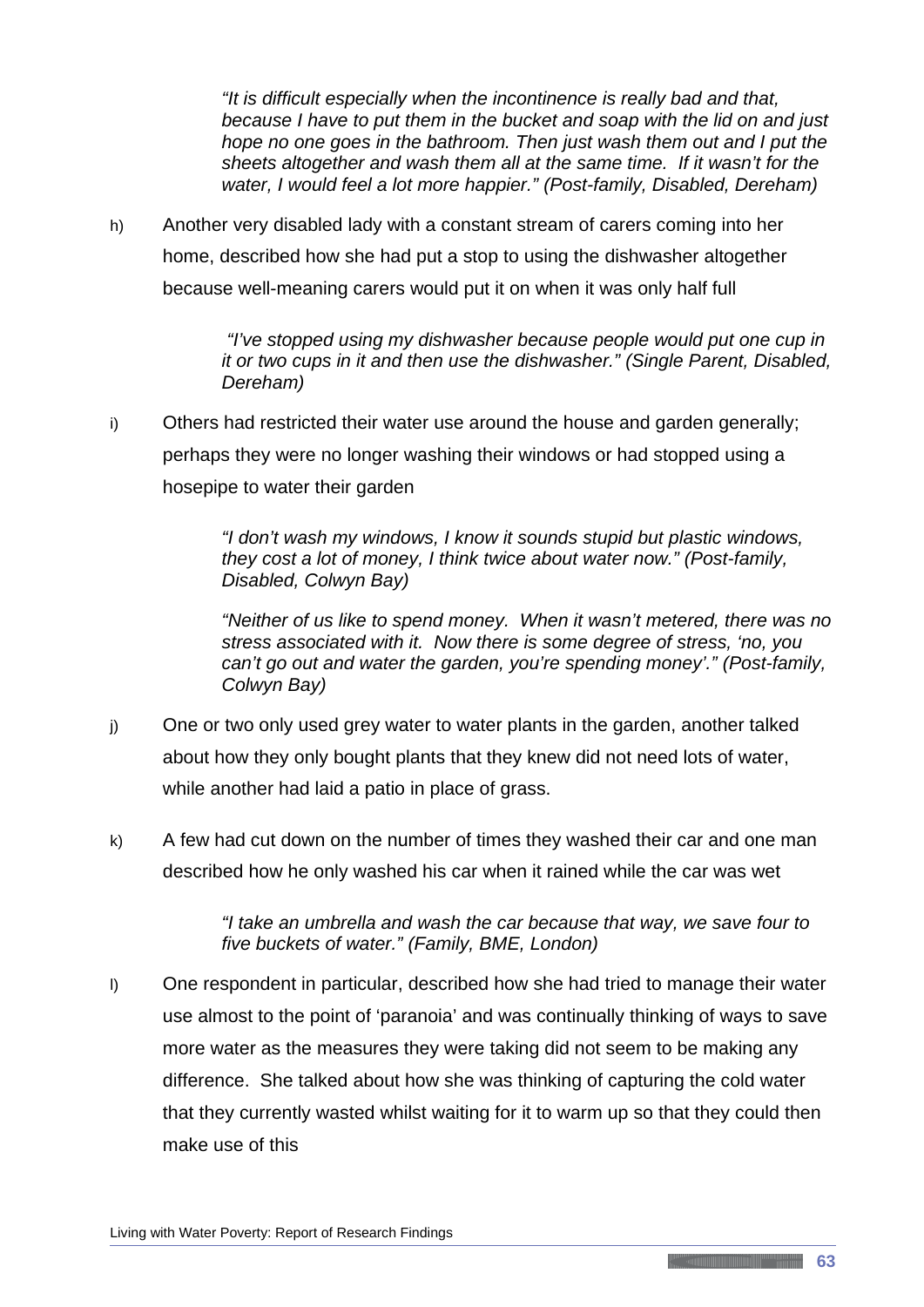*"I've even suggested, and we haven't quite agreed on it yet, getting a pump pot by the sink so that - because we have a combi boiler, the first few moments of water I run is cold and then the hot kicks in and I'm saying 'we're wasting water'. If I put that water in a pump pot… you can wash your hands with that, sort of squirt out the water and wash your hands, then we wouldn't have to run the tap… but he [her husband] thinks I'm taking it to extremes." (Post-family, Disabled, Colwyn Bay)*

m) She also talked about how she had considered only having one cup of tea a day or saving water in a flask for later

> *"I've now become quite paranoid about it, because we can't see it. You know we need water to drink, okay maybe we should only have one cup of tea. I quite often put stuff in a flask which is stupid, if the kettle is boiled I'll put water in a flask… but it's having no effect." (Post-family, Disabled, Colwyn Bay)*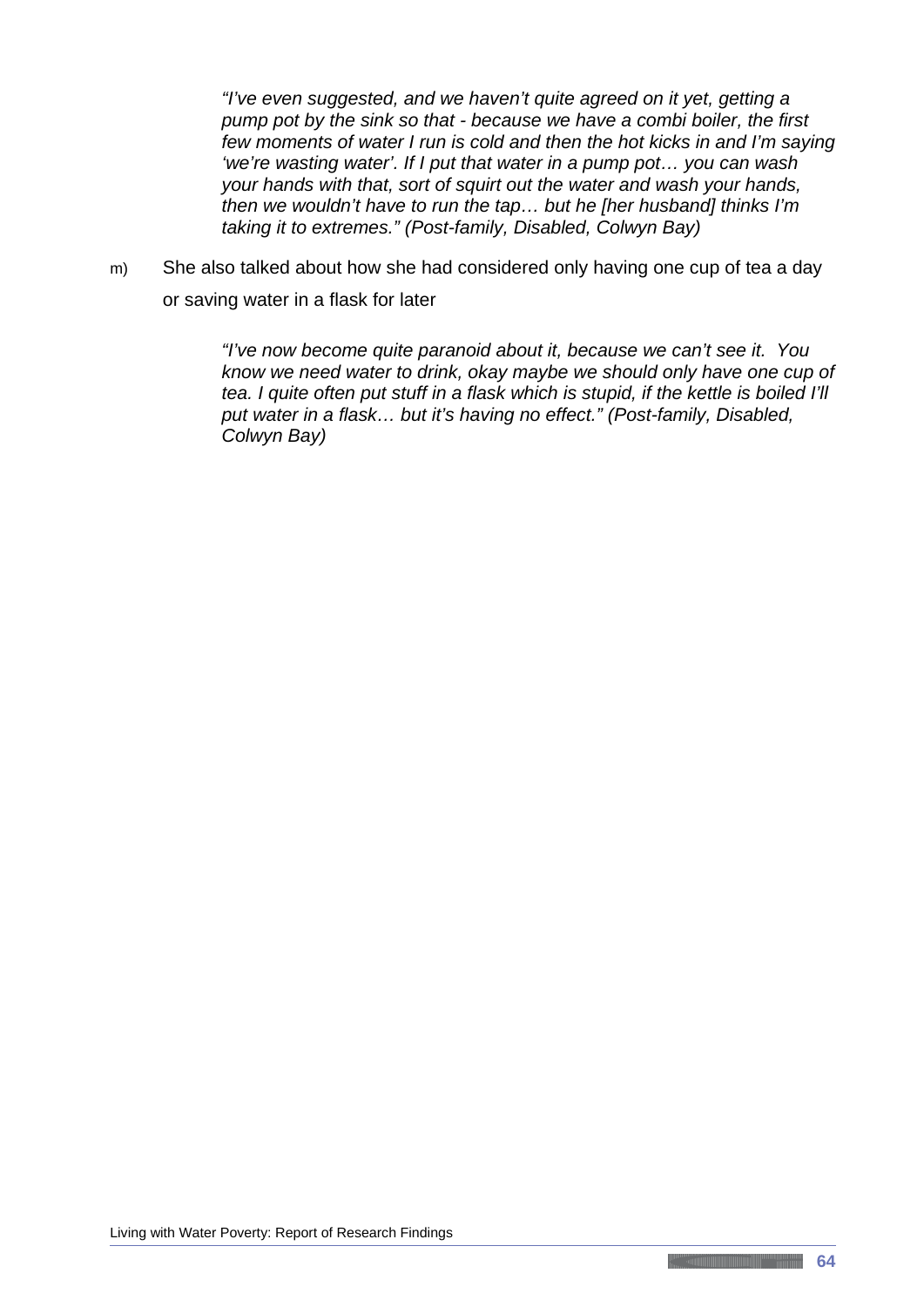# 8 Getting into Debt

## 8.1 Where Debt Builds Up

#### **Key Findings**

- Across each of the 14 items of household expenditure, at least one respondent reported that they either sometimes, or always, found themselves in arrears. The item mentioned most often as the one where some respondents were **always** in arrears was the water bill<sup>[6](#page-69-0)</sup>.
- A distinction can be made between those who 'can't pay' and those who 'won't pay' and nearly all respondents who were in arrears fell into the 'can't pay' category – they wanted to pay, but could not meet the amounts being asked of them.
- a) Across each of the 14 items of household expenditure, at least one respondent reported that they either sometimes, or always, found themselves in arrears. By 'arrears' they meant the non-payment of bills or where other types of expenditure were concerned (such as leisure), they may have borrowed money from a friend which they intended to return.
- b) The item mentioned most often as the one where some respondents were always in arrears was the water bill; this was the case for 12 respondents (see footnote 6). Other items where the greatest number of respondents reported being 'always in arrears' were the credit card (five), gas (four) and council tax (four).

#### 8.1.1 Can't pay or won't pay?

<u>.</u>

a) It is important to make a distinction between customers who 'can't pay' and customers who 'won't pay'. Those who 'can't pay' would be likely to pay an outstanding bill if payment arrangements were put in place that met their needs. With two exceptions (see 8.3.1), all respondents were trying to meet all their financial obligations irrespective of their situation.

<span id="page-69-0"></span> $6$  This may reflect the purposive nature of the sample. Care should be taken in generalising this finding to a wider audience.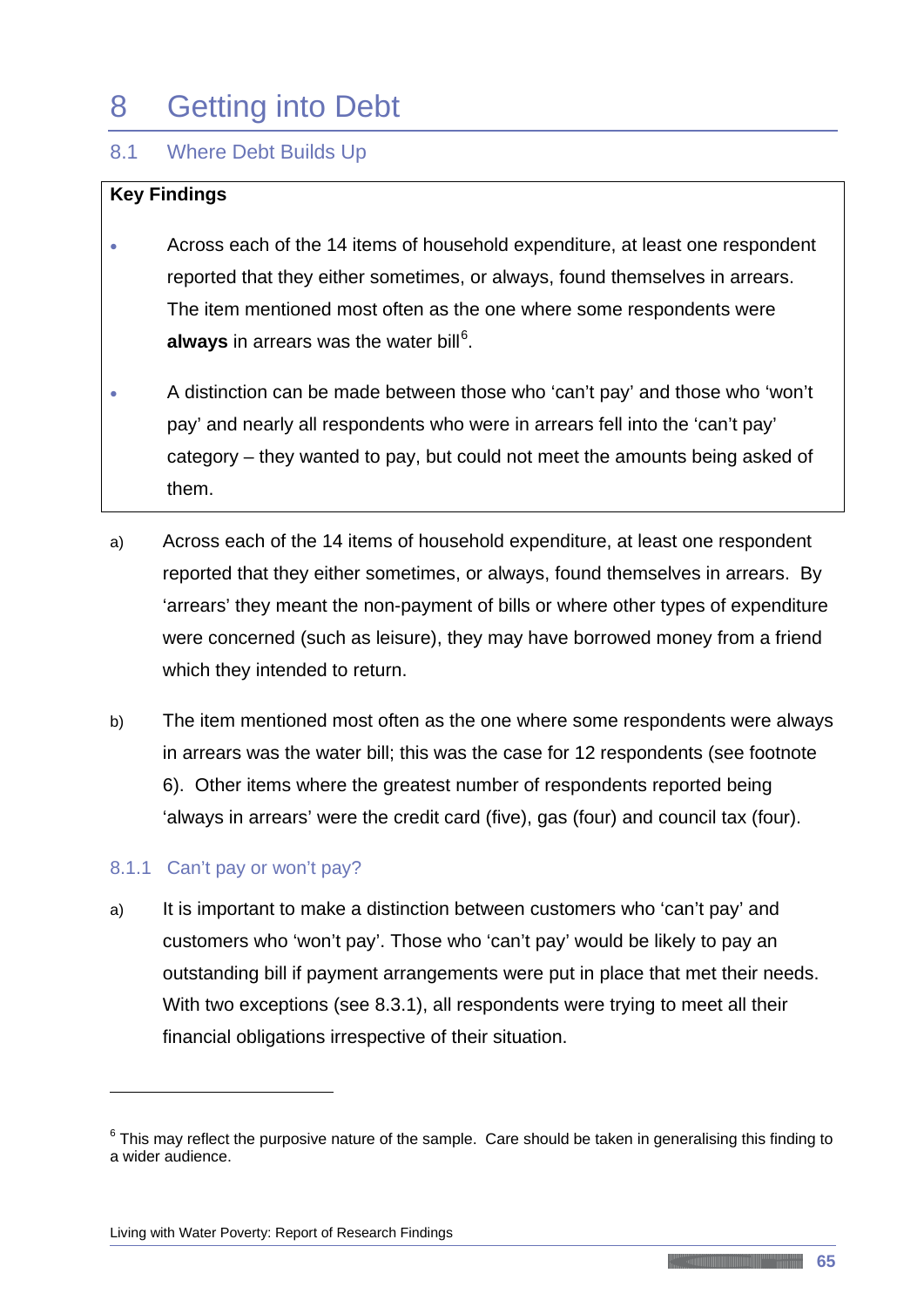b) This was not to say all respondents were happy to pay their bills, a number felt that certain bill payments were unfair or could not be justified. For example, one couple had experienced demands from their gas company to raise their monthly direct debit payments from £60 to £185 per month after they had been in arrears for £6 on the previous year's bill

> *"Everything goes out on a fixed standing order… direct debit, so therefore we know exactly what is going out, which is why when the gas board wanted to put it [the monthly gas direct debit] up from £60 to £185, there's no way I could do that, there wasn't enough money to do that." (Postfamily, Disabled, Colwyn Bay)*

c) Respondents generally felt it was important that everyone paid the bills they incurred; if they did not pay, it did not seem right or fair to others who did. One was keen to point out that non-payment was rarely deliberate and that people often had a good reason. They gained little if any benefit from not paying a bill but rather, this added to the stress they were already under in coping with day to day life

> *"Because almost everybody pays their bills so I don't see why I should be excluded but it's just, there's no money." (Single Parent, BME, Croydon)*

*"You get a choice, you pay the bills or you don't… and obviously, if you don't, then there is usually a good reason behind it if you know what I mean." (Single Parent, Abergavenny)*

d) A few pointed out they disliked being in the situation where they had difficulty paying their bills; often it had arisen as a result of a change in their circumstances. Usually, this was the loss of or reduction in income. For example, in one case, this involved the loss of contributions from a daughter who used to live with the respondent and pay towards household expenses. When she moved out, this respondent had fallen into arrears on a number of outgoings

> *"I paid up to July or so last year and then that's when it [the arrears] started, because my older daughter was living with me and then her work, she lost her job so she couldn't help me pay the rent and I've got arrears with other people which I've been trying to clear. It started from last year and it's just gone bad now, you know." (Single Parent, BME, Croydon)*

**66**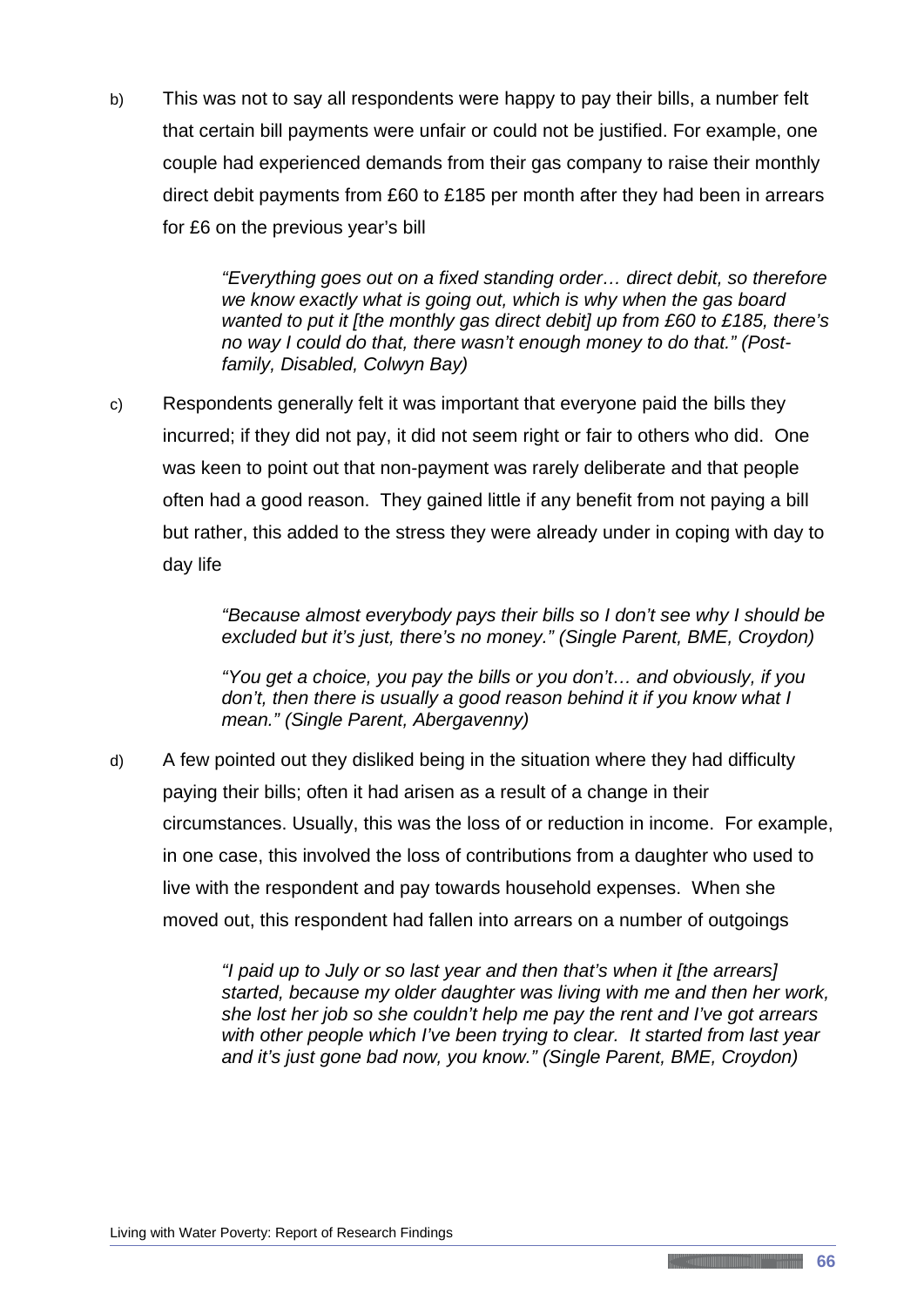## 8.2 The Emotional Impact of Debt

#### **Key Findings**

- Respondents across all types experienced negative emotional consequences as a result of struggling or not being able to pay their bills.
- Common emotional responses included a sense of frustration and powerlessness, feeling fed up and worn down by the constant struggle and pressure to keep on top of payments.
- Those 'in arrears' talked about feelings of helplessness and hopelessness as well as anger and guilt at not being able to pay their bills. Together these feelings added to the day to day stresses of life and, for a few, seemed to impact on their mental wellbeing.
- a) The emotional impact of meeting bill payments, struggling to pay and being in debt were shared across all types of respondents, even by those who were 'making ends meet'. Even if they were not yet in debt, some felt that it was a situation they could easily slip into. Emotions and feelings described by respondents included:
	- a sense of **frustration** and **powerlessness** when although they were doing what they could, bills continued to rise, and there was nothing they could do to improve their situation

*"It is a struggle because I do not have any excess money left over and that generally is bills and food. I don't go out partying, I can't afford to. That's generally just to live." (Single Parent, Disabled, Garstang)*

• being totally **fed up** and **worn down** by the constant struggle - for many this resulted in an inability to enjoy life

> *"There is nothing that consumes my head other than how to settle the bills. It's really hard." (Single Parent, BME, Disabled, Croydon)*

*"We feel really down and miserable. Even if the sun is shining and it is wonderful outside, you feel really bad and you just can't enjoy life because of the stress and the financial worries. If the utility bills weren't high, we would have somehow managed." (Family, BME, Oldham)*

**Communication**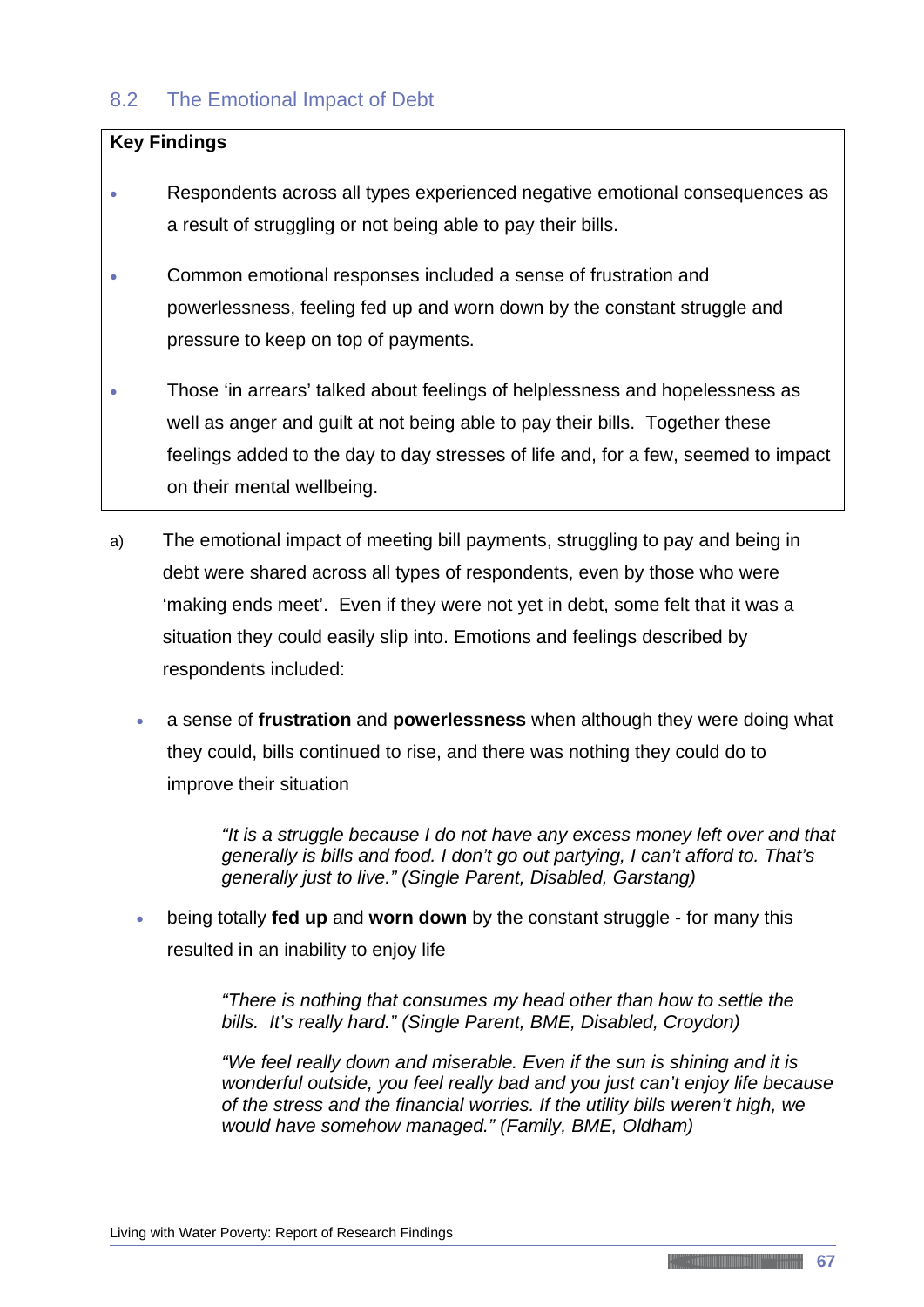• the **constant pressure** to keep on top of bills and for those in debt, deal with people chasing payment in letters, phone calls, at the door. Again, this added to the day to day stresses of life

> *"[I feel] fed up, stressed, horrible not being able to pay your bills, wondering whether or not somebody is going to come knocking at your door." (Single Parent, Abergavenny)*

- b) Those 'in arrears' (or finding it a considerable struggle to stay out of arrears) were often despondent. Some described their situation as;
	- − one of **helplessness** and **hopelessness** they thought they were never going to be able to get on top of bills; two people with mental health issues mentioned suicidal feelings as a result of the stress

*"It feels I'm slipping down with my bills, getting more into debt, it makes me feel really down, low and depressed and worried sick about everything." (Pre-family, Dover)*

− constantly feeling full of **anger** and **guilt**, which in turn lowered their selfesteem, raised stress levels and for one added to their mental health problems

*"I don't know, it's just the way I am, it's the sort of person I am. I do get angry easy.*

# *So you get angry if you feel you are struggling to pay a bill?*

*It makes me upset as well because - I know it might sound silly but I suffer from depression so it's another thing that's playing on my mind and stuff." (Single parent, Disabled, Garstang)*

c) A few from across the typology who were coping due to more effective money management skills were more stoical. They felt that eventually they would get through the situation, they might be able to get some help or, that it was simply pointless worrying about it all the time

> *"I mean I'm not going to kill myself over it, put it like that, because there are far more important things in life. If I can't pay my bills, I can't pay my bills. It's not a nice place to be, but hey, there are loads of people who don't pay their bills." (Post-family, Disabled, Colwyn Bay)*

Living with Water Poverty: Report of Research Findings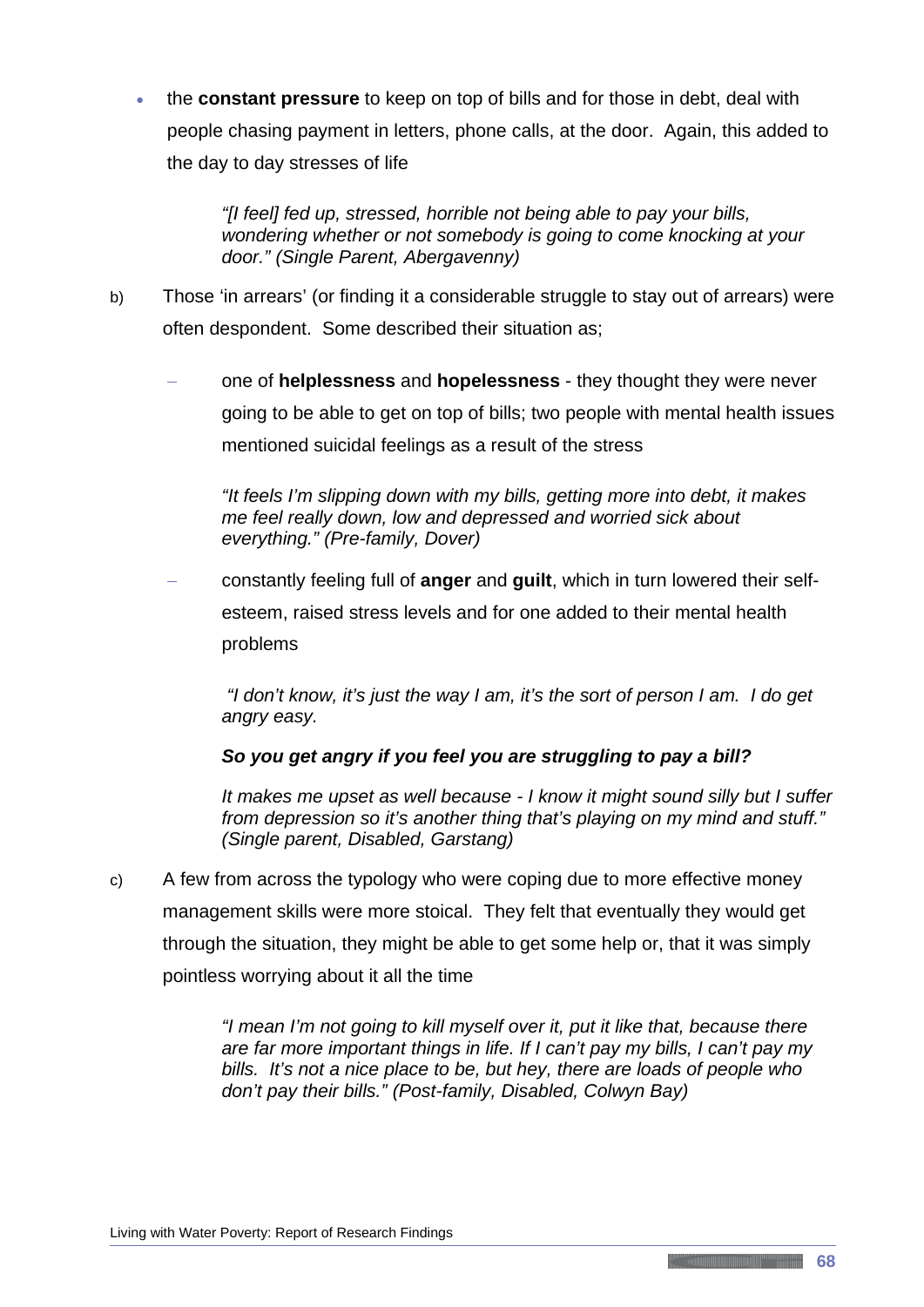# 8.3 Getting into Debt with Water

#### **Key Findings**

- Respondents had ended up in arrears with their water bill in a number of ways and the problem for many was that they were no longer struggling to meet their bill, they were unable to do so.
- Some moved briefly in and then out of arrears; if they paid in weekly or fortnightly instalments, these might sometimes be missed but then they aimed to catch up. It was when they found this difficult (perhaps when other outgoings took priority) that arrears with water built up.
- Those who were in long term arrears with water genuinely could not pay at the level of payment often expected by their water company ('can't pay'). No one was withholding payment even though they could afford to meet their bills ('won't pay'). Two respondents in the sample fell into what could be considered a 'can't pay, won't pay' category and they rationalised their non-payment as a protest against the companies involved.
- There was nothing to suggest that the majority of those in arrears were in that situation by choice or intention and were unwilling to pay back the money they owed if they were able.
- The assumption that water debt is caused by customers knowing they can not be disconnected is not supported by this research and it was evident that they had not thought a great deal about this.
- a) The 12 respondents who were always in arrears with their water bill talked about the various reasons that resulted in them being in that situation. Some had let payments slip in order to pay other bills and it was evident that gas and electricity often took priority particularly if they were on prepayment meters for those utilities (see section 5). Others had suddenly found themselves in arrears when they could not afford a particularly large bill (typically a six monthly or annual bill) because they did not have a plan in place to pay in smaller instalments.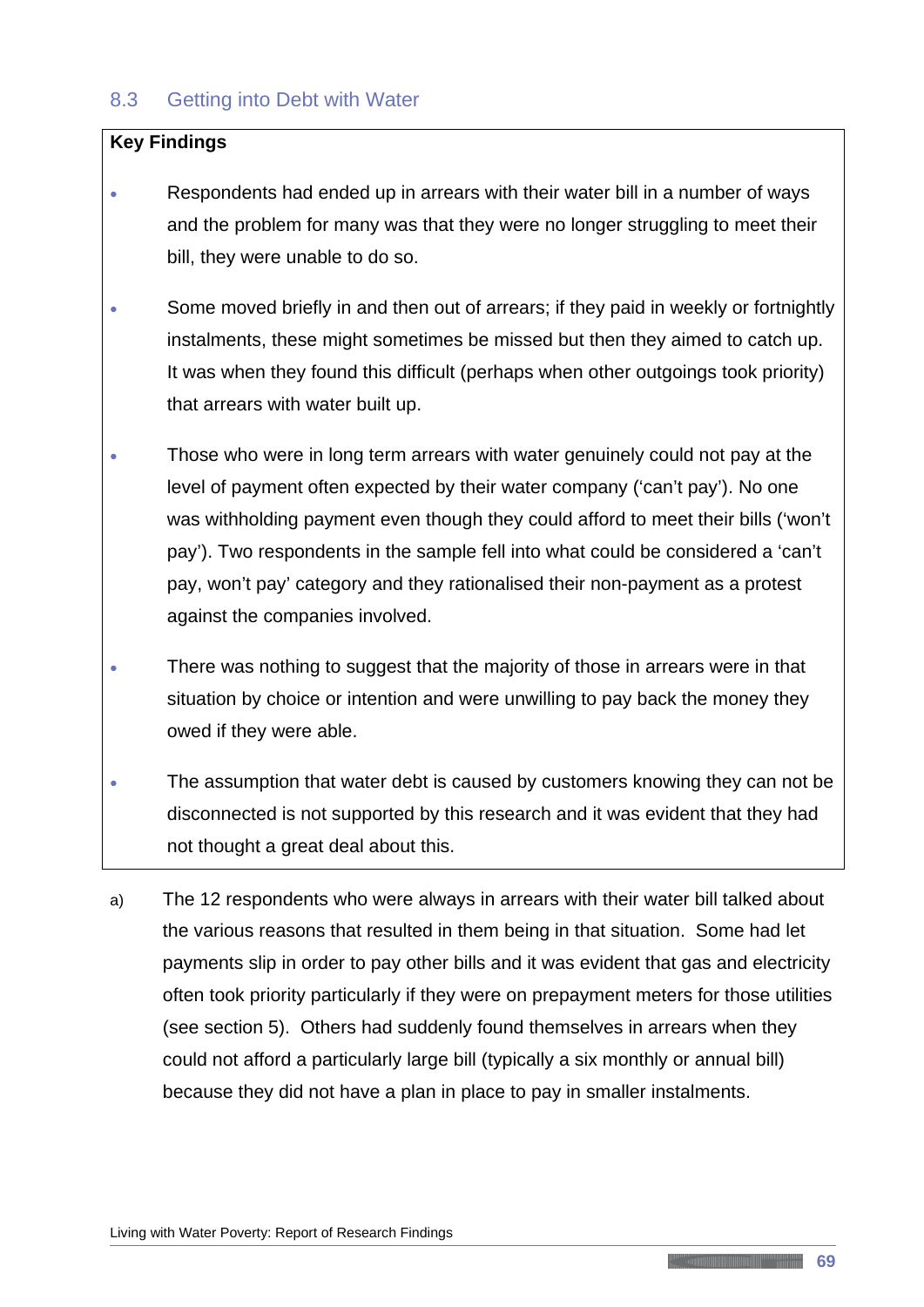- b) A few could not understand how they had got into such debt with water they described how arrears had crept up on them and how these arrears had shifted from being manageable (perhaps a couple of weeks of non-payment) to amounts that they could not afford to pay back.
- c) Others were aware that they had omitted to make payments but had done little proactively to sort out the situation. A couple blamed their non-payment on not having their payment books

*'The water, well, I should pay it fortnightly and as I said, I had a paying in book. So I've either got to get them to issue me with a new book you see… As soon as they send me a new payment book, I can then resume.' (Pre-family, Dereham)* 

d) This particular respondent went on to describe how he expected the water company to resolve the situation, by increasing the amount to be paid on the next payment book to cover any arrears

> *"Well that's just how they operate, I just know they do that. I've seen people actually have it themselves done … they'll pay the bill but on the next book make it so, at least put a little extra on, so it's sort of spread out. They don't want to cripple you, they obviously know that is a better way of getting their money. If not, they're going to have to go through the courts and all that and that costs even more money. So they tend to find that by just putting that little bit extra, give them that chance, alright then if they mess up again, well obviously, then they'll have to go further. But they tend to prefer to want you to pay it but afford to pay it so it doesn't mess the whole lot up, you know." (Pre-family, Dereham)*

e) One respondent (who had previously lived in a house where the water bill had been included as part of the rent) had ignored unnamed water bills sent to her current property. She had assumed that these bills were being sent purely for information, but had not attempted to confirm this with her landlord or water company. Once she realised the water bill was not included, the amount had become too large for her to be able to pay

> *"The water bill is the one thing that I haven't been paying which is a bit ... not that I don't want to but I don't have money to pay. Before I moved here, it used to be included in the bill and I've always assumed that it's included in the bills, in my rent." (Single Parent, BME, Croydon)*

f) Another respondent who was in arrears and now paying off a regular amount each week, admitted he had adopted a 'head in the sand attitude', ignoring letters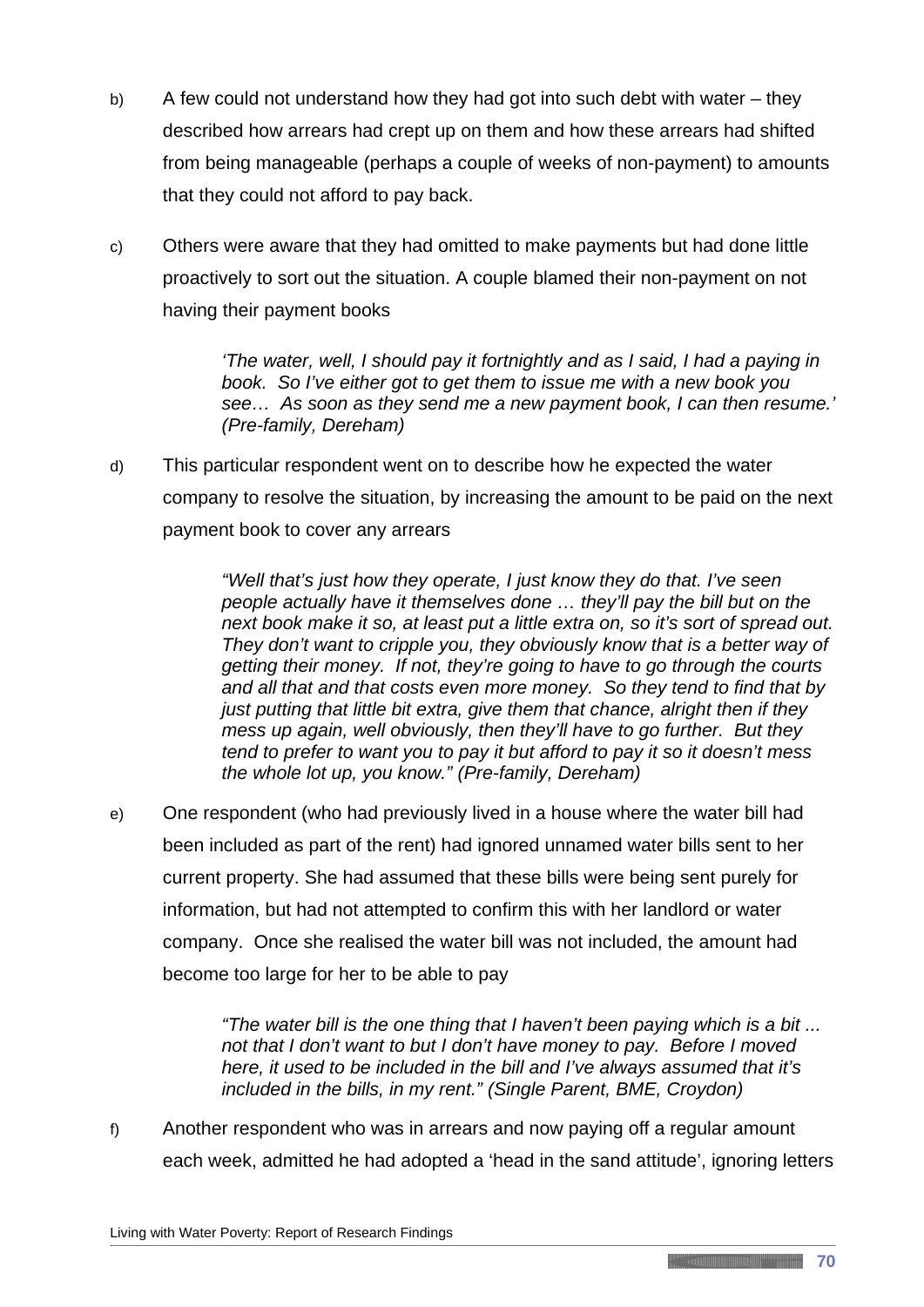from the company because he did not feel confident enough to phone up and sort the issue out

*"Firstly it went over a year so back to 2006, I'm not really sure, but they kept sending me letters." (Post-family, Disabled, Abergavenny)*

g) Several respondents were in a position where they found it very difficult to get a fix on where they stood with their payments and arrears. They often could not understand why, despite making what they saw as reasonable regular payments, their arrears continued to rise

> *"2007, that's when it started off and 12th September, 'your bill will be £704', so now I owe.*

## *And do you know why?*

*Well, if I'd been paying the arrears off, it should be lower than that… on the 6th March it's £998, now how confusing is that to anybody, and I'm not a very clever person." (Post-family, Disabled, Abergavenny)*

*"I don't know because they've never sent me a bill. Now on this one [in the payment book], the 17th January they are saying I'm £133.86 in arrears. So I hadn't long had this book, so I paid 11/2 £10.00, then I paid another ten on 25/2, then on 5/3 I paid £15.00 and 11/3, £10.00 and the 24/3, I paid £40.00. And now I've got to pay another ten.*

#### *Just because you had some money and you thought you'd pay a chunk off or something?*

*Yeah, and they've said to me, next Wednesday I've got to pay another £10.00 but they've said I'm still way behind, but they won't tell me how much I'm behind or what because I've not had a bill since I've been in here." (Post-family, Disabled, Dereham)*

- h) Others paying £5 per week understood that they were in an impossible situation; they knew they were in arrears but had been told by the water company that their payments were not going towards the arrears but towards the current bill only. This concerned them as they were very aware that they were not getting anywhere in clearing their debt.
- i) Others paid a regular amount (weekly or monthly) of which a proportion was going towards their arrears. One or two noted that as the amount was so small it would take an extremely long time to pay back the amount they owed, which added to the general frustration and helplessness they felt. In one case, a couple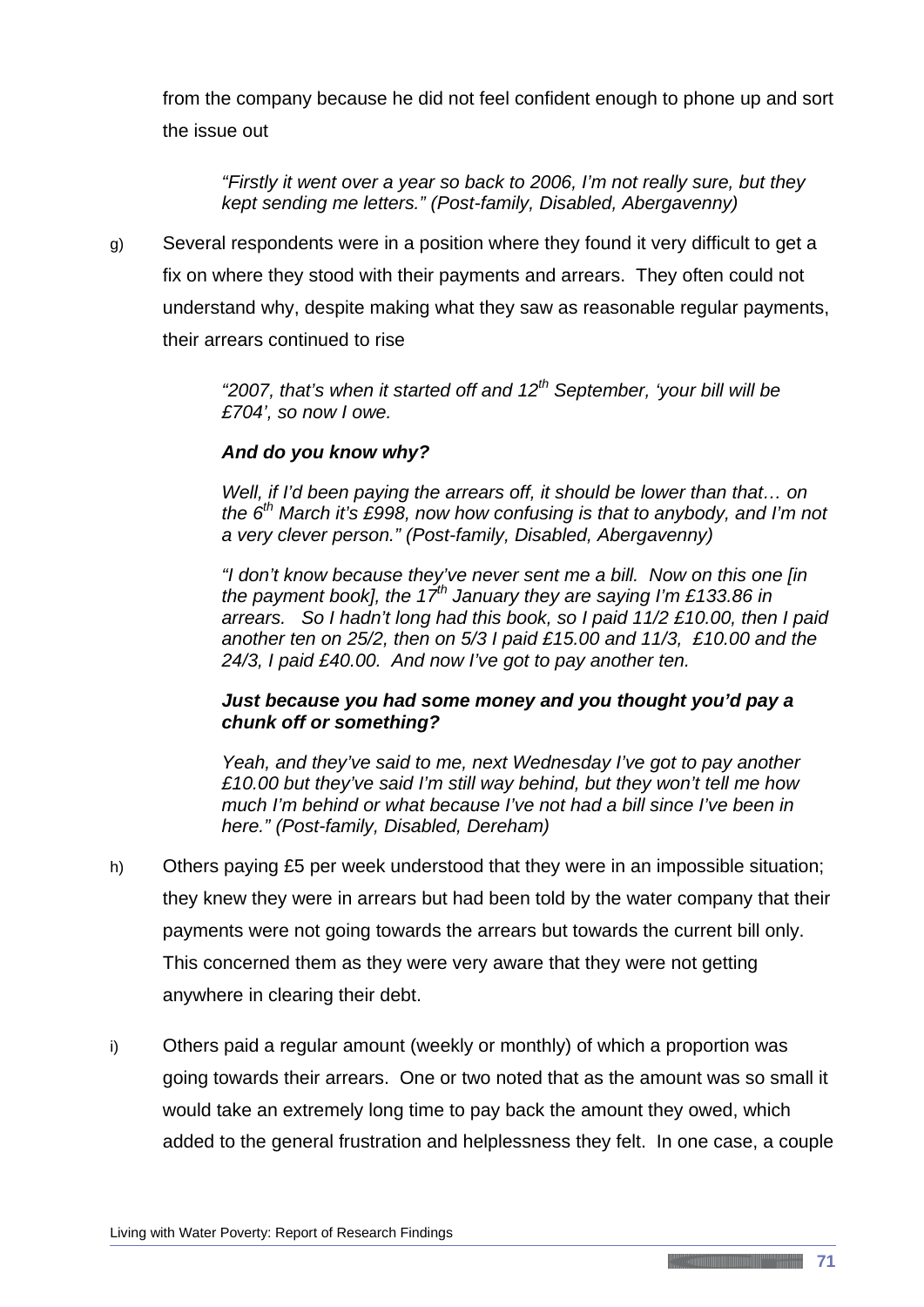were paying back arrears that dated back to the last recession 15 years ago. They said this had only been picked up on around six years ago which was when they had started paying this back.

j) Some moved in and out of arrears, for example one single parent paid her bill in regular monthly payments, but she had put this arrangement in place herself, so technically, she is in arrears for some months of the year

# *"Ok, so you get sent the bill and you're not on a payment plan, but what would you do, just send them a cheque…?*

*I* would pay online. Say for instance, £50 a month until then again, when *the six months [and the next bill] comes around again." (Single Parent, Disabled, Garstang)*

k) Even those who were 'making ends meet' might be confused as to the payments required of them. One couple who had moved into their house some years ago where a water meter had been installed by the previous occupants, were paying £30 a month by direct debit. They had been sent a number of demands for additional payments over the past few years – on each occasion, for around a couple of hundred pounds. They had never contacted the water company about the additional payments but had simply paid them. They were unsure however, as to how they could have been using so much water (as there were just two of them in the house)

> *"And water is about £30 a month, but I have had to make substantial payments to them over the last few years and I still don't know how and why, but I've kept paying, it has to be settled every time at the end of every whatever. Every time I owe them money and I pay it and I can't work out why it goes up like that." (Post-family, Disabled, Colwyn Bay)*

l) The wife was now on long-term sick leave and caring for a disabled husband; she made the point that if a similar demand now arrived for an additional payment, they would be unable to meet it and she would need to contact the water company. Her situation illustrates effectively how easy it can be for a customer to fall into arrears

> *"I shall be ringing them up and saying, 'right, you can't have it, simple as that, I haven't got it, can we agree some sort of payment'?" (Post-family, Disabled, Colwyn Bay)*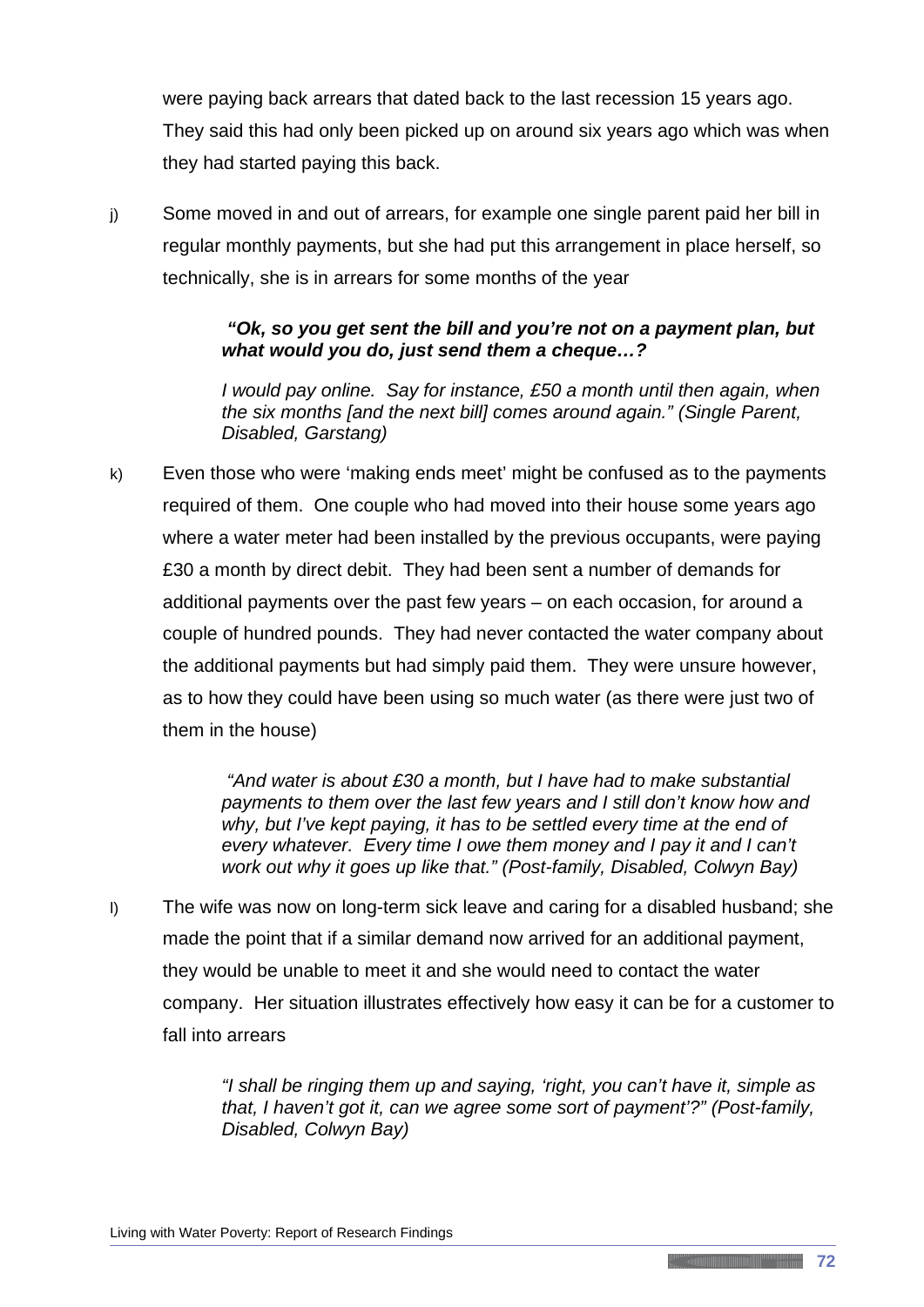# 8.3.1 'Can't pay or won't pay the water bill?

- a) As we have described above, people who are in arrears with their bills can be thought of as falling into one of two categories:
	- 'can't pay' those who are unable to pay their bills but who would do so if they could
	- 'won't pay' those who are in a position to pay their bills but who choose not to.
- b) When it came to water bills, we came across a third category of respondent, namely
	- 'can't pay, won't pay' those who are currently unable to pay their water company but who would refuse to pay even if their financial circumstances changed and they were in a position to clear their arrears.
- c) When it came to their water bill, no one in the sample fell into the 'won't pay' category. Nearly everyone who was in arrears with their water company fell into the 'can't pay' category. There were two exceptions, both of whom we have classified as 'can't pay, won't pay'. The two couples in question (one in Dover and one in Penzance) were quite open about the fact they were heavily in debt generally and indeed, had a history of debt. Both couples had experienced various threats and visits from bailiffs and also seen the repercussions of debt in the past; one couple had been evicted (before they had children), while the other had been forced to sell their house and then rent it back.
- d) While they were taking steps to try and deal with certain of their arrears, when it came to their water bills, they both claimed that they would not pay these even if they could afford to do so, as a protest against their water companies

*"If you said to me, 'right, I'll pay your arrears just to get you up to date like', I'd say, 'no' because I don't want them to have the money. Now it's not that I don't want to give it to 'em out of my own pocket. If they was doing the job right, we'd pay." (Family, Penzance)*

e) For one couple, the protest was against the standards of treatment operated by the local sewerage treatment plant and for the other, a protest at apparently being charged twice (for water and sewerage).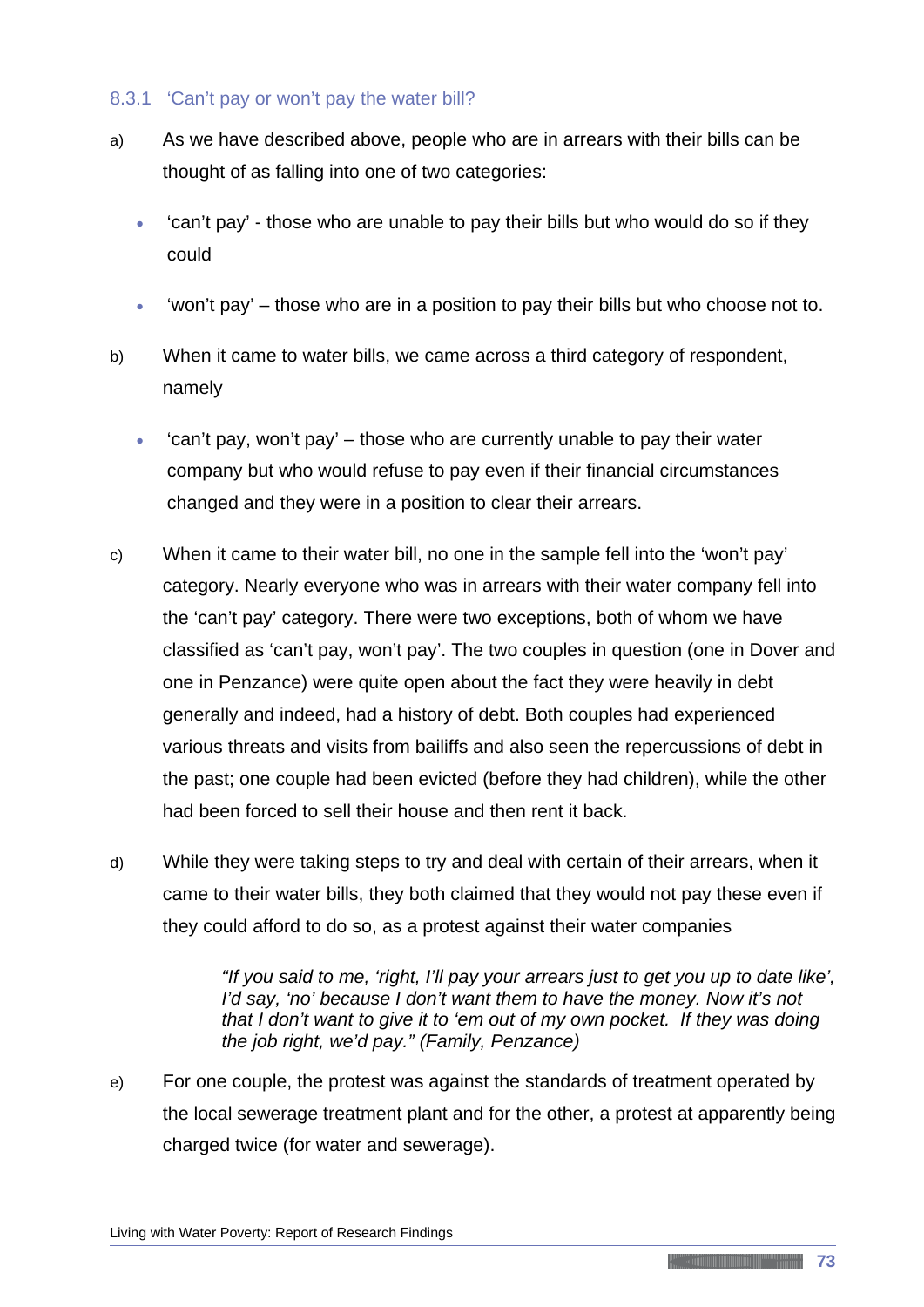f) Both were aware that their water could not be cut off, and for one certainly, this was a key factor in not paying, but both claimed that their non-payment was an 'issue of principle'

> *"So I would take that stand at the moment.... although it's up there as being one of the most expensive, priority wise, there's not a lot they can do, so we don't have to worry about it too much." (Post-family, Dover)*

g) Both of these couples illustrate the exception in the research, rather than the rule. The remainder of those in arrears seemed genuinely to want to pay something and there was nothing to suggest that the majority of people who were struggling to pay their water bill or who have built up arrears were in that situation through choice or intention. The assumption that water debt is caused by customers knowing that they can not be disconnected is not supported by this research most customers who could not pay their water bill did not know that their supply could not be cut off.

# 8.4 Feelings about the Water Bill

#### **Key Findings**

- Respondents who were struggling to pay or who could not pay their water bill experienced a variety of negative feelings.
- Some felt they were 'getting nowhere' as no matter how much they paid, the bill and/or arrears continued to rise. Others were worried, despondent and sad about the bill, while some felt continually trapped by their arrears and the amount they had to pay. There was also a sense of frustration and anger both at the perceived unfairness of the bill and at the water companies themselves.
- Those who were not struggling with their bill so much were more relaxed, even though many still perceived the bill as unfair or too high.
- a) To help initiate discussion about how respondents felt about their water bill, they were asked to select a figure from a range of options in a composite drawing (see appendix 11.3) that said something about their feelings, and then to talk about the reasons for their choice.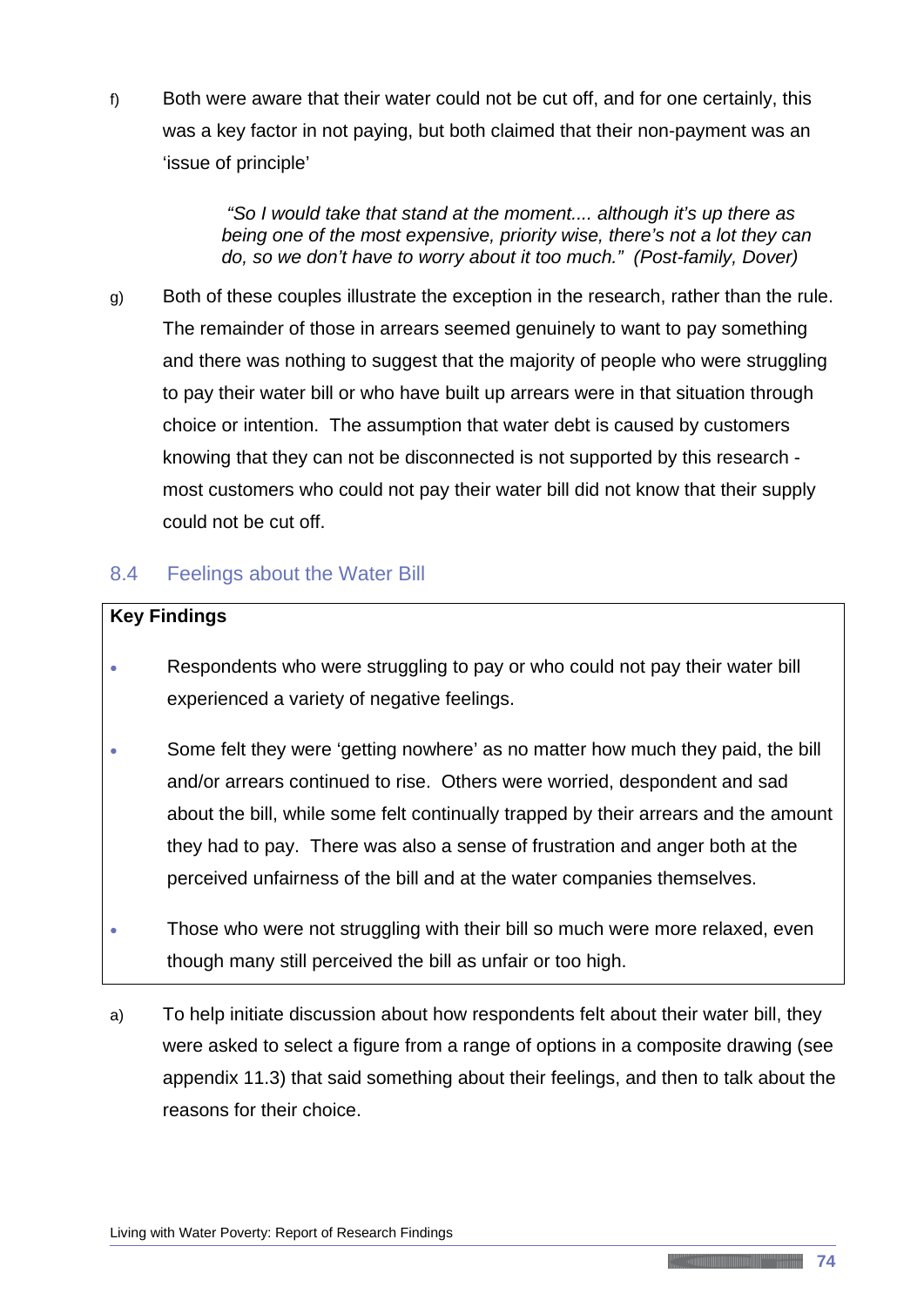# 8.4.1 A 'sense of getting nowhere'

a) A number felt they were 'getting nowhere' in relation to making payments towards their arrears and chose a figure 'hanging on the rope not being able to get up'. Some respondents could only pay relatively small amounts towards their arrears and did not feel they were making progress with the amount they owed. Others described their situation as one of 'hanging on' to illustrate that they were literally just about managing to pay something.



*"I just feel like I'm on some kind of escalator that I'm running the wrong way up." (Post-family, Disabled, Colwyn Bay)*

b) Others selected the 'falling figure' to illustrate not only the feeling that they were 'going nowhere' but almost falling backwards. A few described how each time the bill arrived there was a sense of not knowing whether they would be able to afford it or not



*"This guy there like, it's going downhill, it's probably because every time I get a bill or a letter, it just seems to be going up, not down." (Post-family, Disabled, Abergavenny)*

*"Cause you're falling, every time the water bill gets raised, you're falling again because you don't know if you are going to be able to afford it."(Prefamily, Penzance)*

*"No matter how hard you try and keep up with the water bills, they still end up saying that you still owe this much." (Pre-family, Disabled, Penzance)*

#### 8.4.2 Worried and despondent

a) A number picked a figure with a 'worried face' that illustrated their concerns and worries about how they were going to continue to manage meeting payments. One (metered respondent) also commented on the constant worry they had about wasting water and how whatever they did seemed to make little difference to their bill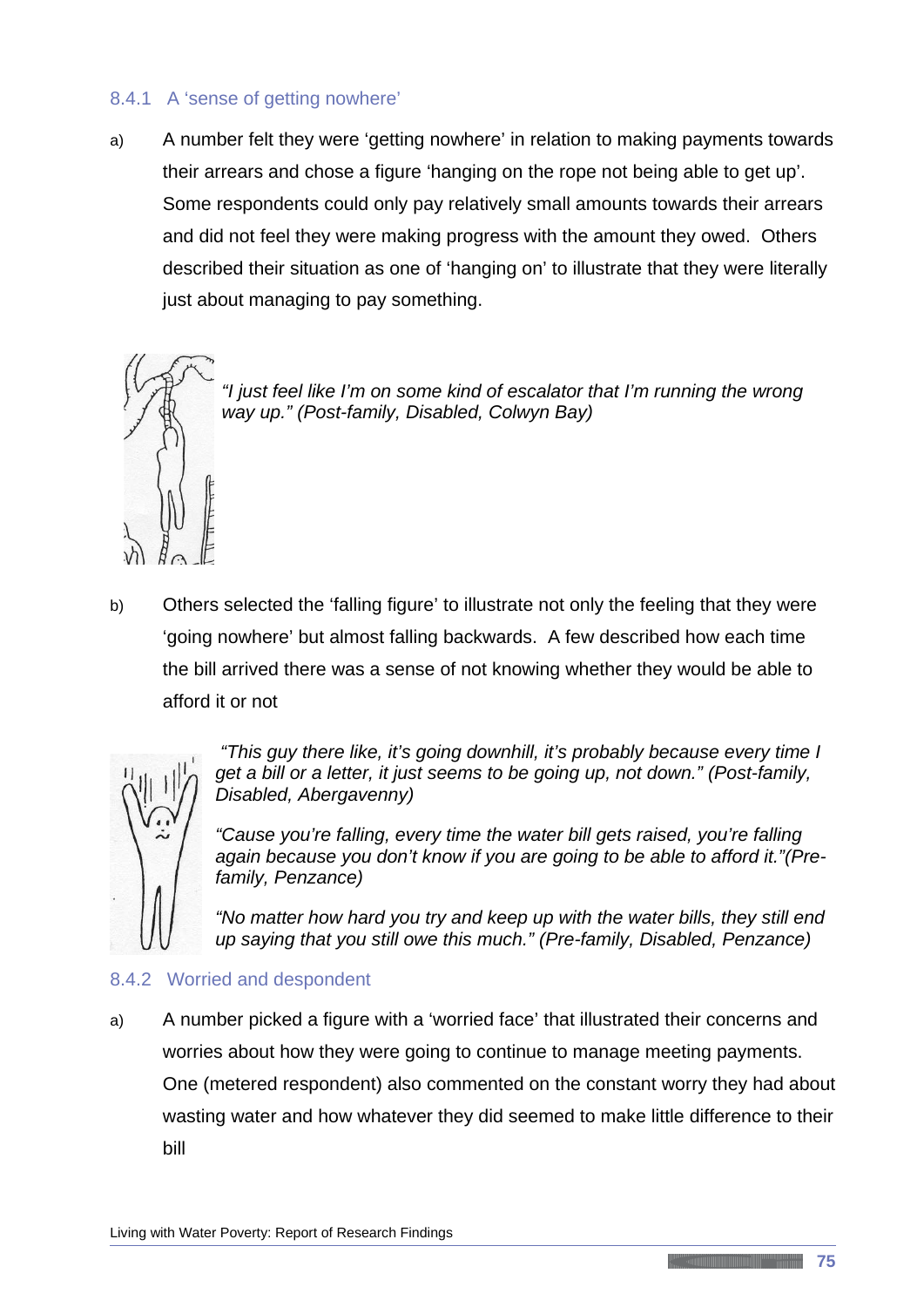

*"I'm very concerned about it because it's not a set amount and it really bothers me, doesn't it?* … *It's psychological because you can't see the gas and the electric you use but you can see the amount of water that's running through the taps and the bath and things like that … you can see the volume being washed away and thinking, all that money." (Post-family, Colwyn Bay)*

*"What can I do? How are we going to manage? What can we cut and where?'" (Family, BME, Oldham)*

*"Thinking that I have to pay the bill, that's how I felt when I got my last bill and it had gone up by £2 a month." (Retired, Oldham)*

b) Others who chose the same figure related it to 'being sad and fed up' and commented how they were sick of constantly having to pay for bills they could barely afford and/or dealing with threats of bailiffs and court orders

> *"I use water every day for everything and knowing that I'm not paying, even if it's a little, it's like I'm just stuck. So it makes me feel sad because at the moment, as I said, I've had the solicitor's letter and things talking about bailiffs and court, whatever." (Single Parent, Croydon)*

## 8.4.3 Trapped

a) Some felt they were in a situation from which they were finding it hard to extricate themselves and picked the figure 'stuck behind the door' to illustrate this feeling. One described how they would not be able to 'open that door' and 'be free' until they had managed to clear their arrears



*"I'm trapped behind a door until I get that [his arrears] rectified and then I can open that door. At the moment it's just sort of tucked away, it's tucked out the way. When I sort it, that's sorted that and then that will release that and then I can open that door." (Pre-family, Dereham)*

b) For another, the 'trapped' feeling arose because they felt there was no room for negotiation with the water company in terms of a reduction in the payments they needed to make. They were 'trapped' paying for something that they had to pay, with no control over what they paid

> *"Because I don't think there is any real room for negotiation on it, is there? It's something that you've got to pay. They are not going to reduce your water bill, you've still got to pay." (Family, BME, Birmingham)*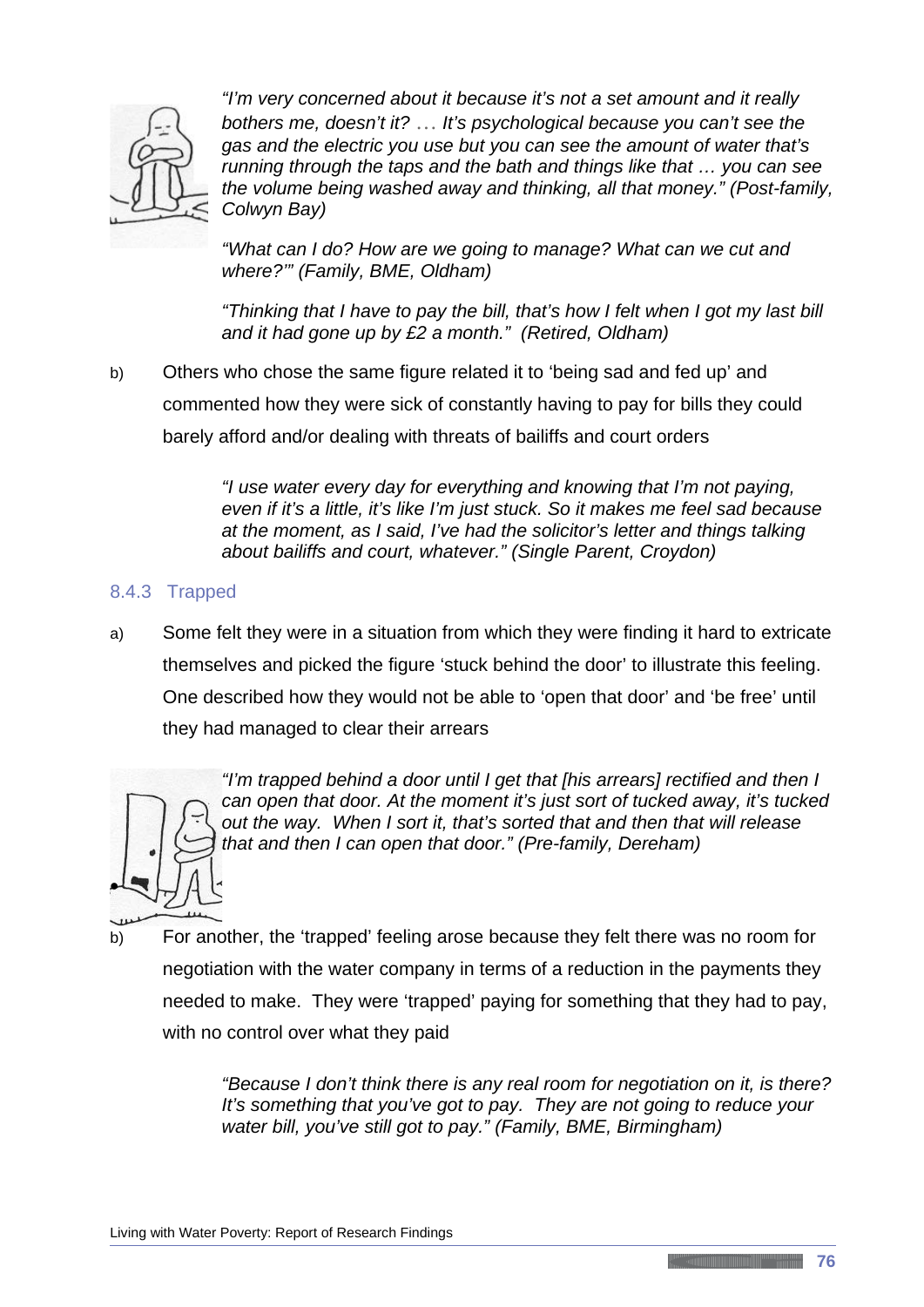c) For one, the sense of being 'trapped' was related to the 'tightness' of her financial situation and how paying for bills prevented her from being able to treat herself or her children

> *"Cause in a way I don't get to treat myself or anything." (Single Parent, Disabled, Garstang)*

# 8.4.4 Anger and frustration

a) Some expressed anger and/or frustration with their water bill and two figures were mainly chosen to reflect these feelings – the figure sawing off the tree branch and the figure with the axe. For one, the 'sawing figure' represented how she wanted to sever herself from the water company (the figure being her and the branch being her water company)



*"Because he's angry and that [the branch] is the water company as far as I'm concerned." (Single parent, Penzance)*

*"Why did I pick that one? Well, really about the water bill, that's going up and there's no difference and no better… It goes up, mine's gone up again about £20, more than that. I mean, £500 and I don't understand why." (Retired, Colwyn Bay)*

b) One or two picked the figure with the axe and for one couple this represented how they perceived the water charge as unfair, because they paid the same amount as a large family who lived on the same street

> *"It's his face that looks like 'it's not fair'… well yeah, I suppose because it [the water bill] annoys me." (Post-family, Garstang)*

c) Not all respondents were so negative. A handful or so of those who were 'making ends meet' chose more optimistic representations on the basis that they were pleased that the payment method they had opted for was enabling them to keep on top of their water bill or because they were relieved when they did manage to pay it.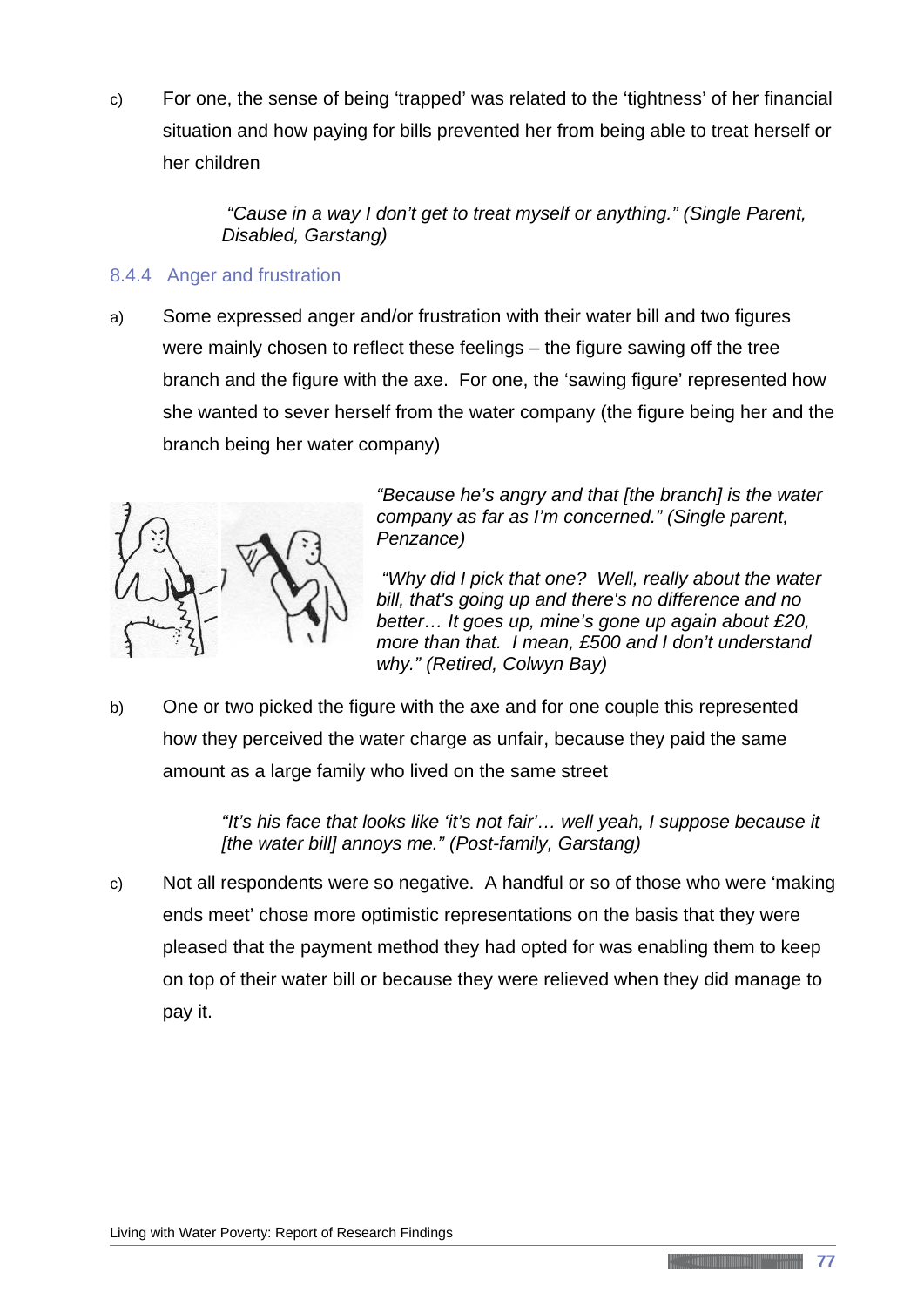#### **Key Findings**

- The few respondents who had received CCJs from their water companies found the situation frustrating and stressful. However, one thought a court appearance might go some way to help her water company understand that she could only pay what she could afford, not what was demanded.
- The threat of disconnection of customers' water supply was not something that could be tested in the interviews, however, respondent reactions to potential disconnection of (or being denied access to) gas and electricity did affect whether these were paid for or not. Therefore, it might be expected that such sanctions on water could have an effect on payment based on findings related to other utilities.
- a) A number of respondents who had failed to keep up payments on their water bill had, at some point, received letters from their water company threatening to take them to court, 'cut off their supply'<sup>[7](#page-82-0)</sup> or impose some other measure (some had also discussed such repercussions in telephone calls to the supplier). The perceived heavy handedness of water companies once a payment was overdue was generally described as very stressful, although usually, it did force them to find the money from some source (often friends or family)

*"Say you owe £133 and they only want a fiver a week and then they ring up three days later, 'oh, we've made a mistake on your book, you've got to pay £40, you've got to pay £50' and that is a massive big shock to the system because they say, if it's not paid within seven days, they cut you off." (Post-family, Disabled, Dereham)*

b) One respondent had received a letter from the council (as she paid her water bill direct to them) that threatened her with eviction if she did not pay

> *"'Yes, you have to pay'. There was a time I was not even told I could pay later, it was just that 'you are late in your payment and we are coming to evict you'. So I had to call them and say, 'what is this, this is too*

<u>.</u>

<span id="page-82-0"></span> $7$  Given that water companies cannot cut off a customer's water supply, we assume that respondents were not actually threatened in this way; rather this was the customer's own interpretation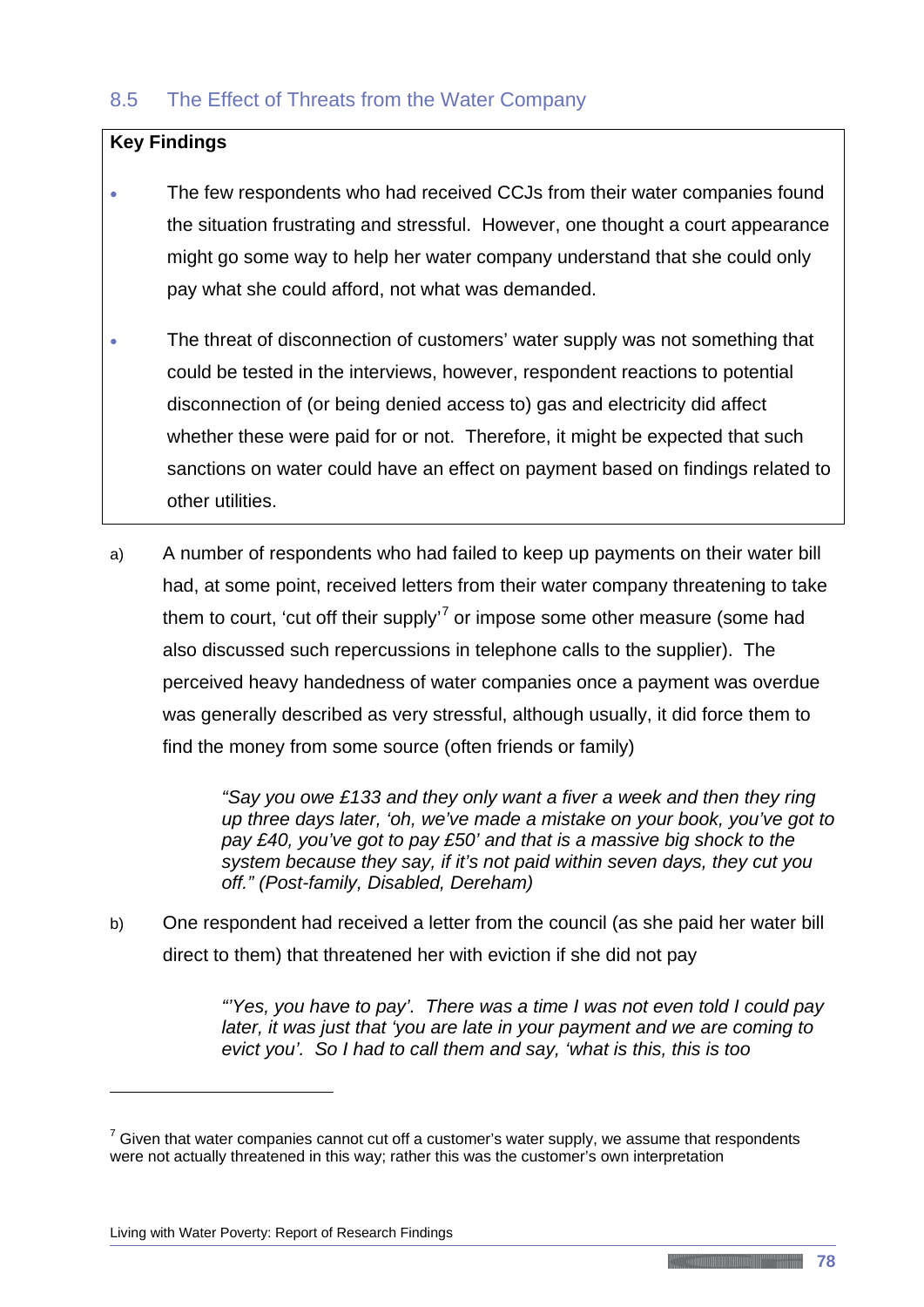*threatening for me just because I have delayed to pay for one or two weeks, you want to evict me'. They said, 'if you make the payment then it's okay'. So I had to rush and look for money and make the payment, that kind of scenario." (Single Parent, Disabled, BME, Croydon)* 

- c) One respondent was in the process of being taken to court and was glad as she hoped this would make them realise that she could only pay what she could afford.
- d) As it currently stands, water companies cannot disconnect customers for not paying their water bill but the findings indicate that respondents in general, were not aware of this, that is, they were not getting into arrears because they knew their water could not be cut off. However, the threat of disconnection for not paying gas and electricity was very real for some respondents and those on a prepayment meter were well aware of the need to continue to pay to ensure continuation of supply. The threat of not having access to one or either of these utilities clearly had an impact on their payment behaviour.
- e) The potential loss of water supply could not be tested in this context, but it might be expected that sanctions such as the threat of disconnection could have an effect on payment based on the findings related to other utilities.

# 8.6 Living with Debt: Four Case Studies

#### **Key Findings**

• Respondents varied a great deal in their personal situations and four case studies have been provided to illustrate these differences and the different ways in which respondents dealt with their arrears and the water companies. All names used are fictional.

# 8.6.1 Single mother

a) Natalie is a single mother with a young child at school and a newborn baby who has weeping eczema. Her outgoings consistently exceed her income and she is constantly in arrears. She has some money management skills but is constantly worried about meeting her bill payments

> *"It means that I'm constantly worried and thinking, 'Oh my gosh, I've got this coming in, that coming in. Will I be able to meet it this week or will I be*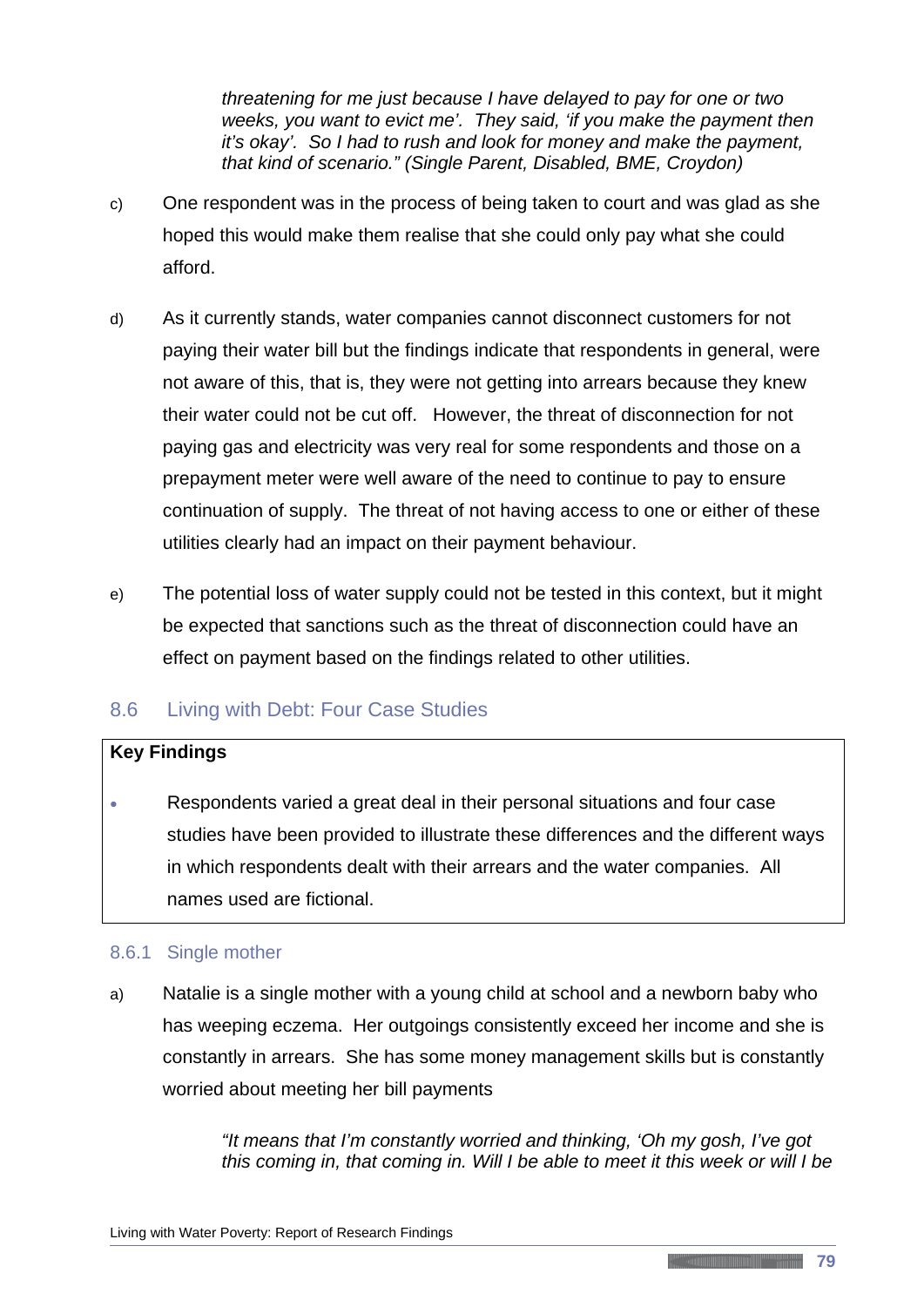*able to meet it next week?' It does constantly bring a worry but what can you do?" (Single Parent, Birmingham)* 

b) She has received several CCJs in the past including one for water; she is now supposed to pay for her water bill using a 'prepayment card'. She has also approached the CAB on a few occasions whom she had not found very helpful as the advice they offered was very generic. She has contacted her water company about her arrears and has found them unsympathetic and unhelpful; they told her they had nothing to offer her in the way of help and insisted that she paid the minimum amount. She admitted to having no understanding of what she was paying for or how the water bill was calculated and this added to her confusion

> *"I think that they don't care because they want their money at the end of the day. It's a bill, everybody has to pay, everybody – it's kind of like, 'it's a bill, everybody pays it, you're not the only one that doesn't have to pay, everybody needs to pay, pay it'...*

#### *Okay, so not a lot of sympathy…*

*Not necessarily because at the end of the day the other person on the line, they're only there to do a job, they've been told and coached what to do." (Single Parent, Birmingham)*

#### 8.6.2 Disabled single man

- a) John is in his 50's, lives alone and has spondylitis; as a result, he has become addicted to painkillers. His outgoings exceed his income and he has been struggling to cope financially for over ten years (since he stopped work due to illness). His financial management skills are chaotic and he has a number of payment arrangements in place to help him manage his money. He readily admits that he does not understand his finances, most financial documentation or his water bill.
- b) He is in arrears with water and makes a weekly payment of £12 to the water company (£3 of which goes towards his arrears). He claims not to have agreed with, or been involved in, the setting up of this arrangement, even though the payments were taken directly from his bank account. He has received letters informing him of the amount of his arrears which have risen considerably over the past few years. This adds to his confusion and he is aware that he will be paying off his arrears for the foreseeable future.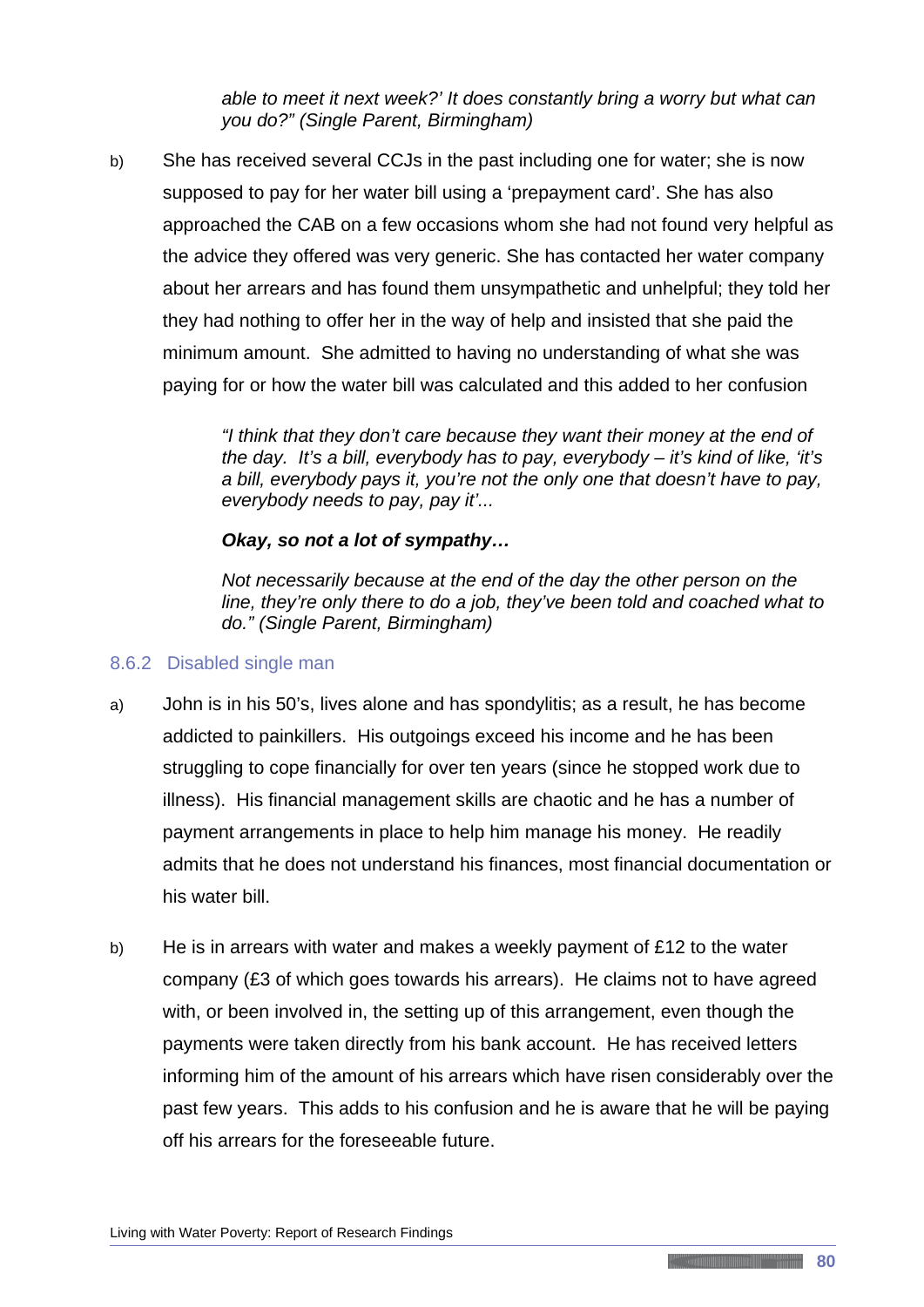c) He is very reluctant to deal with the water company for both logistical reasons (he has to use a phone box and pay for the call) and lack of confidence in being able to have a productive discussion.

# 8.6.3 Couple with long term mental health issues

a) Mark and Julie live together. Mark has suffered from depression in the past and is dyslexic and Julie, a student, is pregnant with their first child. Julie's student grant is an important part of their income and they use it to pay some of their bills. They are however very reliant on their family (particularly Mark's grandparents) for financial help and have also received advice on their finances from a support worker

> *"I can't, there's no way of paying it [if we receive a bill]. The only way of doing it is to go to my grandparents, get them to pay it and when I get paid [pay them back]." (Pre-family, Disabled, Penzance)*

> *"I have to rely on my mum to get me clothes. What with me being pregnant at the moment, I've run out of all my clothes. We can't afford to buy me new clothes that fit me, so my mum's had to take me clothes shopping so that I can get clothes to fit." (Pre-family, Disabled, Penzance)*

- b) They were threatened with court action by their water company for £26 after they had missed the bill payment by two weeks. The only method of payment offered to them was direct debit which they did not feel in a position to take on (presumably due to the possibility of not having enough money in their account and then incurring bank charges). They now rely on Mark's grandparents to make the payment of £14 a fortnight, which they then try to repay.
- c) They admitted to feeling under great pressure from their bills and demands for payment

*"It raises the stress levels as well. If you get that big red letter through saying, 'we will take you to court if you don't pay this', your stress levels go sky rocketing." (Pre-family, Disabled, Penzance)* 

#### 8.6.4 Single BME parent

a) Sandra is a single parent with two children. Her older daughter moved out last summer and this had a significant financial impact as she had contributed to household bills. Sandra also has a younger daughter of eight living at home.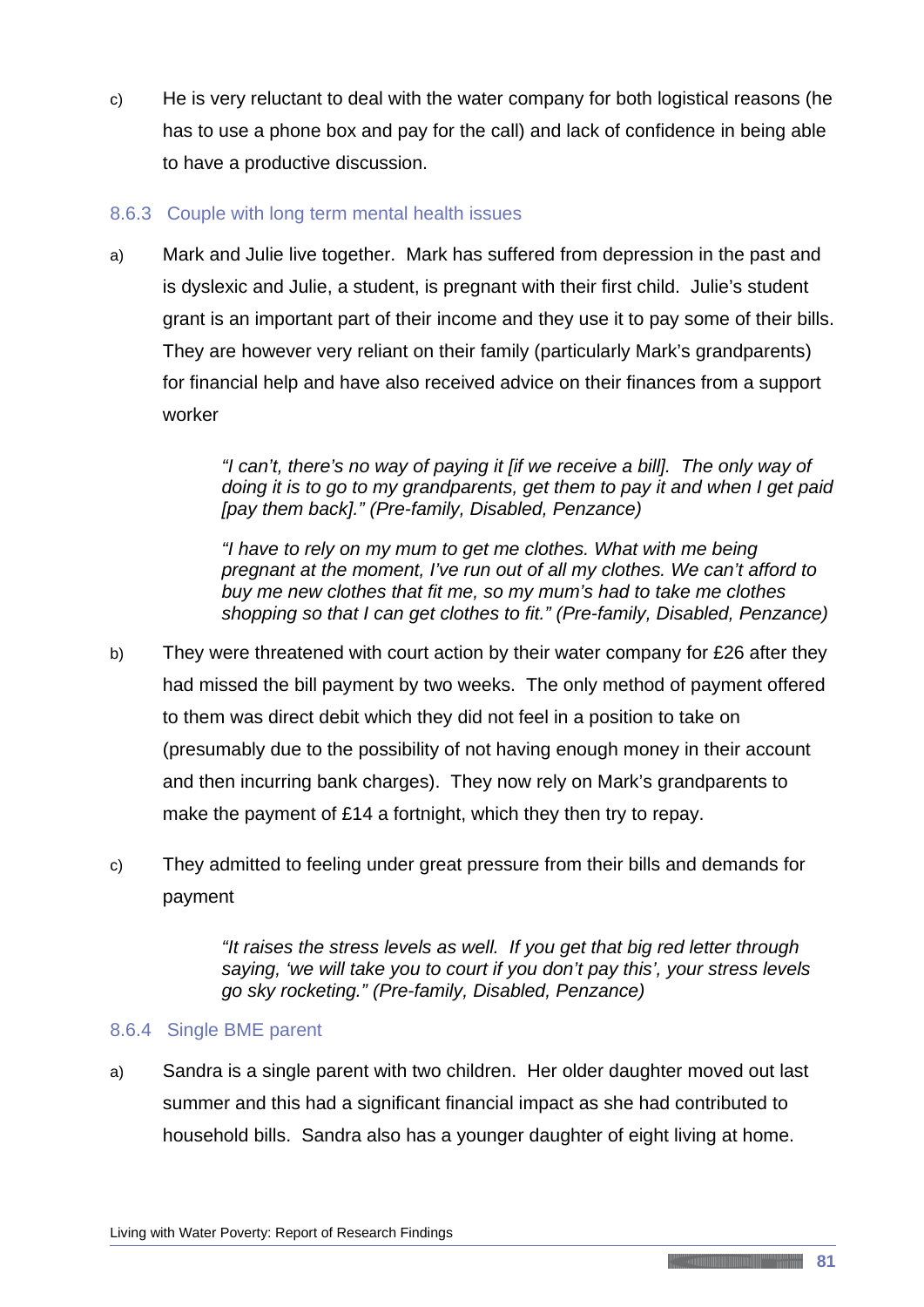She generally pays her bills by cash at the Post Office and has arrears in a number of areas. She is not comfortable with managing her finances and her money management is chaotic; she mainly decides which bill to pay on the basis of fear, with bills that are necessary to avoid eviction taking precedence.

b) Although her current rent and council tax are paid for from benefits, she pays £50 per week from her £120 income towards previous rent arrears; again, this is necessary to avoid eviction. She is around £700 in arrears with her water bill and she has been seeking help from the CAB. At the time of the interview, the water company had agreed that they needed to arrive at an amount she could afford to pay. However, she was unsure what this was (due to her lack of budgeting skills) and was reluctant to suggest an amount that she would not be able to keep to. She was also well aware that the small amount that she might be able to pay would result in her arrears taking a long time to pay off

> *"The water is the one that's giving me a headache, I don't sleep now. I don't know what to even offer them now … I'm worried that maybe some weeks I won't be able to get it - it's worrying me because if they cut the water off." (Single parent family, BME, Croydon)*

*"Well, he's [the CAB solicitor] told me to get in touch with them to tell them which one I want to deal with, whether it's weekly or monthly or every two weeks, what I can pay. So I'm yet to get in touch with them. It is just the amount to tell them that this is what I'll be able to afford. But £5 is so small for this amount, isn't it? I don't know, it's a difficult one because then food for my little one. I don't know. If I say £10, maybe this week I'll get it and another week I might not get it. I don't know." (Single Parent, BME, Croydon)*

**Continued in the Continued of the Continued State**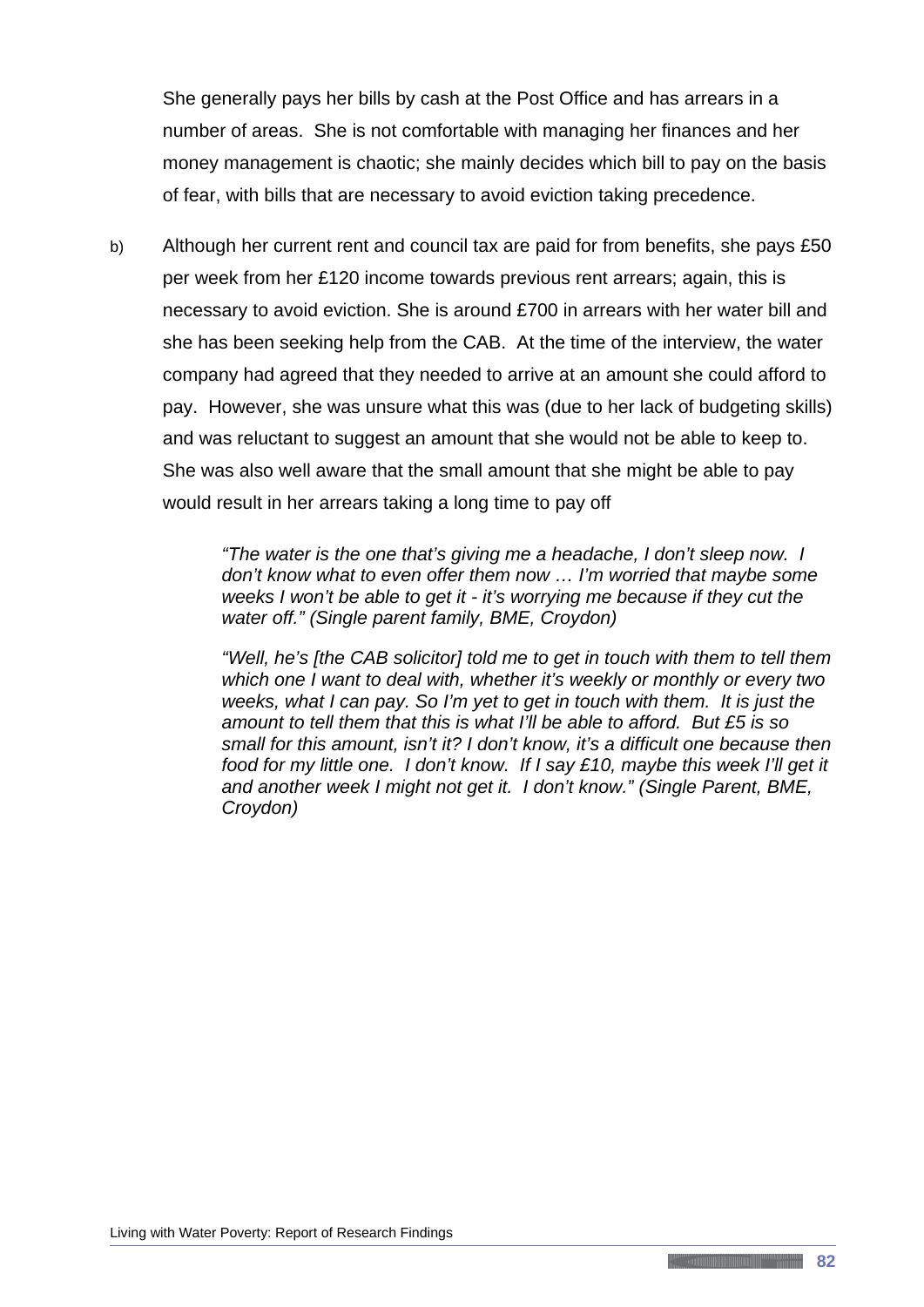# 9 Seeking Help

# 9.1 Seeking Help from Utilities and Water Companies

# **Key Findings**

- There was a marked difference between respondents who had sought help with their debt and those who were in difficulties but had not yet done so.
- Those who were 'making ends meet' had typically not had to contact suppliers but were optimistic that help would be available should they need it.
- All who were 'struggling' had contacted a supplier at some point and were generally disappointed with the inflexibility and unhelpfulness of the response and the lack of help they had subsequently received.
- Some respondents 'in arrears' were better able to juggle their finances than others who were often overwhelmed by their situation. Those who 'juggled' were often experienced with dealing with suppliers and well aware who they needed to pay first, while those who were overwhelmed were often at their 'wits end' from the perceived intransigence of suppliers.
- Negative experiences with suppliers often deterred respondents from contacting the same or a different supplier in the future as they assumed the response would be the same.
- a) There was a marked difference between those respondents who had sought help with their debt and those who were in difficulties but had not yet done so or were avoiding doing so. Several admitted that in the past their approach had been to run away from their debt problems but they now realised they were better off seeking help and stabilising their affairs. We begin by looking at how each of the respondent types felt about seeking help.

#### 9.1.1 'Making ends meet'

a) Respondents who were managing to pay their bills had typically not had to seek help but were optimistic that if it was needed, they would be able to ring up their supplier and help would be forthcoming. They felt it was important that people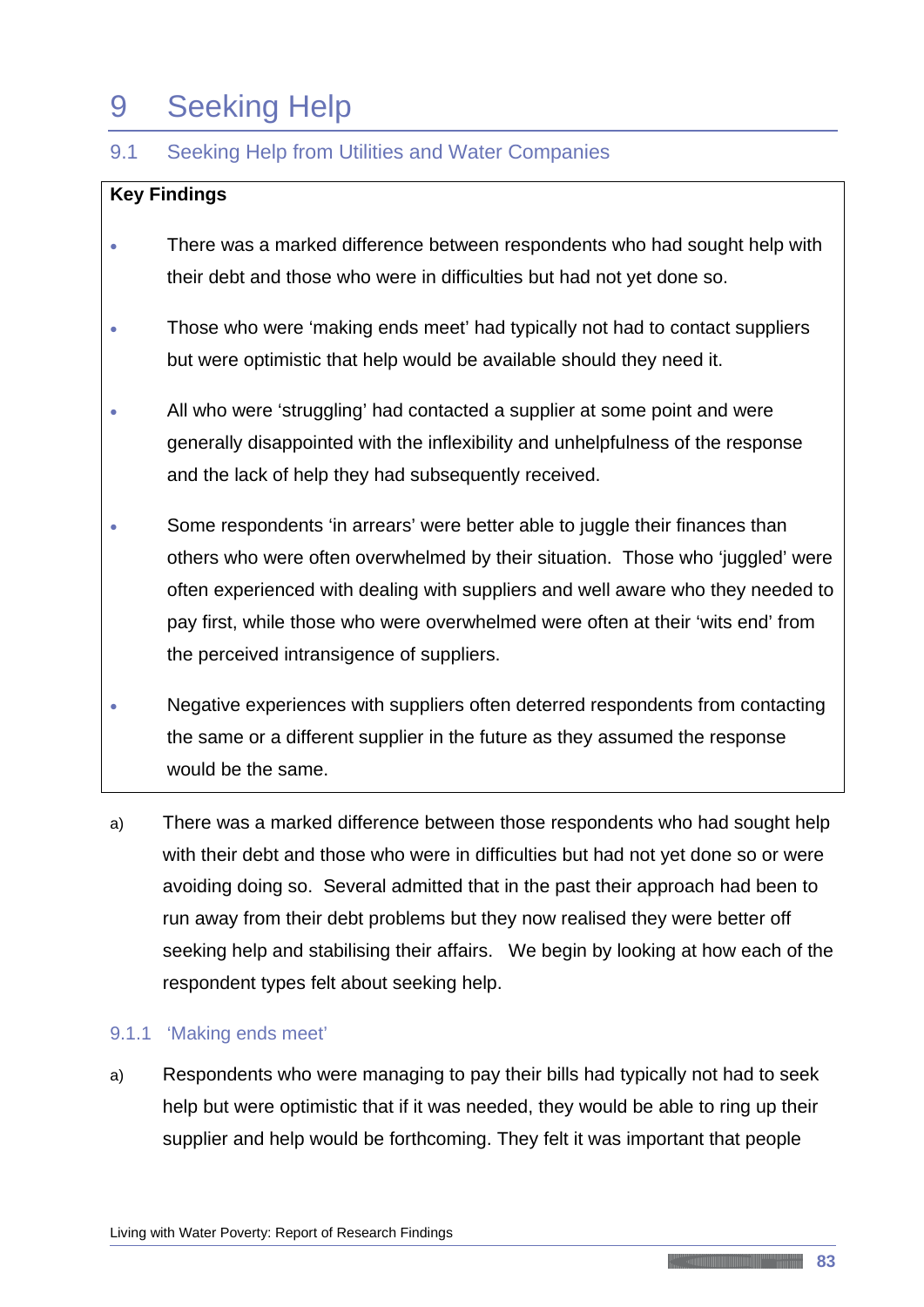who were struggling should be proactive and approach companies to see how they could help but if they did not do this, then the company should be aware of the problem and contact them before the arrears got really out of hand

*"It should really be up to the customer to contact them because you know, it shouldn't be up to the water board to keep on… so I don't think it should be the utility people that have to contact the customers all the time. The customer knows that they've got a bill through the door but they just ignore it, I think." (Single Parent, Disabled, Garstang)*

- b) In one case, a couple thought they might write a letter so that they had a record of their attempt to sort out the problem and the supplier's response. One retired single man in this group had been in arrears with his water bill previously and had received a visit from the company to discuss how he might be able to pay. He had subsequently been put on a direct debit arrangement.
- c) If they needed further support, they suggested as possible sources, their bank (to secure a loan), the Citizens Advice Bureau or social services.
- d) A few were uncomfortable with the idea of seeking help, feeling that they should be able to cope financially without doing so

*"I don't know because then it would be well, perhaps I need to go back to work… rather than go for help." (Post-family, Garstang)*

*"I don't, I never thought there was any help available but also, I suppose a lot of it is pride. If you've always worked and you know you've always paid for everything yourself."(Retired, Penzance)*

# 9.1.2 'Struggling'

- a) All the respondents who were currently struggling to pay their bills had contacted a supplier at some point; generally this had been a customer service person although some felt it was just 'the person who picked up the phone'. A number expressed disappointment with the inflexibility and unhelpfulness of the response and claimed that the lack of help meant that subsequently they had fallen even further behind with payment.
- b) Several of these respondents had been prevented from going into arrears with the help of family members who had lent them the money to pay urgent bills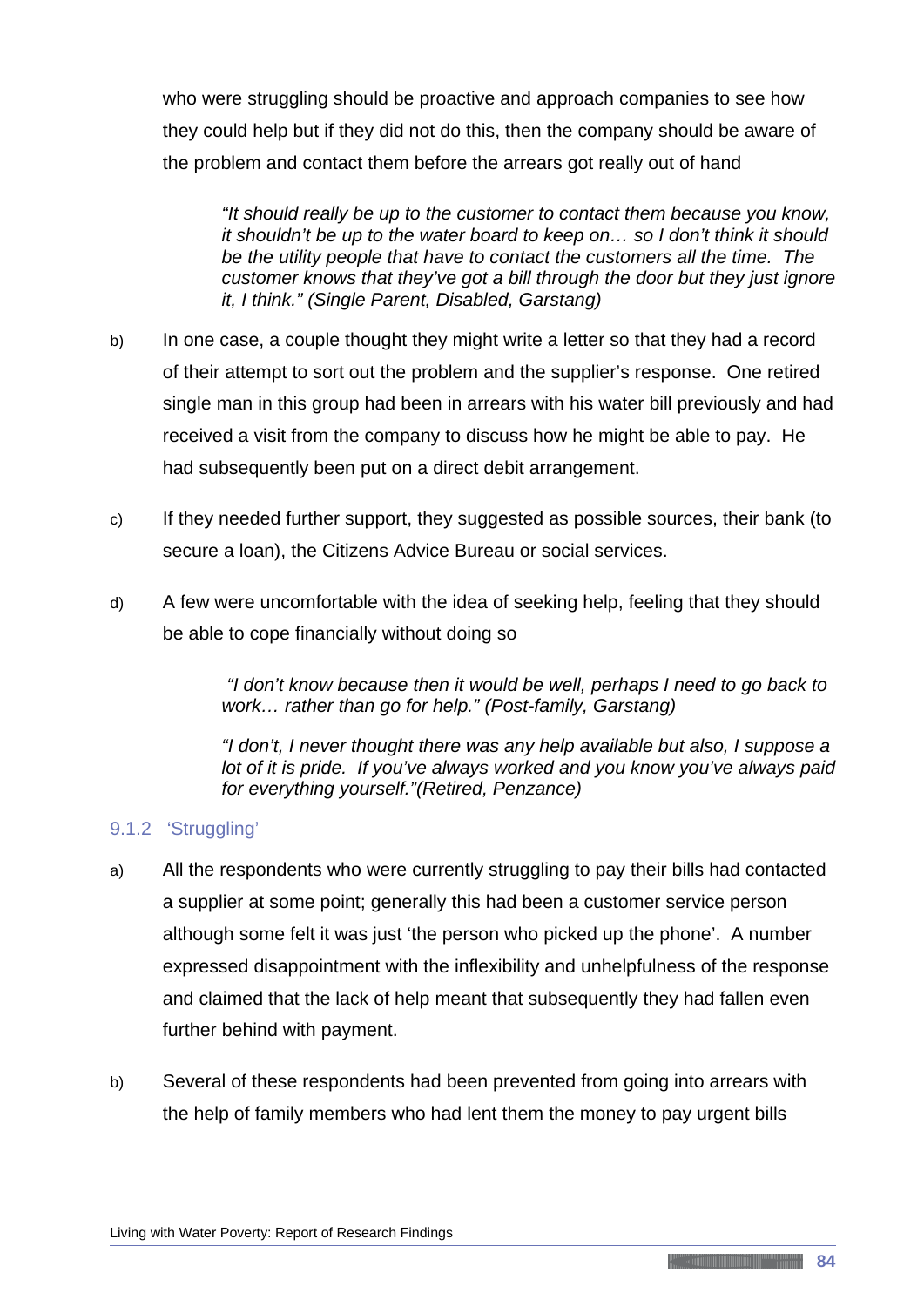however, they did not feel that this tactic could be relied upon every time they were in difficulty.

c) Sources of help for these respondents were again third parties such as the CAB. One couple had found out about CAB from one of the credit card companies; they subsequently received very good advice that they acted upon and wished that they had approached them sooner

> *"I spoke to one of their advisors and they said that I needed to go and see so and so, like a debt company or Citizens Advice because they said I would end up in trouble if I kept ignoring their letters… They explained to me what I had to do, they gave me a package and a form where I filled it in that I promised to pay… and put my outgoings and income like, and expenses… and sent them off and they agreed with it." (Family, Abergavenny)*

#### 9.1.3 'In arrears'

- a) The respondents who were already in arrears seemed to divide into those who were better at juggling their finances and dealing with suppliers, and those who were overwhelmed by their predicament. The latter group often included those who were inexperienced at dealing with finances, such as some of the single parents, some of the younger respondents and those with mental health issues.
- b) Those who were more adept at juggling their finances had learned to work out who they could get away with not paying for the present, sometimes meeting the demands of 'whoever shouted loudest' or whoever they feared the most. One couple who had told their water company that they could not afford to pay £20 per month as their debt situation had worsened, were told that they had to carry on paying this amount. They then decided to stop paying altogether because they knew that there was little that the supplier could do, in effect, they had become an example of 'can't pay, won't pay'

*"I said, 'I'll send an itemised breakdown of what all my expenses are and you can take it to court if you want'. I'm not bothered, it doesn't worry me because I know what they can do is very limited and I think with struggling, you get more aware of what you're entitled to and what can be put off as well." (Post-family, Dover)*

<u> 1989 - Andrea Station Andrew Maria (1989), prins and the contract of the contract of the contract of the contract of the contract of the contract of the contract of the contract of the contract of the contract of the con</u>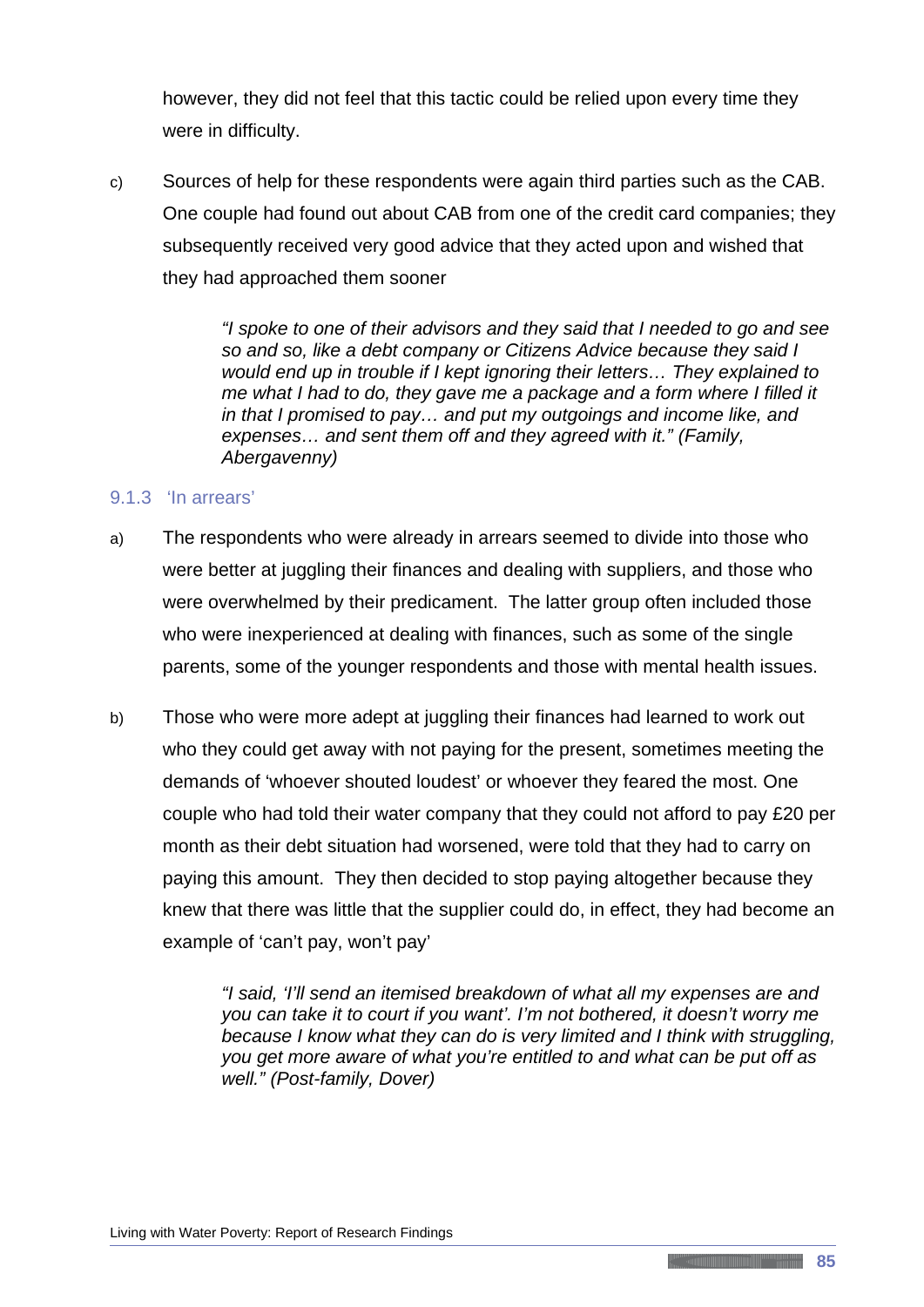- c) They had found help from an internet website and various forums on which people exchange information about what they can do if faced with different debt situations.
- d) In contrast to those who are coping with debt, those who are not managing their finances are often almost at their wits end from the inflexibility of suppliers. Whereas the first group found this annoying and inconvenient, the second group found the situation extremely stressful as they did not know what to do or where to go next for help

*"But with the water bill, I wrote to them, they didn't reply. I phoned them and how much they were telling me to pay was just unbelievable.*

## *What were they telling you?*

*You know, like to pay £100 a month, and I said, 'I cannot afford that'. Sometimes it depends on who you get to, I think, over the phone. I think it was the attitude as well. I said, 'I can't afford the £100', so even if we came to an agreement, I know that I'm not going to keep it up', so the frustration's set in. At the moment I think it's a court letter or solicitor's letter, something like that, which I said, 'if it goes off to the court then I'll go and explain this is the situation and this is how much I can pay'." (Single Parent, BME, Croydon)*

e) Negative experiences often seemed to deter these respondents from contacting suppliers again or contacting other suppliers. While some were aware of sources of help such as CAB, they had generally not used them or if they had, they had not found the experience very helpful

> *"Someone told me about Citizens Advice Bureau but to get hold of them is so difficult… I haven't really called them but they said, the office you have to go and it be first come, first served." (Single Parent, BME, Croydon)*

> *"I didn't have a very good experience the first time I went, I sat there for two hours… And a coloured person walked in and he went straight in and I'd been sitting there two hours. This woman turned round and said to the other lady that I'd been sitting there long before he walked in and she made him go back out and wait in the waiting room and told me to go in. He turned round and said, 'well, if you're not going to help me, you are refusing to see me now' and he went and it made me feel guilty. But my dad said to me, 'no, you shouldn't feel guilty, you were sitting there*  waiting'... plus you could hear them talking. You are sitting in the waiting *room and you can hear them all discussing their problems." (Post-family, Disabled, Dereham)*

**Continued in the Continued of the Continued State**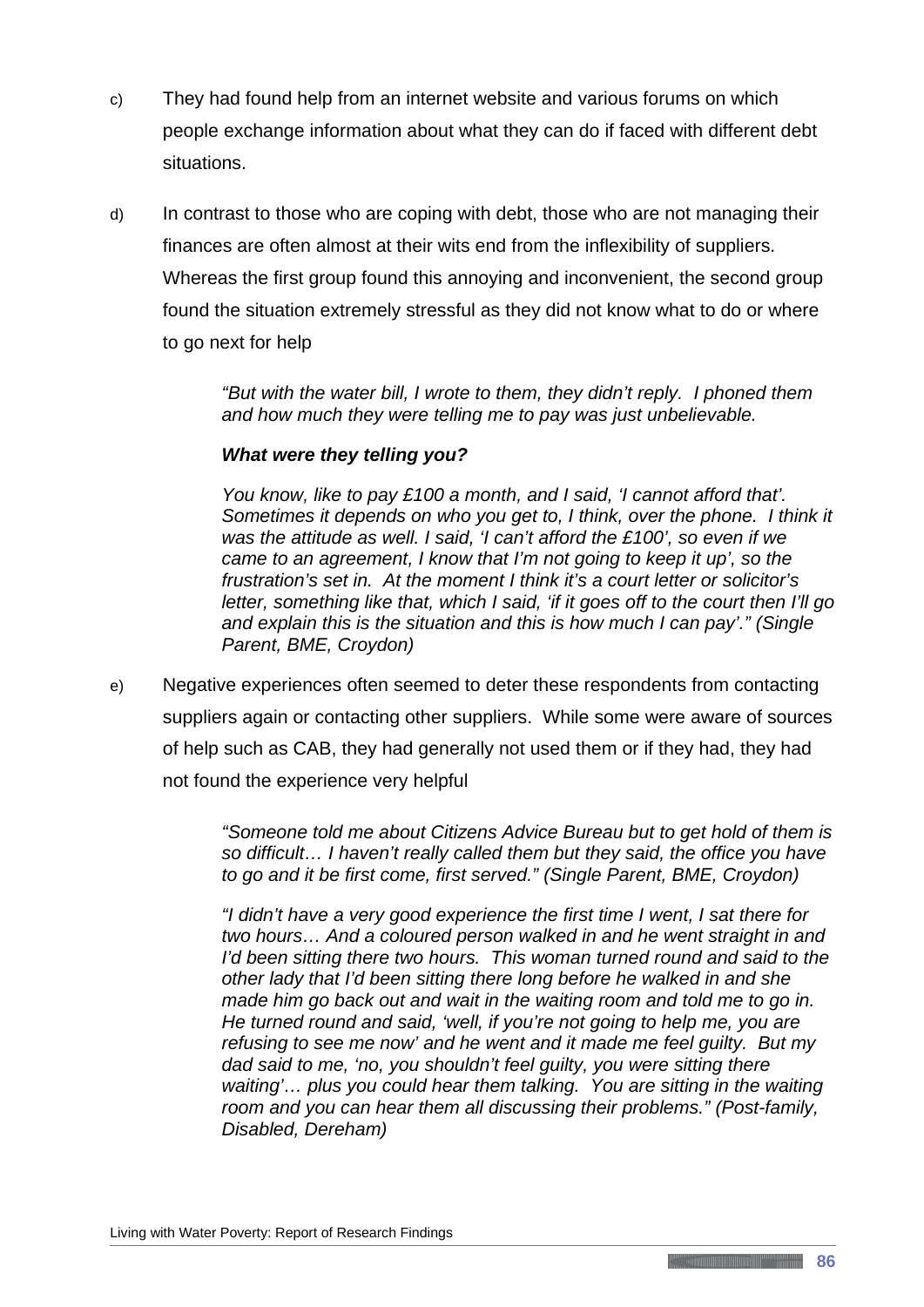# 9.2 Experience of Seeking Help

### **Key Findings**

- Respondents who had contacted suppliers for help often found the experience (particularly with gas and water companies) frustrating and unproductive. The main issues were that it was difficult to find the right person to talk to, it took time and cost money to do so, customers lacked confidence in understanding the bill and discussing their problems with paying it and, they found staff unsympathetic and inflexible about the solutions offered.
- A few had found water companies helpful and responsive to their requests for help. Generally, they had been put onto a regular payment programme and were pleased to be paying something towards their bill.
- Respondents were often reluctant to contact their water companies about arrears, particularly if they had contacted them in the past and help had not been forthcoming. They were also fearful that they might be pressurised into having a water meter fitted or they would be disadvantaged in some other way.
- a) A few of the respondents were reasonably satisfied with the response they had had from their water company when asking for help. Usually they had been in arrears and were put on to a regular payment programme; while they might find the amount they had to pay difficult to meet, they were pleased that they were paying something towards meeting their bills

*"When I first moved in here, they told me it was £60 a month but I said 'you've got no chance of me paying that', so I managed to get it down to £40." (Single Parent, Penzance)*

*"I think they were deducting about £10-£11 per week, per month, per week… They were helpful because I told them that I couldn't really manage to pay the bill and then they gave me options of what I could do to* pay the bill... So they deducted on direct debit and that was how the bill *was settled. It took years." (Single Parent, Disabled, BME, Croydon)*

b) In another respondent's case, he did not want to return to the time when he had to pay extra to clear his arrears

> *"I set up a direct debit. I was paying extra spread over the ten months instead of paying £40, I was paying £60 odd a month until I brought it*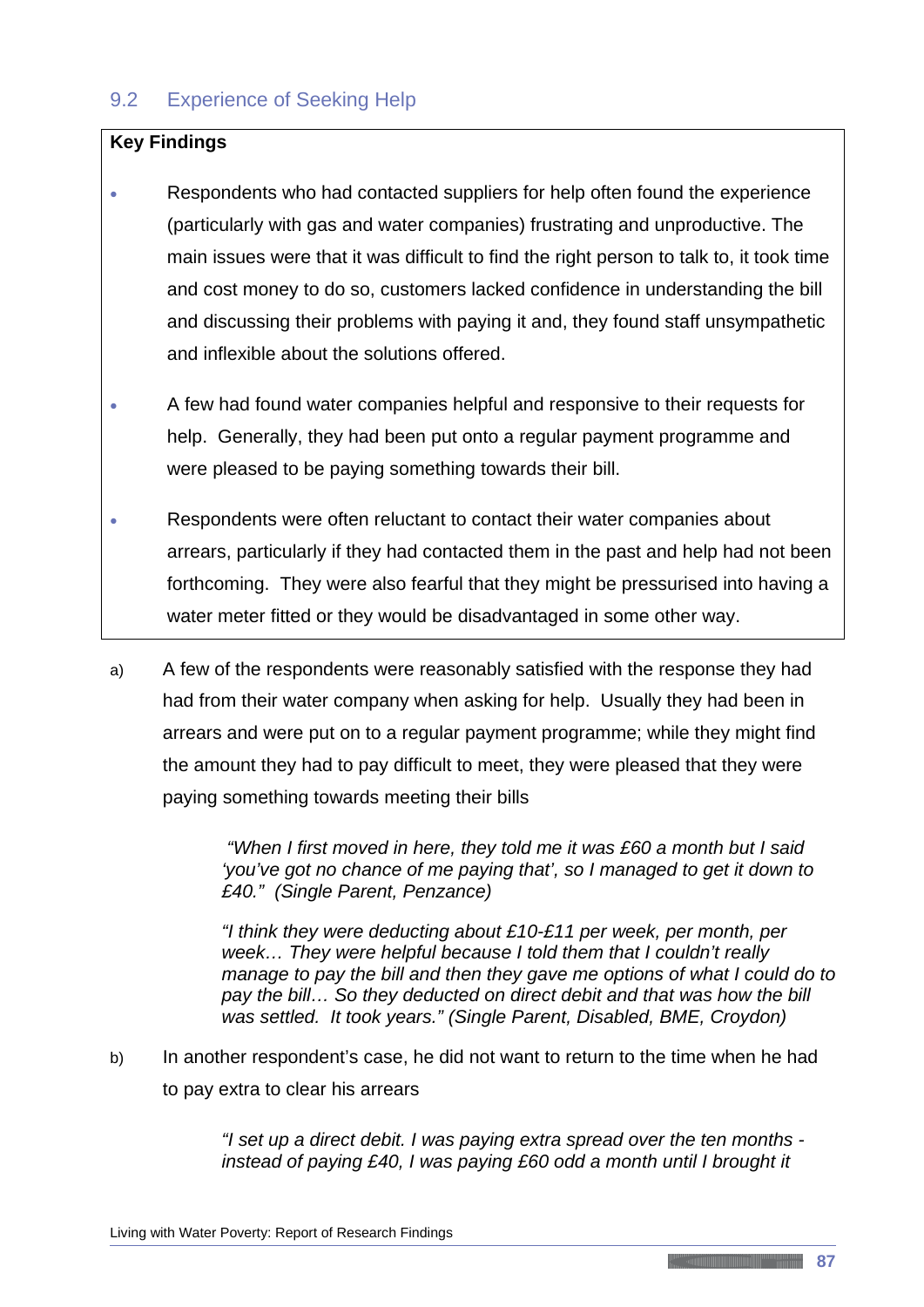*down, and I thought, 'Christ, I don't want to do that again'." (Family, Abergavenny)*

- c) However, many other respondents had found their experiences of utility companies (and particularly gas and water) unhelpful and frustrating; this might be due to difficulties associated with finding the right person to talk to, with discussing their situation and/or with finding a solution with which they felt able to comply. Some of the specific issues raised are listed below:
	- d) getting to talk to somebody can be frustrating respondents may have to negotiate their way around the system sometimes by means of much disliked automated menus
	- e) contacting companies (sometimes using an 0845 number) can be costly because respondents may be kept waiting on the phone. This is made worse if they have to use a phone box to make the call either because they can only receive incoming calls on a landline or they only have credit on their mobile for emergencies

*"Without having credit on my phone or having a landline I can't actually contact them and say, 'I will pay it but I'm going to need time'." (Pre-family, Dover)*

#### *"Would you ever call them [the water company] up…?*

*No, because I remember trying before and I was stuck in the phone box for say, half an hour and you get no sense out of them.*

#### *When you say 'no sense' what do you mean?*

*You can't get any straight answers." (Post-family, Disabled, Abergavenny)*

- f) discussing bills and terms of payment that respondents cannot understand. This might be because staff in overseas call centres may literally be difficult to understand or because they refer to things that people have little knowledge of and find confusing
- g) the tone and manner of staff when dealing with customers who are struggling

*"It's supposed to be a helpline number but I don't feel as if it is a helpline number because I feel as if they're looking down their nose at you and*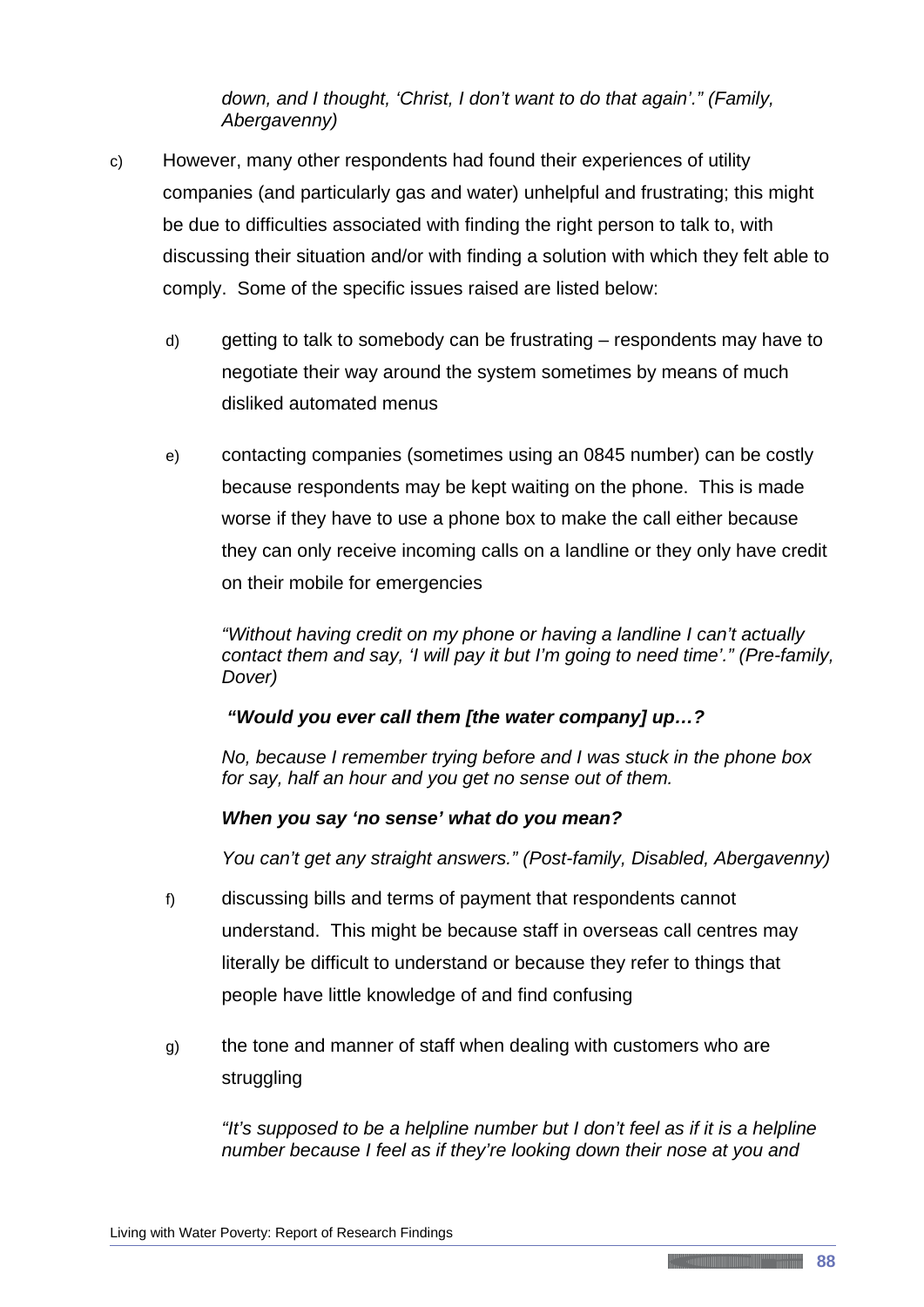*because you can't see 'em… They sometimes turn round and say 'well, there's other people a lot worse off than you'." (Post-family, Disabled, Dereham)*

h) staff who seem unwilling or do not know how to help. Even when the company knows that someone is, for example, disabled and having problems paying, they do not inform them about what they might be able to claim

*"They've got budget plans for water but they'd never ever said to me, and they knew I was disabled because I would say I'm disabled, but they've never even said to me about the Aqua Care or whatever you call it now. I found out about it through reading the water bill and I also found out about the things to do with electric through reading the policies that they've got on, 'this is how we help disabled people'. But you wouldn't know about it unless you asked… They don't generally advertise that unless you are prepared to look and be proactive about what can you do. They won't tell you." (Single Parent, Disabled, Dereham)*

*"Yeah, they also know I'm incontinent as well and I've got no help off them at all. Social Security turned round and said I should be getting 20% discount because of my incontinence and I said to her, 'they said no, I can't get a discount'." (Post-family, Disabled, Dereham)*

*"They don't tell you about the schemes that are there." (Post-family, Dover)*

i) apparent intransigence of the response and insistence that a certain amount has to be paid

*"I called them to say that I couldn't make the payment and if they could help in any way. But they said, 'you have to pay'." (Family, BME, London)*

*"If you say, 'I can't pay the bill', they'll say, 'well tough'…they do have a policy and they're quite hard faced some of these call centres, and if you get them on a bad day, especially on a Monday morning and they don't want to go back to work, they aren't going to give you a couple of days." (Family, Disabled, Penzance)*

This woman admitted that she resorted to lies to excuse a delay in

payment

*"Sometimes I've asked, like the water… I will pay it but it will be in a couple of days. And to be quite honest, I usually lie… I'll say the banking was messed up or they didn't pay." (Family, Disabled, Penzance)*

 $j$  inefficiency – they may not do what they say they will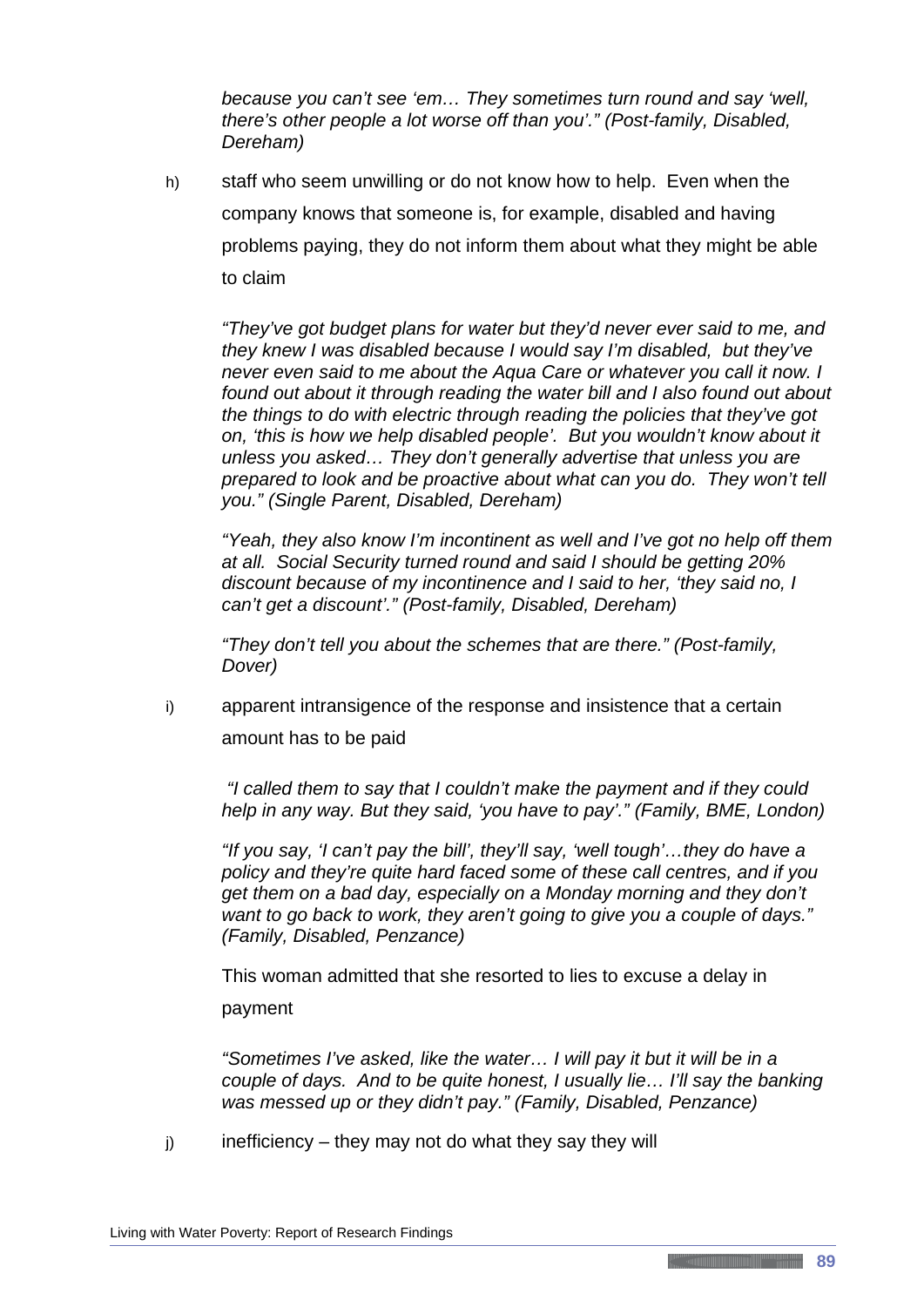*"Water bills, we rang a lot because they were sending the letters saying, 'you owe so much' but not sending through the slips to pay it off so they had to be rung quite a few times to get that sorted out.*

#### *And what was their response?*

*They were sending them out, they were sent today and you would never see them. That was it every time and in the end, I got a support worker and my support worker went a bit nuts at them and eventually the slips did come through but the first slip said, 'a hundred pound to pay' and I still haven't paid that… I just pay the fourteen pound one every two weeks." (Pre-family, Disabled, Penzance)*

k) in a couple of cases, somebody from the water company had visited respondents at home to discuss what might be done to sort out their arrears. One older man had found the situation very awkward

#### *"Was it useful having someone come to see you, rather than talking to you on the phone?*

*I thought it was a little embarrassing… when I say embarrassing because they knew what they were coming for and having to talk to a … don't take offence, but a young girl who, I was old enough to be her father, and she was quite nice, quite pleasant." (Retired, Abergavenny)*

- l) If respondents had contacted their water supplier in the past and had a poor experience or perhaps were still not managing to get on top of their arrears, they were often reluctant to contact them again. This might be because
	- m) they felt it would be hit and miss whether they would find somebody who was willing to help
	- n) "You don't know who to approach, you don't know how to approach them, who to go to. Yes, you can pick up your phone and phone your water company but you don't know if you're getting through to the right department. People that work for them might not have the correct or relevant information, they may be new or it may not be something that they're there to do but they're doing it for that particular day." (Single Parent, BME, Birmingham)
	- o) they assume that help will not be forthcoming

<u> 1989 - Jan Albert Stein, Stein am Francisco a Brasilian a Brasilian a Brasilian a Brasilian a Brasilian a Br</u>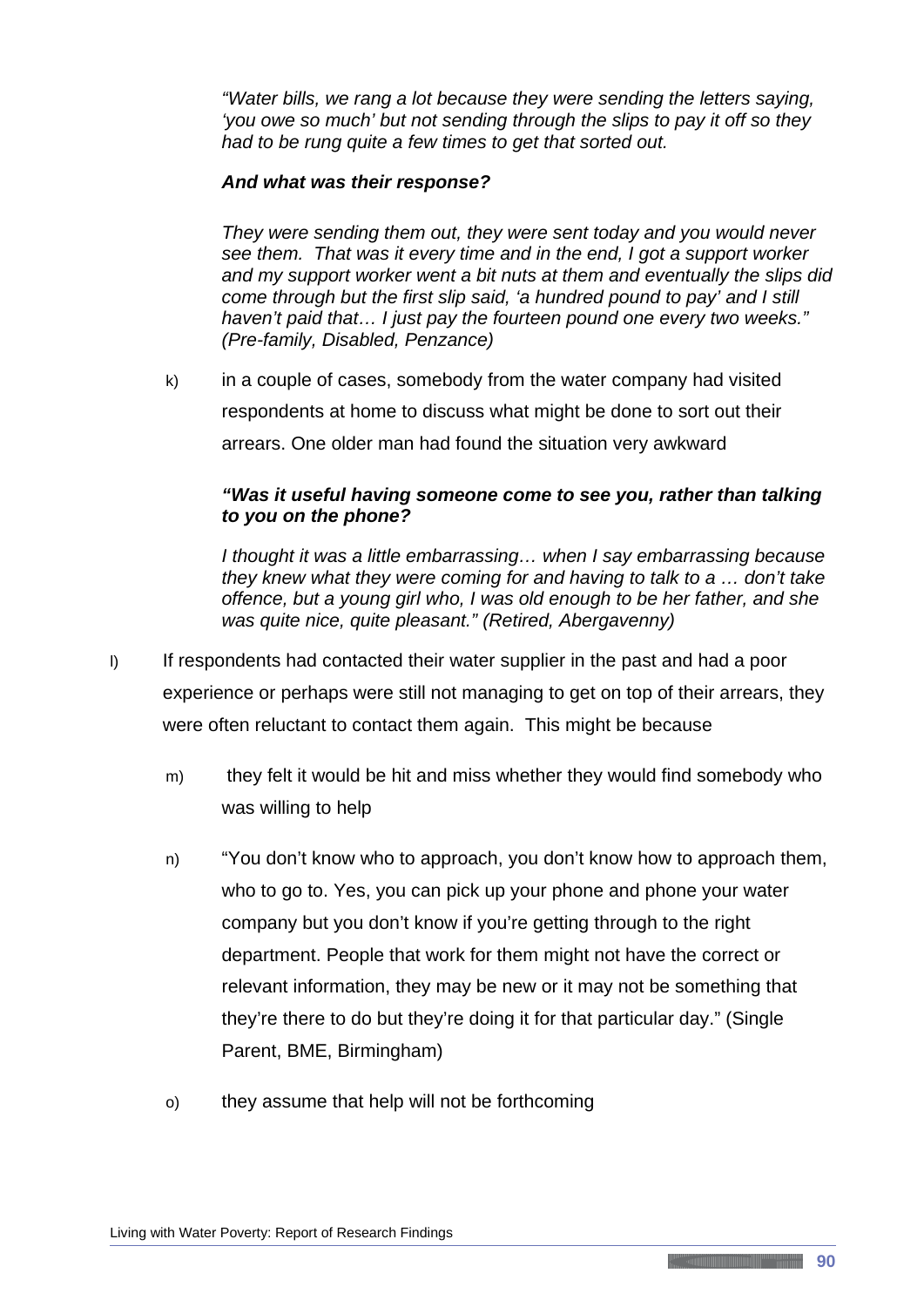- p) they lack confidence to discuss the situation because they do not understand their bill; they may not know the right questions to ask or how to respond when they are given answers
- q) they fear that the only solution on offer to them will be a water meter or their position will be made worse in some other way.

# 9.3 Type of Help Wanted

# **Key Findings**

- Respondents were able to suggest a number of ideas for the kind of help they wanted from water companies including; clearer information on bills, a freephone number, a team of people who were dedicated to helping people in difficulty, advisors who spoke to them in the appropriate manner, finding out why people had not paid their bill rather then sending threatening letters, being flexible in the payment amounts they would accept and proactively suggesting payment schemes.
- More generally, a few respondents were desperate for help with their finances and did not know where to turn for this. Some had sought help from support workers and CAB advisors, but felt that they needed more sustained and handson help.

#### 9.3.1 From water companies

- a) When asked how the water companies might help them more effectively, the suggestions were for:
	- b) clearer information on water bills about what to do if struggling to pay
	- c) a freephone number on which to call
	- d) a team of people who are dedicated to helping people in difficulty, knowledgeable about the schemes available and able to talk to people in language that they can understand

*"I think being able to contact a water company and being able to speak to somebody on the phone without being passed from person to person. So*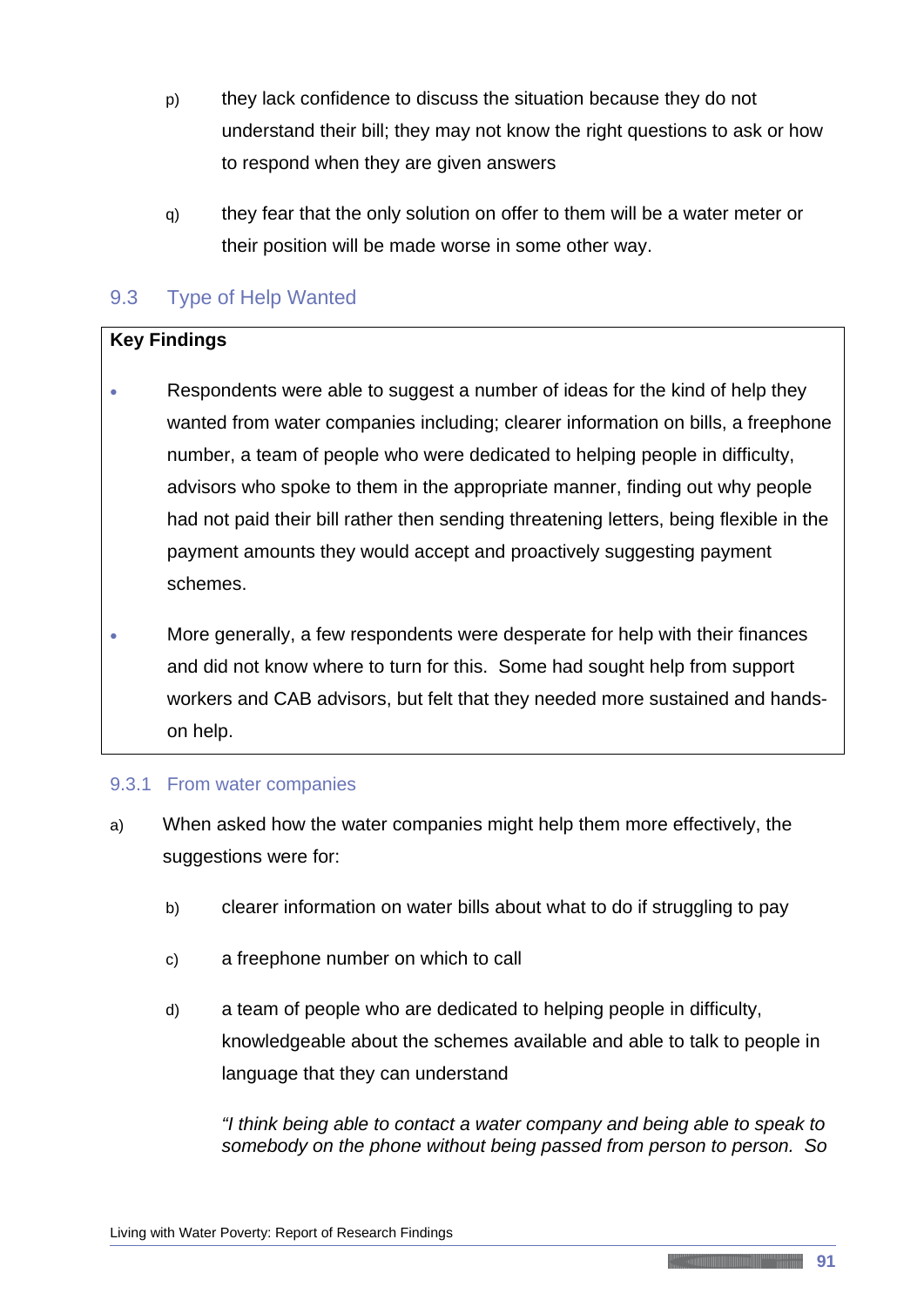*customer services as in how quickly you can talk to somebody… hopefully they'll know what you're talking about when you do ask them a question and need an answer there and then rather than saying, 'oh, I'll phone you back' or 'get my supervisor'." (Post-family, Penzance)*

*"Somebody at the end of the phone to talk you through it, not rushing you through with jargon, and an actual person and to be able to get through to a helpline, a help desk and just explain, just one person… but not to go through those automated things… an actual department that will help people." (Retired, Abergavenny)*

e) the helpline adviser to have an appropriate manner and not have preconceptions about people who are having problems paying their bills and/or who are on benefits. They should show sympathy and patience and appreciate that such customers may lack confidence and be less articulate in putting their case. They should not make them feel humiliated by their attitude or remarks they make

*"Sometimes it's down to, if you are in debt, it's like if somebody is criticising you, there's a way to criticise somebody that is positive and a way that is negative. And sometimes these companies, all they think about is their money and their profits and they don't think about people who have got, they haven't got wages to go home and fall back on, you know… We have to live life on the breadline really because there is also a misconception that because we are on benefits we are loaded. Well, we are not. We haven't got loads of money." (Single Parent, Disabled, Dereham)* 

*"They didn't really care. They see you as a number and you know, there's thousands of people that may be in my situation as well so they're not making their payments like they should be so it's like alright, fair enough, everybody's got their own individual circumstances whereas they don't care. I'm not saying they should be sympathetic but kind of more understanding." (Single Parent, BME, Birmingham)*

f) rather than firing off threatening letters, water companies should take steps to find out why people have not paid their bill. There was a general preference for people to be contacted proactively by the water company and the situation to be discussed. Some respondents (including some of those with poor English who find written information sometimes difficult to understand) would like the option of having someone visit them at home to discuss their situation; another suggestion was that where metered consumption was disputed, water companies should be prepared to check the meter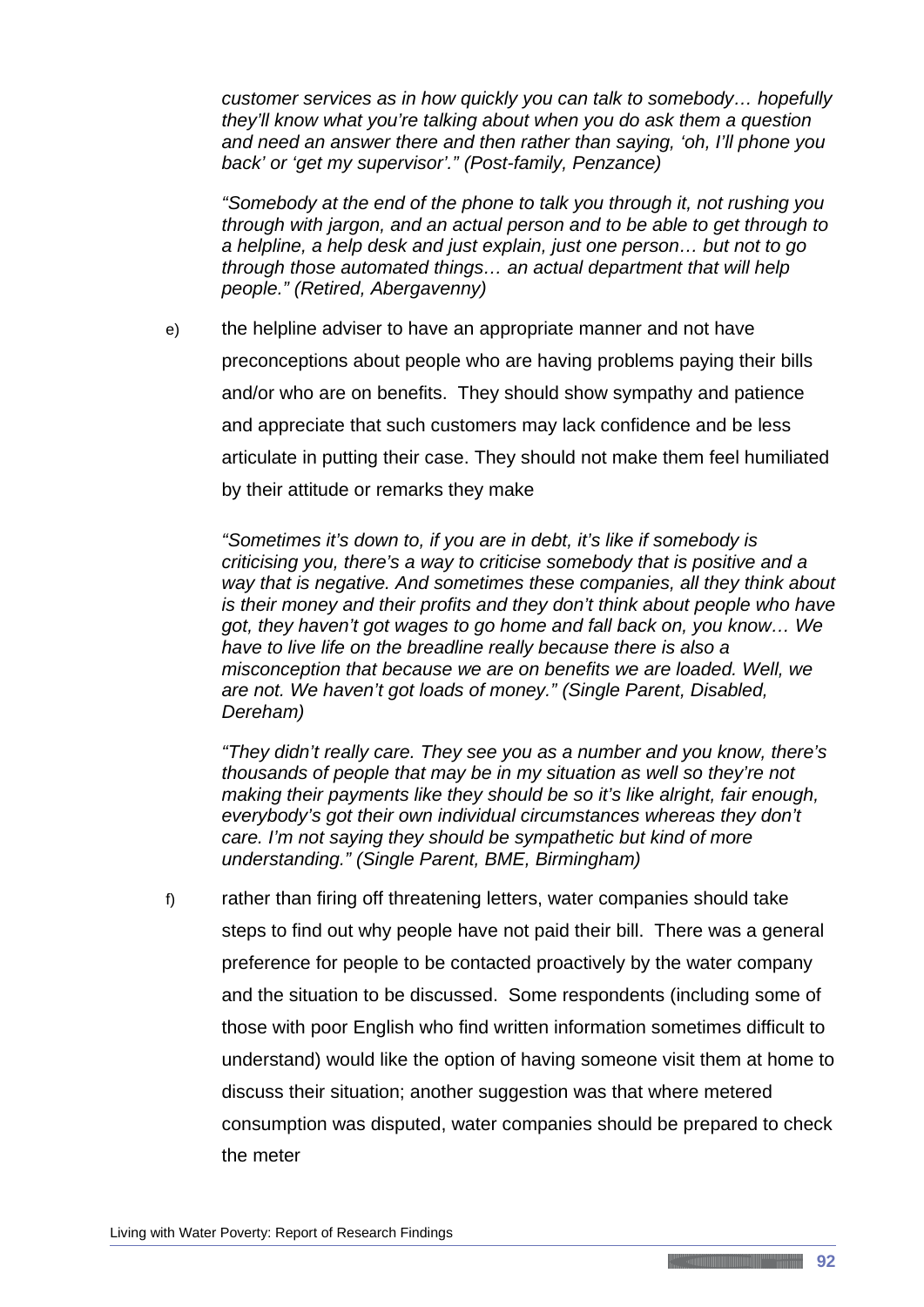g) water companies should exercise some flexibility to individual circumstances (especially where there are health conditions) so that sums are not demanded that people cannot afford to pay

*"Sometimes I think there should be an assessment of need on every individual's circumstances and not just a blanket kind of, 'this is how we're going to deal with it'." (Single Parent, Disabled, Dereham)*

*"I know that I should pay but they should understand that I'm not working. I'm a single mum with a young child. My daughter is ill and that's one of the reasons that led to my redundancy so at least they should have found out my circumstances and then come to an affordable ... not that if I say I'm going to pay them £5, but at least something." (Single Parent, BME, Croydon)*

h) proactively suggest payment schemes that will help customers make regular payments and pay back some of their debt

*"You want them to say, 'oh well, there is an alternative method. We can help you out by reducing your bill by this much for so long'." (Pre-family, Penzance*

*"Advertise more that, 'we're not trying to threaten you' basically, but obviously it's got to be paid at the end of the day. But offer them other ways and means of, obviously if they're not paying, offer them ways and means to catch up like. Instead of say, that I pay fourteen pounds every two weeks, then why not, 'pay sixteen just to catch up with your debt?'" (Pre-family, Disabled, Penzance)*

*"So if they can, you know, approach us as customers and telling us what help they've got available. You know, 'this is what we have available'." (Single Parent, BME, Birmingham)*

#### 9.3.2 More generally

- a) A small number were desperate for help in sorting out their finances to help them pay all their bills and stabilise their situation and some did not know where to turn for this. Some had sought help from support workers assigned to them, CAB advisors and a Neighbourhood Office (a council service) but for those who were in debt on several fronts, more specific guidance on how to manage their finances/ bill payments was needed as well as hand holding to sort them out. This was sometimes needed on an ongoing basis.
- b) One single mother had been struggling with debt for some time and had had a number of CCJs due to non-payment of bills. While advisors had tried to help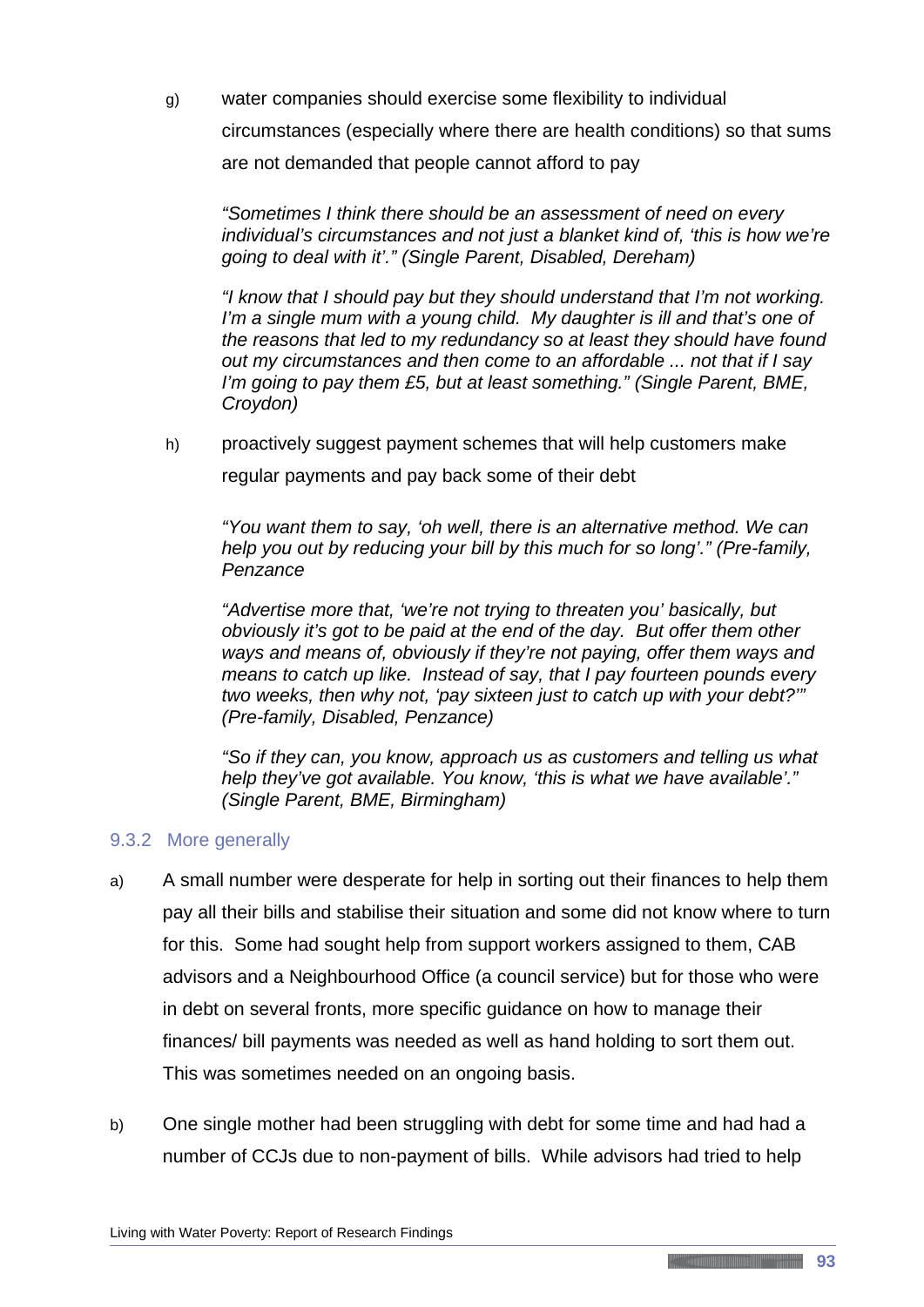her, they had not been able to help her cope when there were unexpected calls on her money

*"It's easy putting it all on paper but actually putting it into practice, sometimes it's difficult, because maybe one week you may have to, like, with having children, there may be one week you have to, for instance, get a new pair of school shoes… or get a new school jumper because they've lost their school jumper or they're going on a trip so you can't always predict – I mean you can predict but there may be hiccups along the way with the money." (Single Parent, BME, Birmingham)*

c) For one respondent, only a loan company representative was prepared to sit down with her and try to work out how she could handle her finances

> *"Because they were all saying to me, 'you've got to pay this back, you've got to pay that back and the way they were doing it at first, I had no money for cigarettes, hardly any money for shopping and I said, 'no, I can't do this' and ended up in hospital. Then my CPN (Community Psychiatric Nurse) said, 'right, you pay so much back what you can afford, you've got to keep at least £10 back for yourself, your baccy and that'. But now, the way Provident [the loan company] have done it for me, I've got, it's £20 in my pocket, so that I know I've got £14 for my baccy, but I've still got an extra £6 if I want like milk or bread or anything, so it's just about keeping myself above water that way." (Post-family, Disabled, Dereham)*

d) A suggestion from one retired couple was that there should be a consolidated helpline where people who are struggling to pay their essential bills can sort out the various payments before they are faced with the serious consequences of non-payment

> *"I would like a helpline, that included the cooperation of the utilities which are really just your council tax, your mortgage if you've got a mortgage… gas, electricity and water, because your other bills are in your own hands." (Retired, Abergavenny)*

e) They also felt that such a helpline should have the authority to be able to 'do something', such as make changes to payments, rather than just offer advice

> *"If there was one helpline that had the authority to help you but could do something instead of giving you advice, because half of these helplines give you advice but they don't really help… If there was something that could actually help you and say, 'look, we can work it out this way'." (Retired, Abergavenny)*

<u> 1989 - Jan Albert Stein, Stein am Francisco a Brasilian a Brasilian a Brasilian a Brasilian a Brasilian a Br</u>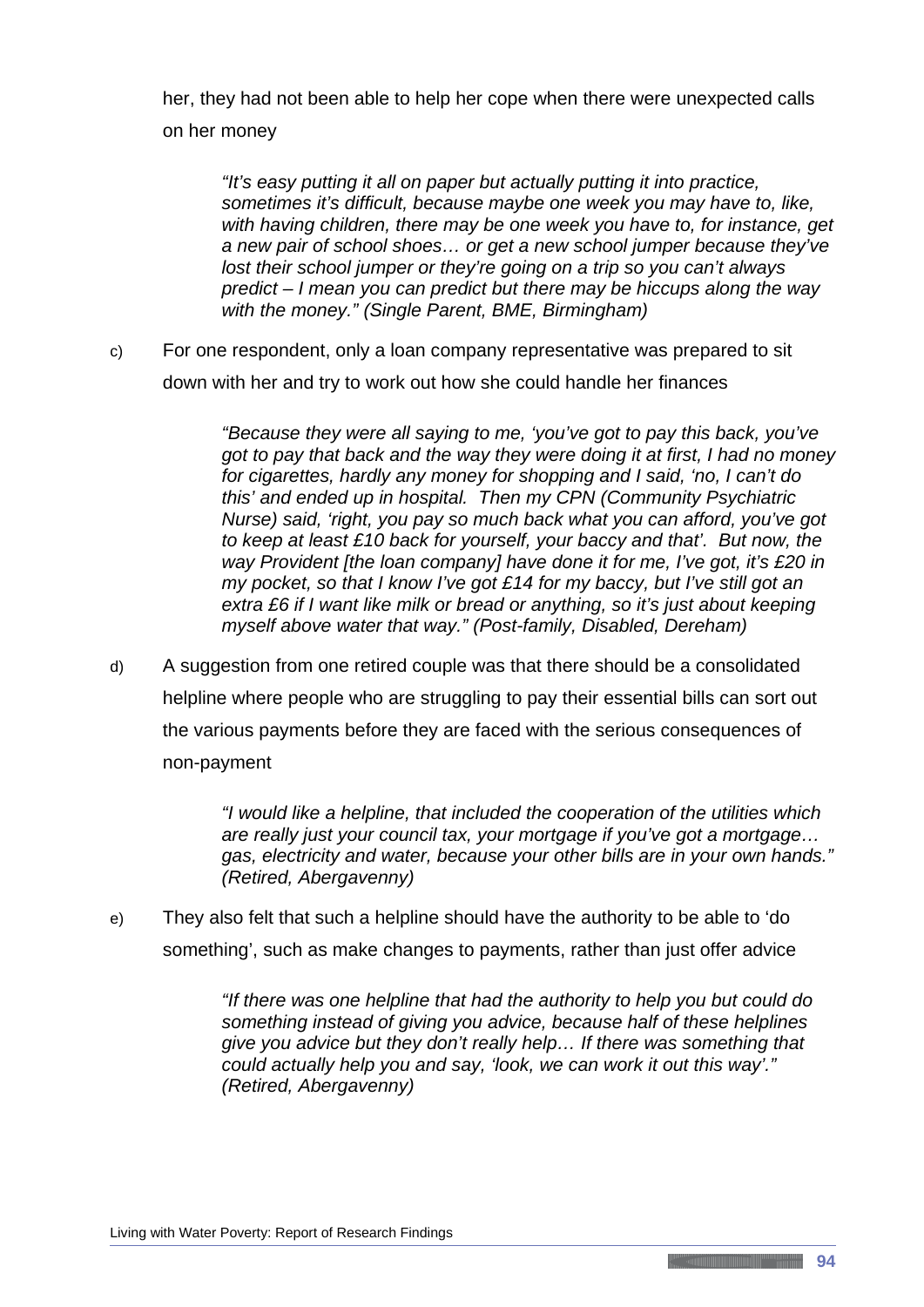# 10 Water Meters & Payment/Assistance Schemes

# 10.1 Water Meters

## **Key Findings**

- Sixteen out of the 42 households had a water meter, the majority 'inheriting' them when they moved into their current property. Overall, they did not think they had benefited as the water saving behaviours they were engaging in did not seem to have had any impact on the size of their bill. They found this lack of apparent control over their bill and the uncertainty of its size particularly stressful. Most thought they had been disadvantaged by having a meter, particularly those with a large family.
- Both those with and without a meter considered the idea of controlling their water usage stressful and those without a meter anticipated that control would be difficult to achieve. A number (without water meters) had heard 'horror' stories about them from friends and family.
- There was little interest from those without water meters in having one (although there was limited interest from a few in one or two person households). The idea was dismissed mainly on the grounds that it would make their lives too stressful while a number also misunderstood how water meters functioned - they confused them with prepayment gas and electricity meters. Overall, the trade-off between potentially lower water bills and the perceived stress of having a meter was seen as a risk that was not worth taking. Some thought they **might** save money on a meter but it was also possible that they **might** lose out and they were unwilling to take the chance.
- The idea of a trial period was well received. From the information they were shown, all assumed that they would need to wait the full year before they could revert to rateable charging and this often provoked the response that the trial period should be shorter than a year. In fact, if they wish, customers can return to rateable charging before they have completed the 12 months of metered charging. The difficulty is that they may need to wait up to six months (until they receive their first bill) before they can ascertain whether cost savings have been made. Respondents perceived that they were still taking a risk because they might end up with a higher bill for those six months.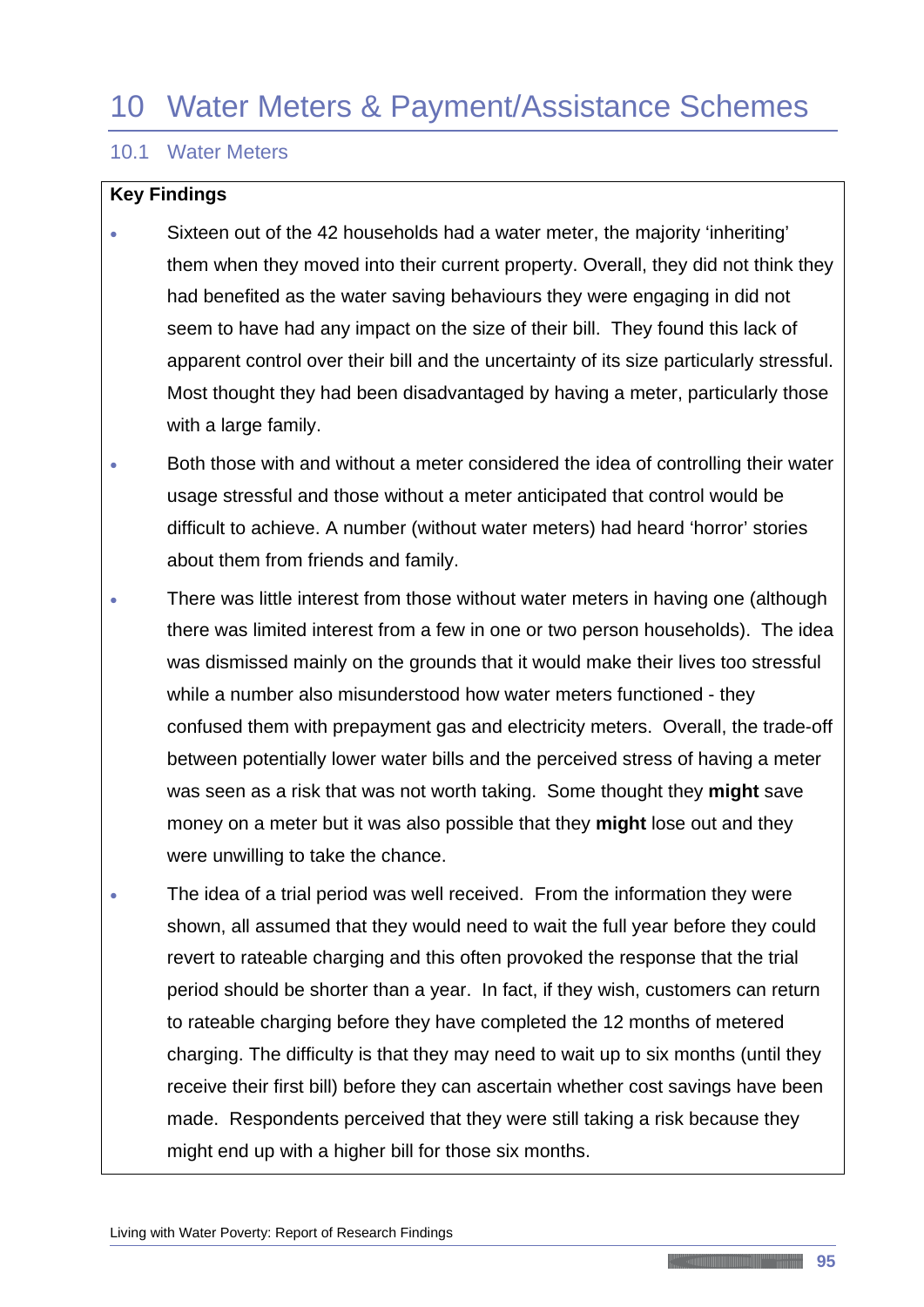- a) The subject of water meters was often raised spontaneously by respondents (those with and without a water meter) before they were asked about them specifically.
- b) Just over a third of the sample were living with a meter but there was patchy awareness of the fact that they had one (three did not realise this until the researcher saw their bill) and even where there was awareness, people often had little idea of whether it benefited them or not. Some did not know where the meter was and therefore had not checked or could not check the reading; some were unsure whether the water company had read their meter as they had not seen anyone doing so. One man had been invited to do it himself

*"They [the water company] said, 'go and check the water meter'. If they think I'm going down that hole in the bloody ground, peering in at the sewage." (Post-family, Disabled, Colwyn Bay)*

- c) The majority had not chosen to have the meter installed but had instead inherited it when they moved into their current property and the reaction of nearly everyone was that they had been disadvantaged by it.
- d) One person who was undecided was a disabled respondent who thought it was better, in principle, to be paying only for water that he used but was unsure whether, as a result, he was paying any less. One very disabled lady who tried to control her water usage but still needed to bathe more than usual, felt that she was only able to afford her water bills because of being on WaterSure.
- e) For one couple who were paying £30 per month and were billed for further amounts periodically, it had proven disastrous

*"Having the water meter installed was probably the worst day's work I did in my life… It was only when I started going on the water meter and they set my payments at £10 a month, which I was thrilled to bits with, that they started wanting extra money, and they said I had to go up to £20, so I went to £20, then it went to £30… and I still keep owing them money and now I've got to the stage where I won't put up with it any more. I'm just going to stick my heels in and say, 'tough'." (Post-family, Disabled, Colwyn Bay)*

*"I'd rather pay on the rateable. If it was up to me, I'd pay on the rateable basis.*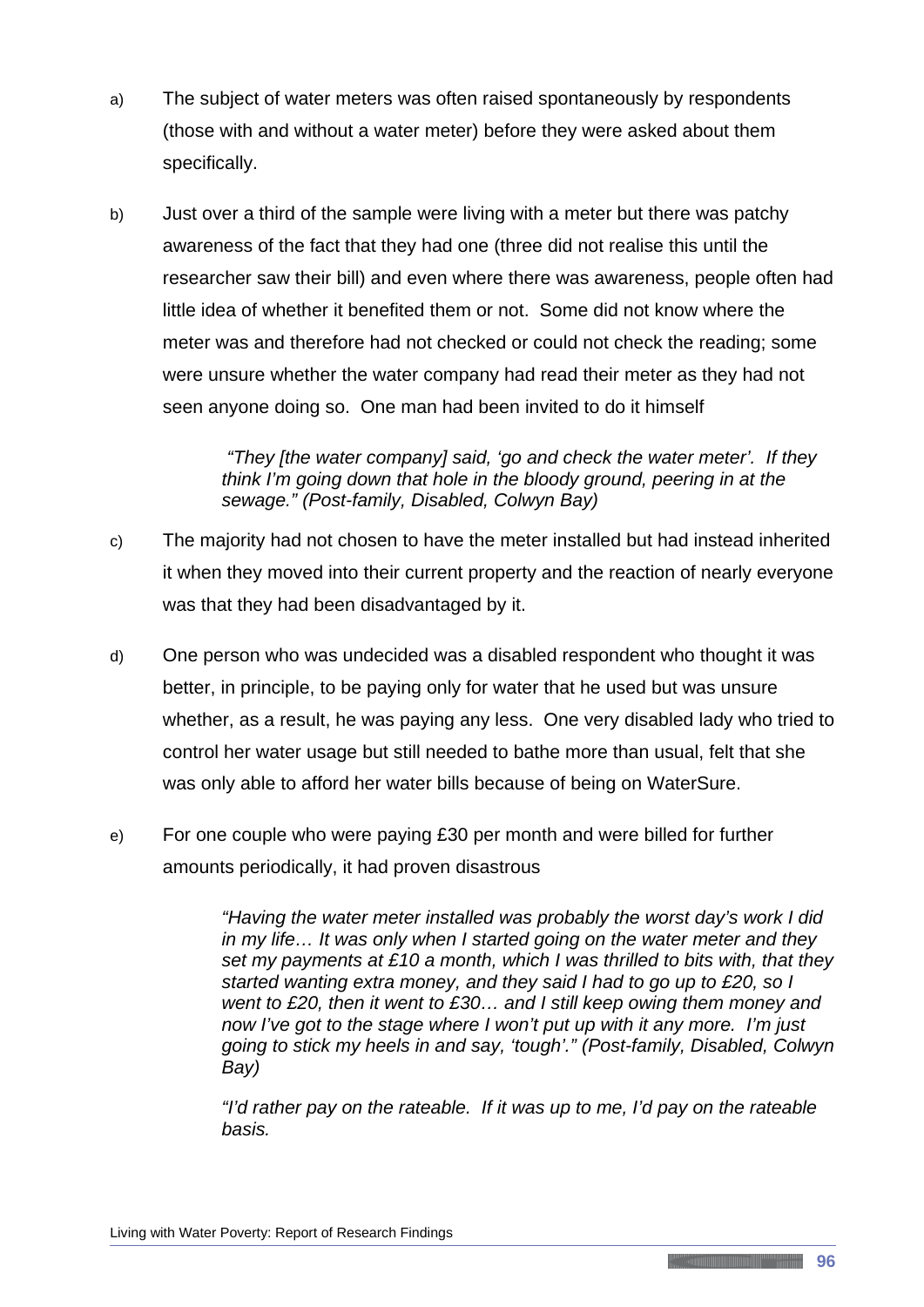# *Why's that?*

*Because at least then you'd know where you stand. They're not going to come here reading it and go, 'oh my god, you've used this much water, we're going to charge you this much'. At least if you're on a rate, cos' we do use quite a lot of water and we will do even more when the baby's born. I've got my hobby [tropical fish] and like baths and stuff you know. You've got to have a bath, haven't you?" (Pre-family, Disabled, Penzance)*

*"Water is the most difficult one, it's not good having a meter." (Postfamily, Colwyn Bay)*

f) Several looked back to a time when their water bill depended on rateable value or had been paid along with the council rent, and wished they could return to this. Most had moved into a property that already had a meter rather than requesting one to be installed

> *"Well, at first I thought it would be a good thing having a meter because then you could actually measure how much water you're actually using but the way the council used to do it before you had a meter, at least you knew where you stood. With the council, you had to pay so much every week and that was it." (Post-family, Disabled, Dereham)*

g) There was a common feeling that although they strived to keep their water usage to a minimum, they were paying more for what they were using and therefore overall, their bills were as high or higher. The fairness of their situation compared to non-metered households was sometimes questioned

> *"Water meters are not a fair system. It penalises small families like ours. We are paying much more for our water than those who don't have a meter but are consuming far more than what we do. This is not fair." (Family, BME, Oldham)*

*"I think (there are) still a lot of unmetered places in this area… someone is probably getting double that water for less money and perhaps you're paying for it." (Family, Dereham)*

h) In some larger families who had moved into a house with a meter, having a meter was seen as a major disadvantage. One family with three children were paying £600-£700 pa compared to their typical bill of three years earlier of £250. They were trying to restrict their usage through measures such as not using the dishwasher but religious practices meant that they had to consume more water than most. As Muslims they have to have a shower and wash before they go to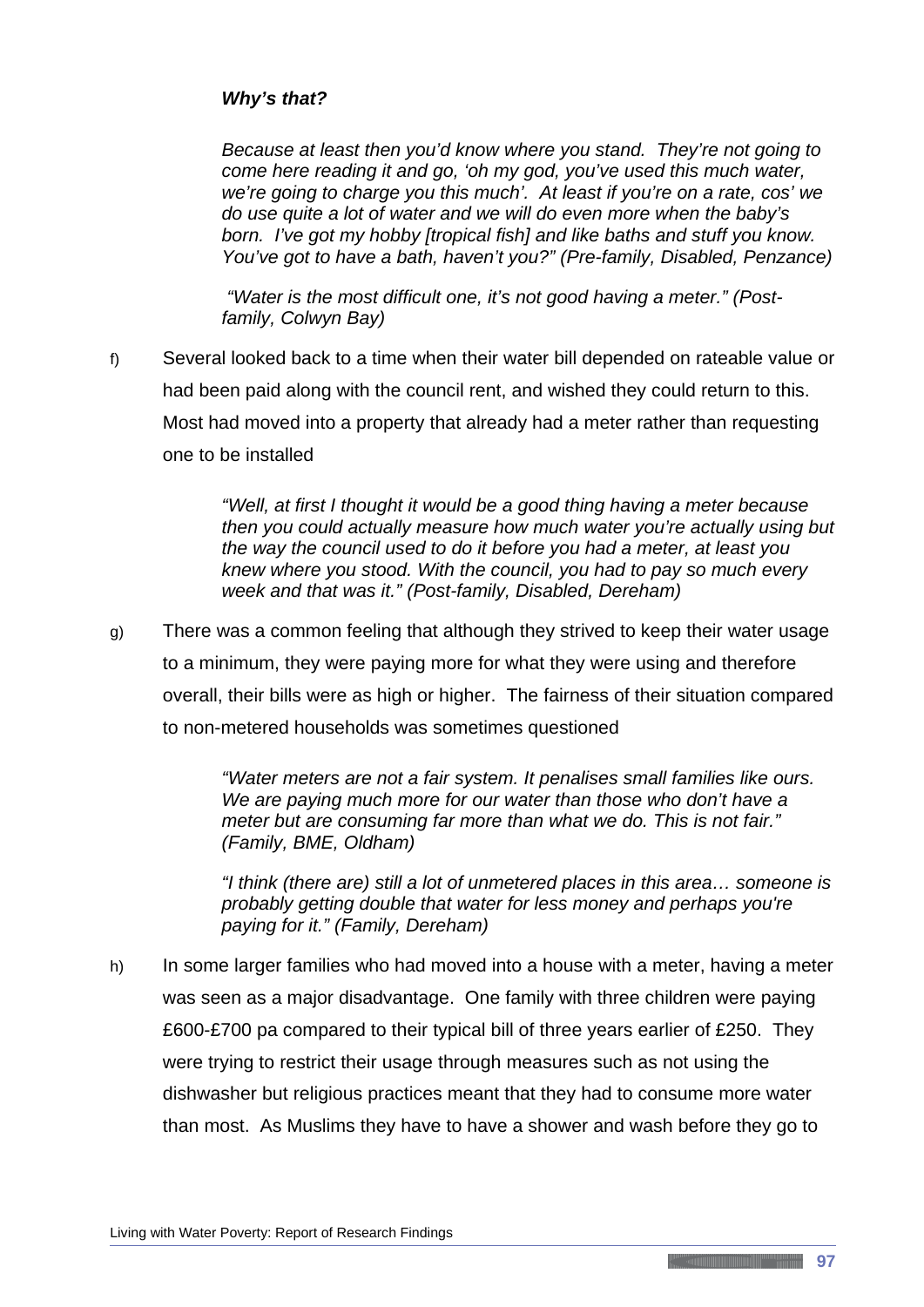the mosque. They also have to have to do ablution (wudhu) before they say their prayers at home (five times a day)

*"We can't cut back on not having a bath. We have to bathe daily to be able to say our prayers and go to the mosque. Our children are now growing and they have started going to the mosque and saying namaaz at home so even they need to wash. So there is no way we can cut back here." (Family, BME, Oldham)*

i) Another family of Bangladeshi origin were having similar problems and could not understand why their water bills were higher than those for fuel

> *"Water is top priority for us. As Muslims, we need to wash in fresh water five times a day before we say our prayers. So we need water more than anything else." (Family, BME, London)*

j) The feeling of being penalised by having a meter was not confined to large families however. Everyone with a meter either felt they were financially worse off or suspected they were and this was compounded by the psychological pressure of constantly trying to restrain usage

*"I'd say it's probably worse [value for money]." (Post-family, Colwyn Bay)*

*"I think it's worse value for money because if I didn't have a meter we could flush our toilets." (Family, Disabled, Penzance)*

- k) The idea that the more something can be controlled, the more likely it is to be seen as affordable, seemed to break down in relation to water usage where meters were the means of control. In large part, this was because water is an essential commodity; however much one might try to reduce consumption, there is a certain level that is necessary. Moreover, many of the measures already being taken to constrain usage were seen as impacting negatively on the quality of their lives (see section 7.3).
- I) It was also difficult to exercise control over how much water other people used; this might be growing children or people who are visiting

*"We have to think about our water bill since we have the meter because this is not a fixed amount anymore. Earlier it was manageable because we knew it was fixed and we didn't have to worry about it. But now this has become a tension and we don't know what the bill will be. We have our kids and grandchildren visiting us and they use water. We can't tell* 

<u> 1989 - Jan Albert Stein, Stein am Francisco a Brasilian a Brasilian a Brasilian a Brasilian a Brasilian a Br</u>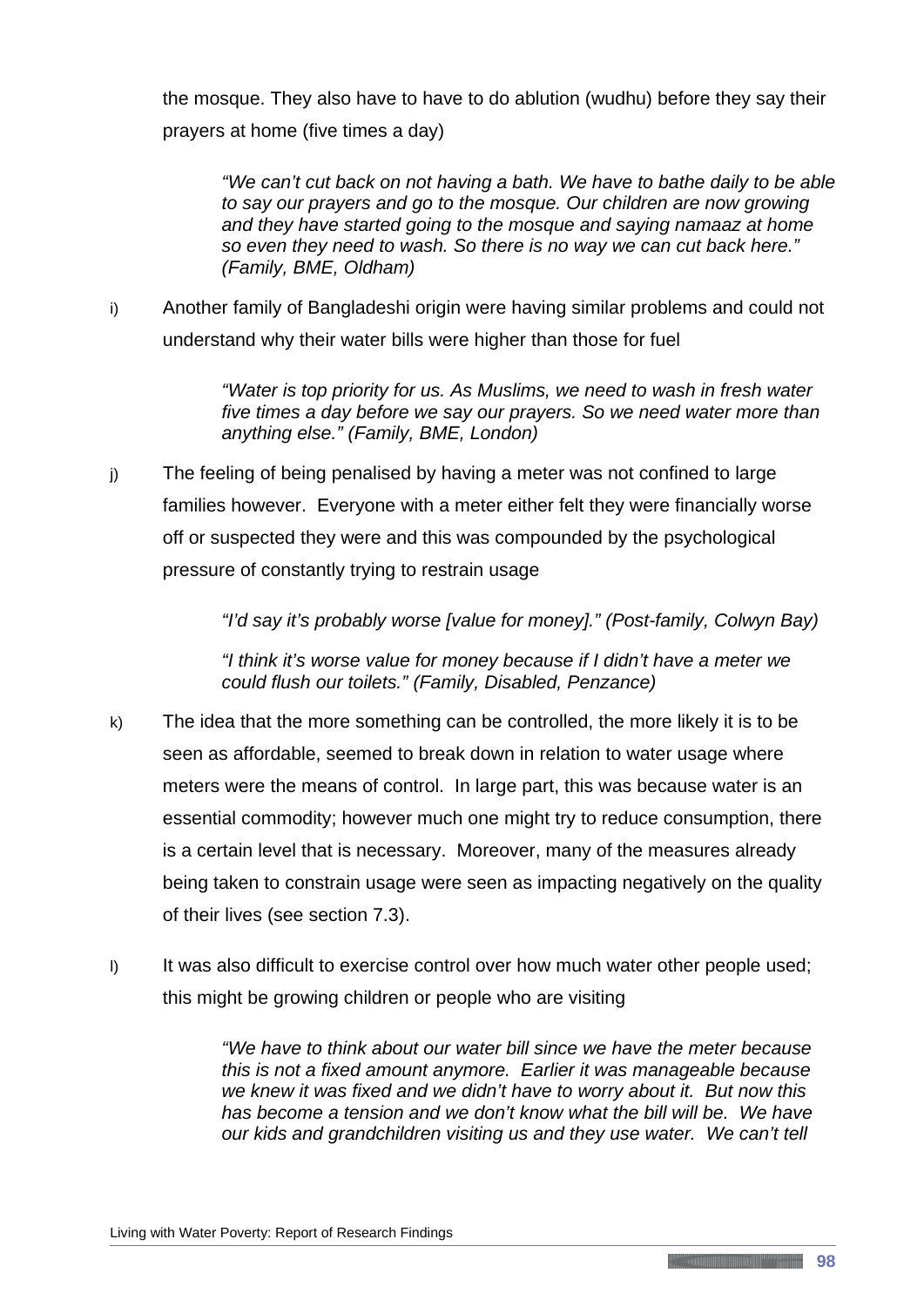*them not to, but I am constantly thinking of the cost of the water bill." (Family, BME, Oldham)*

*"If we have the family here and the kids are having a bath because they've been on the beach and the taps are running and they've disappeared off somewhere and I said, 'turn the tap off'. So it's kind of the thing you wouldn't have thought about to that degree before, would you?" (Postfamily, Colwyn Bay)*

*"If you were going to count every drop you used, I think there would be mayhem… My son is three, 'when you're brushing your teeth, turn the tap off!' You know you can't expect a little three year old boy to do that all the time, sometimes I have been up there and he has left the tap on – what if you were to leave the tap running and use £10 of water?" (Single parent, Abergavenny)*

m) Since there seemed to be no relationship between control over usage and the size of the bill, the control was illusory. Moreover, it was a form of control that caused stress

> *"Well, we did live in a house where we didn't have a meter and I suppose I'm not sure whether they are effective. I think they can actually frighten you into what amount of water you are using." (Single Parent, Disabled, Dereham)*

*"The houses with no water meter know how much they have to pay and have a fixed rate and they know how much they need to set aside whereas for us, it is a constant tension. We don't know what the bill will be every month because the consumption can vary. It has become like the gas bill." (Family, BME, Oldham)*

n) One woman made the point that because her bill had been spread over monthly payments based on an estimate of use, she felt even less in control because what she was paying bore no relationship to that month's consumption

> *"The disadvantages are say, for instance, sometimes there are times when you don't use that much water, then there are times when you have to use a lot of water but you still have to pay the same amount, so you cannot really know where you stand. I don't know how to put it, say, like you're going away for a holiday, you're not using your water but you still have to pay for it." (Single Parent, Disabled, BME, Croydon)*

o) Conversely, those who received a water bill based on their consumption found the uncertainty associated with the size of the bill stressful. This was in contrast to billing based on rateable values, where, notwithstanding price increases,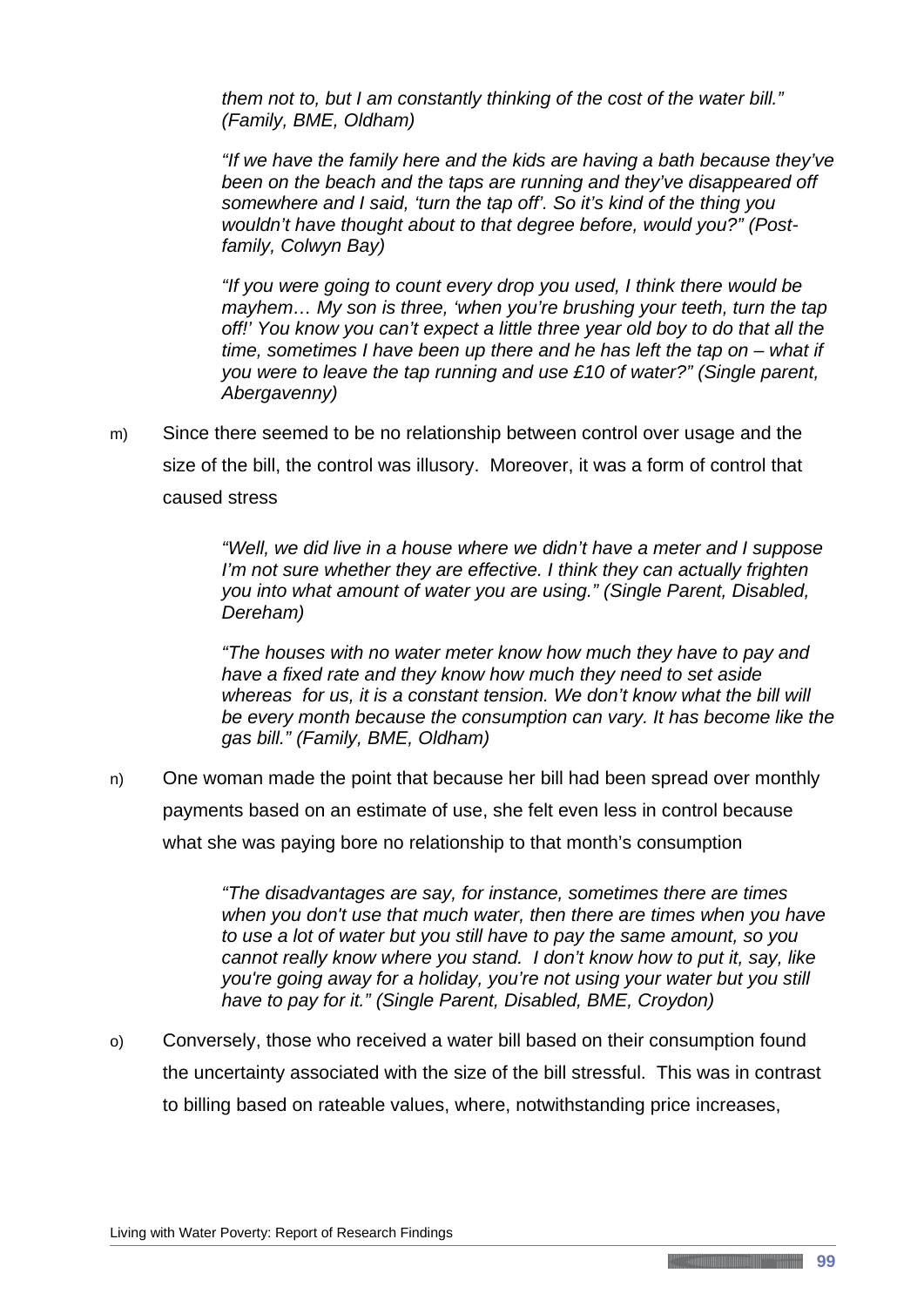customers knew how much they expected to pay, even if the amount was large (in the case of annual or six monthly bills).

p) Another issue with water meters for one respondent was the fear that it was easier to cut the supply off for non-payment of bills because the meter is accessible

> *"If I didn't pay them what they told me to pay, then yeah, they'd cut if off and I couldn't stop them because the meter is out there, isn't it? … That is what always scares me, whether they are going to cut me off, especially with the letters they keep sending and I've not had a proper bill." (Postfamily, Disabled, Dereham)*

#### 10.1.1 Interest in a meter from those without one

a) Among those without a meter currently, there was little interest in having one. Several voiced their resentment at paying as much for their water as large families or profligate neighbours whom they suspected of using far more than they did, but they did not think that a water meter was the answer

> *"The water especially, it riles me that we probably have the same rates as next door which is five children and two adults so they obviously, I mean, they have the washing machine going at least once a day if not two or three times, and five of them to bath, they obviously use a lot more water than us. But our rates, because we live in a similar building, is going to be exactly the same, isn't it?" (Post-family, Garstang)*

*"We live here and we're careful with the water, we don't waste it, don't wash cars or sprinkle the garden or anything. Next door, there's four people living in the house, they wash their – they've got five cars, they wash them at least once a week, they have the sprinkler going like, you know, I think they should pay more than us." (Family, Penzance)*

b) Only a few respondents thought that they might benefit from a meter; this was because they lived alone or as a couple and they thought their water consumption was low. They assumed that they therefore should be able to save money

> *"Whether you've got two kids or three or four of them in there because I've asked the chap down the way, he's got a little kid, there's him and his missus and they use a lot of water, bath the kids a lot. I said, 'oh, what water do you pay?' and he said, 'about £8.00 a week' and I said, 'well, we must be on the same sort of'… whether that is just worked out how much per block… I mean for me, if I was on a water meter, it would be brilliant because I know I'd be charging just for what I'm using. I mean, that's what*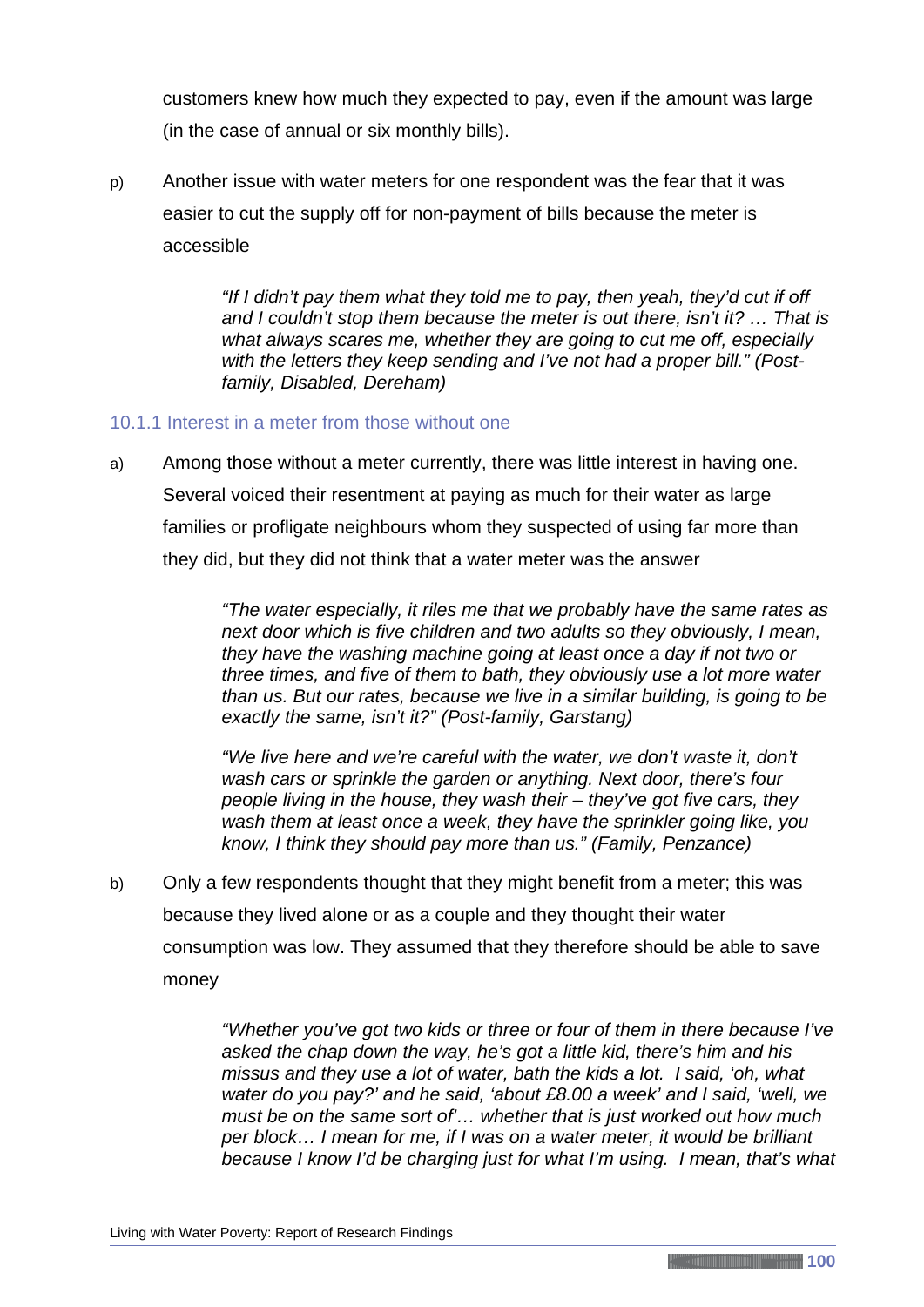*they should do I think, in these big blocks, they should have a meter for every separate flat, you know." (Pre-family, Dereham)*

*"I am thinking about getting a water meter because I live alone. Going on what my friend has told me [that she has saved £150] that if you live alone it is much cheaper and you only pay for what you use." (Retired, Oldham)*

- c) Despite this apparent expression of interest in finding out about meters, we were not convinced that it would be pursued.
- d) One single mother had applied to have a water meter installed in order to save money but this had not been feasible. Instead, she had been given a discount on her bill based on a 'two adult rate'. She was unhappy about this however as there was just herself and her young daughter

*"When I first moved in here, my bill was, I think £59.00 or something, so I then applied for a water meter and was told that I couldn't have one because I share water with my neighbour downstairs, so they gave me a two person discount." (Single Parent, Penzance)*

e) A retired couple had been offered a meter when they tried to reach a way of paying arrears on their water bill but this never materialised

> *"When I did try and sort it out, I telephoned them three or four times. At one time they offered me a water meter and I said, 'yes, I'll have a water meter' and they said, 'it should be about July'. But they never came and did anything, did they?" (Retired, Abergavenny)*

f) A few others had had it suggested that they consider having a meter fitted, including a Bangladeshi family. The father was unsure whether his bills would be lower as a result and found the information he had been sent difficult to understand and apply to his situation. He was potentially interested if he could be sure he would save on his water bill

> *"I haven't decided yet. I will take advice from a relative of mine who has a water meter and then decide." (Family, BME, London)*

g) The majority rejected the idea of the meter, generally on the grounds that it would make their lives too stressful. Some of this rejection was due to a misunderstanding of how meters operated with several people comparing water meters to pre-pay gas and electricity meters whereby one could, in effect, lose water supply if you could not afford to top up the card. One man thought his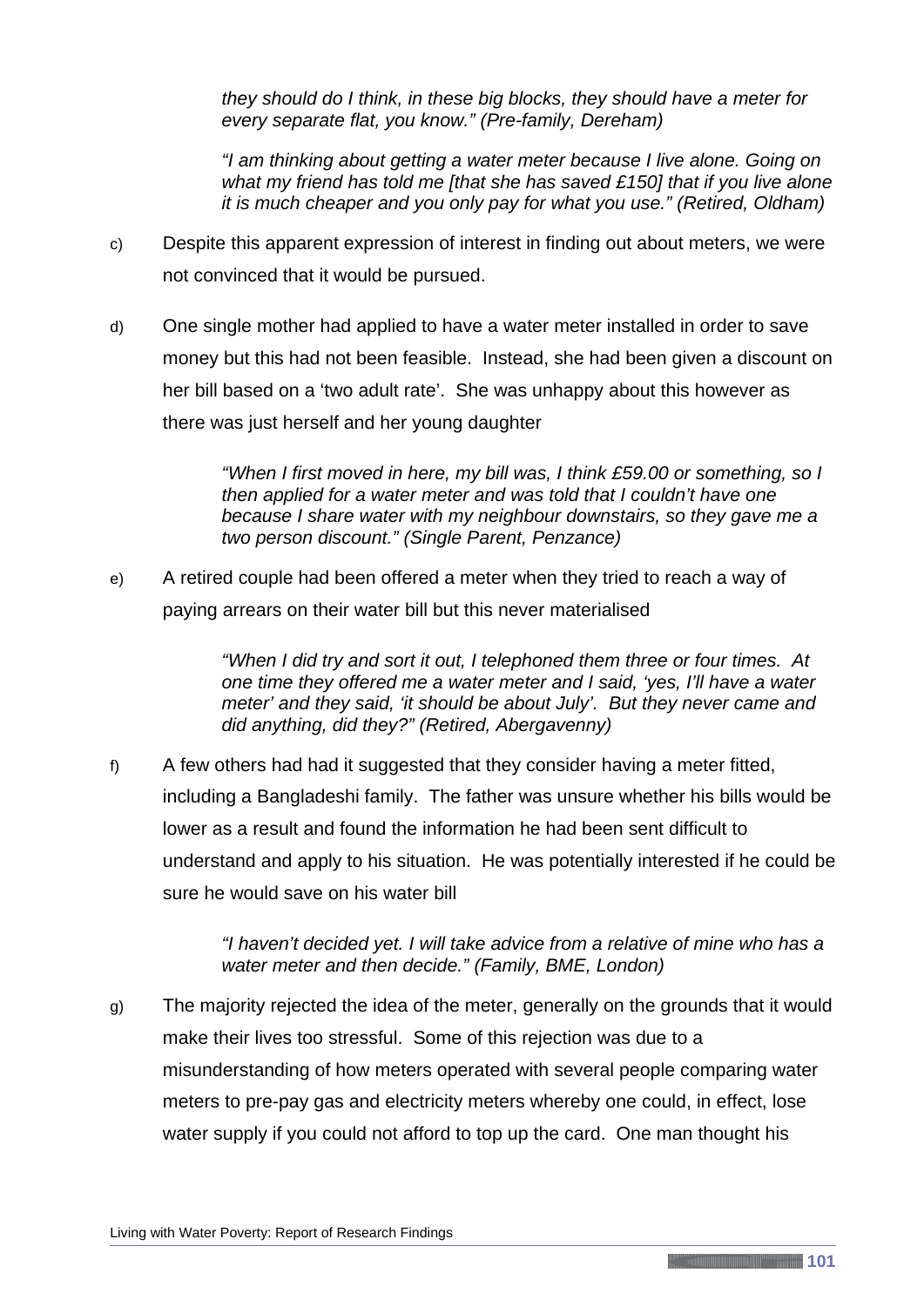arrears would be taken off the water meter (as they were with fuel) and that he would actually be restricted as to the amount he could use

*"They'd be doing the same then, wouldn't they? They'd be taking the arrears off that, so I'd be restricted to what I used." (Post-family, Disabled, Abergavenny)*

*"I don't know whether it's like the electric key, that you have to use a key to get the money, get the amount you want from the PayPoint, I don't know how it works… What I'm wondering is, if you don't have enough money to put into the thing, does it mean that your water will be cut off or what? I don't know." (Single Parent, BME, Croydon)*

*"I think the negative is that with a water meter, water is the basic necessity at home. Assuming a family that cannot afford to pay the bill, you know,*  with a meter, like you have a key like electricity, whatever, you know it *goes on estimate and you cannot afford it and it goes off. So they're cutting off toilets, you know. So it's becoming a hygiene issue." (Single Parent, BME, Croydon)*

h) It was also clear that many people had been influenced by various stories and anecdotes about life with a water meter describing people who were paying too much, paying for other people's water or the problems faced by large families trying to manage their water consumption

> *"A friend of mine – well this was up country but a friend of mine, she had a water meter and she ended up paying for – she was in the middle of these two houses and they ended up paying for – she ended up paying for their water bill." (Family, Penzance)*

*"Take a look at my son now, he got a water meter and he is over £600 a year on water but they said it would be cheaper if he went on the meter." (Retired, Penzance)*

*"But we are lucky because we are not on meter but I know people who are on meter that they have found out that they were paying their next door neighbour's bills. Like my brother has got a water meter and his water bills are ridiculous, absolutely ridiculous, he got like £600 and stuff." (Family, BME, Birmingham)*

*"I have heard people say that they get high bills and they fluctuate. They don't know why sometimes it goes so high. Sometimes you could have a*  leak in the bath or the tap could be loose, so you would end up paying a *lot of money for no fault of yours. I don't think it is a good idea for me to have a water meter." (Family, BME, London)*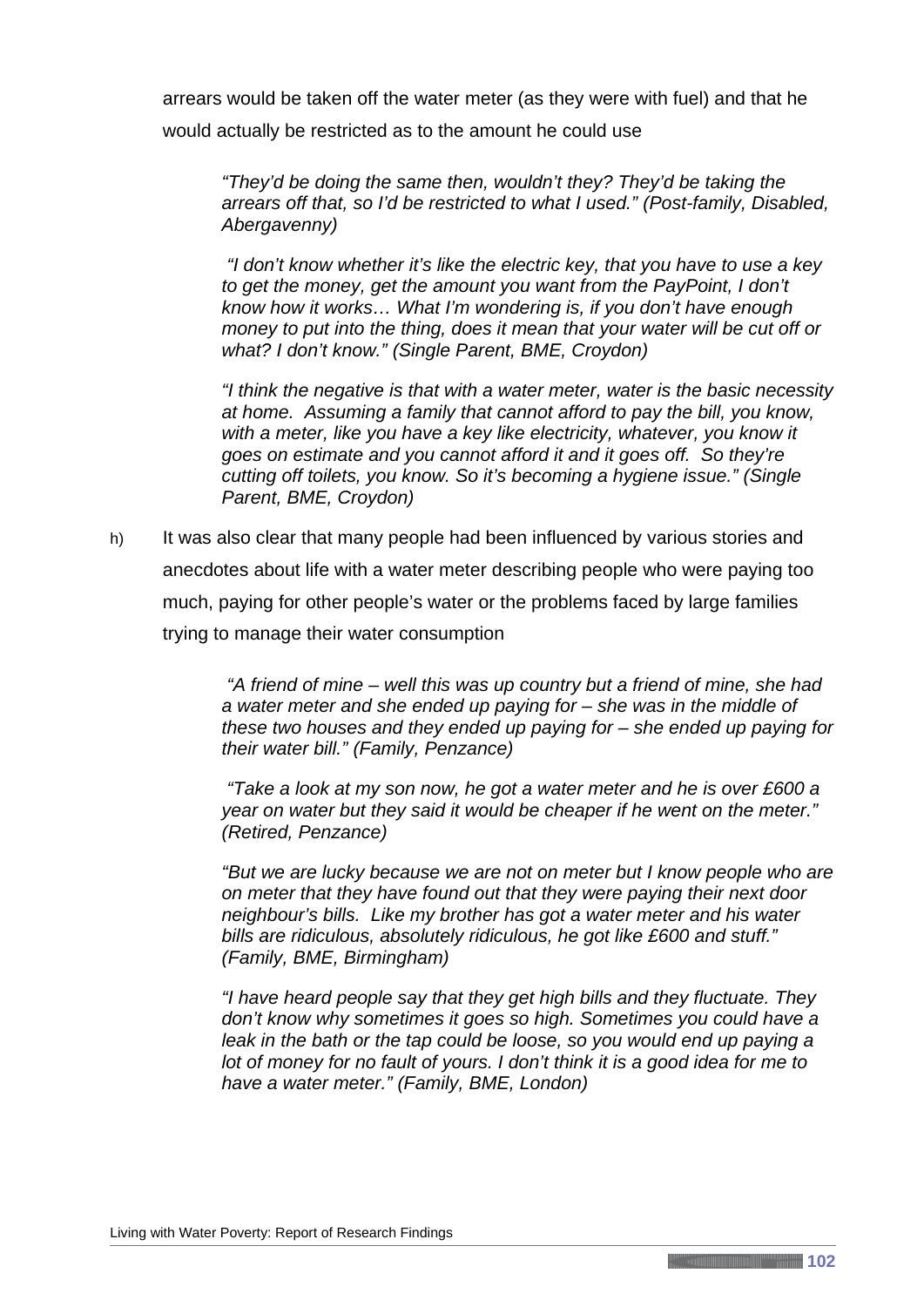i) Some reflected the anxiety of those with a meter of not being able to control usage when they had visitors or circumstances meant they had to use more water

> *"When you have guests, then they use a lot of water and you can't stop them. So I wouldn't want a water meter." (Family, BME, London)*

*"I think when you've got a family and water and you know like he [referring to 6 year old son] wasn't well yesterday, he was sick … so you are using more water, you might have to use the washing machine more because I had to wash his clothes and stuff and then because he had a bug and then the baby had a bug, I just had sick all down me, so I had to have another shower. You are always using a lot of water. So I think if that was going round on a meter, we would probably be paying double what we pay now." (Family, BME, Birmingham)*

j) The methods used by people to save water were often seen as unsavoury or unappealing and not a way of living that they wanted to adopt

> *"The other thing that puts us off is, if you go in peoples' houses and they don't flush the toilet, and there's nothing worse than going on the toilet and not flushing it or walking into someone's toilet that's not been flushed.*

## *Because they're trying to save water?*

*Yeah, and it's not hygienic and not necessary." (Retired, Abergavenny)*

*"You wouldn't bath as much and you wouldn't have so many cups of tea would you! You'd just be really thrifty." (Post-family, Disabled, Colwyn Bay)*

*"I'd feel like I've got to cut down on all the water that we use. I'd be saying, 'I've had the shower on too long' or 'I shouldn't fill the kettle up'." (Retired, Birmingham)*

k) Overall, the trade-off between potentially lower water bills and the perceived stress of having a meter was seen as a risk that was not worth taking. Some thought they might save money on a meter but it was also possible that they might lose out and they were unwilling to take the chance. The fear was that you did not appreciate how much water you did use and would subsequently find that, as a result, your bills were high

> *"I was thinking of getting a water meter but I don't want to get a water meter and then my bills go sky high. I'm quite scared really. It's only me and the two children, we don't have high baths every day. Fair enough, we don't have a shower but, you know, I would say the majority of water*

**103**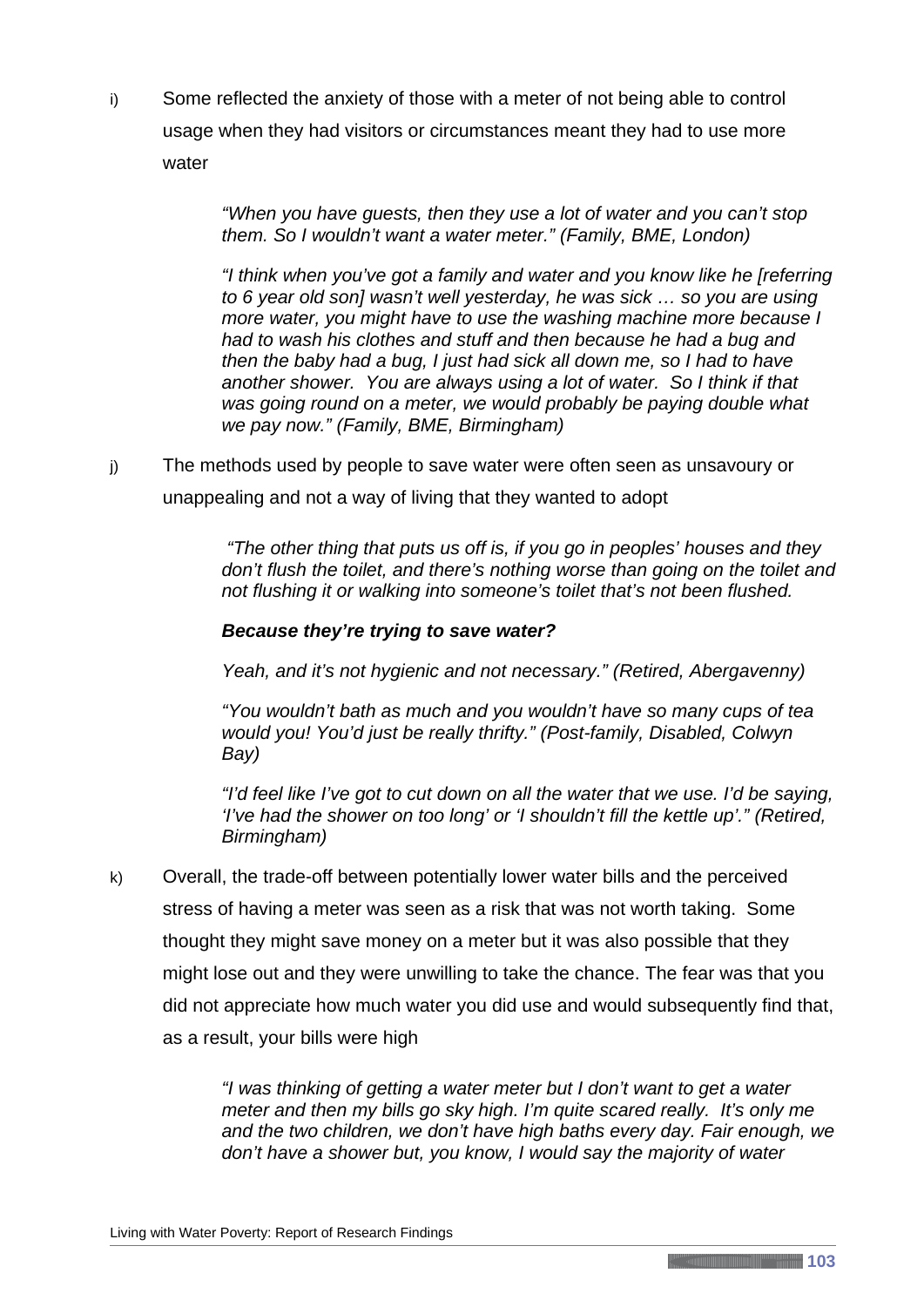*would be used washing clothes but I don't know how much water I use because, you know, obviously your machine fills up, how much times does it fill up, I don't know." (Single Parent, BME, Birmingham)*

*"I suppose people don't realise how much water they waste until it's metered and then they realise how much is actually going through. I mean, if you let the tap run 20 or 30 seconds more than you should do and people on meters have said it's quite, it makes the cost quite different." (Post-family, Garstang)*

l) The comment was made that perhaps meters represented a way for water companies to make more money rather than being a way for customers to save it.

### 10.1.2 Response to description

#### **Water Meters**

Most households get a bill every 6 months based on the amount of water they use.

Apply direct to company and meter is fitted free of charge where it is practical to do so.

Where it can't be fitted, householders are offered a bill based on an assessment of typical water usage based on type of property, number of occupants etc.

12 month trial period - can return to unmetered billing but meter remains and will be used to bill the next occupier.

Typically will benefit smaller households with one or two occupants living in larger properties rather than larger families in smaller properties.

- a) When the above description was shown to respondents, it elicited a number of very similar comments.
- b) The idea of a 12 month trial period was generally well received as it at least gave one the opportunity to opt out of metered bills if they proved to be higher than the current system of charging. Certainly, one family who was considering having a meter fitted was encouraged by this and felt it had not been included in the information sent by their water company. However, several respondents felt that a year was a long time (they assumed from the information they were shown about water meters that they would need to wait the full year) and it should be possible to discover if savings were to be made much more quickly. If the first bill only arrived after six months, even this was a long period over which one might be paying a much higher amount.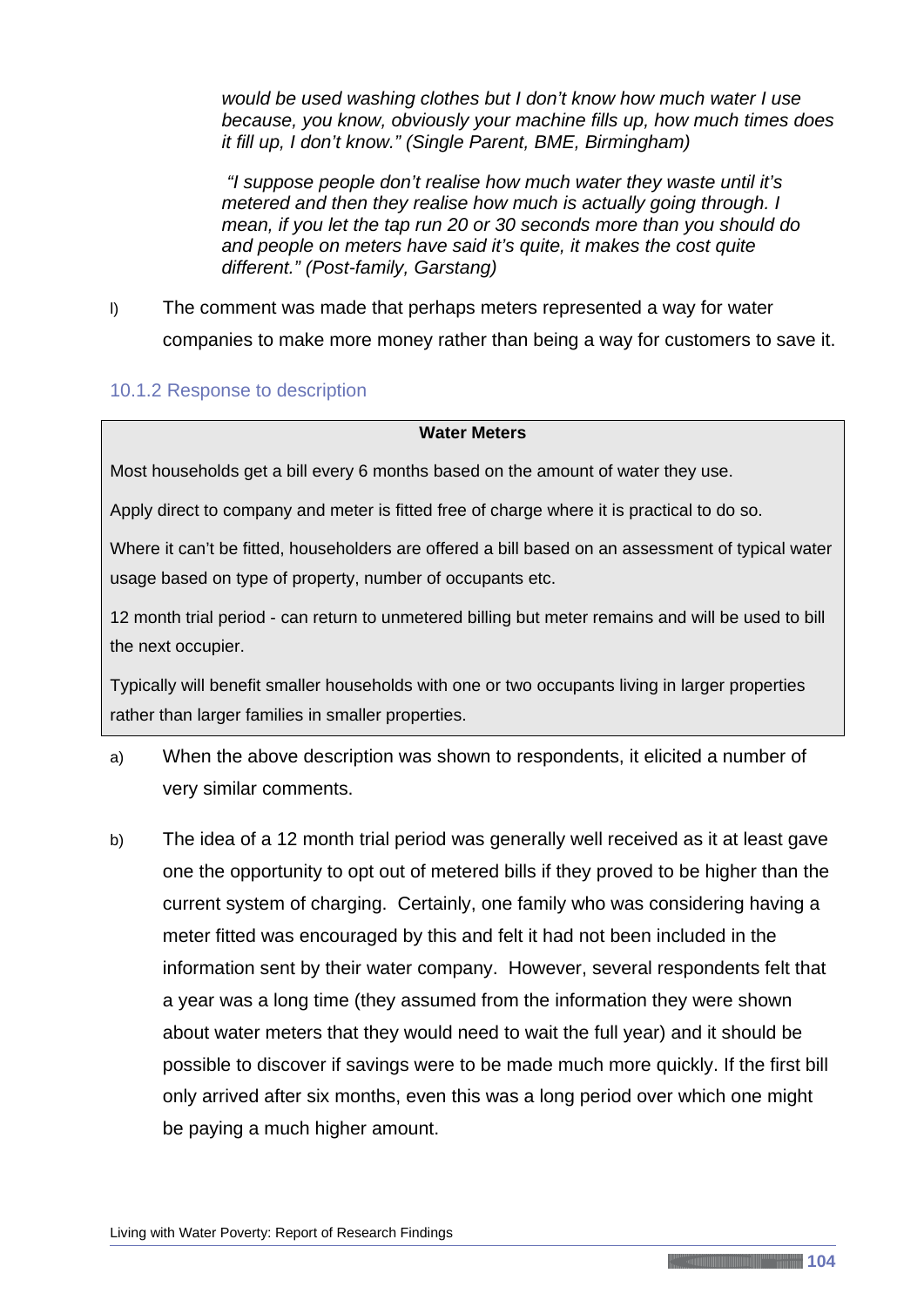c) Some respondents were concerned that if they decided to switch back to the previous method of charging, they might not be allowed to do this or their bills would rise to reflect their actual use as monitored with the meter reading

> *"I would like to get a water meter to see how much water I use just only for that purpose and see if I use more than they're saying or do I use less? Could I trial it for a couple of months or for a quarter to see if it would be beneficial but then the water company might say, 'no, we're not going to remove the water meter because you're using far more than what we're billing you for'. So it's a no win – you know, it's a Catch 22 kind of situation." (Single Parent, BME, Birmingham)*

> *"Would they come and take it out? They say that about a lot of things and they never follow up on what they say, do they?" (Retired, Birmingham)*

d) The prospect of having a water meter would be viewed more positively if it was possible to guarantee a lower bill before the meter was installed

> *"I want to know exactly how much it would cost me for a family of three, how much would the water bill be with a water meter and compare this with our existing bill and then decide." (Family, BME, London)*

> *"If I knew I was saving money, I would definitely get a water meter because at least then, I mean, it would help me and also help the water company as well." (Single Parent, BME, Birmingham)*

# 10.2 Payment: Frequency and Method

# **Key Findings**

- Most respondents were aware of the options for payment method and frequency and it was widely recognised that more frequent payments are beneficial to those who receive their income on that basis.
- Payments were made by respondents through many of the channels described; there was some surprise that housing associations sometimes offered the facility to pay the water bill.
- Several respondents were aware of the cost involved in paying bills through Post Offices and avoided doing so for this reason. A few did not like the idea of paying by direct debit due to potential bank charges if they did not have sufficient funds in their account.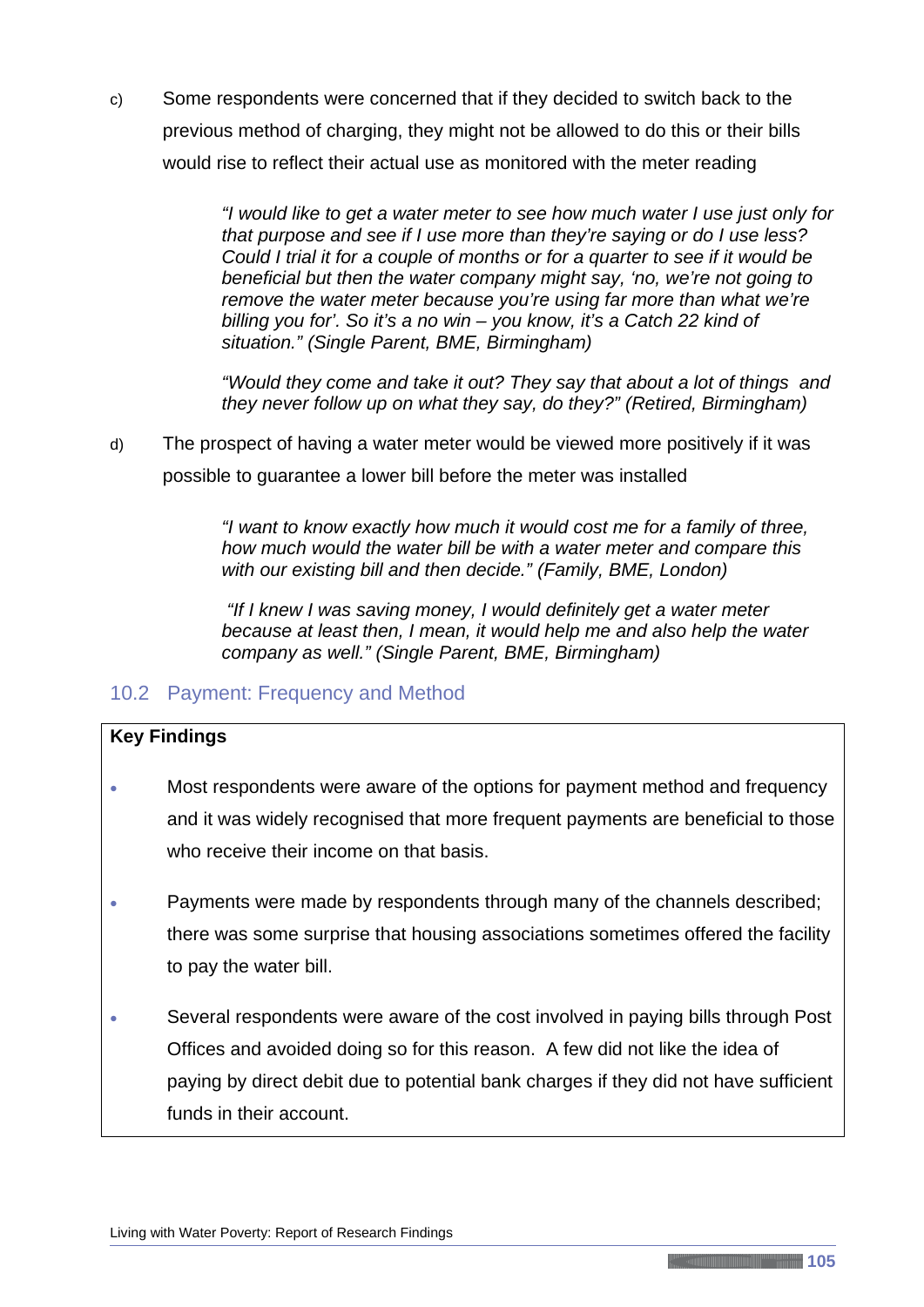### **Methods of Helping People Manage Their Water Bills**

#### **Payment frequency**

Payments can be made by monthly instalments

Payments are also available by fortnightly and weekly instalments by special arrangement with the company

#### **Where and how to pay**

Payment can be made by direct debit, or at a Post Office or bank, or a PayPoint or Payzone outlet

There may be a charge for payment at Post Offices and banks

Some Housing Associations and Neighbourhood Offices will take payment free of charge

- a) This information offered the majority of respondents little that was new since only a small number were in a position to pay their six monthly or annual bills in a single amount. Several, mainly among those who were 'making ends meet', were paying monthly, usually by direct debit, and were often unaware of other options. Some of these had opted to pay in this way out of choice but mostly because they were having difficulty paying large six monthly bills.
- b) Others, particularly those who were 'in arrears', were paying or were scheduled to pay fortnightly or weekly using a payment book or card.

### 10.2.1 Frequency

- a) It was generally recognised that weekly or fortnightly payments are helpful to those who receive their income on this basis. Two respondents who were paying by monthly direct debit liked the idea of paying less, more often, but did not think this was available for direct debit. Some concern was also expressed that paying more often might mean that you have to pay more overall.
- b) One family on a metered supply had contacted their water company last year to see if they could pay their bill weekly because they felt this would be more manageable as it meant they could spread the cost and budget more effectively. However it had not worked out for them and they reverted to paying quarterly

*"We tried once paying weekly but that was a problem. Because if they take more money, they don't return it straightaway and they credit it to the next bill. If I need money now, then they don't return it." (Family, BME, Oldham)*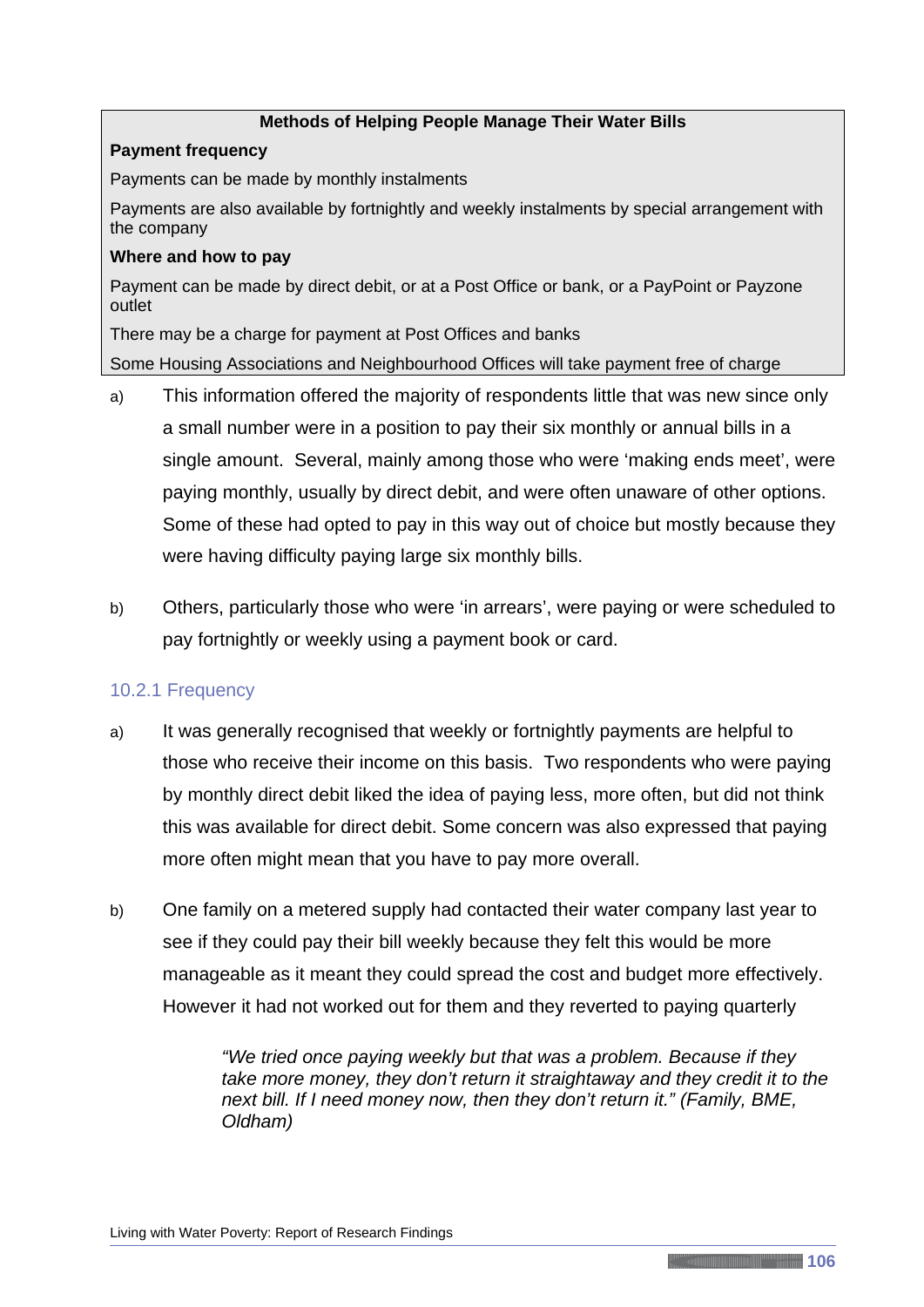### 10.2.2 Payment Method

- a) Payments were made by respondents through many of the channels featured in the information; direct debit, Council Offices, the Post Office, Payzone and PayPoint. A couple of respondents who were living in housing association property were surprised that some offered the facility to pay the water bill.
- b) One customer was prompted to think that arranging a monthly direct debit could be helpful

*"I don't know why I've never done direct debit to be honest… I think it's far easier to work out your finances if you are doing it monthly because it's coming out and it's gone every month and you know what you've got." (Post-family, Garstang)*

c) Another had asked to use Payzone but found it was not available

*"I asked for that Payzone - they wouldn't do it. I have to do it by the Post Office… they just weren't interested in it. 'The only thing we can do for you sir, is basically, slips'." (Pre-family, Disabled, Penzance)*

d) Several commented on their dislike of paying extra for the bill paying service such as at the Post Office; it could add another 50% to what was being paid for the water bill

> *"I used to have a book, I used to pay at the Post Office. I think that's why I stopped because they used to charge me." (Post-family, Disabled, Abergavenny)*

*"It's just the water, the only place you can pay it free is Barclays Bank or you can pay £2.80 on what you are paying at the Post Office, because they charge an extra £2.80. If you are paying £5.00 a week, if you pay it through the Post Office, it's £7.80 a week." (Post-family, Disabled, Dereham)*

e) A couple of respondents commented that paying by direct debit could also be costly if one became overdrawn and incurred bank charges but most using this method liked it because they did not have to go somewhere specifically to pay the bill

> *"It's more preferable the way it is, it's just the length of time, because like the Post Office, that means I'd have to go into town again." (Post-family, Disabled, Abergavenny)*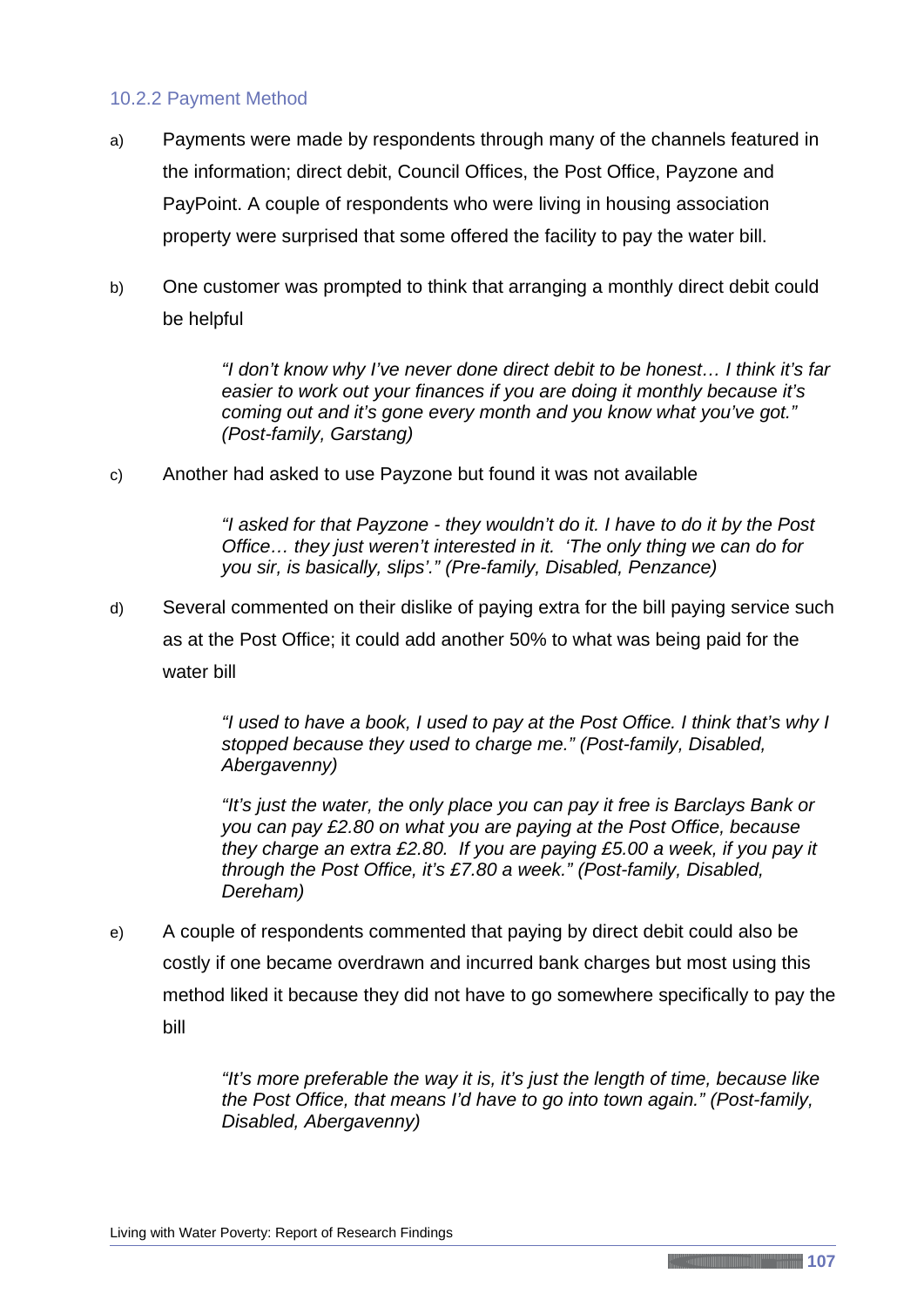f) Indeed, one of the reasons that a few of those who were supposed to pay weekly or fortnightly had allowed payments to slip was because of the effort required to go into town and pay

> *"They have now laid on a bus for the last, since last August, that takes you into town and then you have to catch it at twenty past nine and then get the five past eleven back. Otherwise it's taxis, because I can't walk it. I've tried a couple of times but by the time I've got into town I've been in so much pain, I've ended up taking four painkillers and then I've had to get a taxi back home." (Post-family, Disabled, Dereham)*

# 10.3 Payment/Assistance Schemes

# **Key Findings**

- Overall, awareness of all schemes was low, although a few had heard of Water Direct and WaterSure.
- The majority agreed with the idea of schemes being available to help those on low incomes and we suspect that some of the respondents would have been eligible for one or more of them. However, the way that eligibility was expressed meant that respondents were often unsure about whether a scheme might apply to them.
- There was strong resistance to the idea of other customers subsidising the cost of schemes and if this was implemented, customers felt they should be informed. The idea that the Government should pay was also rejected, largely because the cost would fall back onto the tax payer. It was widely felt that water companies should finance the schemes out of their profits.

# 10.3.1 Awareness and first impressions

- a) A few respondents were aware of certain of the schemes, mostly either Water Direct or WaterSure, but in general, awareness was low. There was a lot for people to take in and it sometimes seemed difficult for them to grasp both the detail of each scheme and the differences between them.
- b) The majority supported the idea of such schemes being available to help those on low incomes but they were often seen as for people in severe financial hardship. Some therefore felt that they personally would not be eligible while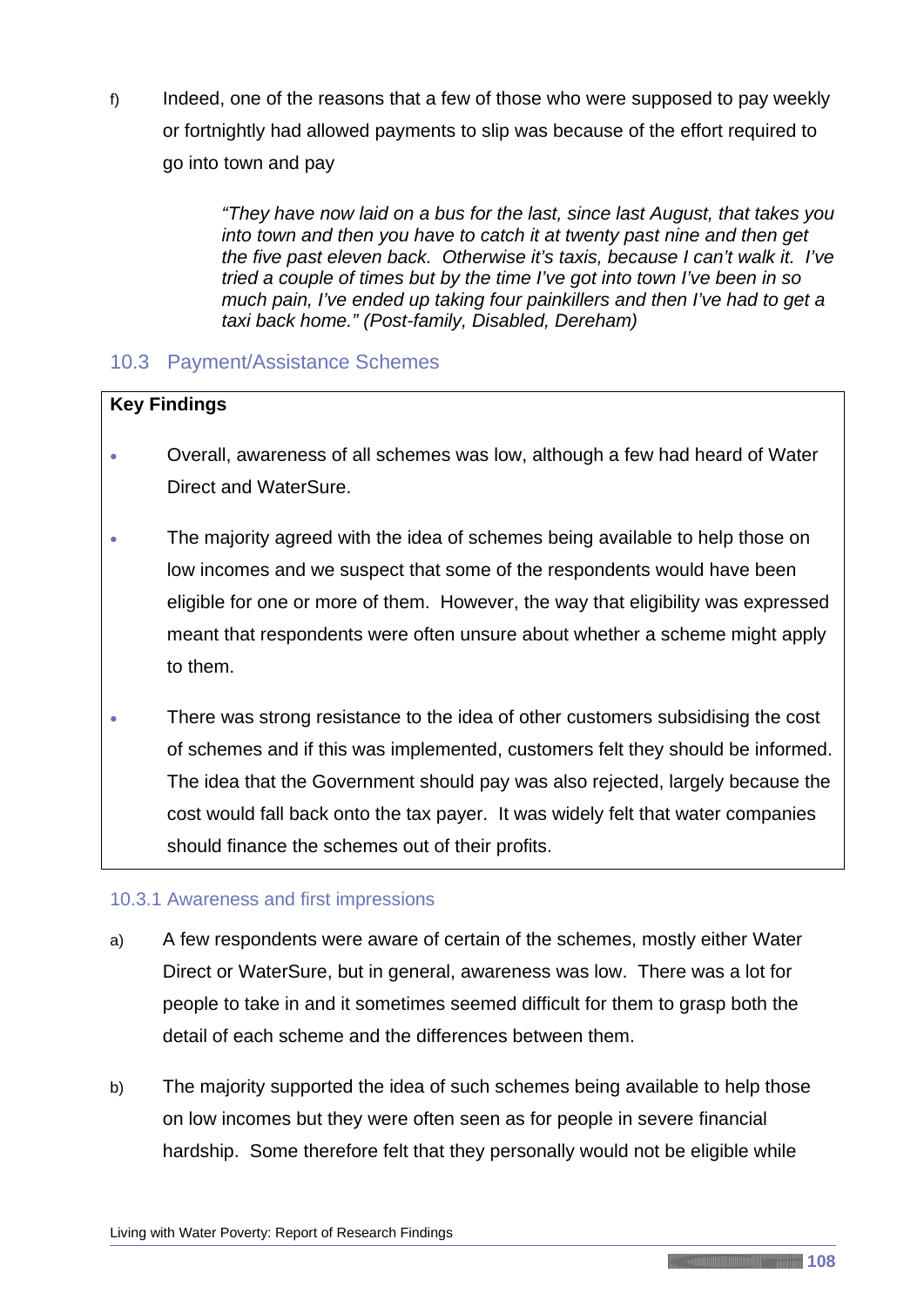some who were 'struggling' or 'in arrears' were reluctant to see themselves in this way

*"It's obvious I think, we would all benefit but you've got some of the older people, older than me… it's a bit degrading." (Retired, Abergavenny)*

- c) We certainly felt that although some people thought they might be eligible for one or more of the schemes, they would probably not proactively ask about them due to a lack of confidence or because they feared that their situation might become even worse as a result.
- d) A small number of respondents who were 'making ends meet' were more judgmental about people on benefits receiving help largely because they found it difficult to understand why others could not manage to pay their way as they did

*"We work our life around that to keep our head above water…I don't agree with it because it's people saying, 'oh somebody will look after us'." (Post-family, Garstang)*

### 10.3.2 Eligibility

a) The information about the various schemes mentions that they are intended for people 'on low incomes', 'in financial hardship' or 'on benefits' (income-based or means-tested) and this provoked questions and comments about how these were defined. There was some sensitivity to the idea of excluding people who are working but on a low income and therefore struggling to meet their bills

> *"People who are going out to work and are genuinely trying to get money coming in… they are trying to look after the family, low income workers, but not the sort of people that are claiming for anything and everything… genuine people like pensioners as well." (Post-family, Garstang)*

*"And it's saying you've got to be in receipt of benefit. You don't have to be in receipt of a benefit to be financially not able, struggling to pay your bill, because you've only got to be £1 over the benefit and you lose out and you're worse off than a person on benefits. So it shouldn't be based on benefits, it should be based on an income." (Retired, Colwyn Bay)*

*"That's slightly biased… it doesn't matter if you are on income based benefits or not, if you're having problems." (Single Parent, Penzance)*

b) The number of children in the household also features in the eligibility criteria and again, it was suggested that this was not necessarily a fair way of judging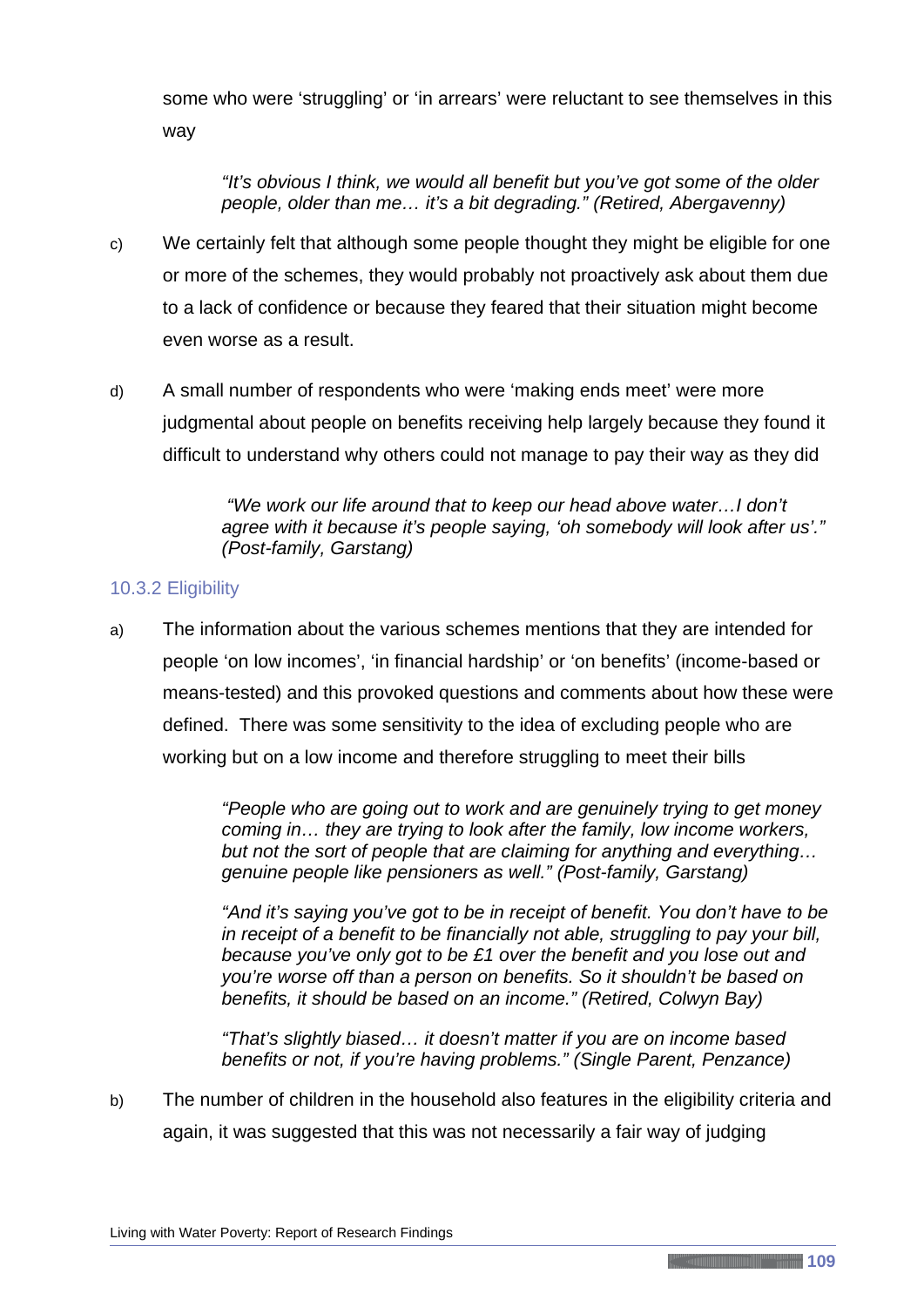hardship. A lone parent with two children could be experiencing as much difficulty as eligible two-parent families with three children.

## 10.3.3 Paying for the schemes

a) There was strong resistance from across the sample to the idea that other customers should subsidise the cost of the schemes even though only a small amount was added on to each bill. Several proposed that, if implemented, customers should be informed and possibly given the choice of whether they paid it

> *"Well, being on a low income myself, obviously I'm glad of any help, but it doesn't seem right that other people have to pay and not know about it. I think perhaps if it was customers who were in very good jobs and had a lot of money perhaps, but not ordinary… I don't know how I would have felt if when I was working and I had two or three jobs to survive, whether I would have been happy that somebody that perhaps I knew, a family that didn't go out to work." (Retired, Penzance)*

b) While some who felt they might benefit from one or more of the schemes expressed some guilt that other customers should have to pay to help them, many suspected that they would be the ones doing the paying because they were not in severe enough financial hardship and resented this fact

> *"It'd come off the people who are paying the bills, so people who are actually paying the bill would be, in the end, setting up a charity for people who haven't. Alright, you might have genuine cases but you have an awful lot that can get around these sorts of things and I'd hate to think I was putting something in that." (Retired, Colwyn Bay)*

> *"We work hard to pay our bills so that we don't fall behind. Why should we be paying for someone else who is in arrears? We are struggling to pay our bills in any case. That's not fair. Why should other customers have to pay for it?" (Family, BME, Oldham)*

c) The idea that the Government should pay was also rejected by most people, largely because the cost would fall back on the tax payer

> *"Because they must be making money somewhere! It shouldn't reflect on*  everybody else, it should not have to reflect on everybody because if it *comes from the government it's coming from me, you, her next door." (Single Parent, Disabled, Garstang)*

> *"You can't rely on the government to pay it because then there is a knockon effect. If they are paying millions and millions of pounds, then people*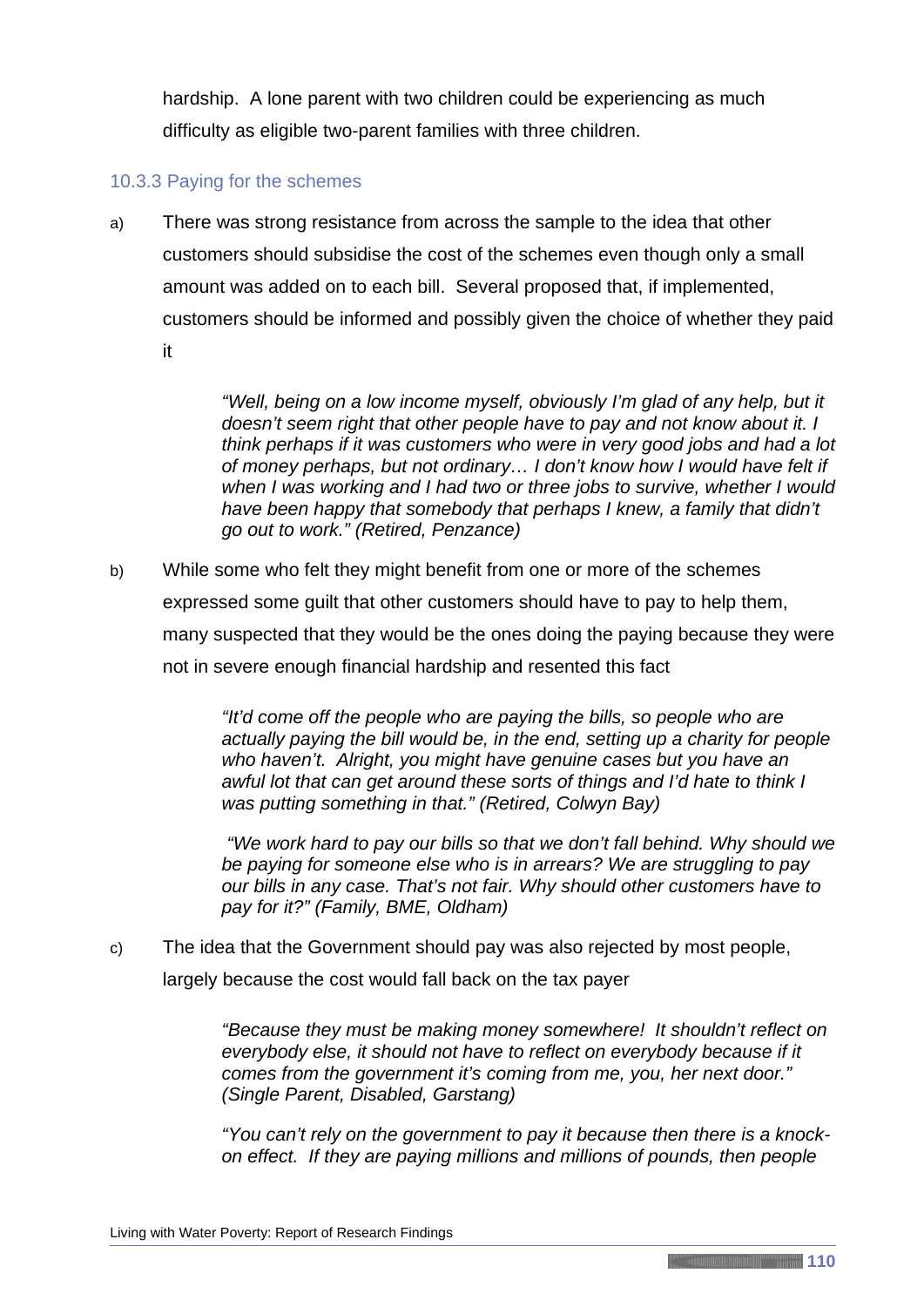*will end up paying more tax so you are paying for it anyway, aren't you?" (Post-family, Garstang)*

d) The opinion was widely and spontaneously expressed that the water companies should finance the schemes out of their profits

> *"The water company should stick up for it, you know, because they get a lot of money from businesses and stuff like that like, you know." (Family, Penzance)*

> *"A water company, they make that much per year. I mean, I should think they could probably afford that without them having to put that on the customers, do you know what I mean?" (Pre-family, Dereham)*

*"They do make a bomb these water companies, so they can afford it. They put the charges up but they never put them down." (Retired, Abergavenny)*

*"Could it not be something that Severn Trent Water – if they say, make £1 million profit a year, could it not be they could take a percentage of that profit and put it into their WaterSure?" (Single Parent, BME, Birmingham)*

# 10.4 WaterSure

### **Key Findings**

- Our understanding is that all water companies provide information about WaterSure on the back of the water bill. Just one disabled respondent in the sample had been accepted onto the WaterSure scheme and she had found out about it in this way. Two others had enquired but found they were not eligible.
- There was uncertainty about what medical conditions the scheme covered and a marked reluctance to follow it up from those who would potentially be eligible.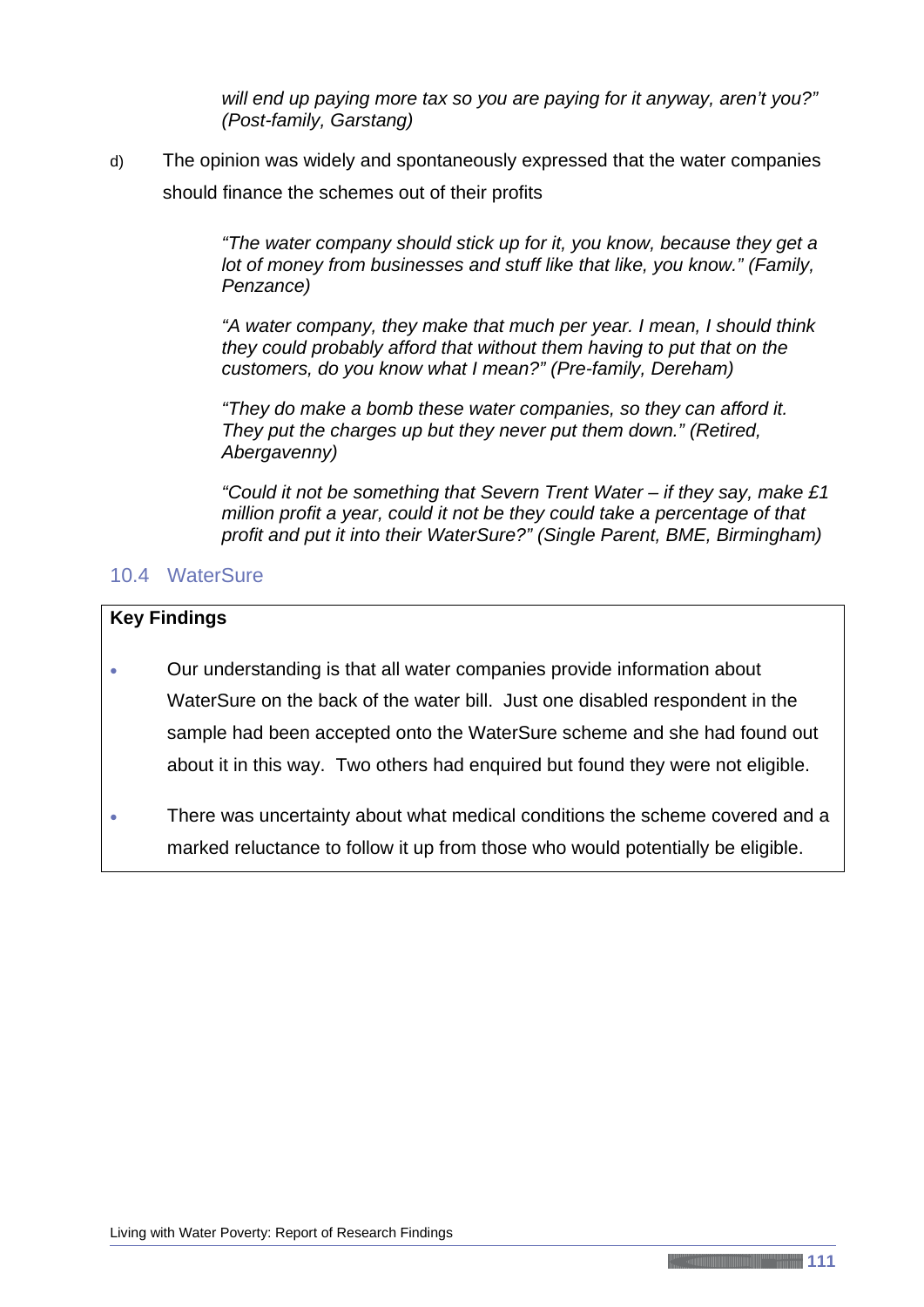#### **WaterSure**

Aims to ensure low income households that need to use a lot of water e.g. a large family, do not have to limit their use of water

**Eligibility** 

- must have a water meter
- receiving means tested benefits

and either

- have three or more children under 19 at home (for which CHB is received). or
- a medical condition means more water than usual is used

Application process: customer applies direct to local water company

Water bill is capped at the level of the water company's average metered bill. Costs are recovered via other customers' bills (less than £1 per year)

The following description of WaterSure was shown in Abergavenny and Colwyn Bay.

#### **Welsh Water Assist**

New scheme replaces WaterSure from April 2009

The Welsh Water Assist Tariff exists to help low income families and individuals with relevant medical conditions by offering reduced water charges

**Eligibility** 

- Both metered and unmetered customers can apply
- The bill payer or a member of the household is in receipt of a qualifying benefit or tax credit

and either

- has three or more children under 19 at home (for which CHB is received)
- or a medical condition means more water than usual is used

This year the Welsh Water Assist Tariff charges are: £125 for water and £125 for sewerage for the period 1/4/09 to 31/3/10

If your property is supplied by a water meter and the charge calculated from actual usage shown on the meter using the standard measured tariff, is less than the 'Welsh Water Assist' tariff, your bill will be based on the actual reading. Otherwise the bill will be capped at the 'Welsh Water Assist' level

- a) Out of the 42 households in the sample, just one disabled woman had been accepted onto the WaterSure scheme and she had found out about it from information on the back of her water bill.
- b) Two respondents had similarly seen it mentioned on their bills and had enquired about it but found they were not eligible either because they did not have enough children or their husband was insufficiently disabled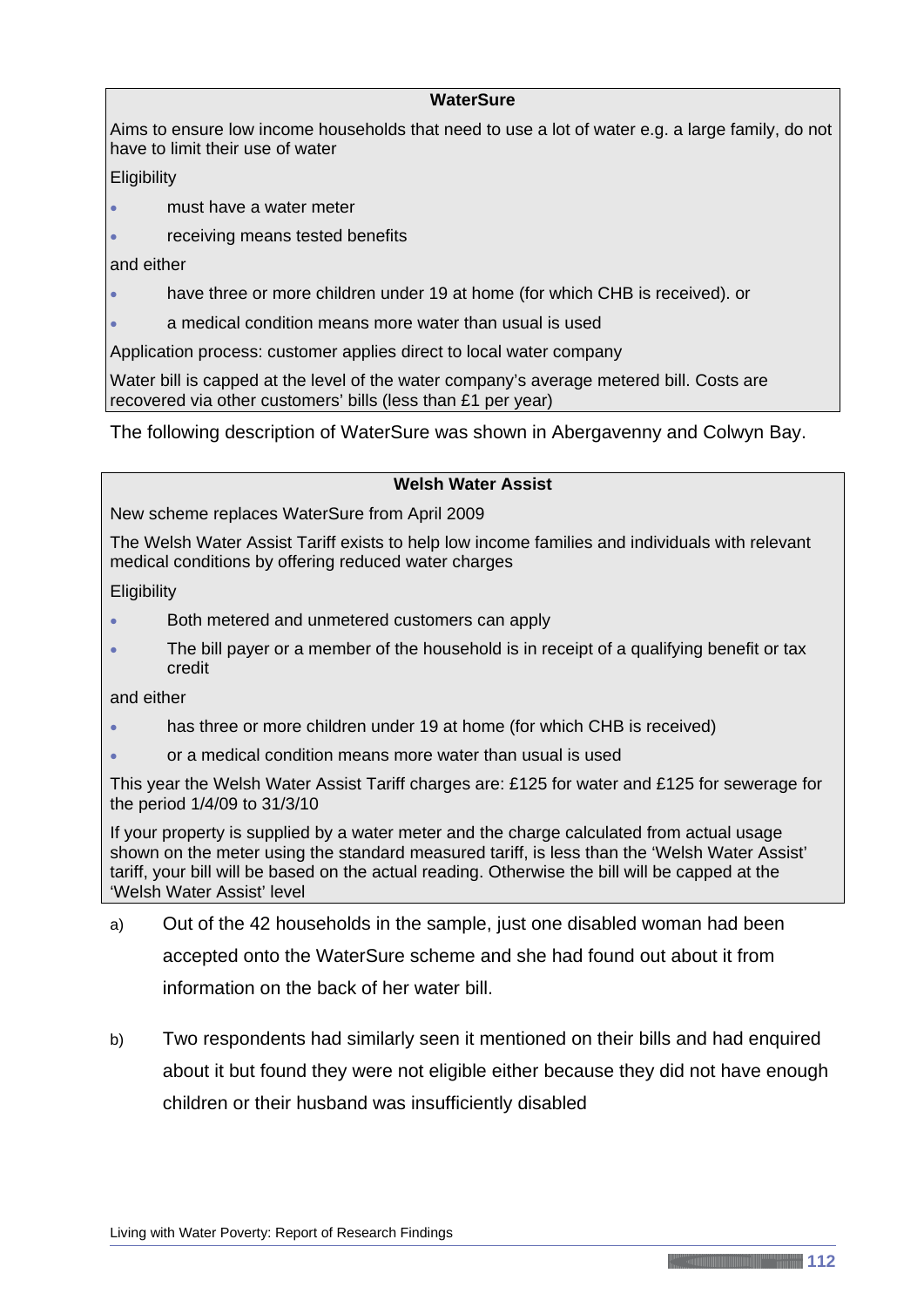*"Regardless of how many children, they should do it anyway… it shouldn't make a difference, should it?" (Single Parent, Abergavenny)*

*"Although he's disabled, he's not disabled enough, and I didn't have enough kids that were under a certain age, so that was out the window." (Family, Disabled, Penzance)*

c) This lady compared the response from her water supplier unfavourably with the response to a request for help from her electricity supplier

> *"In one phone call, our electricity bill…we get 20% off… But that was one phone call I made to them and we got the discount. But you couldn't do that with the water, the water wouldn't be that, it would be more complicated, should I say. Because electricity they go on disabled, and what benefits you get." (Family, Disabled, Penzance)*

d) Three other respondents thought that, on the basis of their medical condition, they might be eligible for WaterSure but we did not detect great enthusiasm for following it up. Certainly, some were unsure what conditions might be covered and those without a meter were resistant to having one installed.

# 10.5 Water Direct

### **Key Findings**

- The Water Direct scheme attracted the greatest support from respondents. Its benefits were seen (by the more judgemental among those 'making ends meet') as ensuring that those in arrears paid something, and (by those 'in arrears'), as removing the worry of finding money to cover large bills and helping them budget.
- A small number seemed to be currently on the scheme, were discussing going onto it, or had been on it at some point, although they did not generally know it by name.
- The main concern was ensuring that customers were able to decide how much was deducted and once this was agreed, that it could not be raised. A potential downside was also thrown up by one respondent's experience of finding herself quickly in arrears again after coming off the scheme (and benefits) to return to work.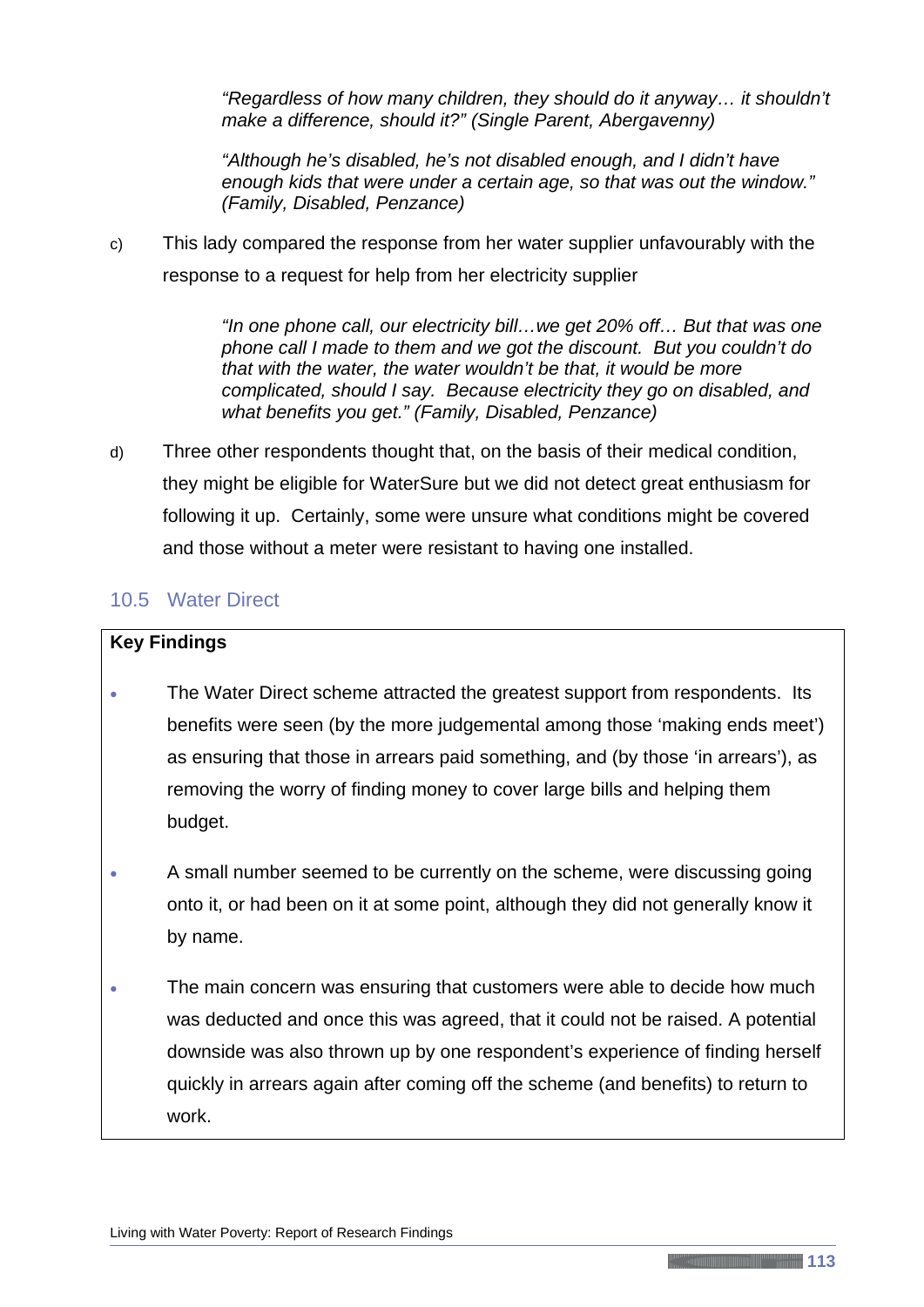#### **Water Direct**

Water charges are paid out of benefits direct to the water company

The scheme is only available to customers with arrears

In addition to having arrears, customers also need to be on income based benefits (Income Support, Job Seekers Allowance or Pension Credit)

Water companies can collect current charges and a contribution to arrears direct from benefits. Some customers find this can help them to budget. Deductions are fixed at set amounts which cannot be exceeded

a) The Water Direct scheme attracted the greatest support, both from the few who had some experience of it and those who were in arrears and could see that it might be helpful to them. The more judgemental among those who were 'making ends meet' also were broadly supportive, seeing it as an effective way to get people on benefits to pay their bills

> *"But I still say, in hardship cases like that, the money should be took out before they have the benefits and they [the water company] wouldn't lose so much then. It would make them think twice about spending." (Retired, Birmingham)*

b) A small number seemed to be on the scheme currently, were in the process of discussing it or had been on it at some point, although they might not know it by this name. One man described how he had originally felt aggrieved that this method of payment had been set up without his agreement but he now conceded that it worked out for the best because at least the water bill was being paid. He readily admitted that if an automatic weekly payment had not been arranged he would probably have continued to ignore the letters from the water company and ended up in greater debt

> *"I suppose at the moment, it is the best way of paying it because there's a lot of people like me that, if you're short of money, sod the water, because like, it'll probably take about 12 months for me to contact them and whatever." (Post-family, Disabled, Abergavenny)*

c) Other respondents who had current or past experience of the scheme, or knew of others who were on it, shared this sentiment. Its benefits lay in both removing the worry of finding money to cover large bills and (because the payment is fixed), giving people a better idea of the money they have available with which to budget

> *"My ex-partner, she had hers done like that because she was using a lot of water, and I said, 'the best way is to have it taken out of your benefits*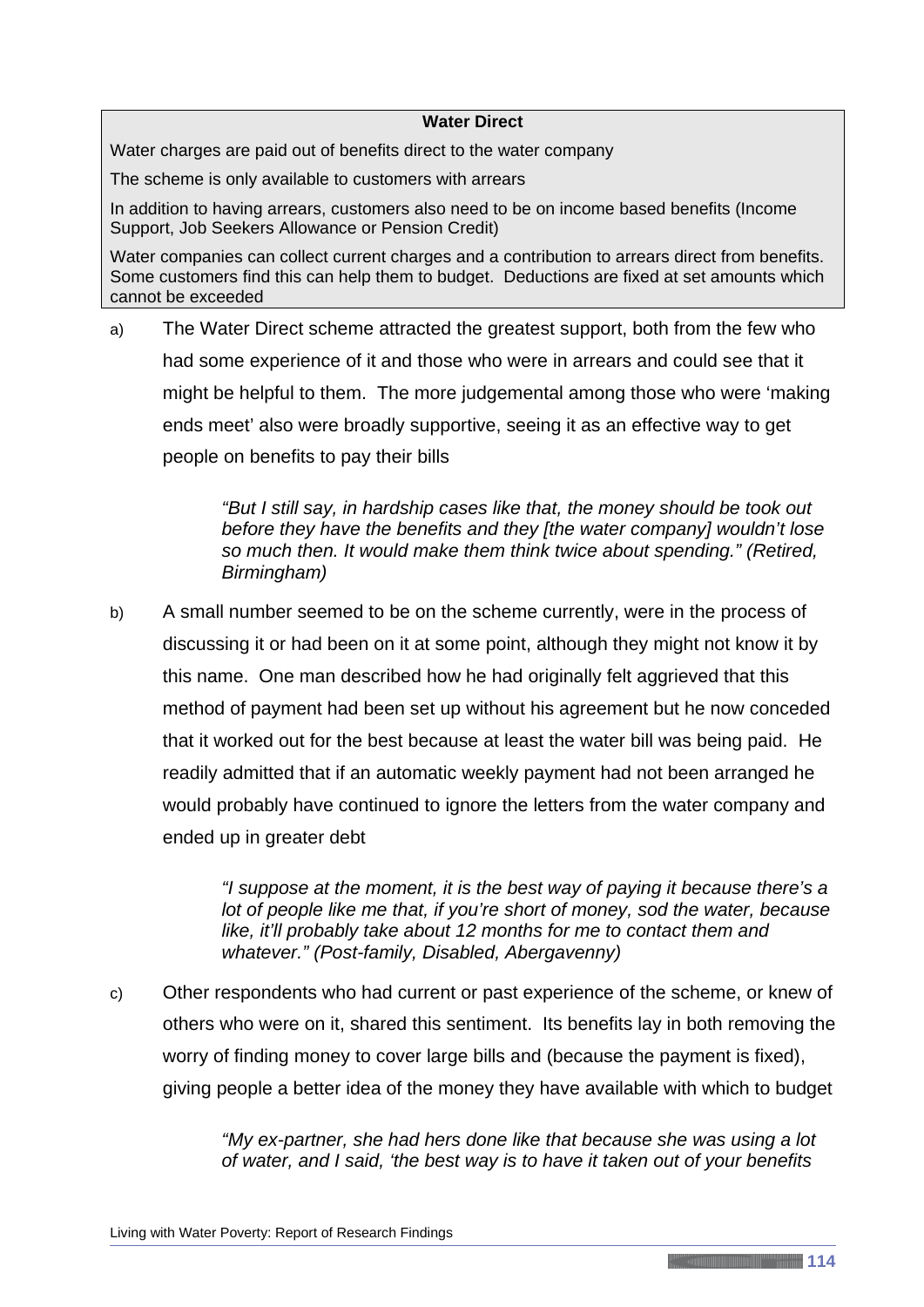*and then you won't have to worry about getting a big bill because you know it's going to be a lot of money but at least that way, you won't fall into arrears and it's being taken out of your benefits'.*

#### *And how did she find that?*

*She found it easy yeah, and that was nice because she knew she weren't getting any big bills and the water bill was the biggest out of the whole lot in the year. I mean we were paying £800 a year for water. Two girls and the missus were - constantly, the washing machine was on two or three times a day, everyday, and baths twice a day, two baths. And of course, we were on a meter." (Pre-family, Dereham)*

*"Yes, it did make it easier because I didn't have to think about it. It was off my mind now they [the water company] were dealing with the agency which was giving me the income support. It was now between the two of them, it had nothing to do with me… So I didn't feel the pinch so much because it was already deducted so when I was getting my lump sum at the end of it, it's like, that is what I'm getting… To me, they helped me because it was some relief because I used to have a problem with memory and I still do, so some things you forget, but if it is dealt with by someone else, it's like you saying, 'let me handle your problems for you'." (Single Parent, Disabled, BME, Croydon)*

*"I think it's a good idea because I know that that is what I will receive, because sometimes you get this, so much goes for food and this, but if that is what you are having, you readjust." (Single Parent, BME, Croydon)*

*"So it comes out of DSS before they even pay you? That would be even better. That would be one less thing to think about, like the rent and council tax." (Post-family, Disabled, Dereham)*

d) A small number of respondents were more negative, largely because they saw the scheme as reducing what was already a low income. There was some concern about how the amount to be deducted would be arrived at and an assumption that the customer might lose control over this

> *"It's a good scheme as long as they don't go overboard with setting the amount." (Post-family, Dover)*

> *"If it's a small amount like say £2 or £1 whatever, but for some people that's the only money that you've got for two weeks isn't it, so it can't be too much... But I suppose the water people, everybody needs to pay for their water, don't they, so some contribution is better than nothing." (Family, BME, Birmingham)*

e) One woman described her experience of being on a scheme such as Water Direct and then finding it difficult to manage the process of coming off it when she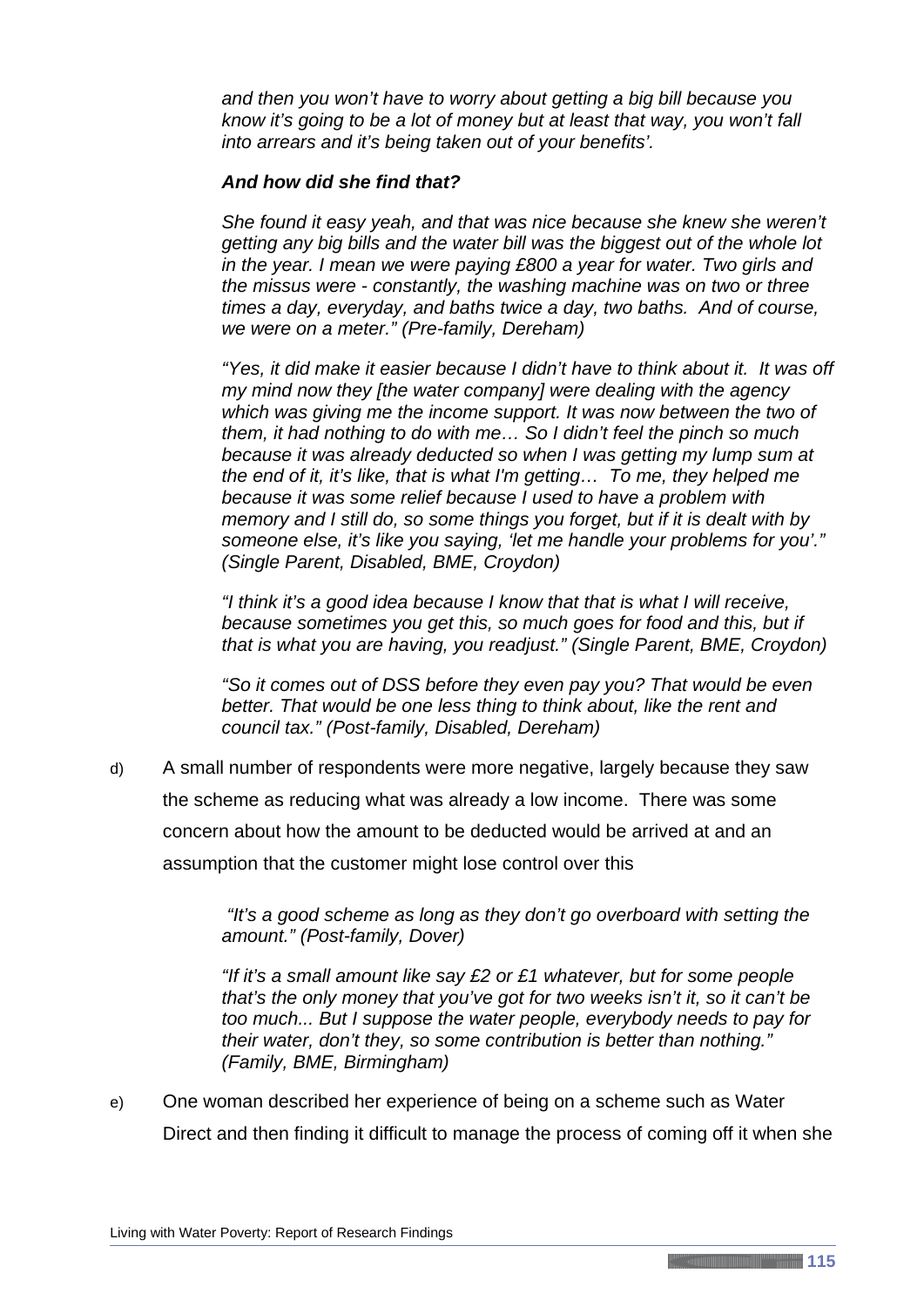returned to work and was no longer on benefits. She found that arrears then built up again $8$ 

*"But then, when your benefits stop, they stop getting their payment and then they demand the whole thing again and they've got to send you a water card, set you up a water plan again. But, you know, sometimes it's quite difficult." (Single Parent, BME, Birmingham)*

f) A few respondents questioned why such a scheme might only be available to those who were already in arrears when those who were struggling to pay could also benefit.

# 10.6 Charitable Trust Funds

### **Key Findings**

-

- These schemes were seen in a fairly positive light although most assumed they would not qualify as they were for customers in 'severe financial hardship'. There was a negative response to the use of the word 'charitable' which some respondents felt attached some 'stigma' to the scheme.
- The involvement of the CAB was met with a mixed response some questioned how easy it was to access the service while others thought going through a CAB advisor would increase the likelihood of success.

#### **Charitable Trust Funds**

A number of water companies have these schemes and although the detail of different company schemes varies they generally work as follows:

- They are for customers in severe financial hardship
- Applicants go through a financial assessment process, often via Citizen's Advice Bureau (CAB)
- CAB applies to the trust fund on behalf of the customer
- A grant may then be awarded to the customers' priority creditors including the water company. Sometimes this is conditional on the customer showing a genuine desire to manage their finances in the future, for example, by sticking to agreed payments with their water company
- Most grants are made on a one-off basis, occasionally it is possible to reapply to the trust after a certain time

<span id="page-120-0"></span> $8$  CC Water suggest that this may be because the local DWP office is slow to inform the water company that a claimant has returned to work or because it takes time for the water company's billing system to indicate that insufficient amounts are being paid or there are unpaid charges.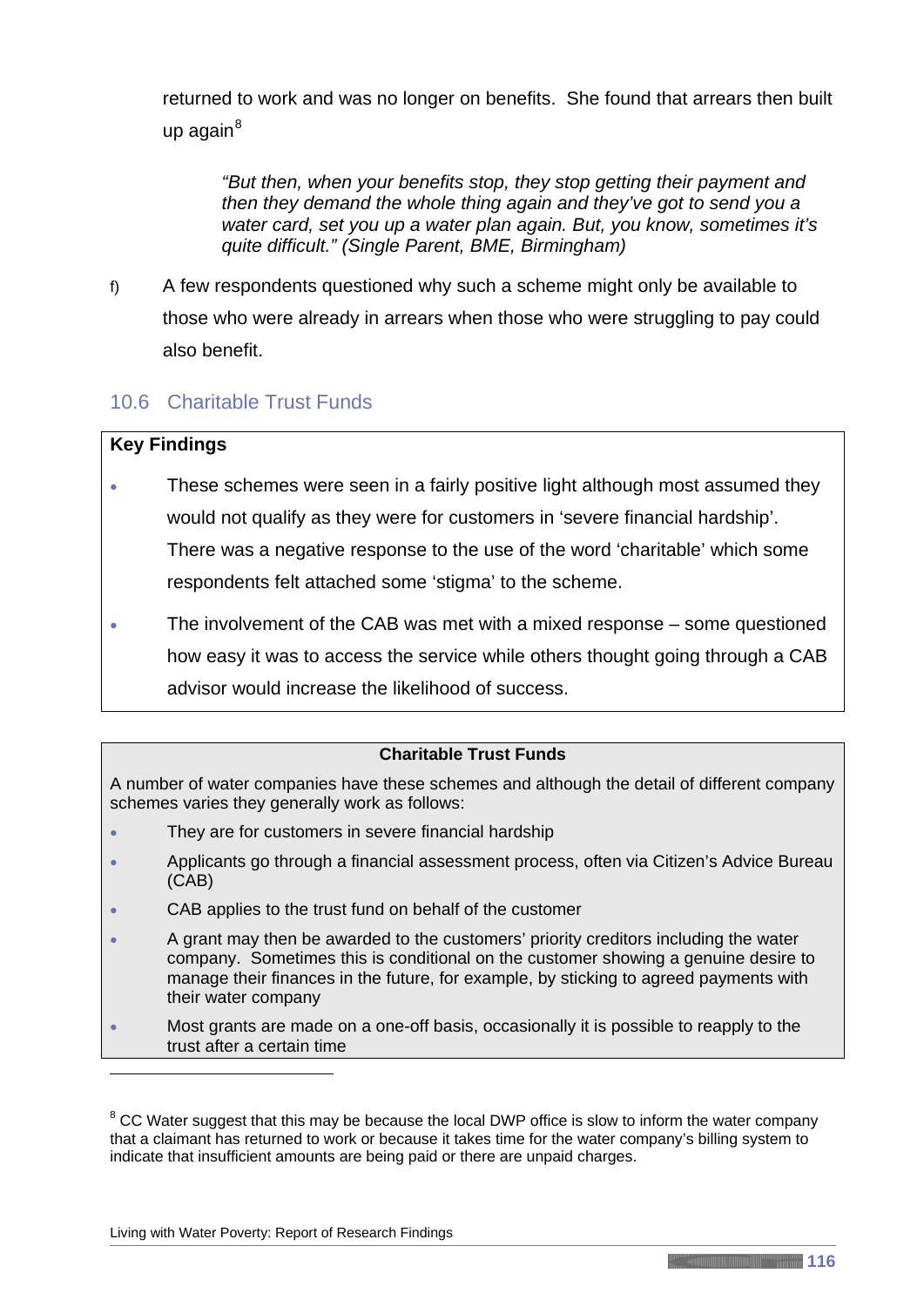a) Only one respondent thought he had heard of this sort of scheme; this was through his experience of applying to EDF for something similar (he had been turned down). He now thought he might look into what his water company could offer. Another man who was in arrears with his water bill felt it was something that he might also look into

> *"Yeah, yeah that's a nice idea that. That is something I could do with, you know, and then start afresh and keep on top of it this time." (Pre-family, Dereham)*

b) The scheme was seen fairly positively as aimed at people who are in dire straits and need to 'get their heads above water' although some were unsure just how 'severe financial hardship' might be defined. Most assumed that they would not qualify and/or that it would be a long process to gain a grant which could deter some people from applying. However they were supportive of the idea of helping people in difficulty who genuinely wished to make a fresh start and stabilise their finances

> *"Yeah, if they go through the proper channels and they genuinely have a desire to manage, that is a big three words, 'genuine desire to', that's fine. If somebody genuinely looks to pull themselves out of the mire, that's fine." (Post-family, Garstang)*

*"Oh I think that's good, I think that is just for people who are genuine like, got no money. But I think it's a bit of a process that you have to go through to get it." (Family, BME, Birmingham)*

c) One woman suggested that water companies should consider writing off debt for those in severe hardship before she was shown the description

> *"If people owe money to Welsh Water and I think it would be better for Welsh Water to say, 'right we'll wipe off your debt and start afresh'." (Single Parent, Abergavenny)*

d) A small number of those who were 'making ends meet' questioned paying off debts that may have been incurred through carelessness and a respondent who was 'in arrears' felt that such people needed help on an ongoing basis rather than a one-off payment

> *"Because people do not need a one-off, they're probably on a low income and they need it permanently and something they can see as tangible and*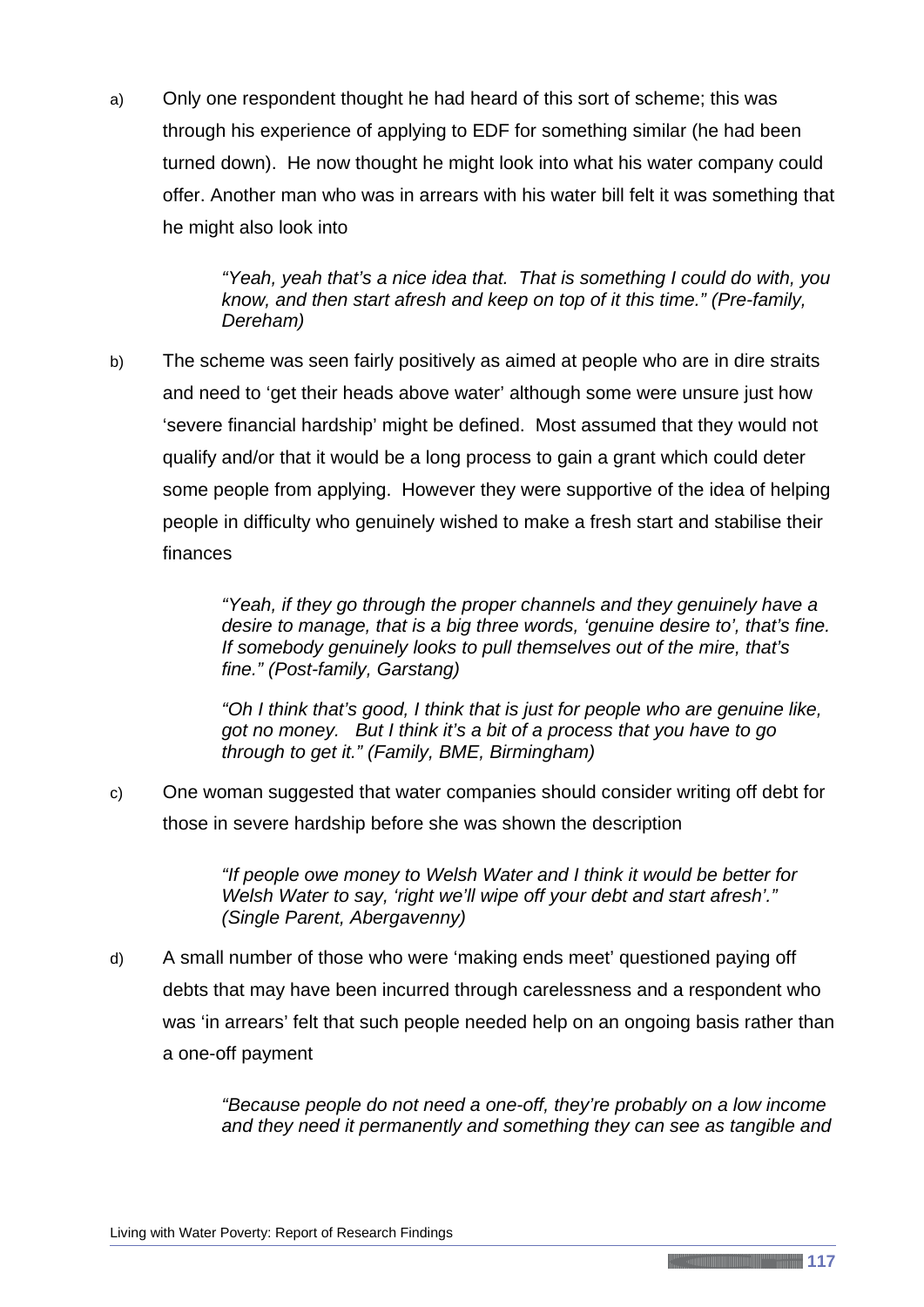*they can work with. And 'I'll pay your £500 of your arrears, we won't continue', no, I don't think that will work." (Retired, Colwyn Bay)*

e) The involvement of CAB was met by a mixed response. Some questioned how easy it was to access the service and whether its involvement might prove a deterrent for this reason

> *"Well, that might be harder for some people, CAB people don't visit… lf you are housebound and you can't get out, then you can't go to the CAB and if the CAB don't come and see you, you've had it." (Single parent, Disabled, Dereham)*

*"Contact the Citizens' Advice, yeah. You'd need a whole day to get in touch with them." (Retired, Birmingham)*

f) Others felt that going through a CAB adviser should increase the likelihood of success and should also ensure that the right people qualify for the scheme

> *"I can't get my point across… and it just ends up in an argument. I don't do well in those situations, I get stressed, whereas Citizen's Advice they actually listen to you, they then talk to the company… CAB know the ins and outs, they know what they are allowed to do and what they are not allowed to do." (Single Parent, Penzance)*

g) A small number of respondents identified the potential deterrent of the scheme's association with charity and the idea of debt being written off. This was seen as something of a stigma for older people in particular and some BME communities

> *"I just think it's, with older people, it's to do with pride and the fact that they've been made to feel that they should not get themselves into that position." (Retired, Penzance)*

*"We want to pay for what we use for as long as possible. We don't want to live on charity." (Family, BME, Oldham)*

# 10.7 Restart

### **Key Findings**

- The idea of the Restart scheme was received more positively than the Charitable Trust Fund, largely because individuals were not receiving 'something for nothing'.
- As with Water Direct, there were concerns about how the amount to be paid would be arrived at.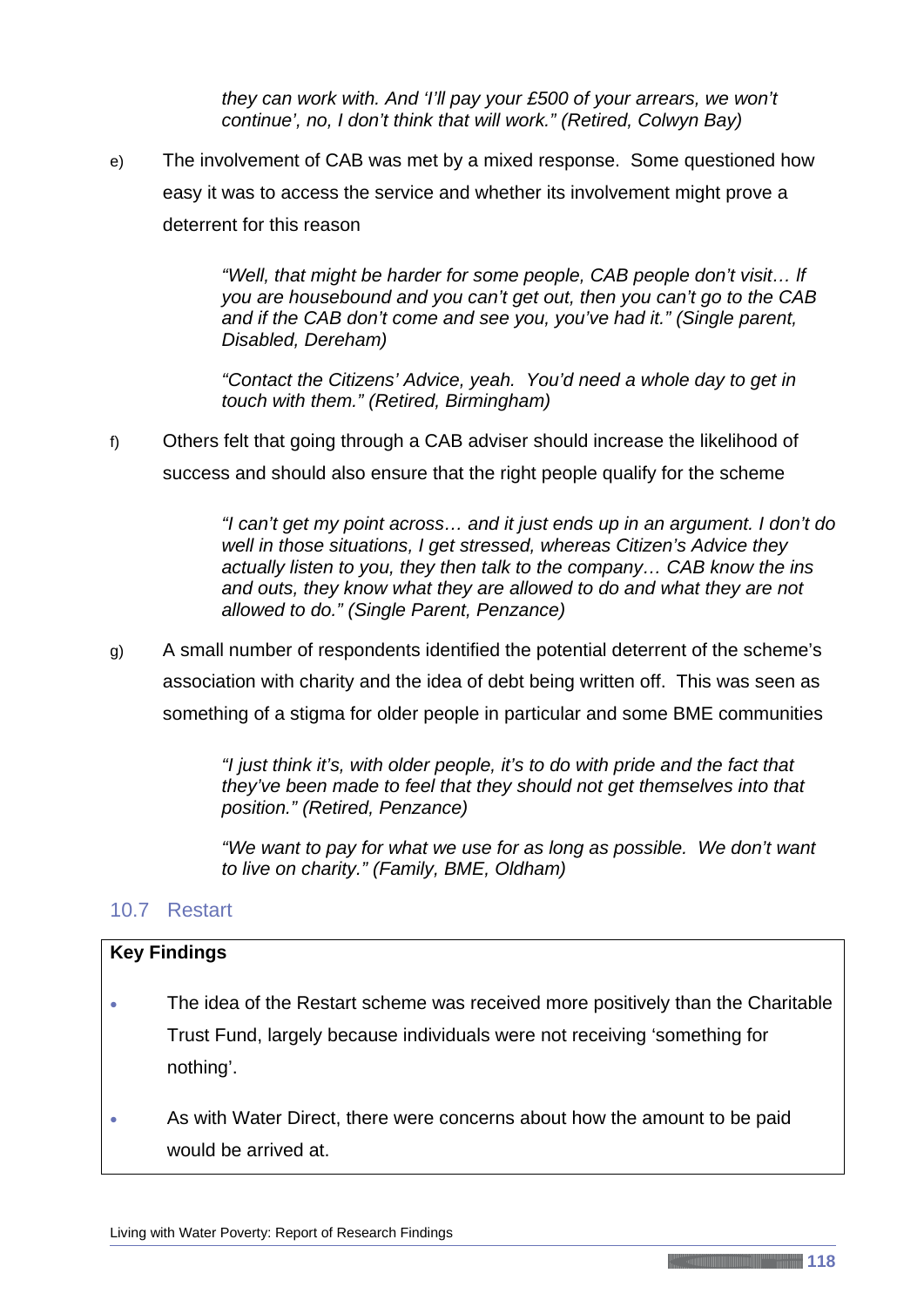#### **Restart schemes**

A number of water companies have these schemes and although the detail of different company schemes varies they generally work as follows:

- The schemes are for customers who are struggling and genuinely can't pay their water and sewerage bills
- The restart scheme aims to help customers manage their money better by getting them back into the habit of making regular payment on their water and sewerage bills
- If payments are kept up for six months or a year, the water company will write off some or all of the remaining debt
- Application may be made to the water company via the CAB, money advisor or direct to the water company
- The costs of these schemes may be paid for in other customers' bills
- a) This scheme attracted a more positive response than the Charitable Trust Fund largely because people were not receiving charity ie. something for nothing. Instead, they had to do something positive first by establishing a regular pattern

of payment before their debt was written off

*"I think that is a good idea because they are trying to help themselves and at the same time, they are being helped. You know, if they can show they are making the effort, they are being helped by the water company." (Retired, Penzance)*

b) As with the Water Direct scheme, concerns were expressed about how the amount to be paid will be arrived at and whether the customer's individual circumstances will be taken into account

> *"They could set the amount they wanted basically. My view of dealing with the water company is they've got a set screen and that's it, they're not going beyond that." (Post-family, Dover)*

c) There was some scepticism that such a scheme could be the total solution to getting people who are in arrears back on track with their payments because the underlying difficulties with managing on a low income are likely to remain. Scepticism was also voiced about water companies keeping to the agreement and paying off the debt

> *"That is okay but like, people don't generally get into debt because they want to. It's usually because they've got a problem and it's kind of like, it's not to say that they'll probably get out of debt through following the criteria, that's not going to stop them doing it again." (Single Parent, Disabled, Dereham)*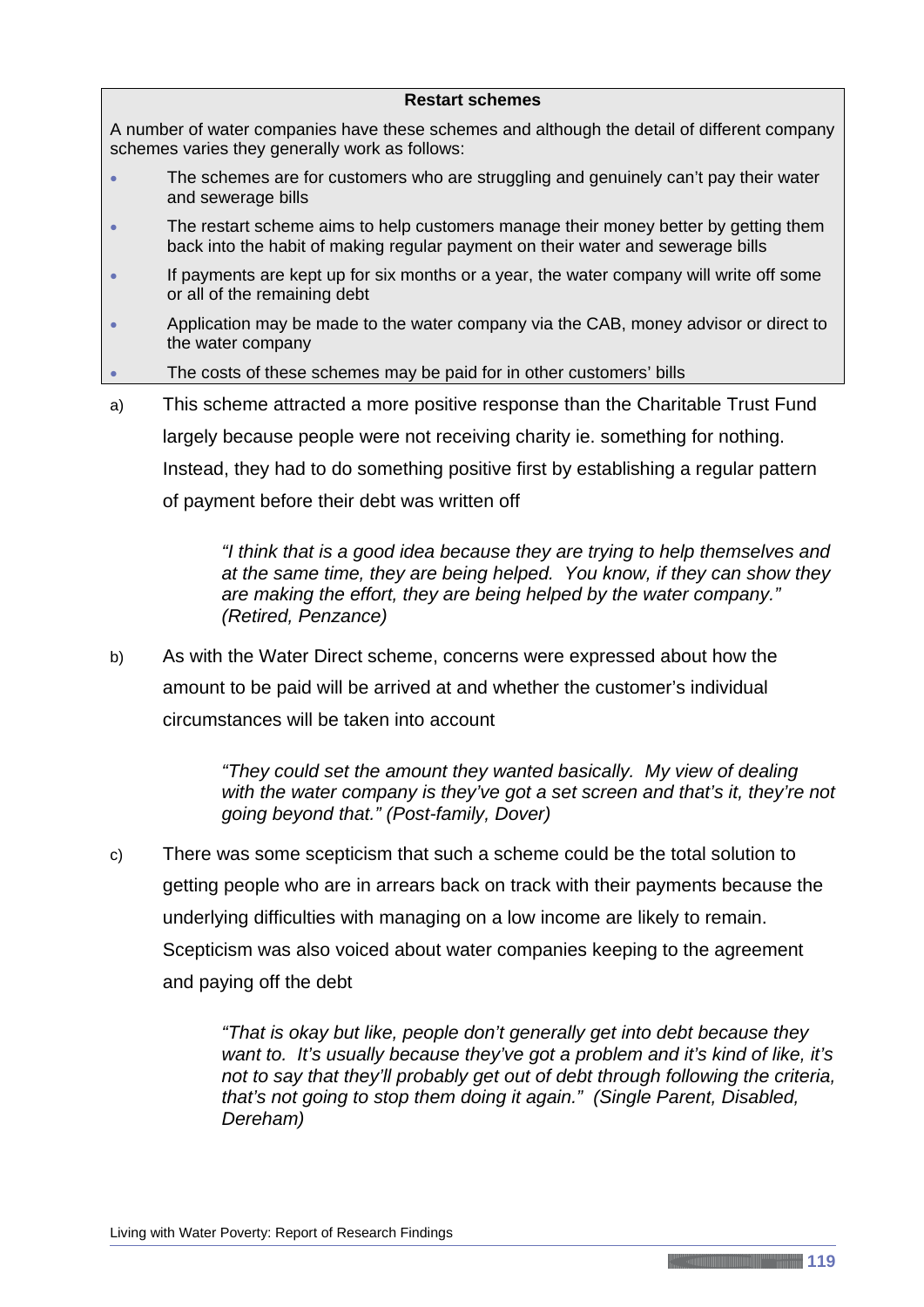d) Some of those who were 'making ends meet' took a less sympathetic approach; they felt that the amount to be paid should not be a token amount

> *"If you've got five years of water debts… and you've been paying 10p a month to pay it off and then they suddenly turn round and say, 'oh well, we'll scrub the £5,000 you owe us'… That's almost saying, 'don't pay your water. Get into so much debt with your water that eventually they'll write it off and somebody else will pay for it'." (Post-family, Penzance)*

e) It was also suggested that if people were able to keep the payments up for six months, then they should be able to pay the debt off

> *"Well, if they can keep them up for six months, why can't they keep them up for longer than six months and pay the rest off?" (Post-family, Garstang)*

# 10.8 Communication of the Schemes

- a) Given the low awareness of the schemes, there was a spontaneous call for increased publicity across a number of platforms. It was suggested that if people knew that such schemes existed, they might be more willing to contact their water supplier to find out about them. The principal ideas put forward were as follows:
	- In terms of reaching the largest audience, it was assumed that TV and radio promotion would be possible to create awareness and inform people about how to find out more

*"Like Learn Direct, they put that on the TV and everything, so you know where to go if you want to know more, so they should also put something to let people know about their existence and the service they provide." (Single Parent, Disabled, BME, Croydon)*

*"When they do water adverts, they should put something on the television or whatever, to say there are schemes to help people with claiming water." (Single Parent, Disabled, Dereham)*

- There was also an expectation of more targeted media advertising and features such as magazines aimed at older people; it was suggested that they might help remove the stigma of asking for help.
- A poster or leaflet campaign in places where people congregate, have time to look at information or go looking for information such as GP surgeries, libraries, community centres, council offices, CAB offices and job centres. Job centres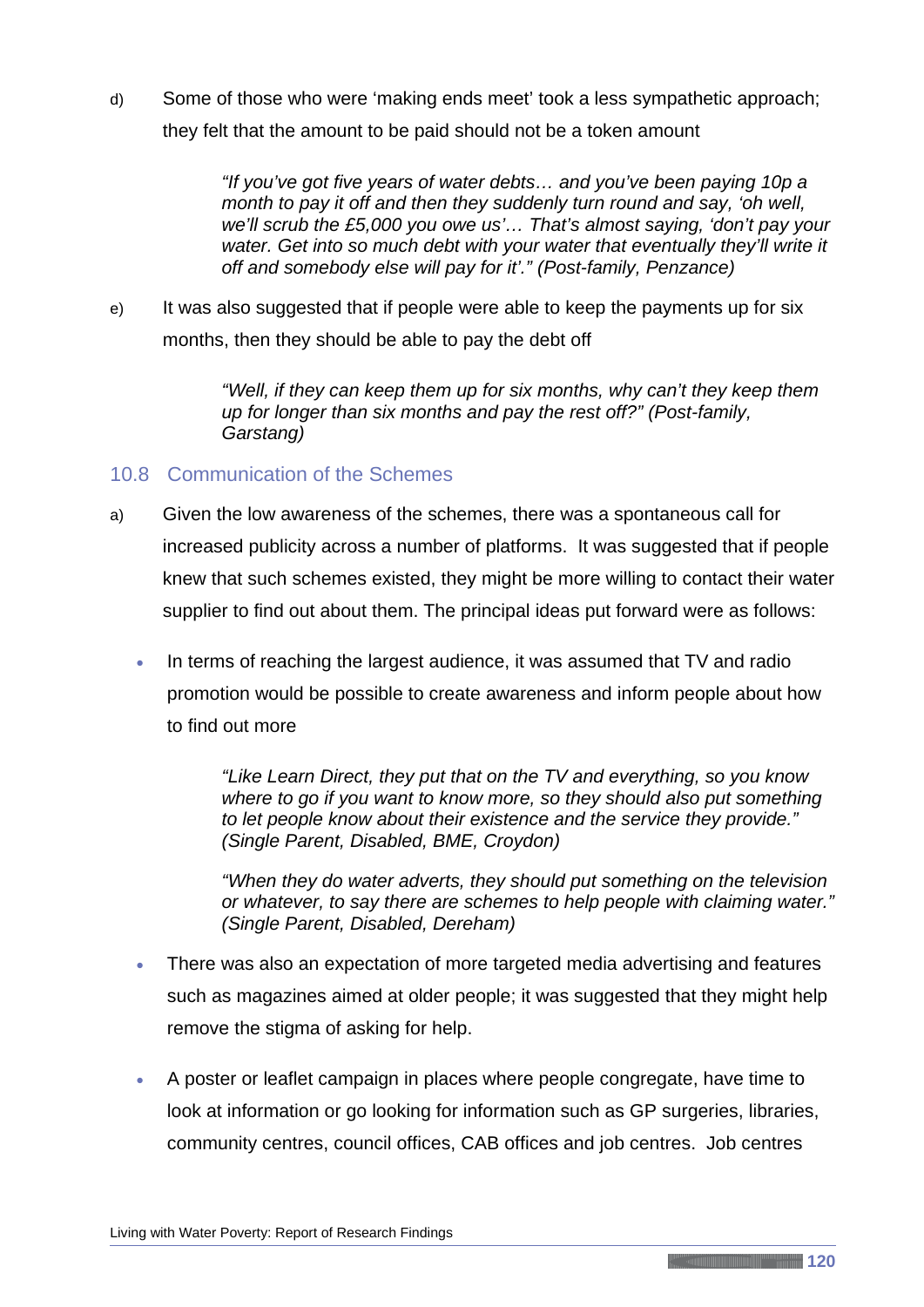were seen as important because people on certain benefits may need to visit them regularly. It was also suggested that benefit claimants could be told about the options for paying bills when they first make a claim

*"When you actually get benefits, if you're claiming Income Support or Job Seekers Allowance and all the rest of it, then you should be told at the Job Centres that you can claim for this sort of thing." (Post-family, Penzance)*

• Water bills were seen as a key vehicle for information. They could carry this on the bill itself or the bill could be accompanied by a letter and/or leaflet about the schemes. They could also refer the customer to the water company's website for more information

> *"Obviously, they send out to the customers if the water's going up… so why not send out a letter saying, 'this is available? This is the different types of things you can do?'" (Pre-family, Disabled, Penzance)*

*"I do feel like the utilities and things should provide customers with information to be able to get them help like this because I've never heard anything of this before.*

### *And how do you think they should do that?*

*With the bill, an information leaflet." (Post-family, Disabled, Dereham)*

*"When you get a bill, there should be some sort of information on the back there so you can get in touch with someone that deals with that problem. Like 'having trouble paying your water?' – they could have something printed on the back of the bill so that people can get in touch and find out what their options are. You don't see many things printed on the back that give you options, it's just money that they want." (Pre-family, Dereham)*

b) However, rather than putting the onus on customers to approach them (with all the barriers that exist), it was suggested that the water companies should be more proactive in identifying customers who are having difficulties meeting their payments and approach them to see if they qualify for help.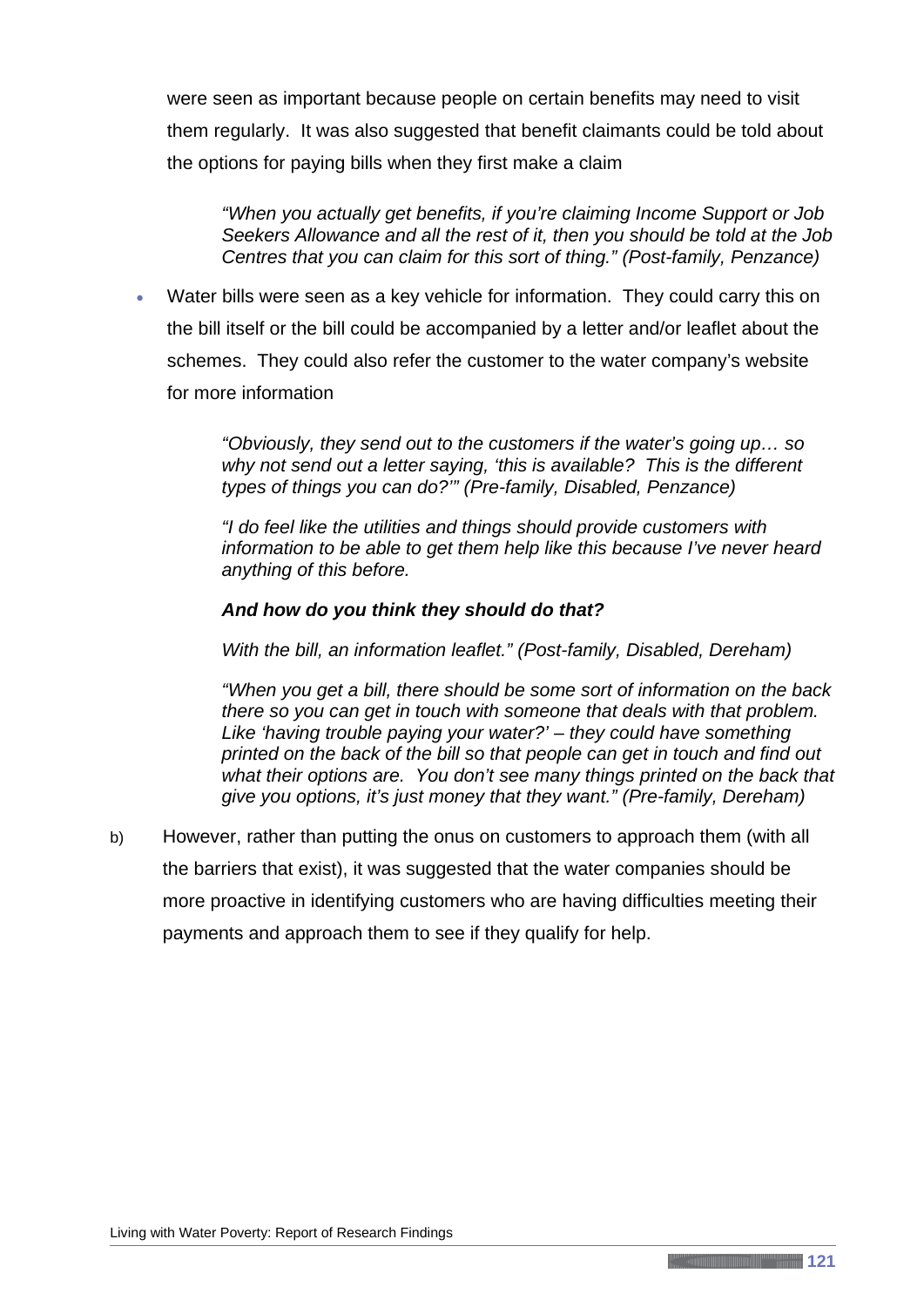# 11 Conclusions and Recommendations

# 11.1 Introduction

a) In this concluding section, we have provided our conclusions and recommendations based on the research findings. A summary of key findings against the research objectives can be found in section 2.3. Additionally, key findings are summarised throughout the report at the start of each section.

# 11.2 Age and Vulnerability

- a) It is often assumed that older people are an especially vulnerable group who need extra support but our findings suggest that in the case of bill management it is often younger people (singles and couples without children and especially lone parents), who are most likely to end up in debt. This probably reflects a combination of factors including less developed 'life skills' and pre-recession attitudes towards credit and borrowing, while, in contrast, older people typically have better honed life skills and a very debt averse attitude. This is not to suggest that older people may not need additional support but it does highlight the need to consider ways of helping younger people as well.
- b) It may also be assumed that some vulnerable customers can access support in budgeting from support workers but this research has shown that such support may not be as hands-on as some people would like and need.

# 11.3 Measures to Encourage Payment of Water Bills

- a) It is clear that payment of the water bill cannot be seen in isolation; it is one of many significant outgoings that have to be accommodated within a low and sometimes, inadequate income. We did not explore with respondents the impact of lowering the water bill, but if this is offered as a way of making the water bill more affordable, we suspect that a small reduction, however much welcomed, will have little effect; it needs to be an amount that will have an impact on the vulnerable customer's ability to manage all their outgoings.
- b) In terms of the effect of sanctions on payment of bills, we have noted above that threats of legal action or eviction may prompt payment but it should be pointed out that respondents themselves often do not have the money to pay; in these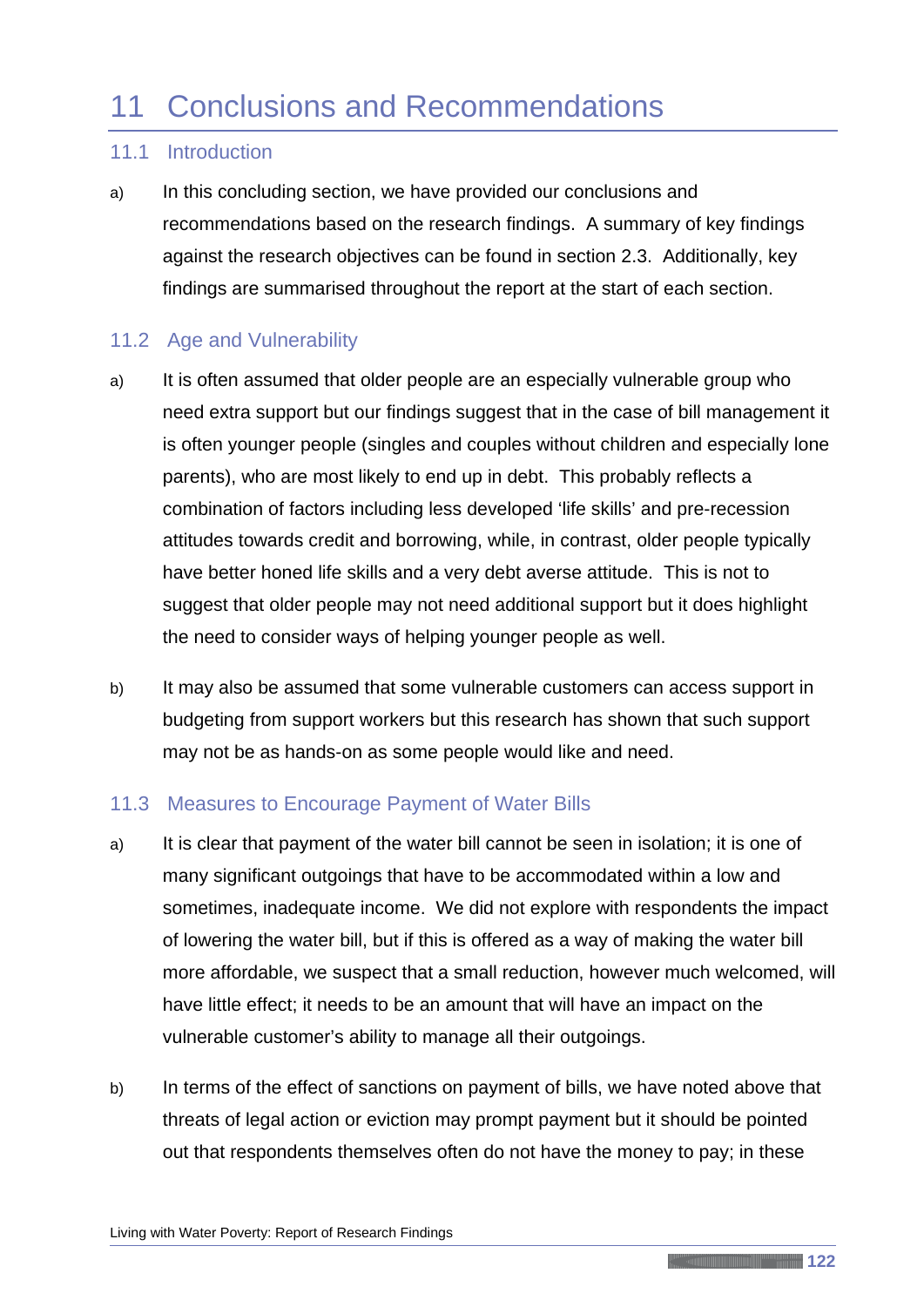circumstances they tend to ask friends and family for help (in two cases, they had taken out very high interest loans from loan companies). We have also noted that what amounts to the immediate withdrawal of supply (in the case of failing to pay in advance for energy) can also prompt payment. The extreme measures of the loss or withdrawal of water supply cannot be applied however and while it might be expected that they could have an effect on payment based on experience with other utilities, this is not something that could be tested.

- c) The assumption that having a water meter gives people control over the amount of water they use and therefore their bill, is not supported by the experiences of most metered respondents in this research. Encouraging customers who are struggling to pay their bill or already in arrears to switch to a meter is likely to be counterproductive unless it can be guaranteed that this will lower their bill. The research has shown that current water efficiency practices are not seen as having a noticeable impact on the water bill and this suggests that there is limited scope to promote even greater water efficiency. People in metered properties are already engaging in the obvious water reducing behaviours; other behaviours such as buying water efficient appliances are unlikely to be feasible due to the cost implications.
- d) Where a meter is considered an appropriate solution (potentially for households with one or two people), communicating the trial period may help persuade customers to take on metered billing. However, if they do not receive a bill for the first six months, they may still be reluctant to switch just in case they end up with higher charges. The research has also suggested that the potential impact of widespread metering would antagonise many people (particularly those with large families / living in households with a number of people). These people are likely to see significant rises in their water bill which in turn, could result in more people ending up in water poverty and not paying their water bill.

### 11.4 Increasing Awareness of the Schemes

a) The lack of awareness of the schemes intended to help people struggling to pay their water bill needs to be addressed to ensure that people who would benefit are aware of them and easily able to access them. Information needs to be made clearer on water bills and there should be active promotion of, and targeted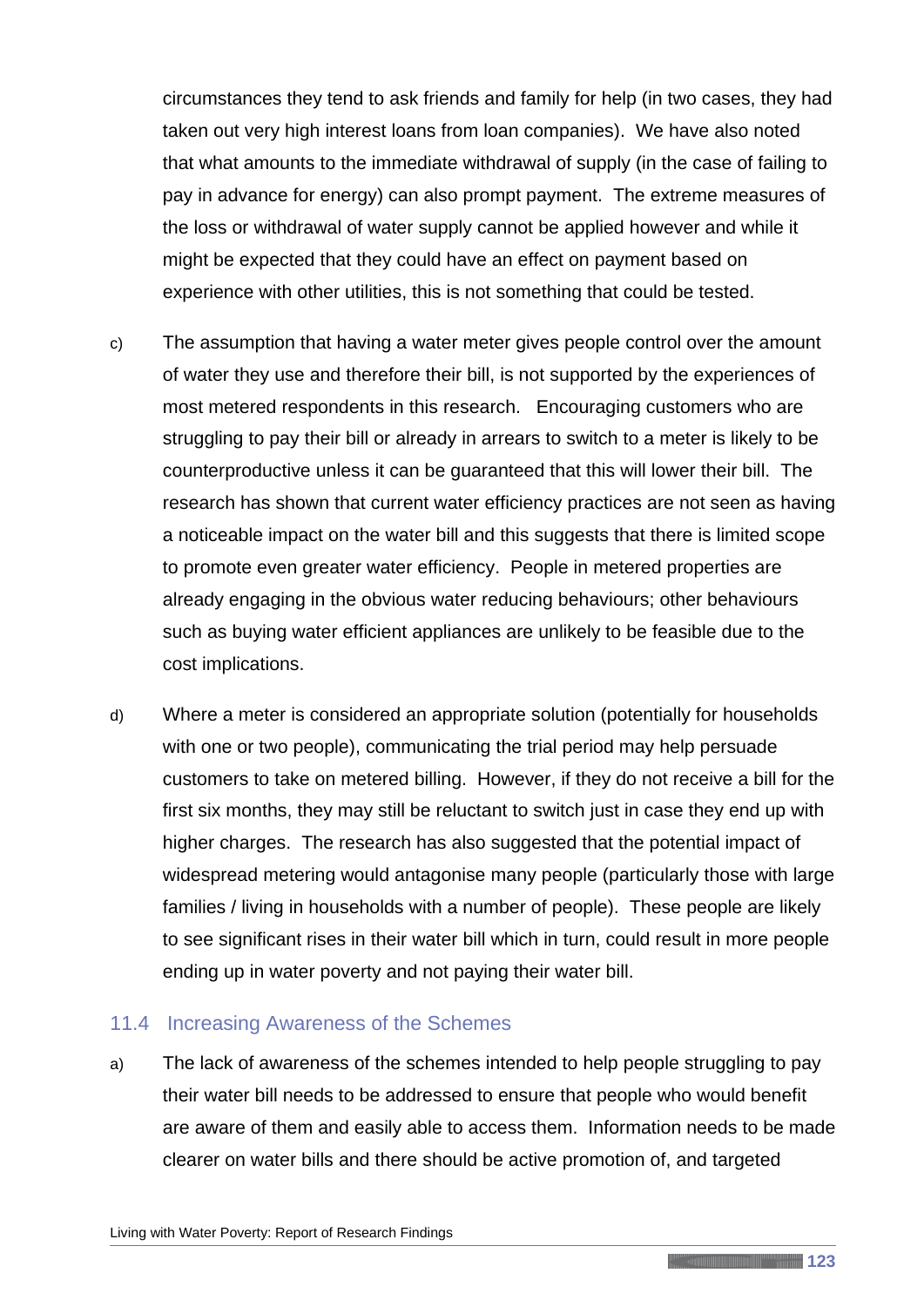communication about, the schemes, in a way that people can understand their options. There may be a need for both a campaign by water companies directed to individual customers and a more generic campaign setting out the options in general terms. Intermediaries who are in a position to help the most vulnerable should also be made aware of the schemes. Water Direct has appeal for some people in arrears who are in receipt of benefits but concerns about control over how much is deducted from benefits need addressing. One respondent's experience of quickly finding herself in arrears again after coming off the scheme when she returned to work, suggests there may also be a problem with this end of the process.<sup>[9](#page-128-0)</sup>

# 11.5 Extending / Clarifying the Eligibility Criteria for the Schemes and Reducing the Stigma of Receiving Help

- a) As they stand, the eligibility criteria for the schemes (particularly WaterSure) are rather narrow and were questioned by respondents who felt they might potentially benefit. In particular, eligibility needs to be clarified regarding whether schemes are available to people working in low income jobs as well as those receiving benefits. Given that single parent families with one or two children also struggle to pay their bill, perhaps the number of children needed to be eligible for WaterSure might also be considered.
- b) Some respondents are clearly uncomfortable with the idea of receiving 'charity' as it goes against the value they put on self-reliance and undermines their selfesteem. The term 'Charitable Trust Fund' is unacceptable to many and while most water companies avoid using the term 'charitable', we suggest that any reference to charity should be avoided in communicating about the schemes.

# 11.6 Improving Dealings with the Water Companies

a) In our view, almost without exception, people who found themselves in arrears were not adopting a 'won't pay' attitude. Instead, they were desperately trying to meet their various financial commitments and what they wanted was a means of

#### Living with Water Poverty: Report of Research Findings

-

<span id="page-128-0"></span> $9$  CC Water suggest that this may be because the local DWP office is slow to inform the water company that a claimant has returned to work or because it takes time for the water company's billing system to indicate that insufficient amounts are being paid or there are unpaid charges.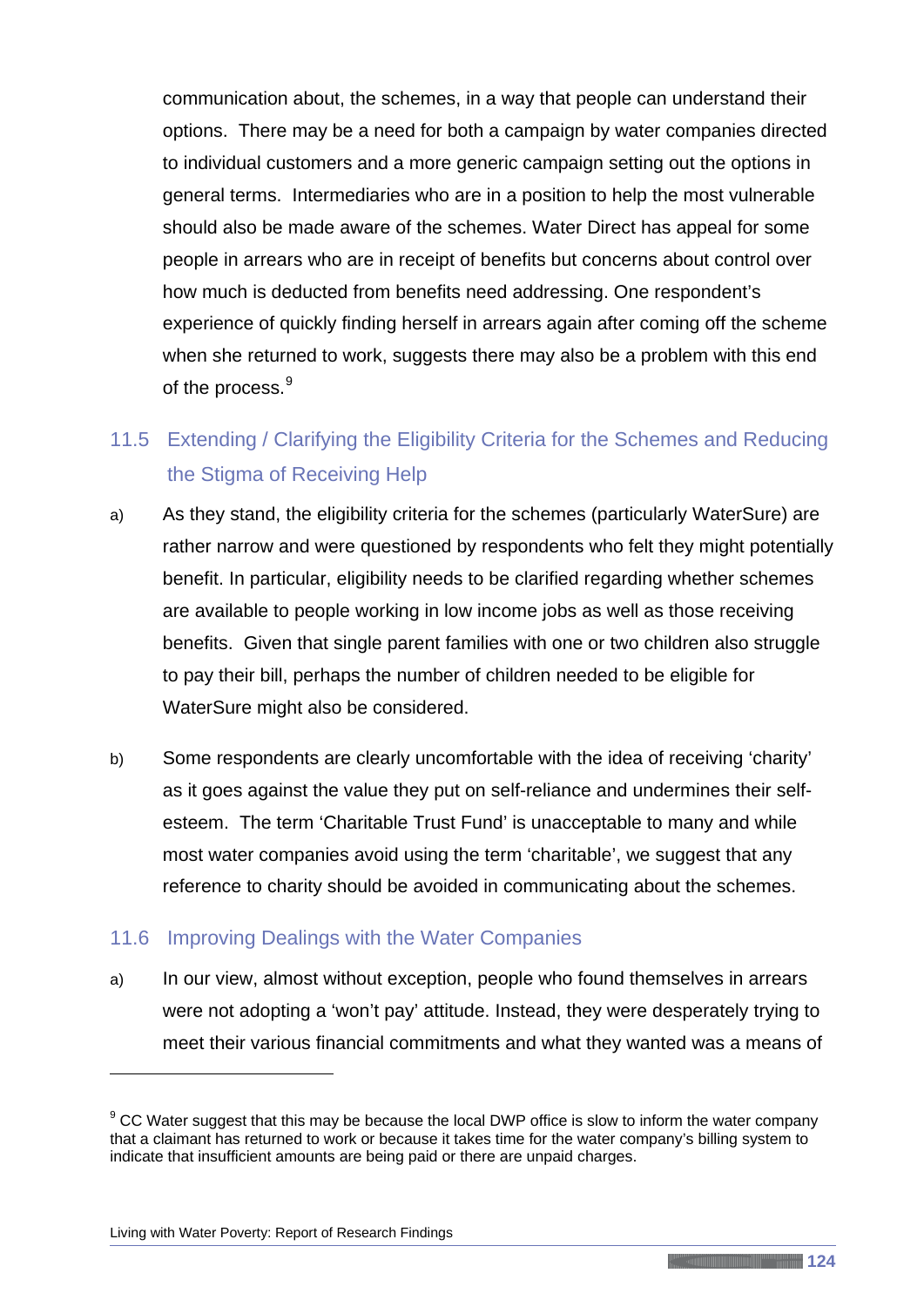helping them keep their heads above water until such time that they could clear their outstanding debts; for this reason, we have classified them as having a 'can't pay' attitude. The water companies need to recognise their predicament. Of course, they could take the option of 'going in hard' on such individuals but we suspect this will only exert more psychological pressure and this will prove unproductive as they are likely to be struggling in a number of financial areas, not just with their water bill. There is also the risk that such action could antagonise people, turning them from customers who 'can't pay' to customers who 'won't pay'.

- b) Firstly, water companies need to make it easier for customers to contact them and come to some kind of payment arrangement. Secondly, water companies should consider putting in place processes and systems that flag up individuals who are struggling to pay as early as possible and offer them assistance before, rather than after, they have got into significant arrears. This assistance should aim to get them onto an agreed level of payment that is realistic in terms of what they can afford. Respondents report that when they currently contact their water company, they are typically dealt with by an operative who has little appreciation of their situation, who seems to lack any understanding of the options or schemes put in place to help, and who adopts an inflexible approach – pay the bill or else. Even where a lower, regular payment is suggested, the amount in question often seems to bear no relationship to the customer's ability to pay. We would suggest that where there are dedicated teams within the water companies, they should have contact with the customer earlier in the process so that their needs can be assessed empathetically and the appropriate help provided. Such teams would be empowered to provide customers in need with assistance in getting onto agreed payment plans or other suitable schemes.
- c) Although the role of CCWater was not explored in the interviews, respondents often expressed the need for one-to-one help with managing their finances and coming to various arrangements in terms of what they could afford to pay suppliers. It is likely that if customers know that help is available from an independent organisation whose principal aim is to offer impartial advice, this would be welcomed and appreciated. In order for this to work, there would need to be significant communication of their role on water bills and via other channels.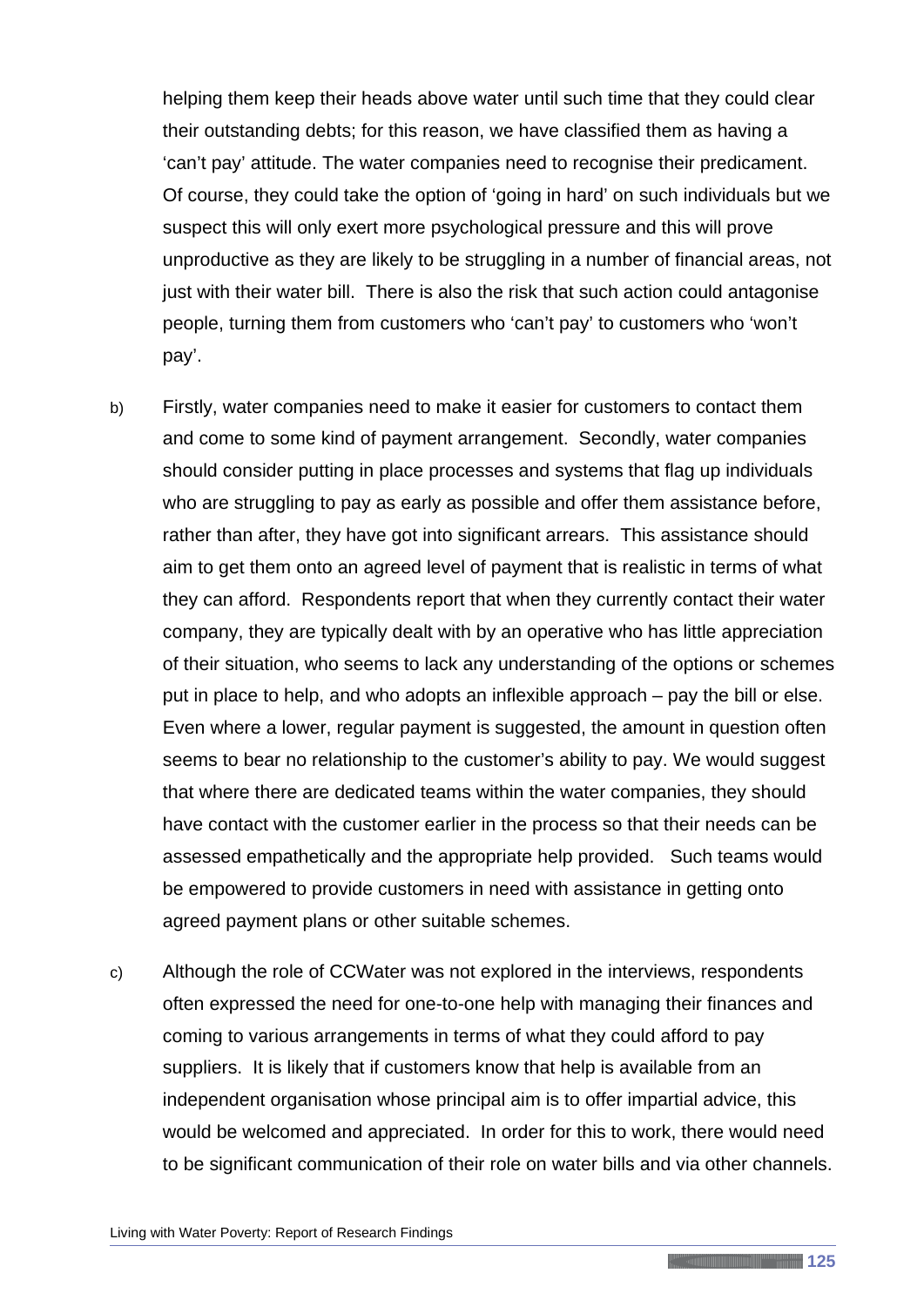# 12 Appendices

# 12.1 Recruitment questionnaire

#### **AFFORDABILITY**

Hello, I'm ..........................from Creative Research, an independent market research company. I wonder if you would be interested in taking part in some market research we are conducting. We want to talk to people who are struggling to make ends meet and who find it difficult to pay all their bills. The purpose of the research is to see what steps could be taken to try and help such people. It involves taking part in an interview lasting around 1 hour. In return for your time, I can offer you £30 (single respondent)/£40 (couple) as a contribution towards your expenses.

#### **KEY DEMOGRAPHICS**

**D1 SOCIAL GRADE** OCCUPATION OF HEAD OF HOUSEHOLD:

#### **ASK THE FOLLOWING FIVE QUESTIONS TO CLARIFY HEAD OF HOUSEHOLD INFORMATION:**

IF RETIRED, ASK FOR PREVIOUS OCCUPATION, IF PRIVATE PENSION RECEIVED

IF SELF-EMPLOYED OR MANAGERIAL, ASK FOR NO. OF EMPLOYEES RESPONSIBLE FOR

IF LOCAL AUTHORITY OR CIVIL SERVICE OR ARMED FORCES, ASK GRADE/RANK

ASK FOR DETAILS OF TRAINING/QUALIFICATIONS

INDUSTRY (WRITE IN)

#### **NOW CODE SOCIAL CLASS**

| АB   |                        | No quotas | ∽<br>◡        | $\sqrt{2}$<br>ັ |           |
|------|------------------------|-----------|---------------|-----------------|-----------|
| C1C2 | $\sqrt{2}$<br><u>_</u> |           | F<br><u>.</u> |                 | No quotas |

| D2 Gender (if recruiting as a couple, code as M & F) |                                                    |  | D5 Record number of dependent children in household |                                                                       |                                              |                     |
|------------------------------------------------------|----------------------------------------------------|--|-----------------------------------------------------|-----------------------------------------------------------------------|----------------------------------------------|---------------------|
| male                                                 | 1                                                  |  |                                                     |                                                                       | aged 0-11 years old                          |                     |
| female                                               | 2                                                  |  |                                                     |                                                                       | aged 12-16 years old                         |                     |
| D3 Age                                               |                                                    |  |                                                     |                                                                       | aged 17-18 years old in f/t education        |                     |
| $\mathbf{1}$<br>18-24                                |                                                    |  |                                                     | Record below Type of Respondent (see instructions<br>for definitions) |                                              |                     |
| 25-34                                                | 2                                                  |  |                                                     |                                                                       | People with long-term disability/not retired | $D1-6$              |
| $35 - 44$                                            | 3                                                  |  |                                                     |                                                                       | Pre-family, young single adults              | D7-10               |
| 45-54                                                | 4                                                  |  |                                                     |                                                                       | Pre-family, young couples                    | D <sub>11</sub> -12 |
| 55-64                                                | 5                                                  |  |                                                     |                                                                       | Single parent families                       | D <sub>13</sub> -16 |
| 65-74                                                | 6                                                  |  |                                                     |                                                                       | Family couples                               | D <sub>17</sub> -20 |
| $75+$                                                | 7                                                  |  |                                                     |                                                                       | Post family singles/couples                  | D <sub>21</sub> -24 |
| <b>D4</b> Working status                             |                                                    |  |                                                     |                                                                       | Retired singles                              | D <sub>25</sub> -28 |
|                                                      | $\mathbf{1}$<br>respondent works full or part time |  |                                                     | <b>Retired Couples</b>                                                | D <sub>29</sub> -32                          |                     |
| 2<br>respondent's partner works full or part time    |                                                    |  | BME (Black)                                         | D33-37                                                                |                                              |                     |
| 3<br>respondent and partner not working              |                                                    |  | BME (Asian)                                         | D38-42                                                                |                                              |                     |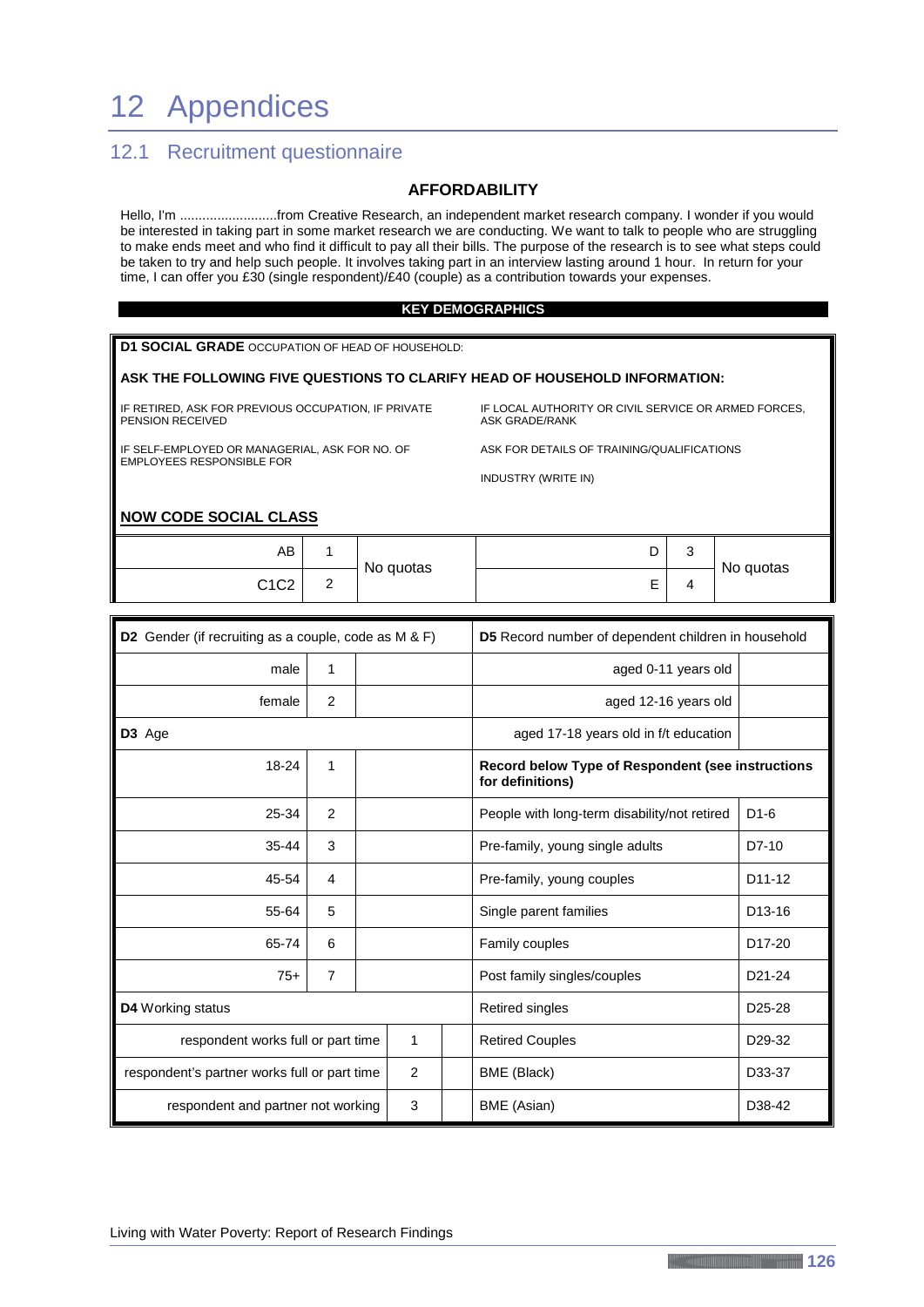| <b>SCREENING</b>                                                                                                                           |                |                                                    |                                                                                                                          |                                                                                         |                 |  |  |
|--------------------------------------------------------------------------------------------------------------------------------------------|----------------|----------------------------------------------------|--------------------------------------------------------------------------------------------------------------------------|-----------------------------------------------------------------------------------------|-----------------|--|--|
| $S1$ .<br>SHOW CARD A Can I just check, do you or any of your immediate family work in any of the following<br>professions or occupations? |                |                                                    |                                                                                                                          |                                                                                         |                 |  |  |
| Market Research or Marketing                                                                                                               | $\mathbf 1$    |                                                    | Energy companies                                                                                                         | 4                                                                                       | <b>CLOSE</b>    |  |  |
| Public Relations or Journalism                                                                                                             | 2              | <b>CLOSE</b>                                       | Water and/or sewerage<br>companies                                                                                       | 5                                                                                       |                 |  |  |
| Advertising                                                                                                                                | 3              |                                                    | CAB, Money Advice Centres or<br>other professions providing<br>members of the public with<br>financial advice/assistance | 6                                                                                       |                 |  |  |
|                                                                                                                                            |                | $\overline{7}$<br><b>CONTINUE</b><br>None of these |                                                                                                                          |                                                                                         |                 |  |  |
| Have you ever attended a GROUP DISCUSSION<br>S <sub>2a</sub> .<br>or IN-DEPTH INTERVIEW before?                                            |                |                                                    | S <sub>2</sub> b.<br>What was the subject under discussion?                                                              |                                                                                         |                 |  |  |
| <b>No</b>                                                                                                                                  | 1              | <b>GO TO Q1</b>                                    |                                                                                                                          |                                                                                         |                 |  |  |
| Yes                                                                                                                                        | 2<br>GO TO S2b |                                                    |                                                                                                                          | <b>IF PREVIOUS SUBJECT RELATED TO THIS</b><br>PROJECT, THANK & CLOSE. OTHERWISE ASK Q2c |                 |  |  |
| S2c. How long ago was that?                                                                                                                |                |                                                    | S2d How many group discussions & depth interviews<br>have you attended in the last 3 years?                              |                                                                                         |                 |  |  |
| Less than 6 months                                                                                                                         | 1              | <b>THANK &amp; CLOSE</b>                           | $1 - 6$                                                                                                                  | 1                                                                                       | <b>GO TO Q1</b> |  |  |
| More than 6 months ago                                                                                                                     | $\overline{2}$ | GO TO S2d                                          | 7 or more                                                                                                                | <b>THANK &amp; CLOSE</b>                                                                |                 |  |  |

| <b>INTERVIEWER DECLARATION</b>                                                                                                                                                 |       |
|--------------------------------------------------------------------------------------------------------------------------------------------------------------------------------|-------|
| I DECLARE THAT THIS IS A TRUE RECORD OF A FACE TO FACE INTERVIEW WITH THE NAMED RESPONDENT WHICH WAS<br>CONDUCTED IN ACCORDANCE WITH THE INSTRUCTIONS AND THE CODE OF CONDUCT. |       |
| SIGNATURE:                                                                                                                                                                     |       |
| <b>PRINT NAME:</b>                                                                                                                                                             | DATE: |

| <b>METHOD OF RECRUITMENT</b>                                                                                                                                                                                                   |  |
|--------------------------------------------------------------------------------------------------------------------------------------------------------------------------------------------------------------------------------|--|
| FROM CLIENT-SUPPLIED LISTS                                                                                                                                                                                                     |  |
| <b>FROM RECRUITER'S DATABASE</b>                                                                                                                                                                                               |  |
| SNOWBALLING                                                                                                                                                                                                                    |  |
| FREE FOUND (In Street/House to house etc)                                                                                                                                                                                      |  |
| OTHER (PLEASE WRITE IN): WE ARRIVE THE STATE OF THE STATE OF THE STATE OF THE STATE OF THE STATE OF THE STATE OF THE STATE OF THE STATE OF THE STATE OF THE STATE OF THE STATE OF THE STATE OF THE STATE OF THE STATE OF THE S |  |
|                                                                                                                                                                                                                                |  |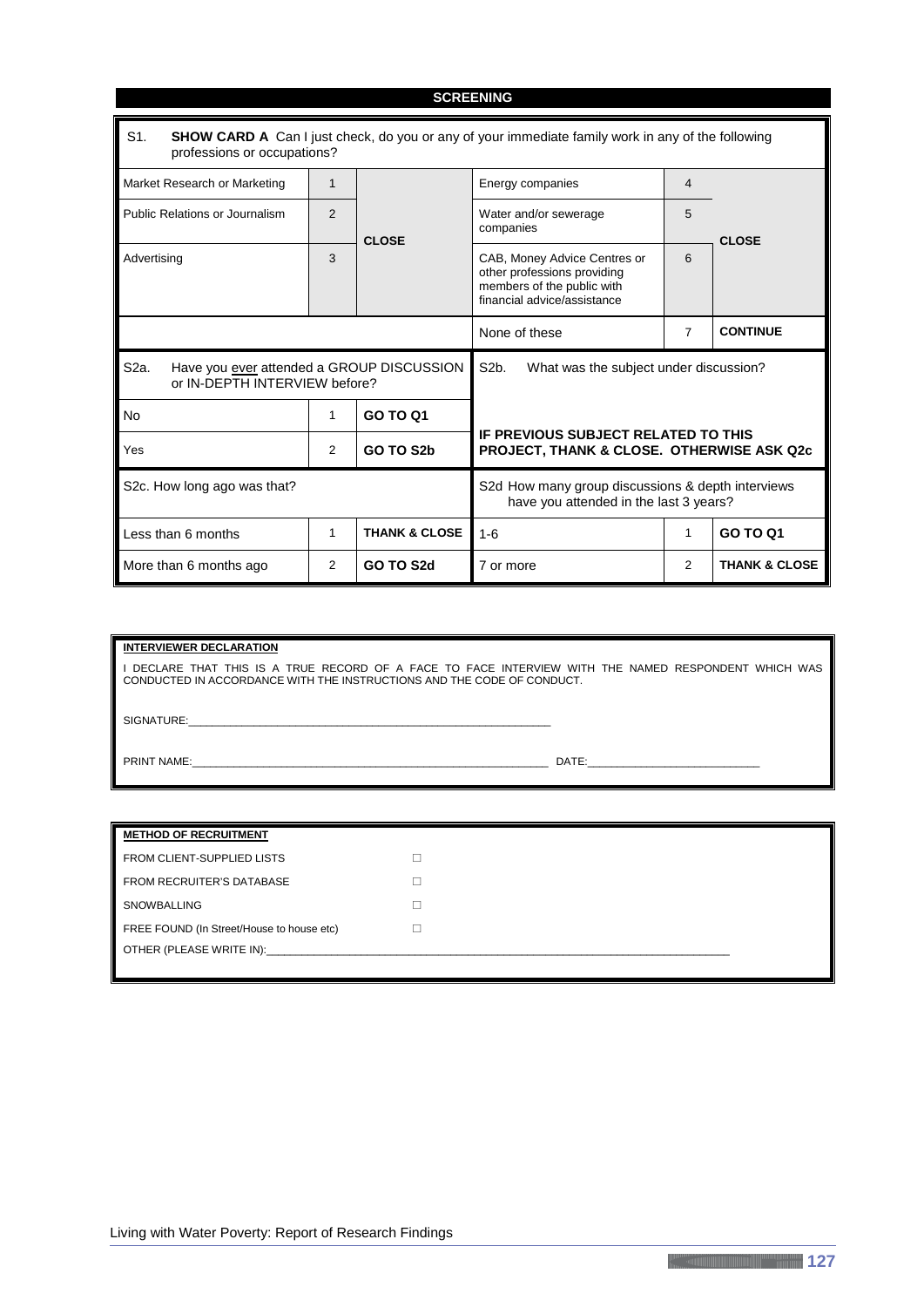We want to talk to a range of different people as part of the project and I need to ask you a number of questions first of all about your income and expenditure. This will include the amounts you pay to utilities, for example electricity, gas and water.

Q1. Are you the person in your household who is responsible for managing your finances and paying the bills – either by yourself or jointly with your partner?

| Yes: respondent is responsible for managing the household<br>finances and paying bills | <b>CONTINUE</b>                                               |
|----------------------------------------------------------------------------------------|---------------------------------------------------------------|
| No: respondent is not responsible                                                      | Either: recruit partner/person<br>who is responsible or CLOSE |

Q2. The first thing I need to ask you is how much disposable income you and your family have to live on. This is the amount of money after paying any tax or national insurance but including any benefits you receive on behalf of yourself or other members of your household. If you have a partner please include any income and benefits they receive. If you have a son or daughter who makes a contribution to paying the household bills, please include the contribution they make.

You can work it out either on a weekly, a monthly or a yearly basis, whichever is easiest for you. If your income fluctuates, please base it on the average household income over the last three months.

#### **WRITE IN BELOW HOUSEHOLD DISPOSABLE INCOME**

| Weekly disposable income:  | £ | If over £360 per week: CLOSE    |
|----------------------------|---|---------------------------------|
| Monthly disposable income: | £ | If over £1,500 per month: CLOSE |
| Yearly disposable income:  | ₽ | If over £18,000 per year: CLOSE |

#### Q3. **SHOW CARD B**

I'm going to read out to you some different items of household expenditure. For each item I read out I'd like you to tell me how affordable you feel it is by choosing an answer from this card

|                          | Always<br>Affordable | <b>Sometimes</b><br>Affordable | Rarely<br>Affordable | <b>Not Affordable</b> |
|--------------------------|----------------------|--------------------------------|----------------------|-----------------------|
| Food bills               |                      |                                |                      |                       |
| Clothing bills           |                      |                                |                      |                       |
| Energy bills             |                      |                                |                      |                       |
| Water and sewerage bills |                      |                                |                      |                       |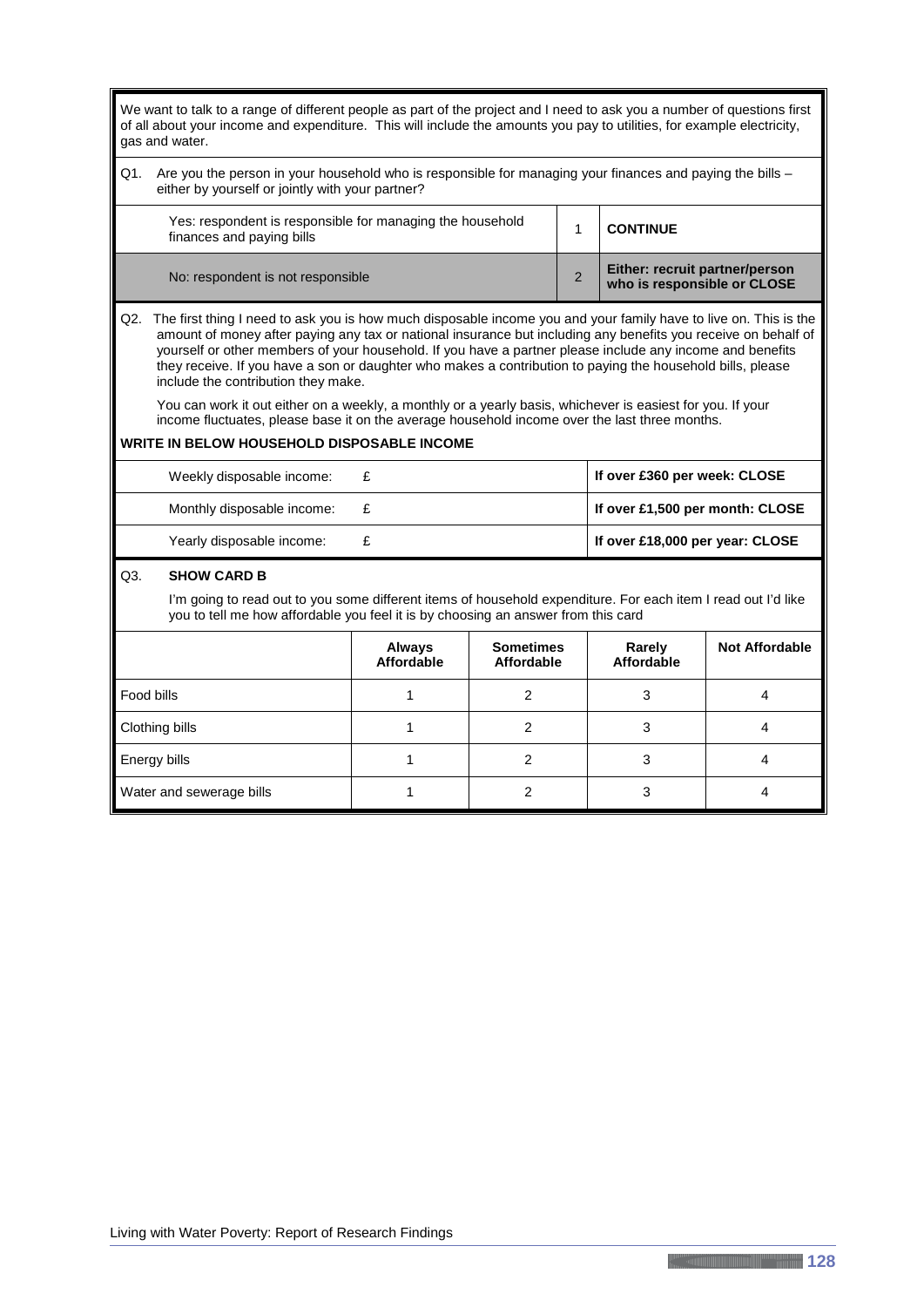Q4. The next thing I need to do is get an accurate idea of how much you are currently paying for your water and sewerage bills. If at all possible, can you show me a copy of your most recent bill?

**NB If at all possible, you should record this information from the most recent bill.** 

#### **Non-Metered**

**Water bills are typically sent out once a year around Feb/March. Find out if the respondent has received thei new bill yet and if so, ask to see this. If they haven't had their new bill, you should ask to see last year's bill which will be dated Feb/March 2008.**

**Some people may be paying by instalments and they may receive bills every 6 months, every month or more often. You need to be sure what period the bill covers.**

**If the respondent is behind in their payments, their bill will also show any arrears but these should be shown separately from the annual bill – please do not include any arrears when working out the annual water bill.**

**Amounts shown in payment books may also include arrears. If someone shows you a reminder notice, this may not show the annual sum or it may include a sum that includes any outstanding arrears, so if possible you should ask to see the annual bill.**

#### **Metered Bills**

**These are mainly sent out every six months (although some companies may send an annual bill) so you may need to double the amount on the bill to arrive at an annual estimate. Once again, take care to exclude any arrears on the account.**

#### **All Bills**

**Most respondents will receive a single bill covering both water and sewerage charges – it is the total amount we want to record so please check that you include the cost of both water and sewerage. The exception to this will be any customers living in the Southern Water region who will have two bills – one for water and another for sewerage – again, it is the total amount across both bills that you should record.**

**If respondents cannot produce a bill, you should ask them to show you a bank statement (for example, if they pay by direct debit) or a cheque book stub (if they pay by cheque).**

**If the respondent cannot produce evidence of the size of their bill, as a last resort**, **you can ask them to estimate the size of their bill. Once again, you should not include any outstanding arrears.**

- a) If they pay on a weekly basis, write in the amount and then multiple it by 52 to arrive at the annual amount
- b) If they pay monthly, write in the amount and then multiple it by 12 to arrive at the annual amount.
- c) If they pay every 6 months, write in the amount and then multiple it by 2 to arrive at the annual amount.
- d) If they pay by direct debit or through an instalment scheme, you must record the amount they pay per instalment and the number of instalments each year. If someone says they pay by monthly instalments, check how many instalments they make – for example, some schemes collect the annual bill over the first few months of the year and the customer does not pay anything in the last few months. So, if the payments are taken over 10 months, you should multiple the amount paid for each instalment by 10.
- e) If they make a single annual payment, write this in
- f) If they pay in some other way, write in a brief description and the amount they pay each year

| a) Weekly water and sewerage bill:  | £ | per week $x 52 =$                       | £ | per year            |
|-------------------------------------|---|-----------------------------------------|---|---------------------|
| b) Monthly water and sewerage bill: | £ | per month $x 12 =$                      | £ | per year            |
| c) 6 monthly water bill:            | £ | per month $x 12 =$                      | £ | per year            |
| d) Instalment plan:                 | £ | per instalment                          |   | no. of instalments: |
| £                                   |   | per instalment x no. of instalments $=$ | £ | per year            |
| e) Yearly water and sewerage bill:  | £ | per year                                |   |                     |
| f) Something else                   |   |                                         | £ | per year            |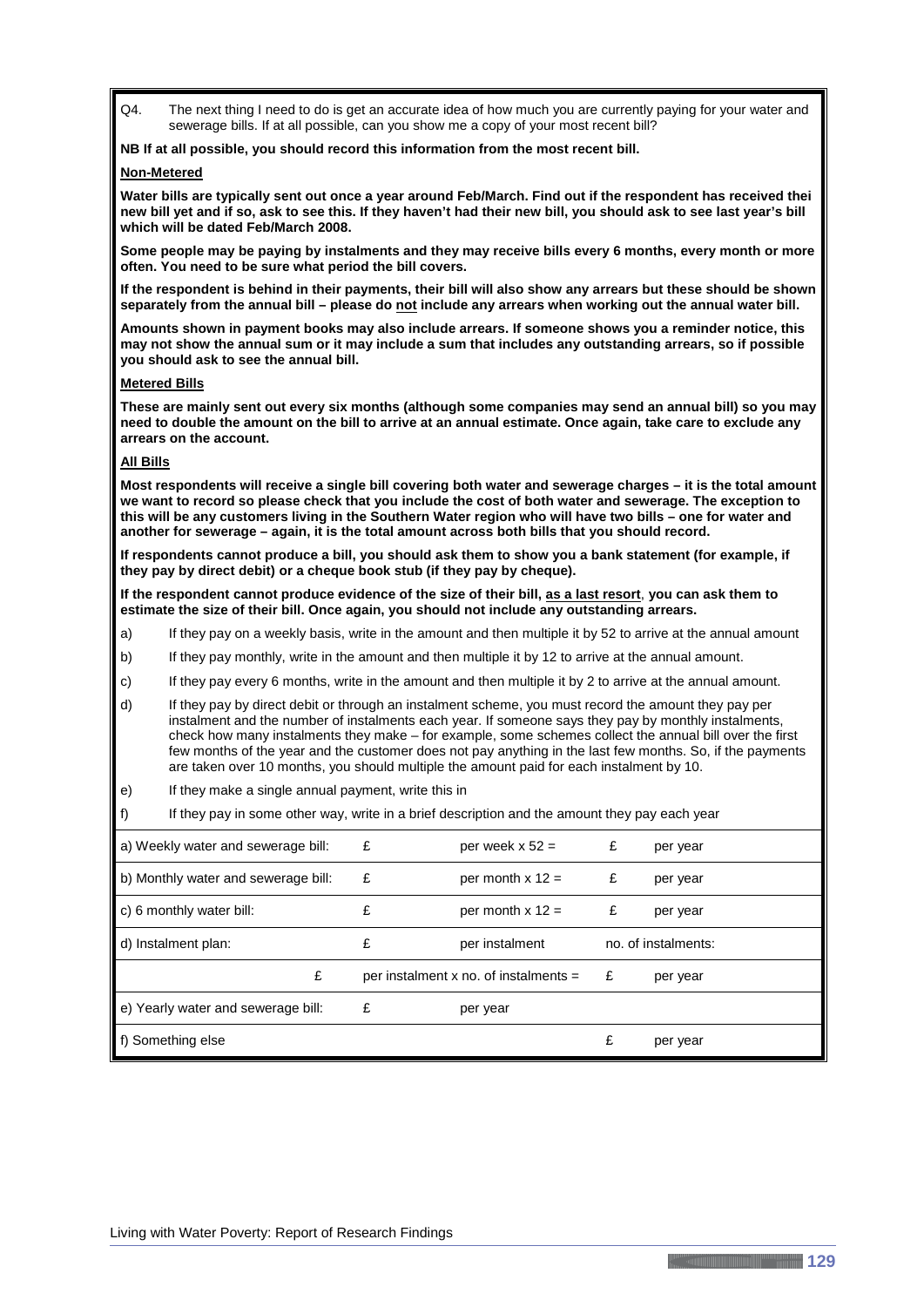| You now need to use the grid included in your interviewer pack to work out if the respondent is eligible for<br>recruitment |                                                                                                                                                                                      |   |                         |  |  |  |  |
|-----------------------------------------------------------------------------------------------------------------------------|--------------------------------------------------------------------------------------------------------------------------------------------------------------------------------------|---|-------------------------|--|--|--|--|
|                                                                                                                             | Eligible: disposable income is no higher than amount shown<br>under col A1/M1/W1                                                                                                     |   |                         |  |  |  |  |
|                                                                                                                             | Eligible: disposable income is no higher than amount shown<br>under col A2/M2/W2 and respondent considers their water<br>and sewerage bill is 'not affordable/not at all affordable' | 2 | <b>CONTINUE</b>         |  |  |  |  |
|                                                                                                                             | Not eligible                                                                                                                                                                         | 3 | <b>CLOSE</b>            |  |  |  |  |
| Q5.                                                                                                                         | Record below whether or not respondent has a water meter                                                                                                                             |   |                         |  |  |  |  |
|                                                                                                                             | Has a water meter                                                                                                                                                                    |   | <b>Recruit to quota</b> |  |  |  |  |
|                                                                                                                             | Does not have a water meter                                                                                                                                                          | 2 |                         |  |  |  |  |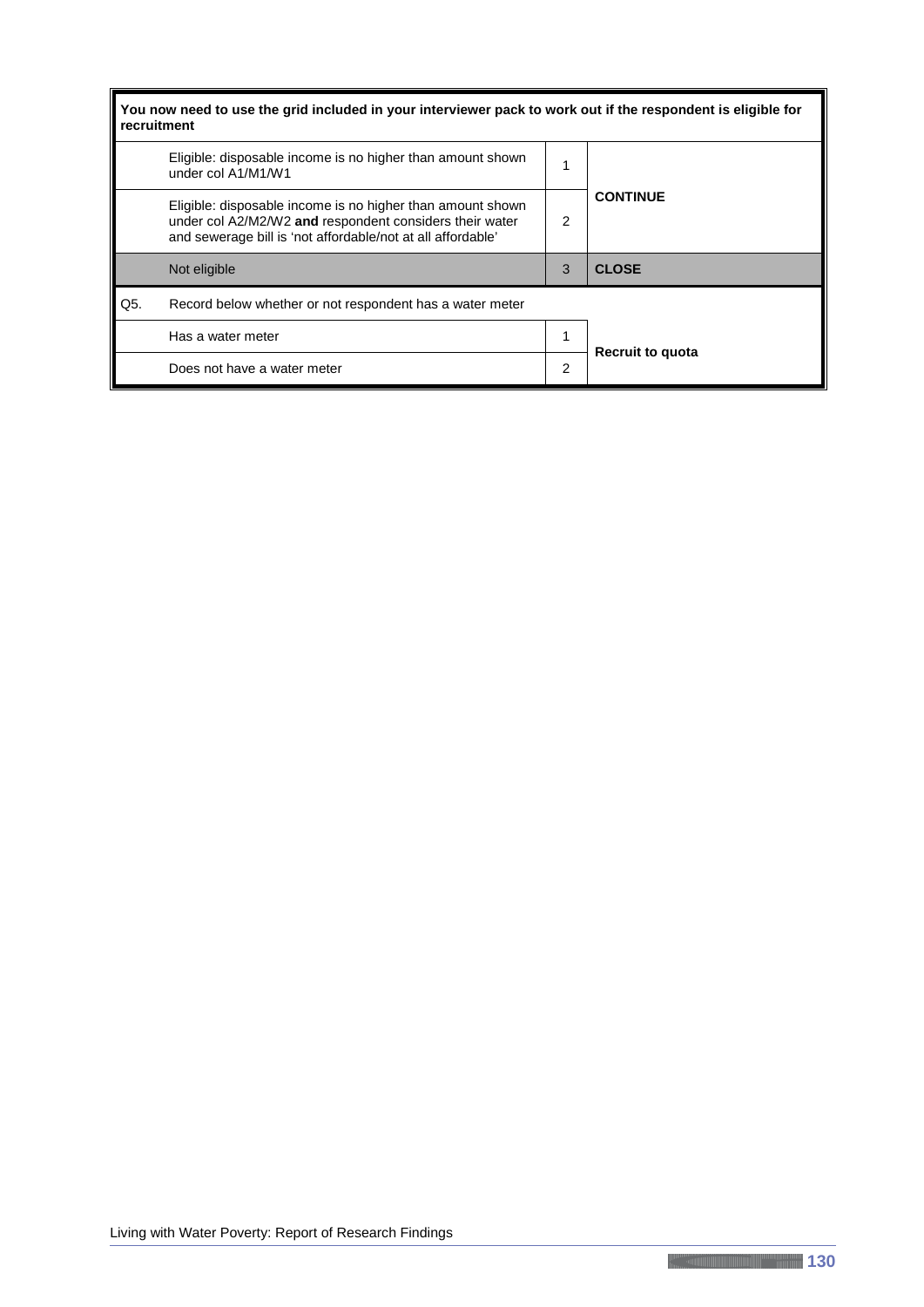| Q6.                                                                        | Ask necessary questions to establish respondent's lifestage and code below                                                                                                                                                                                                                                                                                      |                                                                                   |  |                |                                                                                                                                                                             |   |                |                   |       |                   |
|----------------------------------------------------------------------------|-----------------------------------------------------------------------------------------------------------------------------------------------------------------------------------------------------------------------------------------------------------------------------------------------------------------------------------------------------------------|-----------------------------------------------------------------------------------|--|----------------|-----------------------------------------------------------------------------------------------------------------------------------------------------------------------------|---|----------------|-------------------|-------|-------------------|
|                                                                            |                                                                                                                                                                                                                                                                                                                                                                 |                                                                                   |  |                | Pre-family young single adults: most be living independently and not with a partner;<br>must be responsible for paying their own bills; aged under 35; no children          |   |                | 1                 |       |                   |
| children. Aim to interview both partners.                                  |                                                                                                                                                                                                                                                                                                                                                                 |                                                                                   |  |                | Pre-family young adult couples: either married or in a permanent relationship and<br>living with partner; must be responsible for paying their own bills; aged under 35; no |   |                | 2                 |       |                   |
|                                                                            |                                                                                                                                                                                                                                                                                                                                                                 | Single parents: has one or more dependent children aged under 17 living with them |  |                |                                                                                                                                                                             |   |                |                   |       |                   |
|                                                                            | Family couples: either married or in a permanent relationship and living with partner<br>with at least one dependent child aged under 17 and living with them. Aim to<br>interview both partners.                                                                                                                                                               |                                                                                   |  |                |                                                                                                                                                                             |   |                | 4                 |       | <b>Recruit to</b> |
|                                                                            | Post-family singles/couples: aged 45 and above and either never had any children<br>or all children aged 17 and above. Can be single or married/in permanent relationship.<br>If a couple, aim to interview both partners.                                                                                                                                      |                                                                                   |  |                |                                                                                                                                                                             |   |                | 5                 | Quota |                   |
|                                                                            | Retired couples: reached State retirement age and either married or in a permanent<br>relationship. NB if living in sheltered accommodation you can only recruit them if they<br>are responsible for paying their bills including their water and sewerage bills. If this is<br>included as part of their rent, do not recruit. Aim to interview both partners. |                                                                                   |  |                |                                                                                                                                                                             |   |                | 6                 |       |                   |
|                                                                            | Retired singles: reached State retirement age and living alone NB if living in<br>sheltered accommodation you can only recruit them if they are responsible for paying<br>their bills including their water and sewerage bills. If this is included as part of their<br>rent, do not recruit.                                                                   |                                                                                   |  |                |                                                                                                                                                                             |   | $\overline{7}$ |                   |       |                   |
| Q7                                                                         | <b>SHOW CARD C</b>                                                                                                                                                                                                                                                                                                                                              |                                                                                   |  |                |                                                                                                                                                                             |   |                |                   |       |                   |
| Record respondent's ethnicity                                              |                                                                                                                                                                                                                                                                                                                                                                 |                                                                                   |  |                |                                                                                                                                                                             |   |                |                   |       |                   |
| <b>White British</b>                                                       |                                                                                                                                                                                                                                                                                                                                                                 | 1                                                                                 |  |                | African                                                                                                                                                                     |   |                | 9                 |       |                   |
| <b>White Other</b>                                                         |                                                                                                                                                                                                                                                                                                                                                                 | $\overline{c}$                                                                    |  |                | Other Black                                                                                                                                                                 |   |                | 10                |       |                   |
| Indian                                                                     |                                                                                                                                                                                                                                                                                                                                                                 | 3                                                                                 |  |                | White and Black Caribbean                                                                                                                                                   |   |                | 11                |       |                   |
| Pakistani                                                                  |                                                                                                                                                                                                                                                                                                                                                                 | 4                                                                                 |  |                | White and Black African                                                                                                                                                     |   |                | $12 \overline{ }$ |       |                   |
| Bangladeshi                                                                |                                                                                                                                                                                                                                                                                                                                                                 | 5                                                                                 |  |                | White and Asian                                                                                                                                                             |   |                | 13                |       |                   |
| Other Asian<br>6<br>Other mixed                                            |                                                                                                                                                                                                                                                                                                                                                                 |                                                                                   |  | 14             |                                                                                                                                                                             |   |                |                   |       |                   |
| Chinese                                                                    |                                                                                                                                                                                                                                                                                                                                                                 | $\overline{7}$                                                                    |  |                | Other ethnic group (write in)                                                                                                                                               |   |                | 15                |       |                   |
| 8<br>Caribbean                                                             |                                                                                                                                                                                                                                                                                                                                                                 |                                                                                   |  |                |                                                                                                                                                                             |   |                |                   |       |                   |
| If recruiting a non-English speaker, tick below language respondent speaks |                                                                                                                                                                                                                                                                                                                                                                 |                                                                                   |  |                |                                                                                                                                                                             |   |                |                   |       |                   |
| Bengali                                                                    | $\mathbf 1$                                                                                                                                                                                                                                                                                                                                                     | Hindi                                                                             |  | $\overline{2}$ | Punjabi                                                                                                                                                                     | 3 | Urdu           |                   |       | 4                 |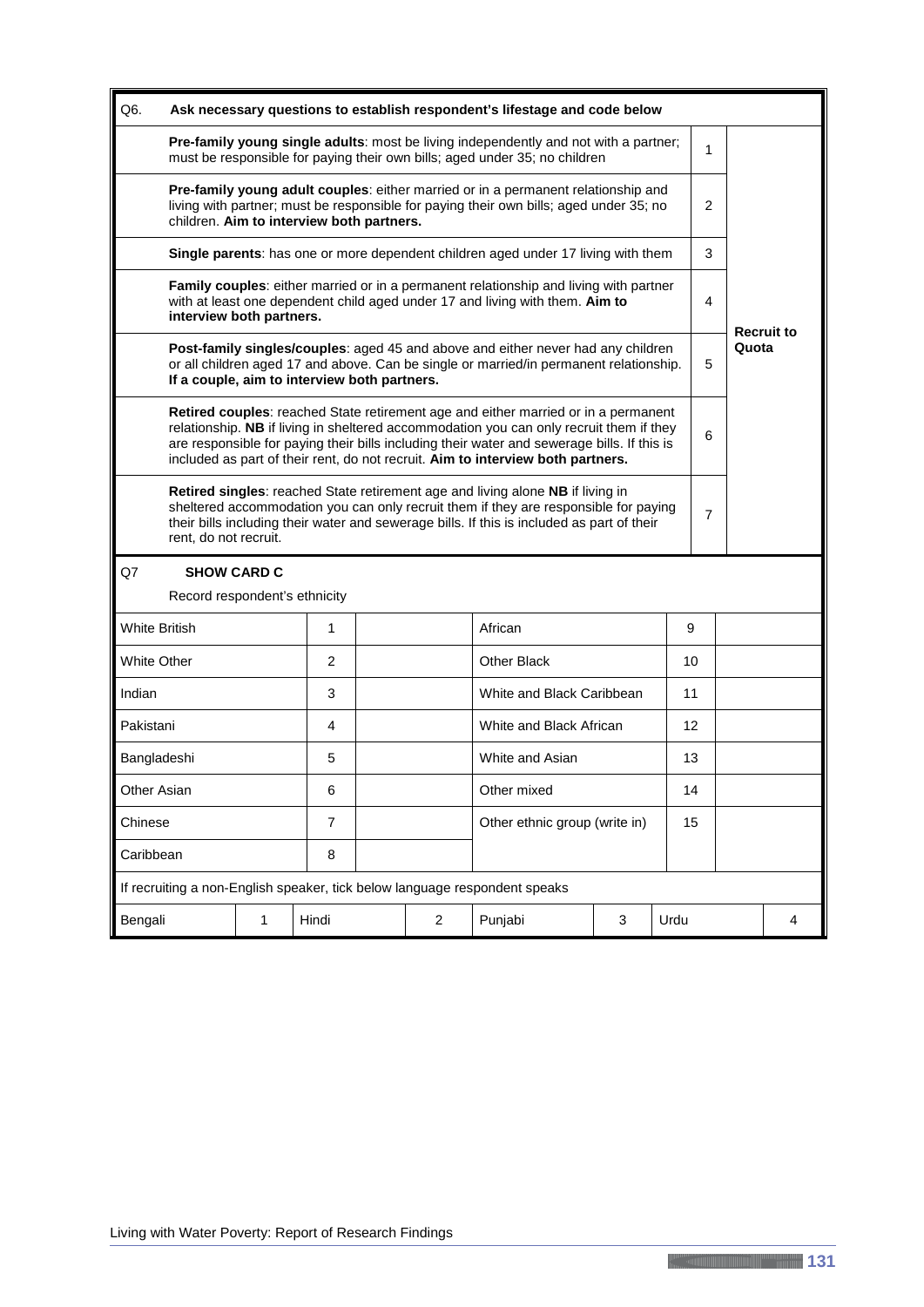| Q8a.         | <b>SHOW CARD D</b><br>Do you or anyone else in your household have any of the medical conditions shown on this card? These are<br>all conditions that mean you may need to use extra water.                                                 |                |                                    |                                          |                                    |                         |                           |  |
|--------------|---------------------------------------------------------------------------------------------------------------------------------------------------------------------------------------------------------------------------------------------|----------------|------------------------------------|------------------------------------------|------------------------------------|-------------------------|---------------------------|--|
|              | Desquamation (flaky skin disease)                                                                                                                                                                                                           |                |                                    |                                          |                                    | 1                       |                           |  |
|              | Weeping skin disease (eczema, psoriasis, varicose ulceration)                                                                                                                                                                               |                |                                    |                                          |                                    | 2                       |                           |  |
|              | Incontinence                                                                                                                                                                                                                                |                |                                    |                                          |                                    | 3                       |                           |  |
|              | Abdominal stoma                                                                                                                                                                                                                             |                | 4                                  | There are no<br>quotas for<br>these      |                                    |                         |                           |  |
|              | Renal failure requiring home dialysis and where your health authority does not help<br>with the water cost                                                                                                                                  |                | 5                                  | conditions<br>but if you find<br>someone |                                    |                         |                           |  |
|              | Crohn's Disease                                                                                                                                                                                                                             |                |                                    |                                          |                                    | 6                       | please try<br>and recruit |  |
|              | Ulcerative colitis                                                                                                                                                                                                                          |                |                                    |                                          |                                    | $\overline{7}$          | them                      |  |
|              | Some other condition which means you/your partner needs to use a lot of extra water<br>(write in)                                                                                                                                           |                |                                    |                                          |                                    | 8                       |                           |  |
|              | none of these                                                                                                                                                                                                                               |                |                                    |                                          |                                    | 9                       |                           |  |
| Q8b.         | Do you or your partner have any other physical or mental impairment or an illness or condition that has a<br>substantial and long-term adverse effect on your ability to carry out normal day-to-day activities?                            |                |                                    |                                          |                                    |                         |                           |  |
|              | Long-term means that the effect of the impairment has lasted or is likely to last for at least 12 months.                                                                                                                                   |                |                                    |                                          |                                    |                         |                           |  |
|              | Normal day-to-day activities include everyday things like eating, washing, walking and going shopping.                                                                                                                                      |                |                                    |                                          |                                    |                         |                           |  |
|              |                                                                                                                                                                                                                                             |                | Yes                                | 1                                        | <b>ASK Q8c</b>                     |                         |                           |  |
|              |                                                                                                                                                                                                                                             |                | No                                 | $\overline{2}$                           | <b>SKIP TO Q9</b>                  |                         |                           |  |
| Q8c.         | Write in name/description of respondent's/partner's impairment, illness or condition                                                                                                                                                        |                |                                    |                                          |                                    |                         |                           |  |
|              |                                                                                                                                                                                                                                             |                |                                    |                                          |                                    |                         |                           |  |
| appointment. | NB: please check that respondent's condition will allow them to take part in an interview. If they require any special<br>aids (e.g. a signer for someone who has a hearing impairment) you must check with the office before setting up an |                |                                    |                                          |                                    |                         |                           |  |
| Q9.          | SHOW CARD F<br>Do you or does someone else in your household receive any of the following benefits and/or tax credits?                                                                                                                      |                |                                    |                                          |                                    |                         |                           |  |
|              | Income Support                                                                                                                                                                                                                              | $\mathbf{1}$   |                                    |                                          | <b>Disability Living Allowance</b> |                         | $\overline{7}$            |  |
|              | Income-based Job Seeker's Allowance                                                                                                                                                                                                         | $\overline{2}$ |                                    |                                          | Attendance Allowance               |                         | 8                         |  |
|              | <b>Council Tax Benefit</b>                                                                                                                                                                                                                  | 3              |                                    |                                          | Long Term Incapacity Benefit       |                         | 9                         |  |
|              | <b>Housing Benefit</b>                                                                                                                                                                                                                      | 4              | <b>Disability Premium</b>          |                                          |                                    |                         | 10                        |  |
|              | <b>State Retirement Pension</b>                                                                                                                                                                                                             | 5              | <b>Disabled Persons Tax Credit</b> |                                          |                                    |                         | 11                        |  |
|              | <b>Pension Credit</b>                                                                                                                                                                                                                       | 6              |                                    |                                          | <b>Working Tax Credit</b>          |                         | 12                        |  |
|              |                                                                                                                                                                                                                                             |                |                                    |                                          |                                    | <b>Child Tax Credit</b> | 13                        |  |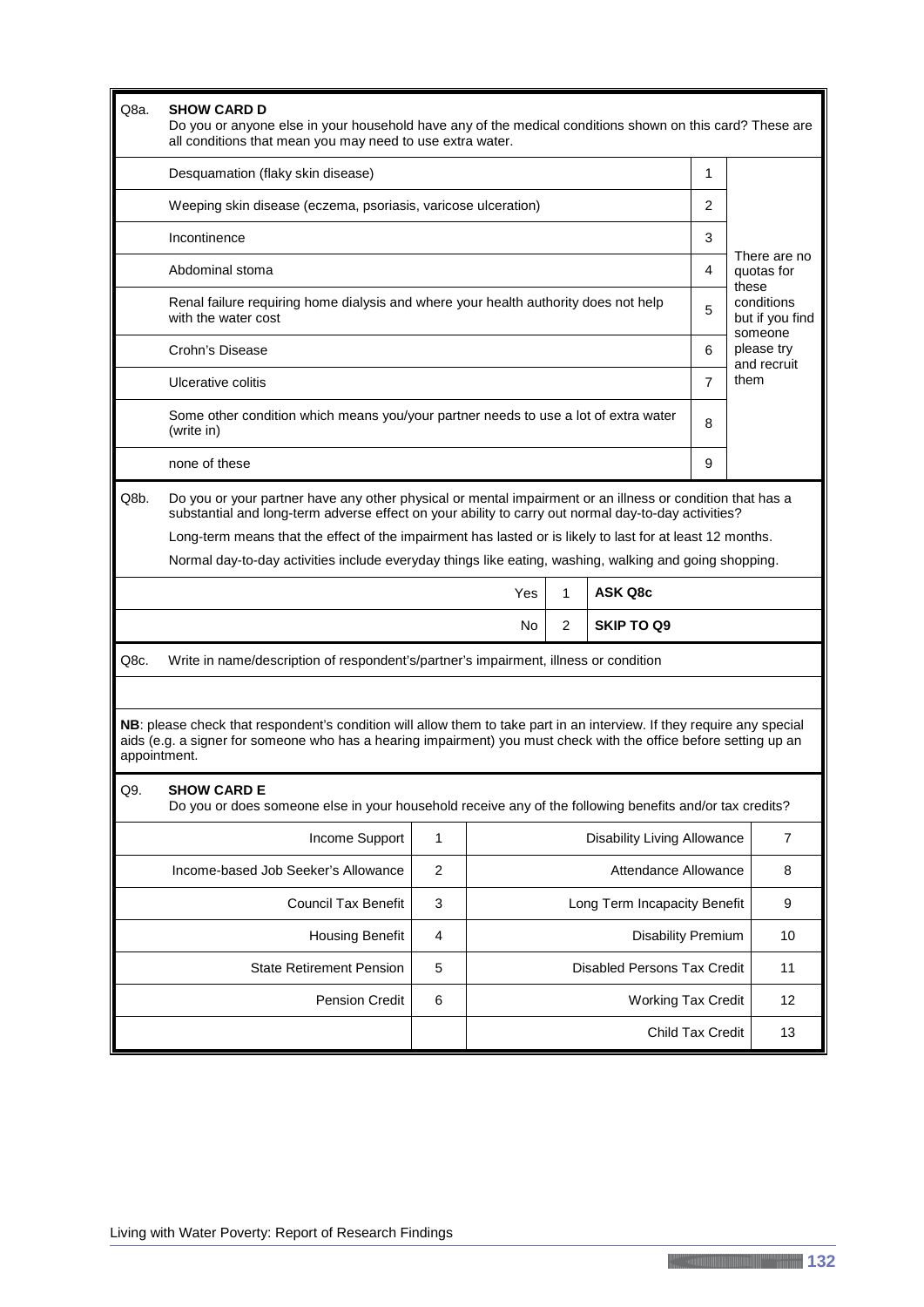#### **Give Respondent Show Card F and read out**

The interview you take part in will be recorded and a transcript will be produced

This card describes how the information you provide will be used and the steps that will be taken to protect your confidentiality.

Please sign below to indicate your agreement with this procedure.

| Name:      |  |  |
|------------|--|--|
| Signature: |  |  |
| Date:      |  |  |

Occasionally, once a project is completed we may need to re-contact people who take part in a research study either to follow up something that has arisen or to invite them to participate in a follow-up to the original research

Would you be willing for us to contact you in the future, should the need arise?



YES **[ ]** Record contact details below

Explain that you need to record the respondent's contact details so that they can be contacted in the event of a change of plans (e.g. the moderator is ill) and also for quality control procedures. Reassure respondents that this information will **only** be used for these purposes.

| <b>RESPONDENT DETAILS</b>                                                                                                           |             |               |          |  |  |
|-------------------------------------------------------------------------------------------------------------------------------------|-------------|---------------|----------|--|--|
| REASSURE RESPONDENTS THAT NO PERSONAL DETAILS OR RESPONSES WILL BE PASSED ON TO ANYONE NOT DIRECTLY<br>CONCERNED WITH THE RESEARCH. |             |               |          |  |  |
| NAME:                                                                                                                               |             |               |          |  |  |
| ADDRESS:                                                                                                                            |             |               | Postcode |  |  |
| PHONE NO:                                                                                                                           | NO PHONE () | REFUSED NO () |          |  |  |

#### **N.B.**

Please ask respondents to have available the following at interview stage wherever possible: recent utility bill (gas, electricity, water), bank or P.O. account statement and council tax bill. Stress that these need not be shown to the interviewer and will be needed only to enable the respondent to provide income and outgoing amounts. Where this is not possible, please request that any material regarding income and outgoings be at hand.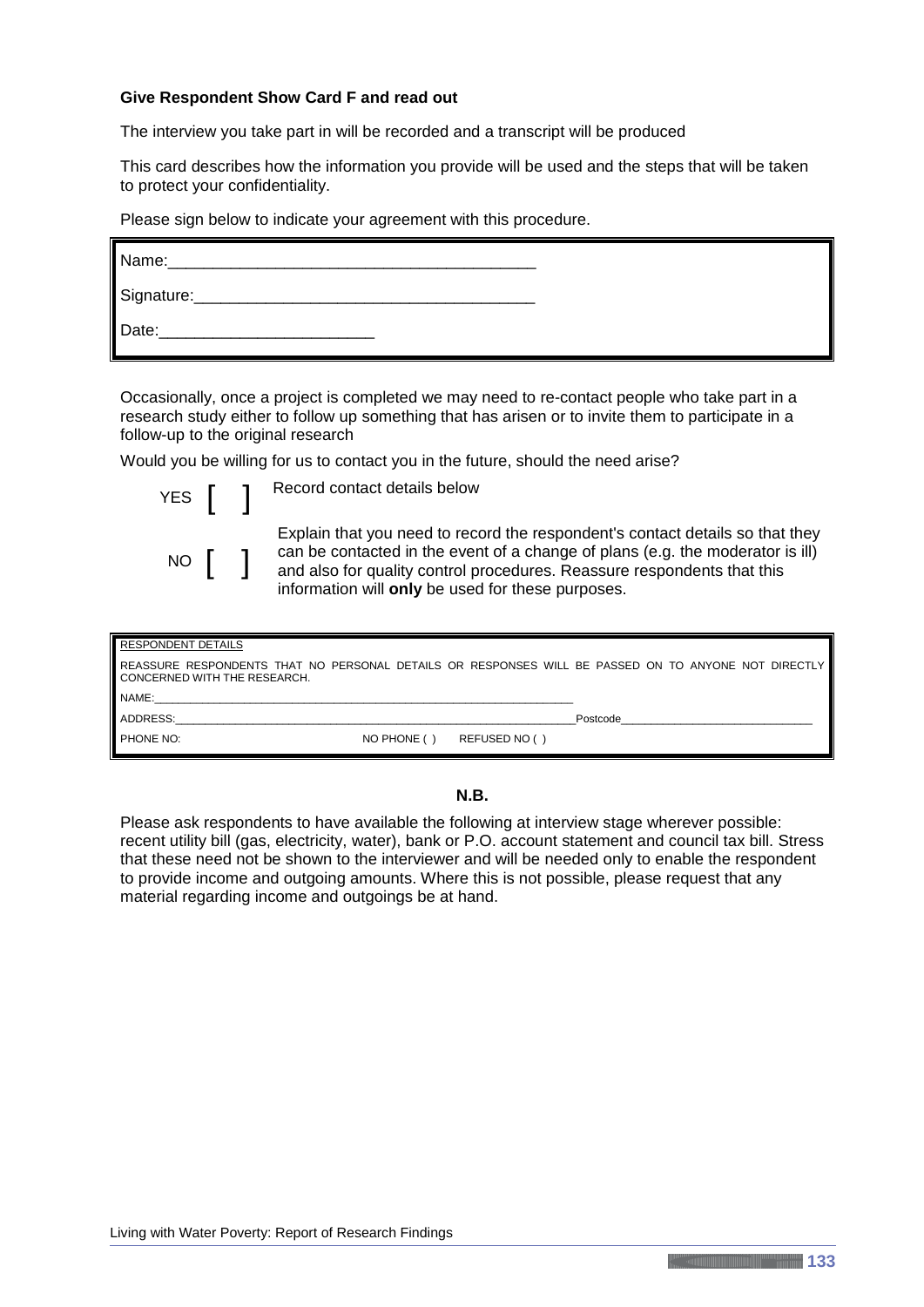# **SHOW CARD A**

# **Market Research or Marketing**

**Public Relations**

**Journalism**

**Advertising**

**Energy Companies**

**Water and/or Sewerage Companies**

**Citizens Advice Bureaux, Money Advice Centres or other professions providing members of the public with financial advice/assistance**

**None of these**

# **SHOW CARD B**

**Always Affordable: I never have difficulty paying these bills**

**Sometimes Affordable: I sometimes have difficulty paying these bills**

**Rarely Affordable: I rarely have difficulty paying these bills**

**Not Affordable: It is always a struggle to pay these bills**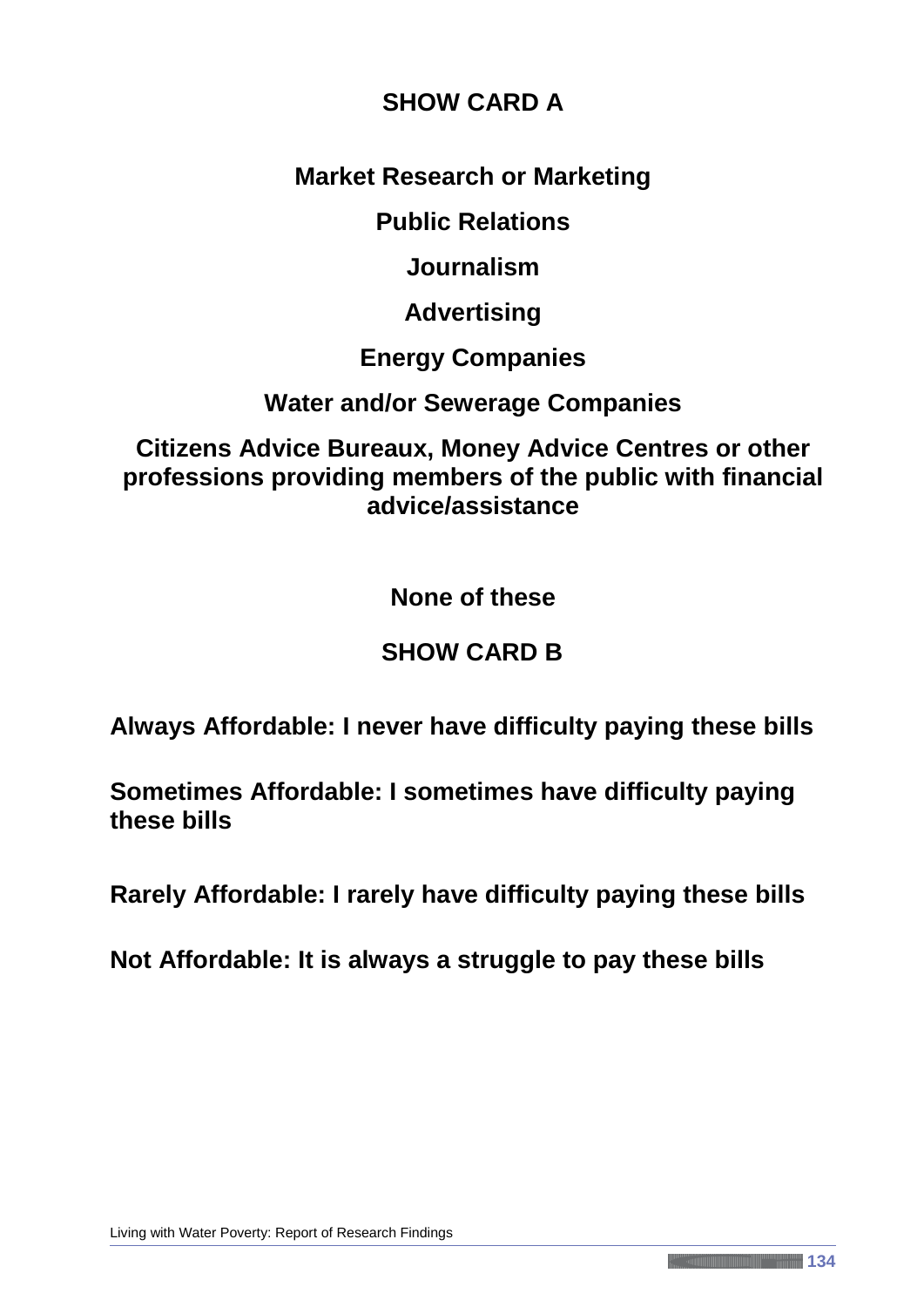# **SHOW CARD C**

**White British White Other**

**Indian Pakistani Bangladeshi Other Asian**

**Chinese**

**Caribbean African Other Black**

**White and Black Caribbean White and Black African White and Asian Other mixed**

**Other ethnic group**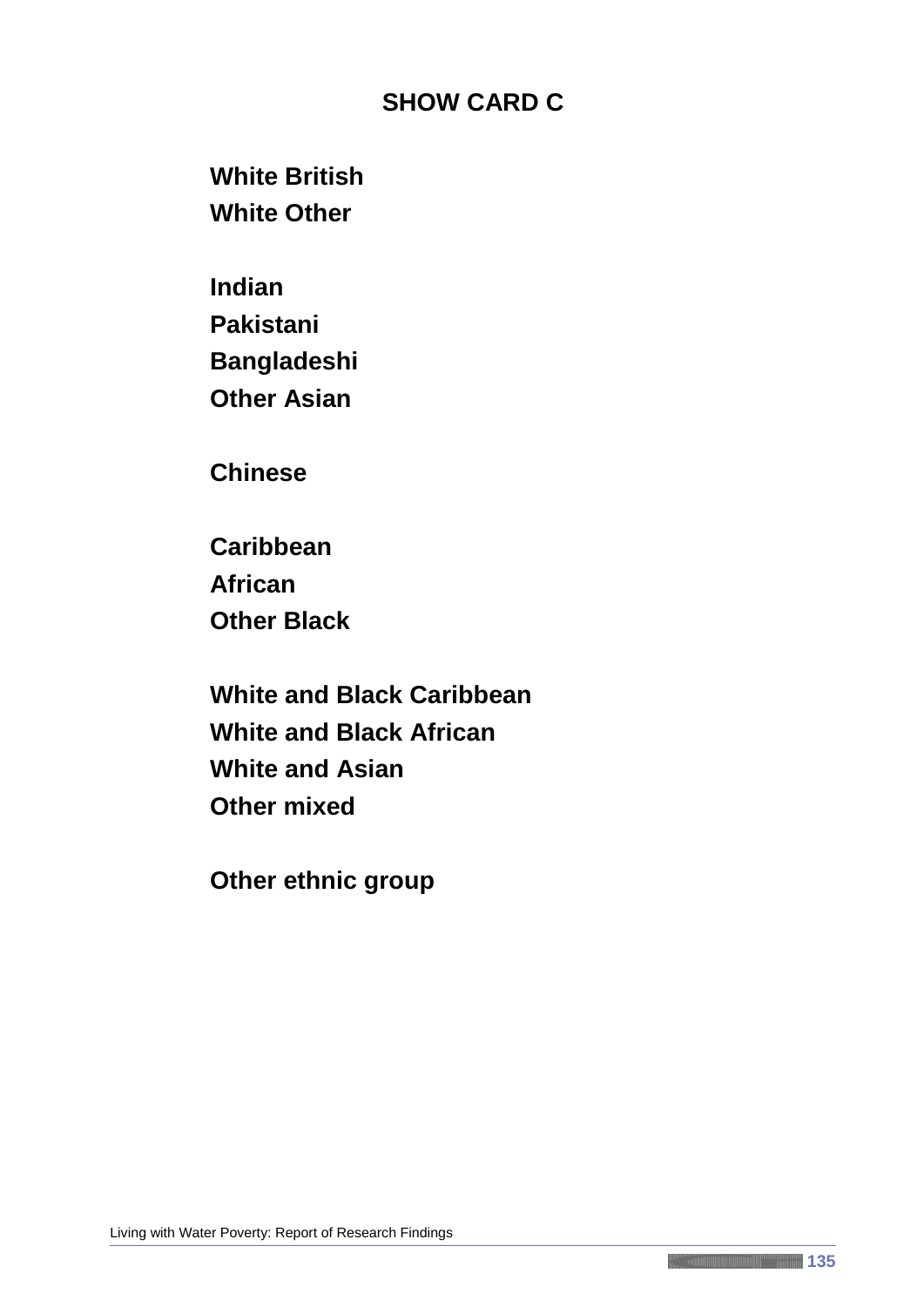# **SHOW CARD D**

**Desquamation (flaky skin disease)**

**Weeping skin disease (eczema, psoriasis, varicose ulceration)**

**Incontinence**

**Abdominal stoma**

**Renal failure requiring home dialysis and where your health authority does not help with the water cost**

**Crohn's Disease**

**Ulcerative colitis**

**Some other condition which means you/your partner needs to use a lot of extra water**

**None of these**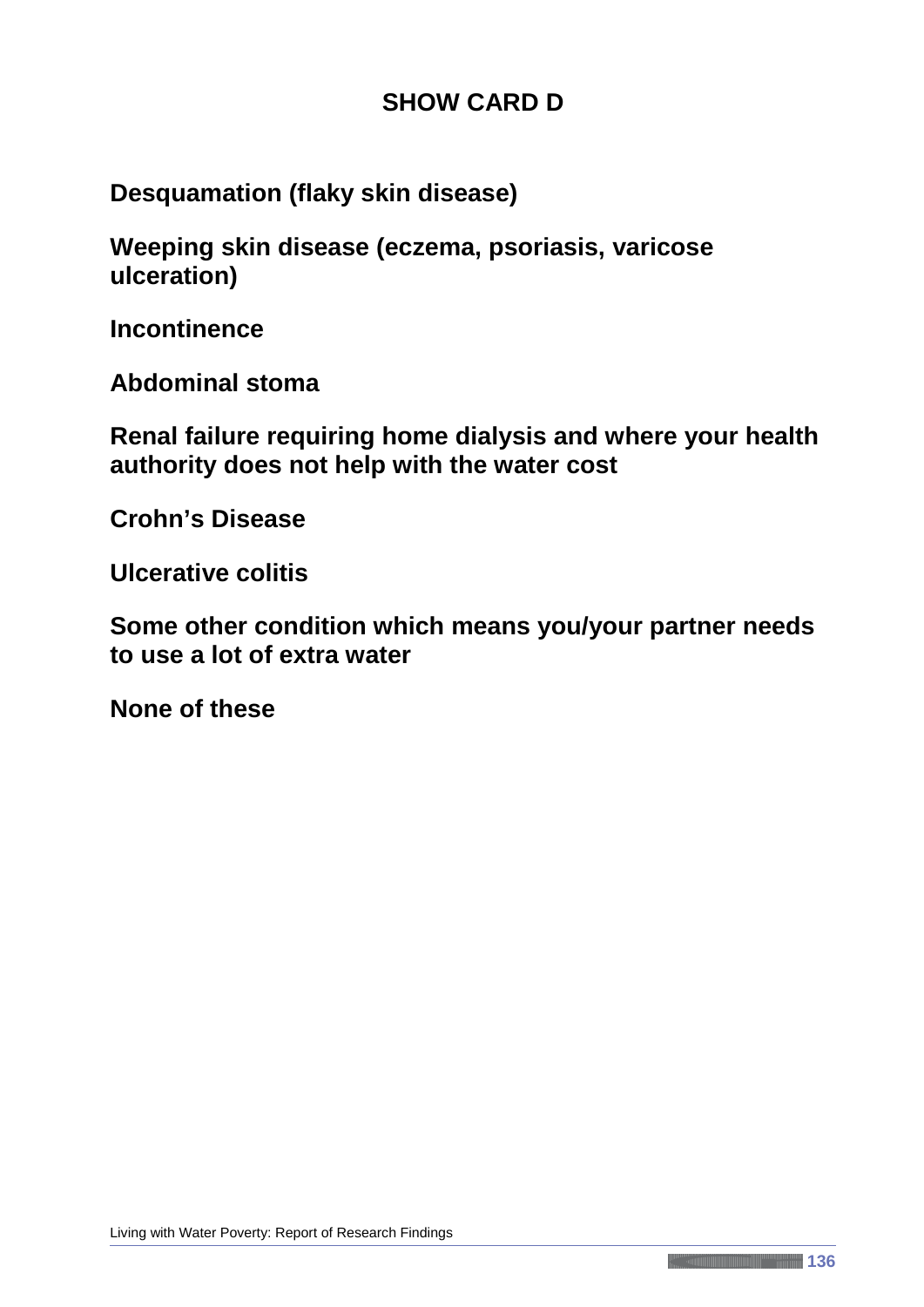# **SHOW CARD E**

**Income Support**

**Income-based Job Seeker's Allowance**

**Council Tax Benefit**

**Housing Benefit**

**State Retirement Pension**

**Pension Credit**

**Disability Living Allowance**

**Attendance Allowance**

**Long Term Incapacity Benefit**

**Disability Premium**

**Disabled Persons Tax Credit**

**Working Tax Credit**

**Child Tax Credit**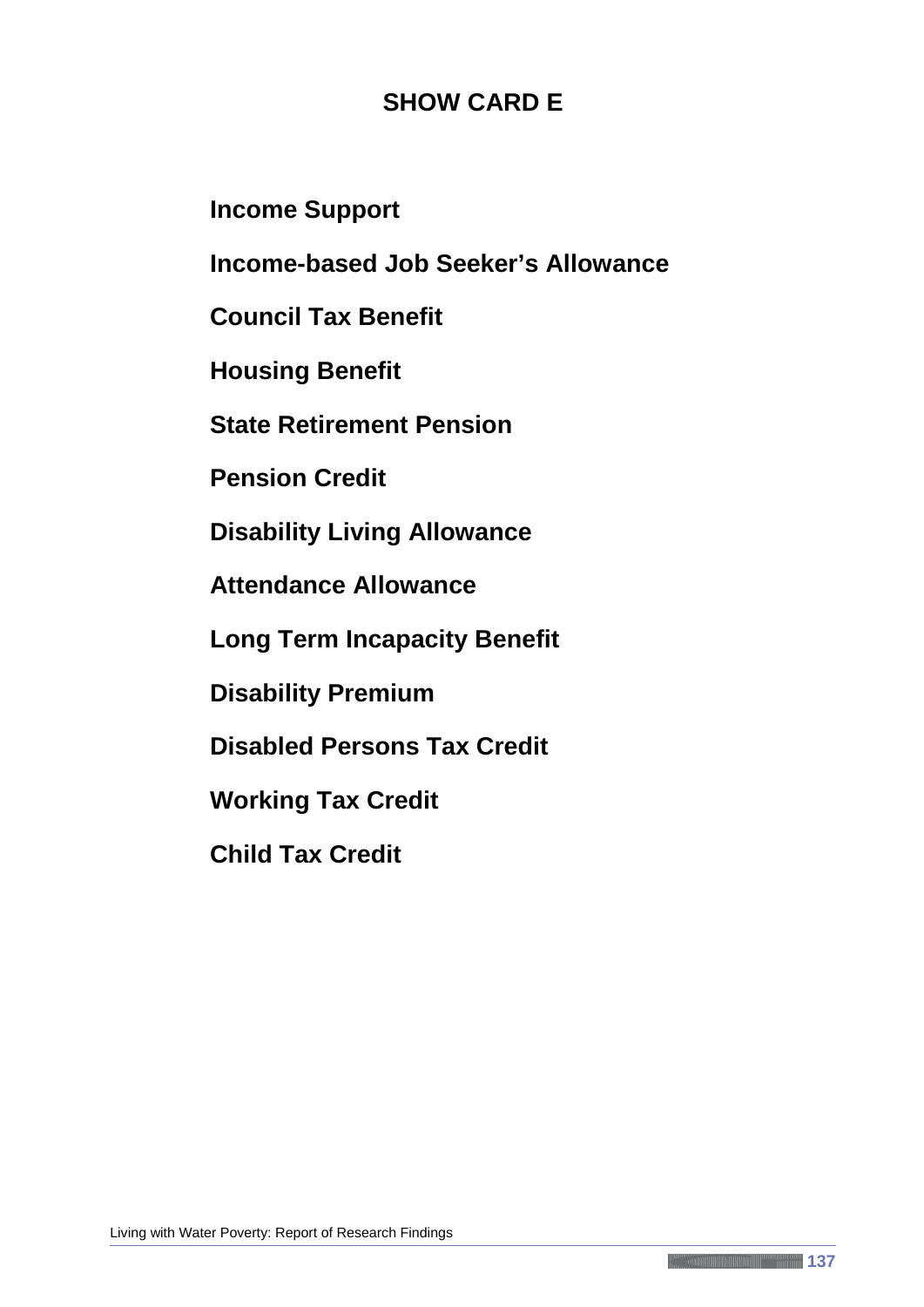# **SHOW CARD F**

# **The Data Protection Act requires that we collect and use the information you provide to us in a manner that respects and protects your confidentiality.**

# **Your personal details (name, address, phone number) will not be disclosed to anyone else without your permission other than Creative Research, the company carrying out the research.**

In most cases the recordings/transcripts will be heard/watched/ read **only by the transcriber and researchers from the research company**.

The recordings/transcripts will only be listened to/watched/read for research purposes and only to pursue the aims of the study. Excerpts from the recordings/transcripts may be used to illustrate the research findings. This will always be done in a way to protect your identity (e.g. comments will not be attributed).

The recordings/transcripts will not be used for non-research purposes, such as promotion or direct sales activities.

**In exceptional cases** the recordings/transcripts will be listened to/watched/read by people from the client organisation working on this project. In these circumstances, we will go through the material first to delete any references to people's names or anything else that could identify them.

Anyone from the client organisation who listens to/watches/reads the recordings/transcripts will sign an undertaking that they will respect the anonymity of those taking part. Thus, if anyone recognises you, (s)he will immediately stop listening, watching or reading.

**Any other material or information** generated by you, such as ideas written down on paper, will be subject to the same strict controls.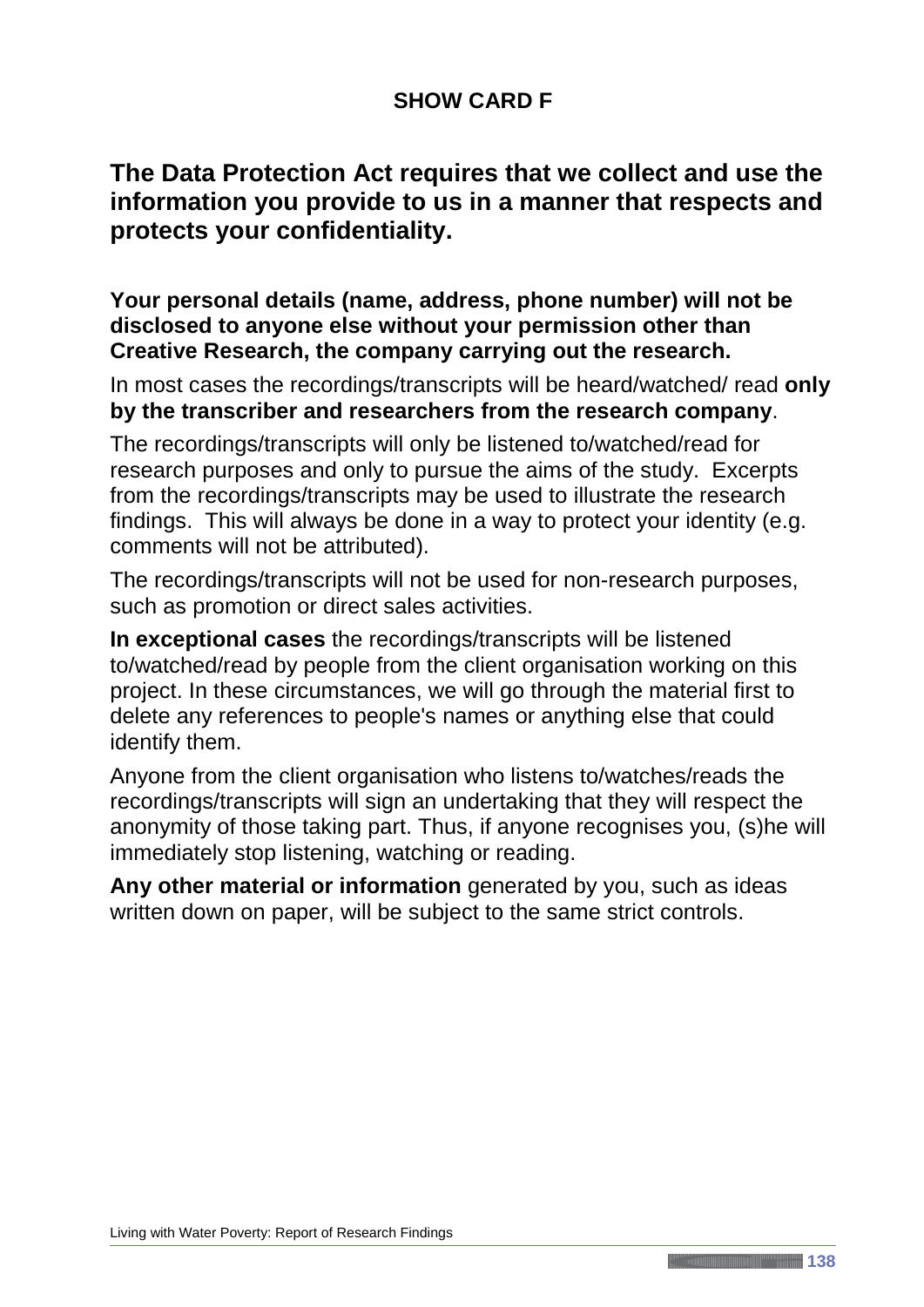#### **Recruiter Guidelines**

#### **Purpose**

This project is all about finding out how vulnerable people living on low incomes cope with paying their utility bills. You should explain to respondents that it is intended to find ways of helping such people.

#### **Interview Length & Incentives**

Each interview will last about 1 hour. Depending on who you are trying to recruit, the interviews will either be with the respondent or the respondent and their partner. Respondents who are interviewed as single people will receive a payment of £30 for taking part. Where we are interviewing a couple, they will receive £40 between them.

When you are recruiting single people, you can find out if they would like someone else to be present during the interview if this would make them feel more comfortable. For example, a single elderly respondent may feel more at ease if they have a friend or a son or daughter present. Similarly, a single person with a disability or illness may wish to have a carer present. In this situation we will not expect the second person to take part in the interview and we will only make a payment of £30 in total. The exception to this would be if the son/daughter/carer is jointly responsible with the respondent for managing their finances. In this situation we would expect the second person to take part in the interview and we will make a single payment of £40.

Single sex couples can be included if found.

#### **Utility Bills & Background Information for Interviewers**

Respondents should be asked to have ready at interview stage where possible the following: utility bills (gas/electricity/water), bank or Post Office account statement, council tax bill. The respondent may need to refer to these during the interview and they need not be shown to the researcher. Should this not be possible, a request should be made to have ready material relating to income and outgoings such is available.

#### **Where to hold the Interviews**

We want respondents to feel as at ease as possible and you should allow them some flexibility in terms of where the interview takes place. If a respondent is happy to be seen in their home, the researcher will visit them there. However, not everyone may wish to have a stranger visit their home – especially if they are living in poor conditions – so the other options to consider include holding the interview in your home (if nearby and you are willing to do this) or hiring a local venue. If hiring a venue, please try and find somewhere that is suitable – a community centre or village hall is probably better than a hotel.

#### **Exclusions**

Our normal exclusions in terms of previous participation in interviews and groups apply – see S2a to S2d.

You should also exclude anyone who works/did work or has immediate family working in any of the professions or occupations on Show Card A – see S1.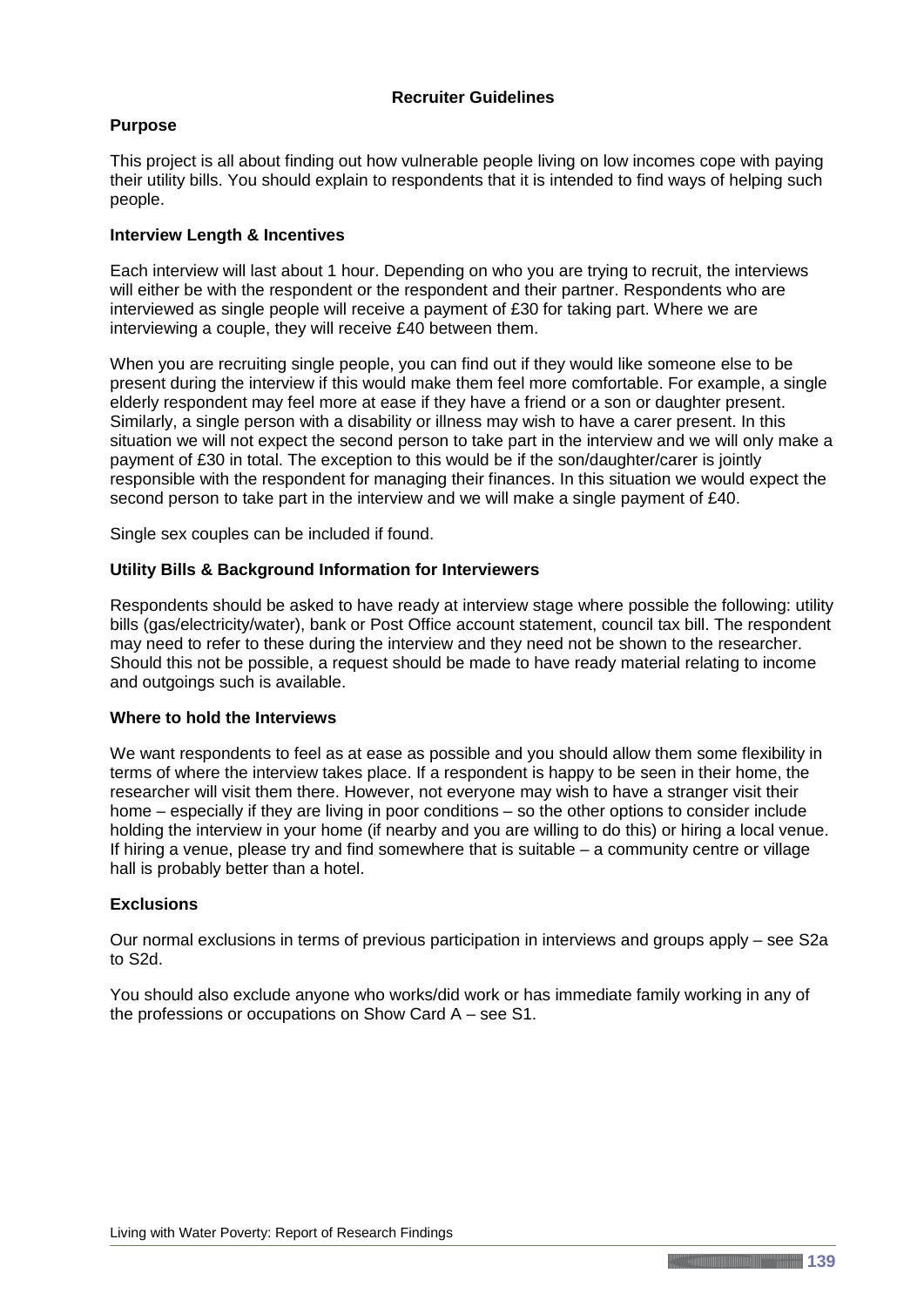### **Eligibility**

Please code SEG, gender, age, working status and the number of dependent children on the front page of the questionnaire (D1-D5). There are no quotas for SEG or working status, this is just for information. If you are recruiting a number of single people, you will be told what number should be male/female. There are no quotas for age or number of children as such (but see definitions of lifestages).

### **a) Responsibility for managing finances (Q1)**

All respondents must be responsible for managing their financial affairs and paying their bills. They may be solely responsible for this or they may be jointly responsible with a partner. If you are recruiting an older person who lives in sheltered accommodation, they **must** receive and be responsible for paying their own water and sewerage bills. Similarly, when recruiting young adults, they must be living independently are receive and be responsible for paying their water and sewerage bills.

### **b) Disposable household income (Q2)**

You should only recruit people who have a total disposable household income of less than £18,000 per year. Some people may find it easier to talk about their monthly or their weekly disposable income – the thresholds are £1,500 per month and £360 per week.

Total disposable income is defined as the amount of money their family has to live on after paying income tax and national insurance. It includes any benefits or tax credits they or other people in their household receive. When arriving at an estimate of their total disposable income, they should include both their own and their partner's income. If they have a son or daughter who makes a contribution to the household bills, they should include this amount as well.

### **c) Size of Water and Sewerage Bill (Q4)**

You should ask Q3 to establish have affordable respondents feel certain items of household expenditure are. You may need to use their answer to their water and sewerage bill to decide if they are eligible.

Previous research has shown that people are not very good at estimating their water bills and it is **very important** that you ask respondents to show you either their water bill or some other evidence of how much they pay – such as a bank statement or a cheque book stub. If you recruit someone outside of their home, you must follow up and make sure you see evidence of their water bill before you confirm an appointment.

You need to establish what proportion of their disposable income is spent on their annual water and sewerage bill. We have provided instructions on how to do this (see Q4 and the grid included in your interviewer pack). If you are unsure how to work this out, you must phone the office for clarification before you start recruiting. Please be careful not to include any outstanding water bill arrears when making this calculation.

### **d) Water Meters (Q5)**

Across the total sample, we want to achieve between 10 and 20 interviews with people who have a water meter fitted. You will be given your quota by the office before you start recruiting.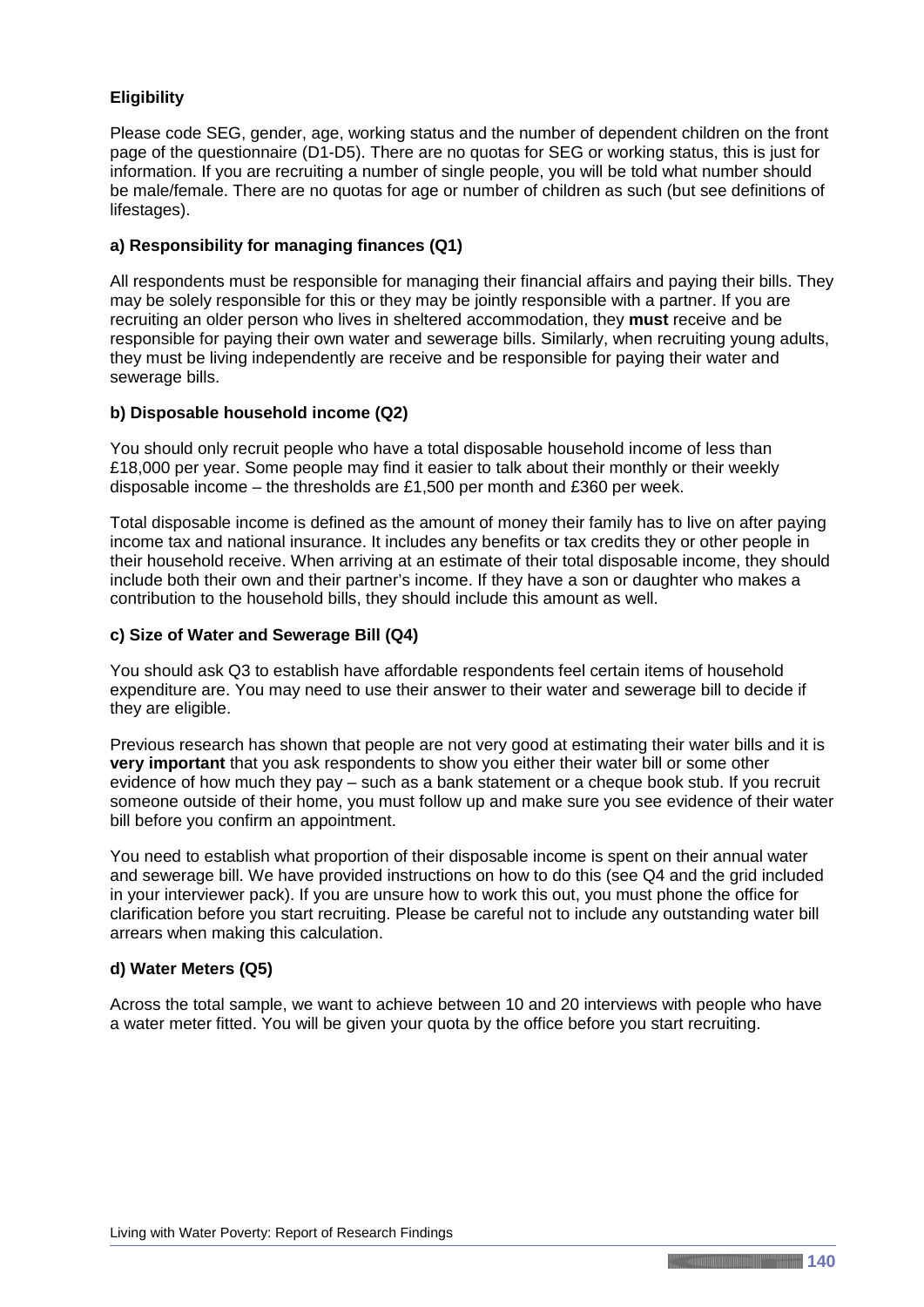#### **e) Other Criteria**

Respondents must fit into one of the following categories. You will be given your precise quotas before you start work. You should code on the front page of the questionnaire which category each respondent belongs to.

| D1-D6: People with long-term disabilities and/or illnesses; not retired<br>$\bullet$                                       |                                                                                                                                                                                                       |                                                                         |                              |
|----------------------------------------------------------------------------------------------------------------------------|-------------------------------------------------------------------------------------------------------------------------------------------------------------------------------------------------------|-------------------------------------------------------------------------|------------------------------|
| $\bullet$                                                                                                                  |                                                                                                                                                                                                       | These respondents must all meet one or other of the following criteria: |                              |
|                                                                                                                            | they or another member of their household (family member) has one of the conditions listed on<br>Show Card D (see Q8a)                                                                                |                                                                         |                              |
|                                                                                                                            | or they or their partner has a long term impairment, illness or condition (see Q8b)                                                                                                                   |                                                                         |                              |
| In addition:                                                                                                               |                                                                                                                                                                                                       |                                                                         |                              |
|                                                                                                                            | they can be male or female (D2) and aged from 18-60/65 (D3)                                                                                                                                           |                                                                         |                              |
|                                                                                                                            | they can be of any working status (D4) and may or may not have any dependent children (D5)                                                                                                            |                                                                         |                              |
|                                                                                                                            | may or may not have a water meter (Q5)                                                                                                                                                                |                                                                         |                              |
|                                                                                                                            | they can be from any ethnic group (but must be able to conduct the interview in English) - if they are<br>a member of a BME community, you cannot count them to your BME quota (if you have one) (Q7) |                                                                         |                              |
|                                                                                                                            | they (or their partner) are likely to receive one or more of the following benefits/tax credits (see Q9):                                                                                             |                                                                         |                              |
|                                                                                                                            | Disability Living Allowance                                                                                                                                                                           | Attendance Allowance                                                    | Long term Incapacity Benefit |
| <b>Disability Premium</b>                                                                                                  |                                                                                                                                                                                                       | Disabled Persons Tax Credit                                             |                              |
|                                                                                                                            | they can be from any of the following lifestages (Q6):                                                                                                                                                |                                                                         |                              |
|                                                                                                                            | Pre-Family young single adults                                                                                                                                                                        | Pre-family young adult couples                                          | Single parents               |
| Family couples                                                                                                             |                                                                                                                                                                                                       | Post family singles/couples                                             |                              |
| However: if they are Retired singles or couples you must count them towards your Retired quota not your<br>disabled quota. |                                                                                                                                                                                                       |                                                                         |                              |

#### • **D7-D10: Pre-family, Young Singles**

- These respondents must all meet the following criteria:
- single young adults living independently not with parents or with a partner and responsible for paying their bills including their water bill (Q1 & Q6)
- aged under 35 (D3)
- no children (D5)
- White British or White Other ethnic group (Q7)
- male or female (you will be given a quota) (D2)

In addition:

- they can be of any working status (D4)
- may or may not have a water meter  $(Q5)$
- may receive any of the following benefits/tax credits (Q9)
- Income Support **Income-based Job Seekers Allowance** Council Tax Benefit

Housing Benefit Working Tax Credit

They will **not** have one of the conditions listed on Show Card D (see Q8a) or have a long term impairment, illness or condition (see Q8b)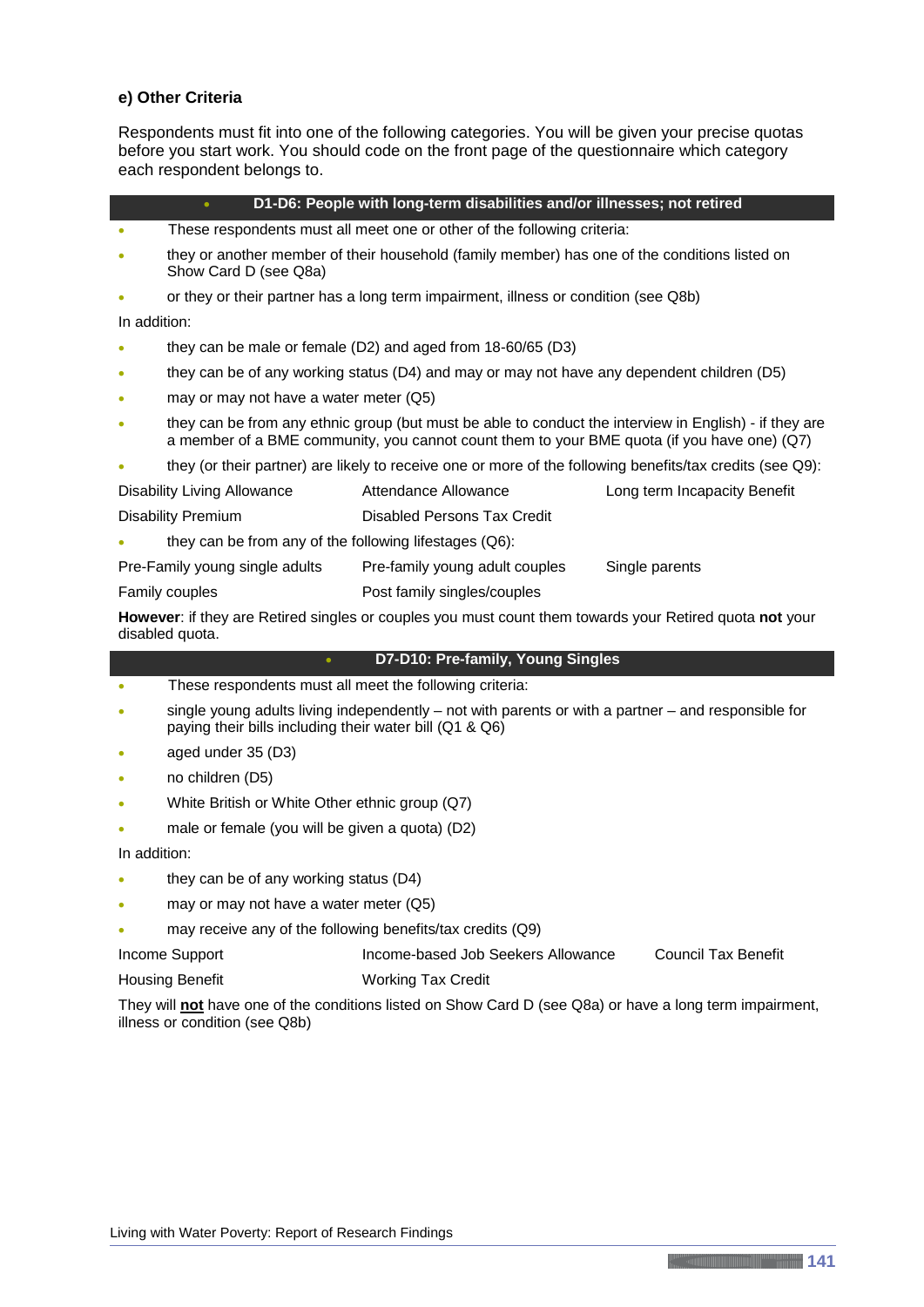#### • **D11-D12: Pre-family, Young Couples**

- These respondents must all meet the following criteria:
- young adult couples either married or in a permanent relationship living independently not with parents – and responsible for paying their bills including their water bill (Q1 & Q6)
- aged under 35 (D3)
- no children (D5)
- White British or White Other ethnic group (Q7)

In addition:

- they can be of any working status (D4)
- may or may not have a water meter (Q5)
- may receive any of the following benefits/tax credits (Q9)

Income Support Income-based Job Seekers Allowance Council Tax Benefit Housing Benefit Working Tax Credit

They will **not** have one of the conditions listed on Show Card D (see Q8a) or have a long term impairment, illness or condition (see Q8b)

#### • **D13-D16: Single Parent Families**

- These respondents must all meet the following criteria:
- single parents with one or more dependent children aged under 17 living with them (Q6 & D5)
- White British or White Other ethnic group (Q7)

In addition:

- can be male or female (D2)
- of any age (D3)
- they can be of any working status (D4)
- may or may not have a water meter (Q5)
- may receive any of the following benefits/tax credits (Q9)
- Income Support Income-based Job Seekers Allowance Council Tax Benefit
- Housing Benefit **Working Tax Credit** Child Tax Credit

They will **not** have one of the conditions listed on Show Card D (see Q8a) or have a long term impairment, illness or condition (see Q8b)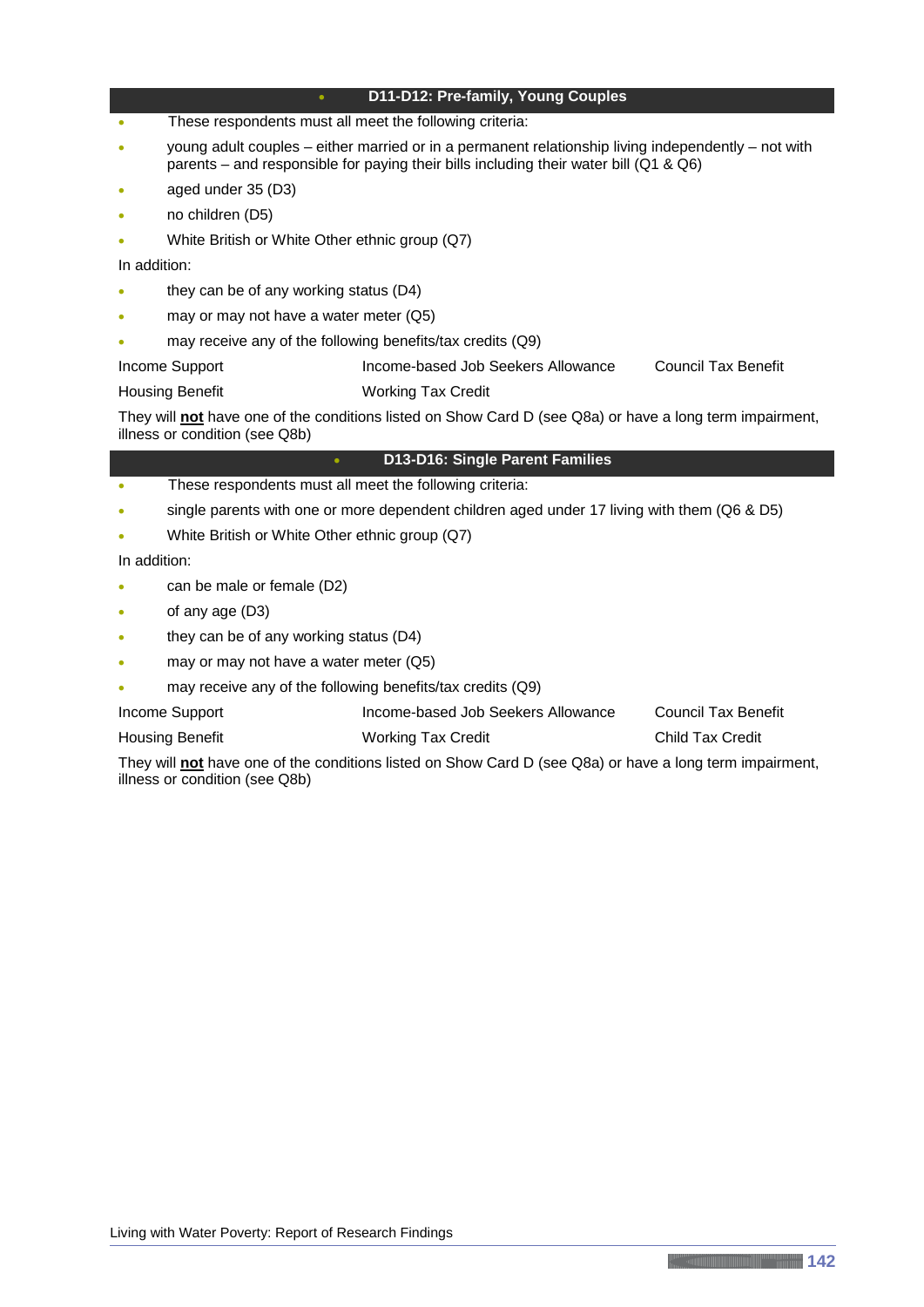#### • **D17-D20: Family Couples**

- These respondents must all meet the following criteria:
- married or in a permanent relationship with one or more dependent children aged under 17 living with them (Q6 & D5)
- White British or White Other ethnic group (Q7)

In addition:

- can be male or female (D2)
- of any age (D3)
- they can be of any working status (D4)
- may or may not have a water meter (Q5)
- may receive any of the following benefits/tax credits (Q9)

| Income Support         | Income-based Job Seekers Allowance | Council Tax Benefit |
|------------------------|------------------------------------|---------------------|
| <b>Housing Benefit</b> | <b>Working Tax Credit</b>          | Child Tax Credit    |

They will **not** have one of the conditions listed on Show Card D (see Q8a) or have a long term impairment, illness or condition (see Q8b)

#### • **D21-D24: Post-Family Singles/Couples**

- These respondents must all meet the following criteria:
- singles or couples
- aged 45-60/65 and either never had any children or all children aged 17 and above (Q6, D3 & D5)
- White British or White Other ethnic group (Q7)

In addition:

- can be male or female (D2)
- they can be of any working status (D4)
- may or may not have a water meter (Q5)
- may receive any of the following benefits/tax credits (Q9)
- Income Support Income-based Job Seekers Allowance Council Tax Benefit
- Housing Benefit Working Tax Credit

They will **not** have one of the conditions listed on Show Card D (see Q8a) or have a long term impairment, illness or condition (see Q8b)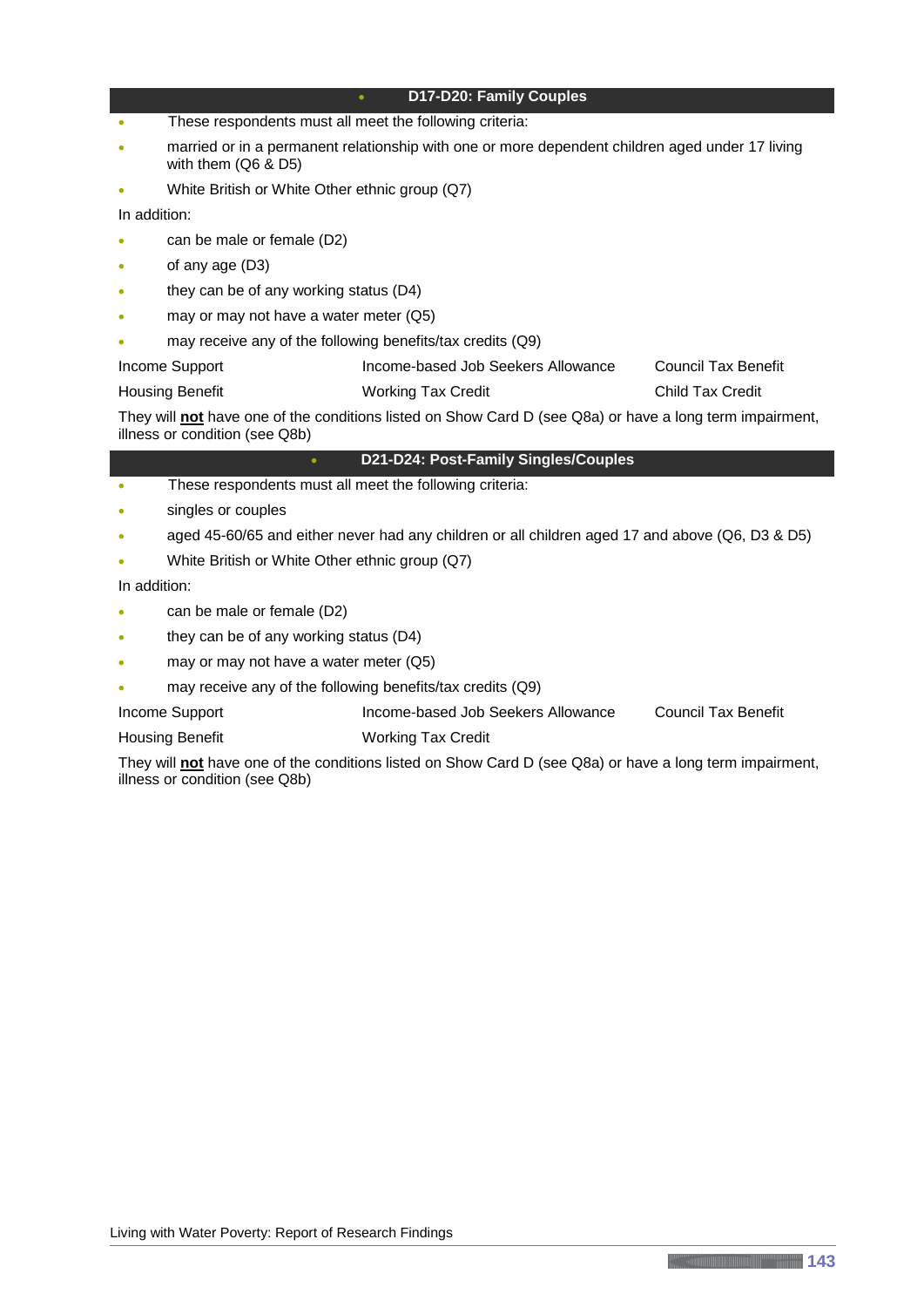#### • **D25-D28: Retired Singles**

- These respondents must all meet the following criteria:
- aged 60 (female)/65 (male) (D2 & D3)
- single/separated/divorced/widowed, retired and living alone (Q6)
- if living in sheltered accommodation must receive and be responsible for paying their water and sewerage bills
- White British or White Other ethnic group (Q7)

In addition:

- may or may not have a water meter (Q5)
- they or another member of their household (family member) might have one of the conditions listed on Show Card D (see Q8a)
- or they or their partner has a long term impairment, illness or condition (see Q8b)
- may receive any of the following benefits/tax credits (Q9)

| Council Tax Benefit          | <b>Housing Benefit</b>      | <b>State Retirement Pension</b> |
|------------------------------|-----------------------------|---------------------------------|
| <b>Pension Credit</b>        | Disability Living Allowance | Attendance Allowance            |
| Long term Incapacity Benefit | Disability Premium          | Disabled Persons Tax Credit     |

### • **D29-D32: Retired Couples**

- These respondents must all meet the following criteria:
- aged 60 (female)/65 (male) (D2 & D3)
- living with a partner (Q6)
- if living in sheltered accommodation must receive and be responsible for paying their water and sewerage bills
- White British or White Other ethnic group (Q7)

In addition:

- may or may not have a water meter (Q5)
- they or another member of their household (family member) might have one of the conditions listed on Show Card D (see Q8a)
- or they or their partner has a long term impairment, illness or condition (see Q8b)
- may receive any of the following benefits/tax credits (Q9)

| Council Tax Benefit          | <b>Housing Benefit</b>      | <b>State Retirement Pension</b> |
|------------------------------|-----------------------------|---------------------------------|
| <b>Pension Credit</b>        | Disability Living Allowance | Attendance Allowance            |
| Long term Incapacity Benefit | Disability Premium          | Disabled Persons Tax Credit     |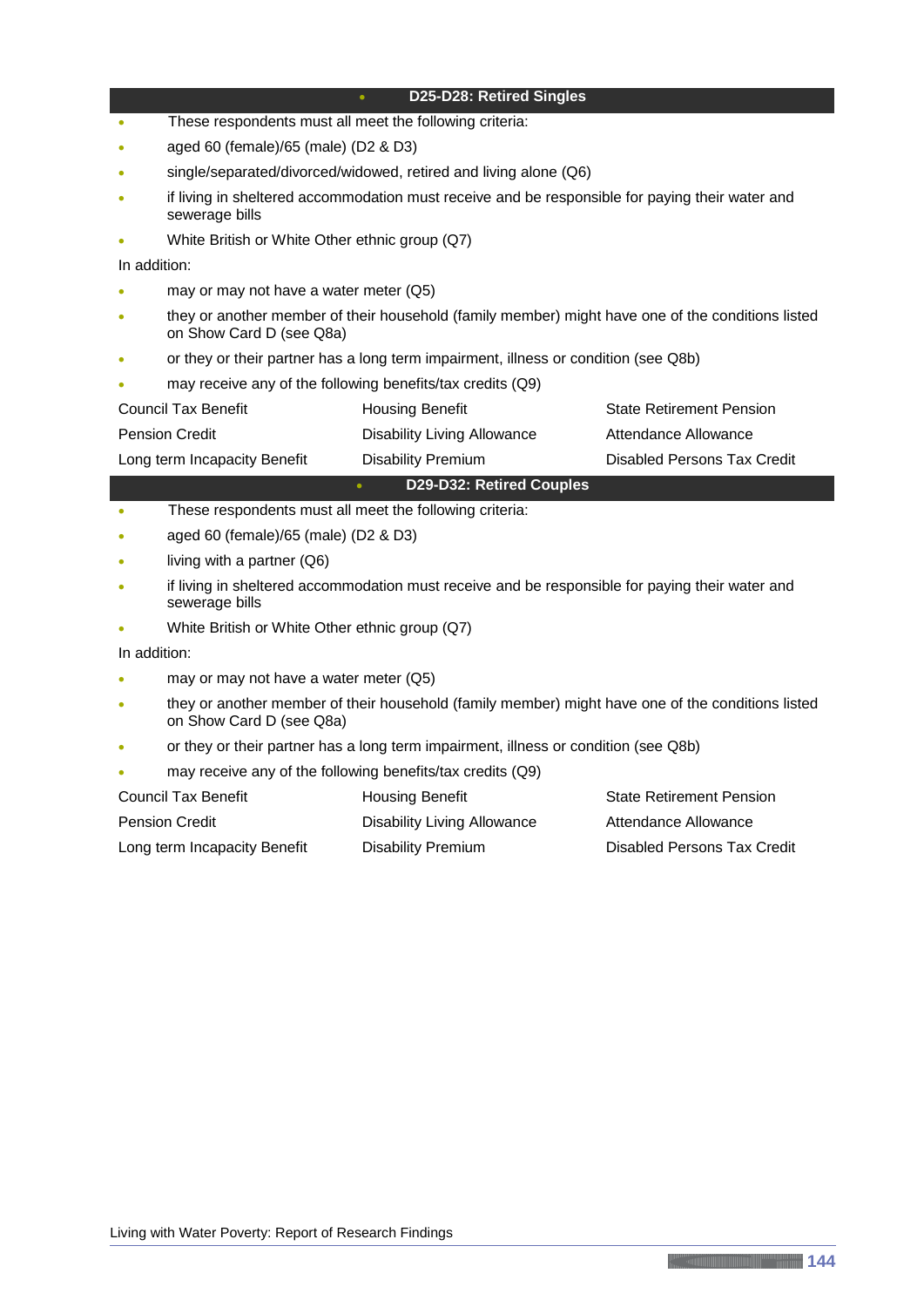#### • **D33-D37: BME Respondents: Black**

- These respondents must all meet the following criteria:
- Caribbean, African, Other Black, White and Caribbean, White and Black African ethnic groups (Q7)
- NB they should all have English as either their first language or have good enough English to take part in an interview

In addition:

- a mix of genders, singles/couples
- a mix of lifestages (Q6)
- may or may not have a water meter (Q5)
- they or another member of their household (family member) might have one of the conditions listed on Show Card D (see Q8a)
- or they or their partner has a long term impairment, illness or condition (see Q8b)
- may receive any of the following benefits/tax credits (Q9)

|                              | D38-D42: BME Respondents: Asian    |                                 |
|------------------------------|------------------------------------|---------------------------------|
| Long term Incapacity Benefit | Disability Premium                 | Disabled Persons Tax Credit     |
| <b>Pension Credit</b>        | <b>Disability Living Allowance</b> | Attendance Allowance            |
| Council Tax Benefit          | <b>Housing Benefit</b>             | <b>State Retirement Pension</b> |

- These respondents must all meet the following criteria:
- Indian, Pakistani, Bangladeshi, Other Asian, White and Asian ethnic groups (Q7)
- 2 or 3 should not have any English but should speak one of the languages listed at the bottom of Q7; these interviews will be conducted by a moderator in the mother langauge

In addition:

- a mix of genders, singles/couples
- a mix of lifestages (Q6)
- may or may not have a water meter (Q5)
- they or another member of their household (family member) might have one of the conditions listed on Show Card D (see Q8a)
- or they or their partner has a long term impairment, illness or condition (see Q8b)
- may receive any of the following benefits/tax credits (Q9)

| Council Tax Benefit          | Housing Benefit             | <b>State Retirement Pension</b> |
|------------------------------|-----------------------------|---------------------------------|
| <b>Pension Credit</b>        | Disability Living Allowance | Attendance Allowance            |
| Long term Incapacity Benefit | Disability Premium          | Disabled Persons Tax Credit     |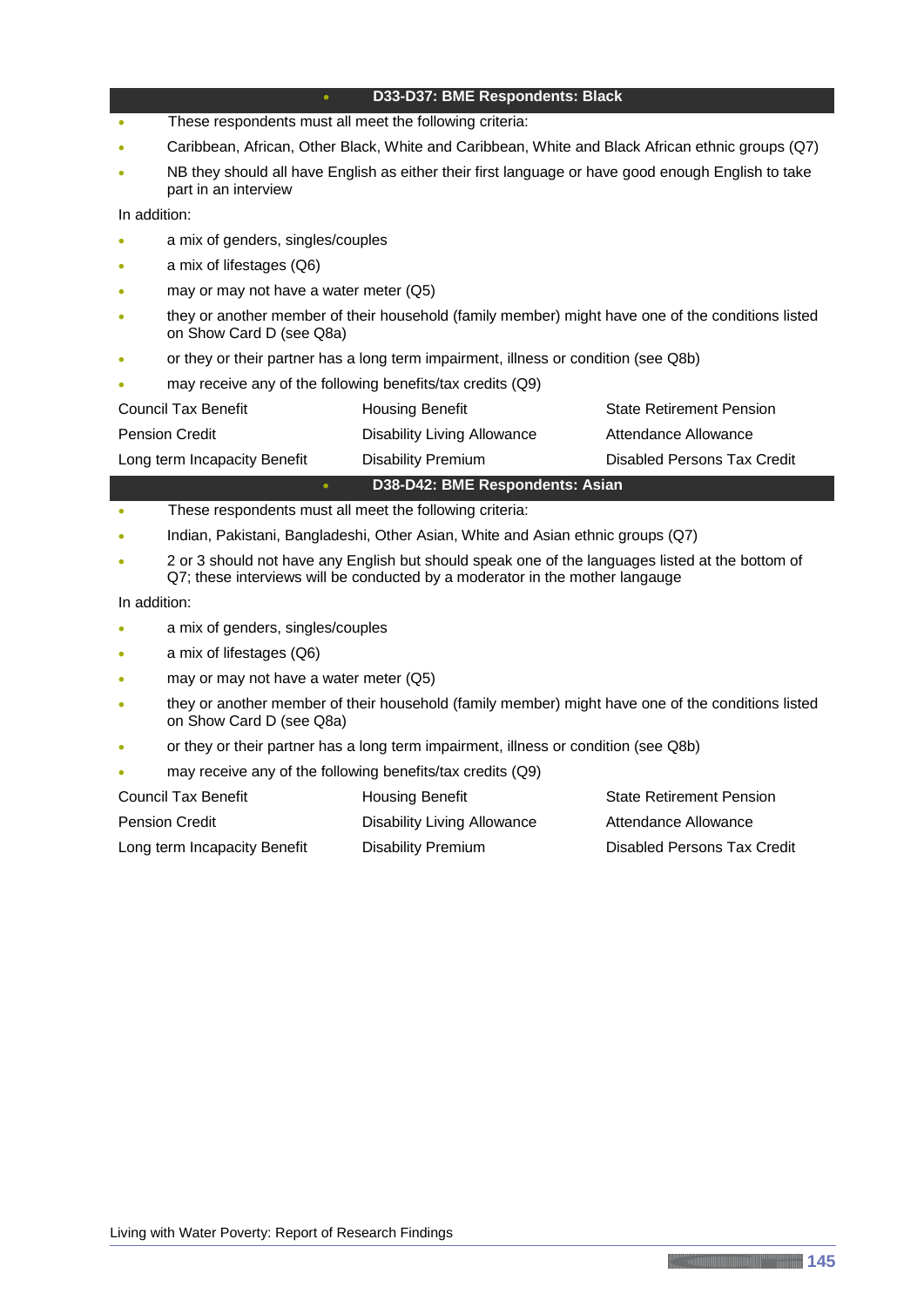## 12.2 Discussion guide

#### **Background**

(N.B. Please note that in non-meter homes (i.e. bills based on rateable values rather than metered readings), the bill for 2009 may have arrived by the time interviews are conducted so respondents should have this information to hand. Metered bills are sent out at various times.)

Hello my name is…and I work for Creative Research, a market research company. Thank you for taking the time to speak to us today.

Explain that the interview is being conducted amongst people who might find it hard to pay their bills such as electricity, gas and council tax. The purpose of the research is to see what steps can be taken to help people who find themselves in this position.

Ask permission to record interviews for note taking purposes only and confirm that the results will be confidential.

### **Managing General Finances**

- Probe for total disposable household income after taxes including salaries, benefits, other. Please include all types of income not just benefits and salaries, etcetera. Break down by income stream if possible.
- Do you have any savings? If so, how much? Have they increased or decreased in the last year.
- Any recent changes? If yes, in what way? Has this changed over the last 12 months or so? If yes, in what way and why (increased/decreased)
- How are bills generally paid? Cash? Credit card? From a bank or P.O. account? Other?
- (For couples or where bills are paid on the respondent's behalf, who is responsible for managing finances?)
- Introduce stimulus cards.

#### **Sort 1: Ask respondent to sort in order of actual household spend from greatest to least.**

• Remove any that do not apply (check for reasons they do not apply e.g. considered too expensive?) Allow respondent to add any additional minor items of expenditure. Where possible, ask for an estimate of spend for each item (weekly/monthly etc) and record.

**Note to Moderator:** when sorting the cards, allow respondent to sub-divide a card if this is appropriate. For example, if energy bills are considered 'not affordable' but water bills are 'affordable', replace utility card with 2 cards, one for energy and one for water.

Be sure to record how the cards are sorted on each occasion by completing Sort Record Sheet

#### **Sort 2**: **Sort into spending priorities from most important to least.**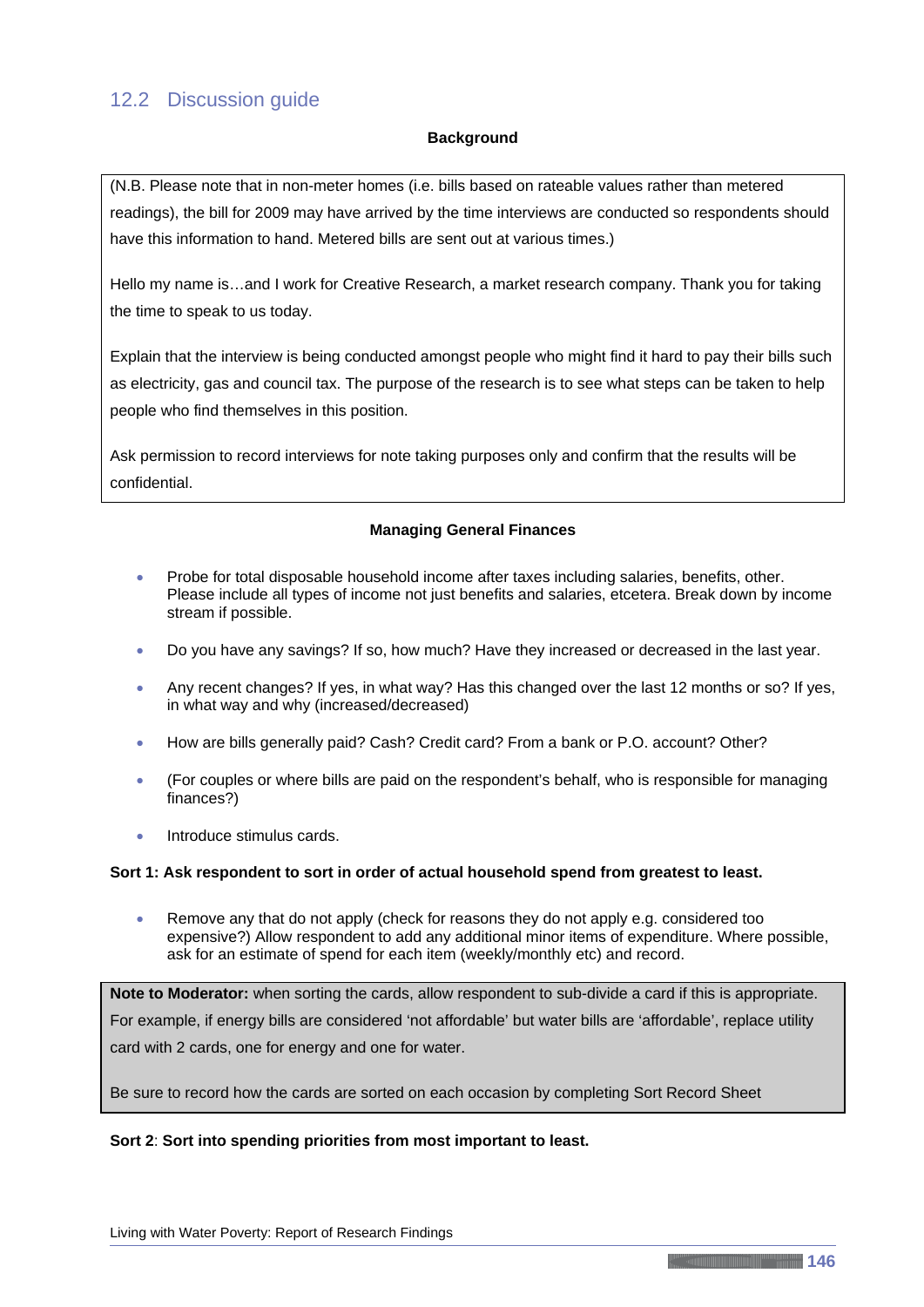- Briefly explore basis of sorting what makes some items higher/lower priority?
- Why in this order? How do you decide what to spend and why? Probe for examples where there has been a choice and how it was made. Consequences?

### **Sort 3: Sort according to affordability – items that are affordable vs. items that are less affordable and any considered unaffordable**

- What does 'affordable' mean to you?
- What makes something affordable or not affordable? (If necessary, give an example i.e. why is council tax more affordable than clothing?) Is it simply a question of the cost or do other things also affect this such as its importance?
- Briefly explore how affordability impacts on behaviour e.g. spending less on more affordable, low priority items in order to pay less affordable, high priority items; Probe for reasons and amounts.
- Has this (affordability) changed, i.e. if I had of asked the same question a year ago, would the order have been different? If yes, how has it changed and why?
- Which of these has risen in price/cost the most in the past year? The least?
- Has that changed how much you spend in those areas now? If yes, how much roughly? Why? How do you feel about this? (Can refer to Sort 1.)
- Utilities: are some utility bills more affordable than others? If so, how and why? Has this changed? Do some offer better value for money than others? Explain.

### **Sort 4: items you always manage to pay for even if they may be expensive vs. items where you sometimes run up debts vs. items where you are always in debt/have on-going arrears.**

- explore difference between the groupings why are some items always paid and others not how do they determine which bills they are going to pay?
- Which bills are hardest to pay? Why?
- Have you ever fallen into arrears?
- (If so) which areas (i.e. utilities or telephone)?
- Measures taken to cope (what do you do if you can't pay a bill? What have been the consequences? Is this something you're used to or does it make you feel vulnerable? How do you manage?)
- impact on quality of life/emotional impact (how does having to make these decisions affect the way you live? Has this changed? If so, how? How do you feel about this? Use Tree Diagram to find out how respondents feel about having bills they can't pay – each respondent circles one or more figures on the tree which says something about how they feel – they then describe which figure they have chosen and why). Mark as (1).

### **Sort 5: help and advice where you have had or might have difficulty paying a bill. Sort into areas where help has been sought, where it hasn't but needed to be and where it has been unnecessary.**

• (Where sought.) Why? When? How (method)? From where? Outcome good/bad/indifferent? Likely to approach again? Why/why not?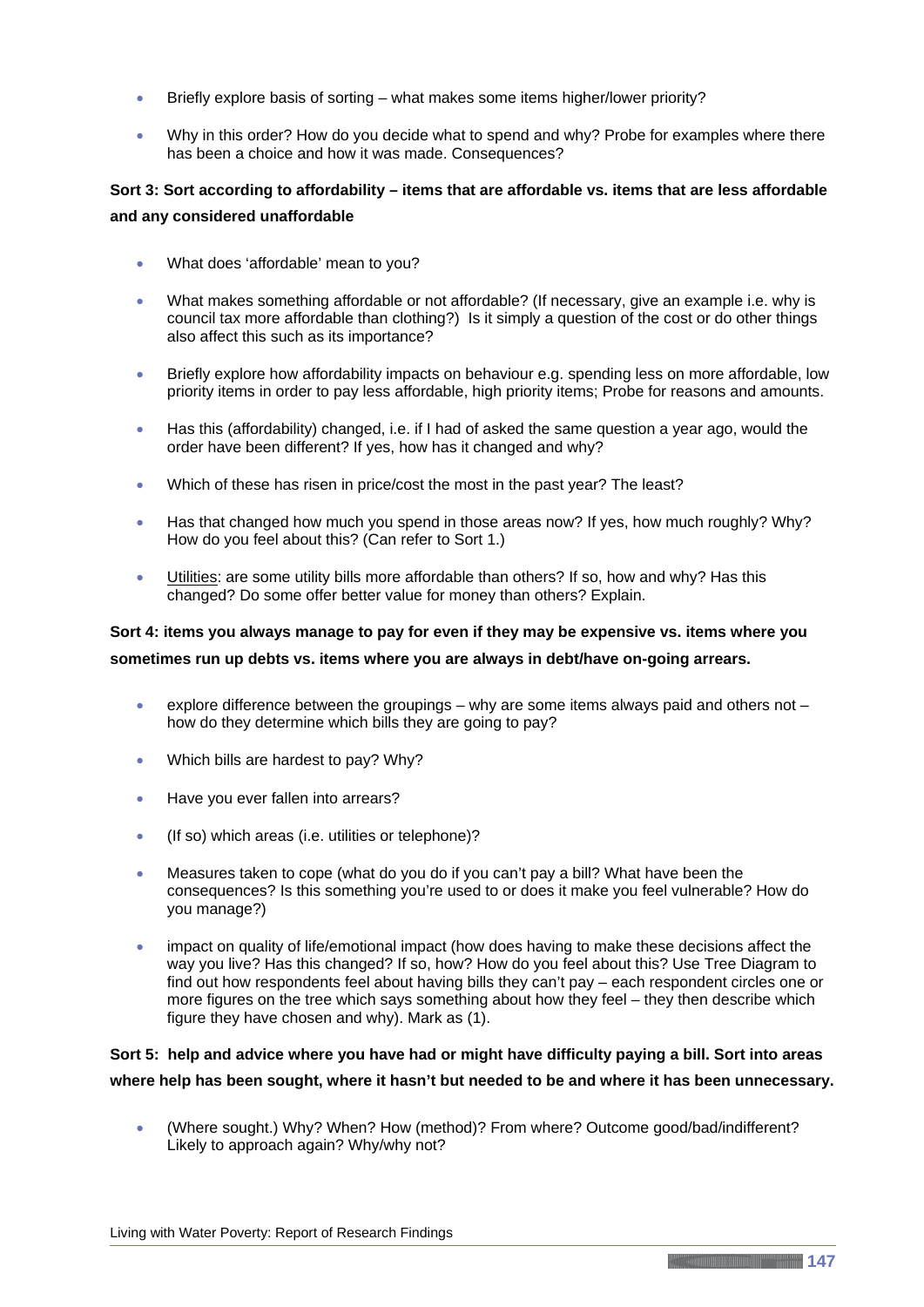- (Where not sought.) Why? Barriers? Lack of knowledge? Not necessary? Why?
- Do you think you have been offered enough/the right sort of help and advice?
- What types of help and assistance would you like to have? What would make you more likely to seek help when necessary?
- If never had difficulty paying bills, what advice or information would you seek if you did find yourselves in arrears? Where would you go/why/expectations/barriers?

#### **Managing Water Bills**

- Go over the same issues as before but now focusing specifically on water and sewerage bills
- Confirm water and sewerage charges from bill excluding arrears.
- Use tree diagram to find out how respondents feel about their water bill. Mark sheet as (2).
- Establish where water fits as a spending/payment priority in terms of overall expenditure refer back to previous sorting. Why is water a high/low priority bill? Find out if respondents know whether or not their water can be cut off and how this influences their behaviour
- Affordable or unaffordable? Why? Has this changed?
- Is it a bill they always manage to pay/they sometimes run up debts/they are always in debt. Why is this?
- Arrears? Coping measures? Has this impacted on expenditure in other areas? Have sacrifices been made? How do you feel about that?
- Explore whether they have sort out any help and advice about their water bill
- For those who have: Why? When? How (method)? From where? Outcome good/bad/indifferent? Likely to approach again? Why/why not?
- For those who have not: Why? Barriers? Lack of knowledge?
- Do you think you have been offered enough/the right sort of help and advice?
- What types of help and assistance would you like to have? Where should it come from? How should it be delivered? What would make you more likely to seek help when necessary?

We would now like to discuss water meters...

• Do you have a water meter?

#### **For those with a meter**

- How long have you had it for? How did you come to have one? Did you ask for it to be installed/was it already installed when you moved in/other?
- Has it changed the amount you have to pay for your water? Do you pay more or less?
- What steps, if any, do you take to keep your water bill as low as possible ask for examples e.g. sharing bath water, cistern hippos etc. Has it made a difference to your bill? What impact does this have on you and your family? Do you feel having a meter puts you more in control of your water bill?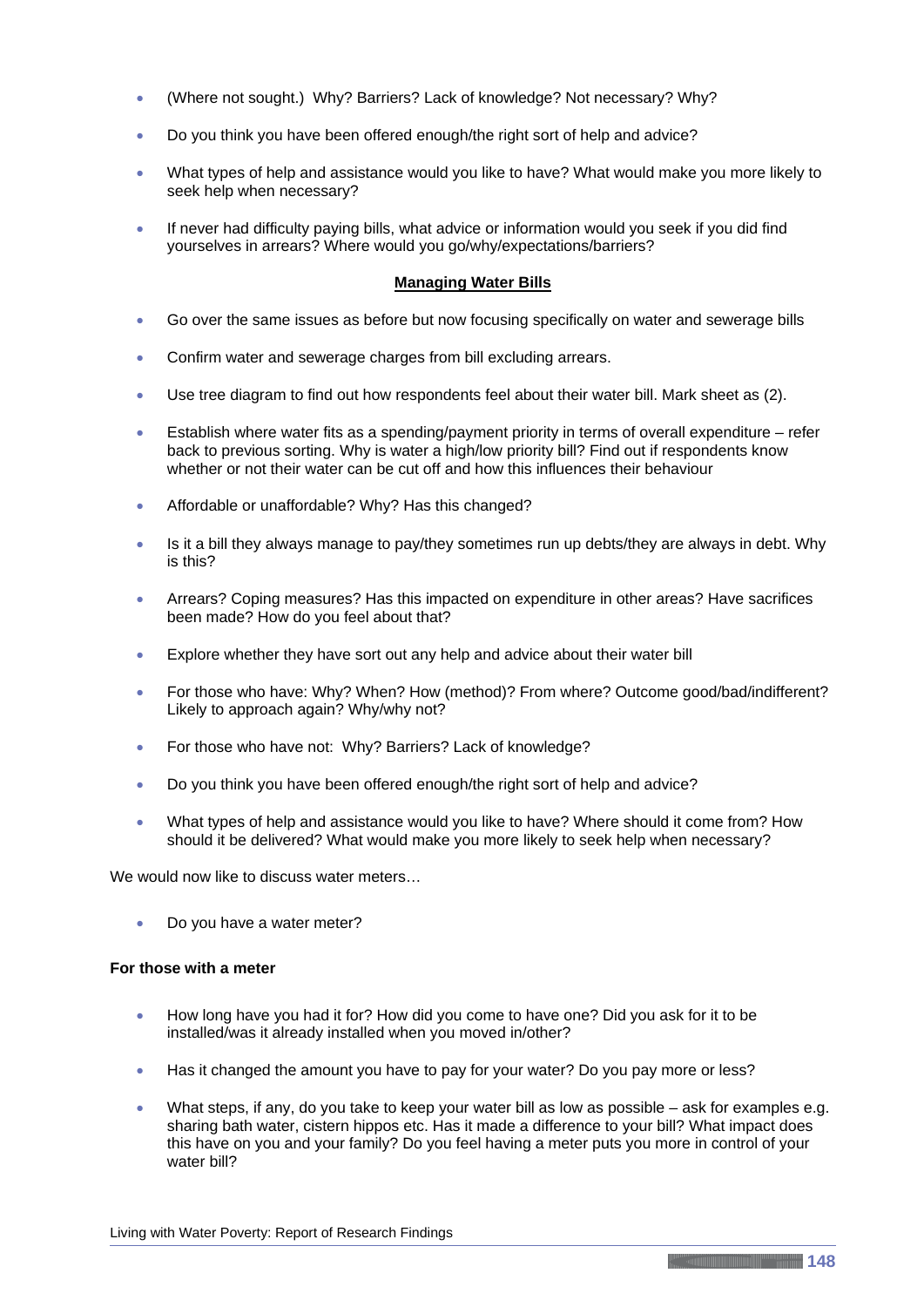- Has it changed what you spend in other areas, i.e. do you have more or less to spend and on what do you spend or save it?
- Do you feel your water bill is now better or worse value for money because you have a meter?
- Has having a meter changed the priority you would give to paying your water bill? How so? Are you more or less likely to pay your water bill now you have a meter or has it has it made no difference?
- Pros and cons of having a water meter. More or less expensive? Any other benefits, i.e. green issues?
- Read out stimulus. Check response. Anything they didn't know? Any comments?

#### **For those without a meter**

- Do you know water meters exist? What do you know about water meters?
- Do you know whether you could have a water meter? Have you ever sought or been given advice about water meters? If so, from where and how did this happen? What was your response?
- Would you like to have a water meter? Why/why not? Do you think it would/would not save you money? Why?
- Pros and cons of having a water meter. More or less expensive? Any other benefits, i.e. green issues?
- Show stimulus/read it out. Explore reactions does this change respondents' views on water meters – if so, in what way and why?

### **We would now like to get your views on various methods that are available to help people manage their water bills.**

#### **Instalment/Payment plans -show/read out description**: aware of, already taken advantage of?

- If not, why not. What might prompt them to do so?
- If yes, what has their experience been? has it helped in what ways? If not, why not
- (If no) who would benefit the most? Who should pay (i.e. other customers/the water companies/government)? Why?

#### **WaterSure - show/read out description: aware of it? establish if eligible; if so:**

#### **(Respondents in Welsh Water areas see separate stimulus.)**

- Are you on this tariff? If yes, has it reduced your bills? By how much? Is your water bill now more affordable than previously? Are you more/less/the same likely to pay your bill? How did you hear about it? How easy or hard was the application process?
- (If no) have you heard of it? Does it seem like something you might benefit from? Would you be likely to find out more about it? How?
- (If no) who would benefit the most? Who should pay (i.e. other customers/the water companies/government)? Why?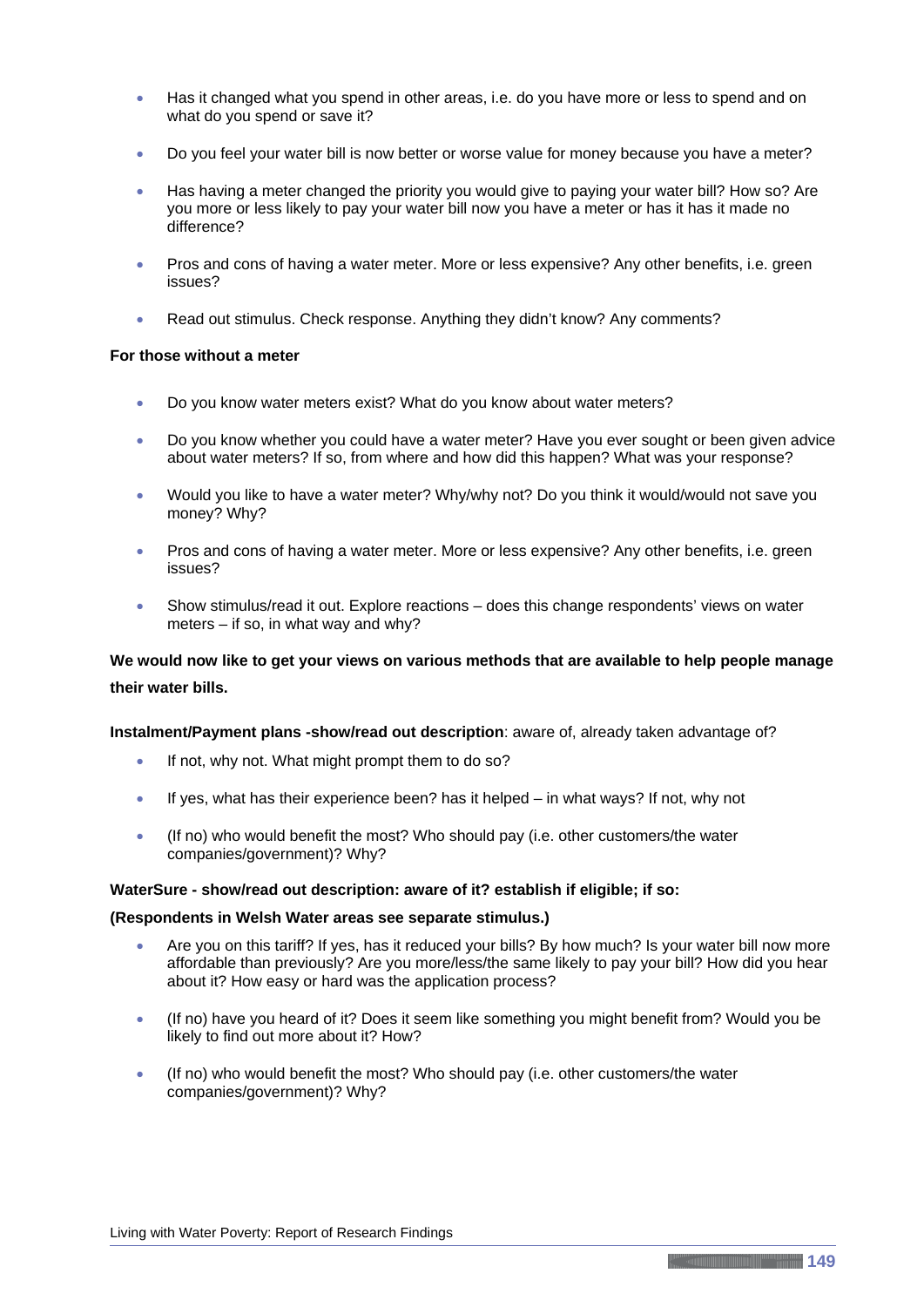#### **Water Direct - show/read out description: aware of it? establish if eligible; if so:**

- Are you using this scheme? If yes, has it made payments and clearing your arrears easier or harder? How long have you been on it? How did you find out about it? How was the application process-easy or hard? Is your water bill now more affordable? Would you like to stay on it when you have cleared your arrears? Why/why not?
- (If no) do you think you would be able to take advantage of this scheme? Why? Have you heard of it? Will you be likely to find out about it? How?
- (If no) who would benefit the most? Who should pay (i.e. other customers/the water companies/government)? Why?

#### **Charitable Trusts - show/read out description: aware of it?**

- Have you received an award from a charitable trust? If yes, has it made payments and clearing your arrears easier or harder? How did you find out about it? How was the application processeasy or hard? (Where relevant) who were you referred by? Is your water bill now more affordable? Better value/worse/the same value for money?
- (If no) do you think you would be able to take advantage of this type of scheme? Would you want to? Why/why not? Will you be likely to find out about it? How?
- (If no) who would benefit the most? Who should pay (i.e. other customers/the water companies/government)? Why?

#### **Restart Schemes - show/read out description: aware of it?**

- Have you had your arrears paid off in this way? If yes, has it made payments easier or harder? How did you find out about it? How was the application process-easy or hard? Is your water bill now more affordable? Better value/worse/the same value for money? Has it changed the amount of disposable income you have?
- (If no) do you think you would be able to take advantage of this type of scheme? Would you want to? Why/why not? Will you be likely to find out about it? How?
- (If no) who would benefit the most? Who should pay (i.e. other customers/the water companies/government)? Why?

### **We would now like to finish by asking some questions about your water bill taking into account everything we have discussed so far.**

In overall terms, how would you say you feel about your water bill:

- Is the amount you pay fair for the water and sewerage services that you get? Has that changed lately?
- Is it now more or less affordable than in the past? In what way?
- Has your water company helped you manage your bill? How?

What types of help and assistance would you like to have ideally?

- Proactive or reactive?
- Where should it come from?
- How should it be delivered?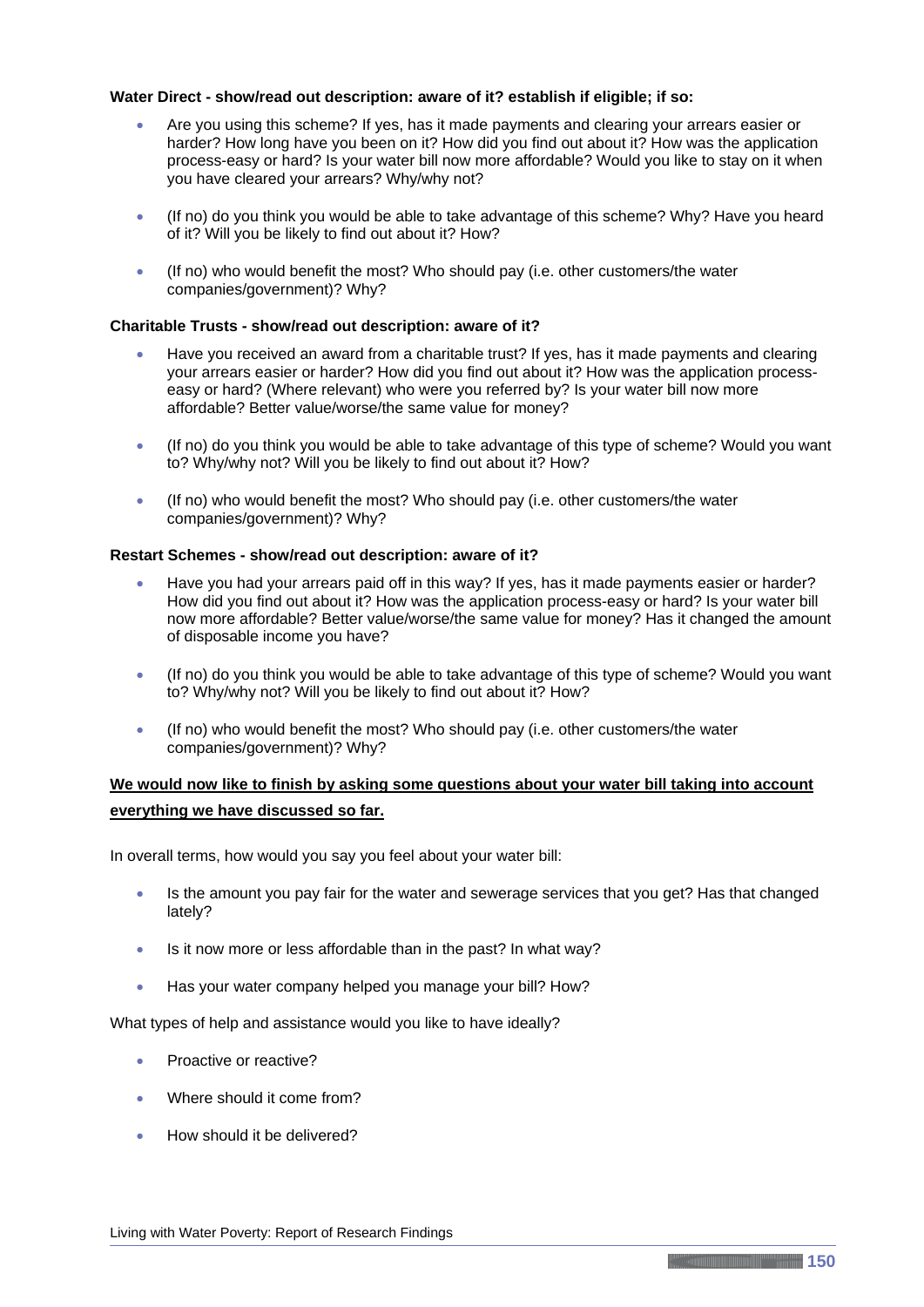- Who should qualify?
- Who should pay for it?
- What form should it take, for example a direct money grant or payment made directly to the water company?
- What would make you more likely to seek help when necessary? Barriers/as previously established?

### **Thank and Close**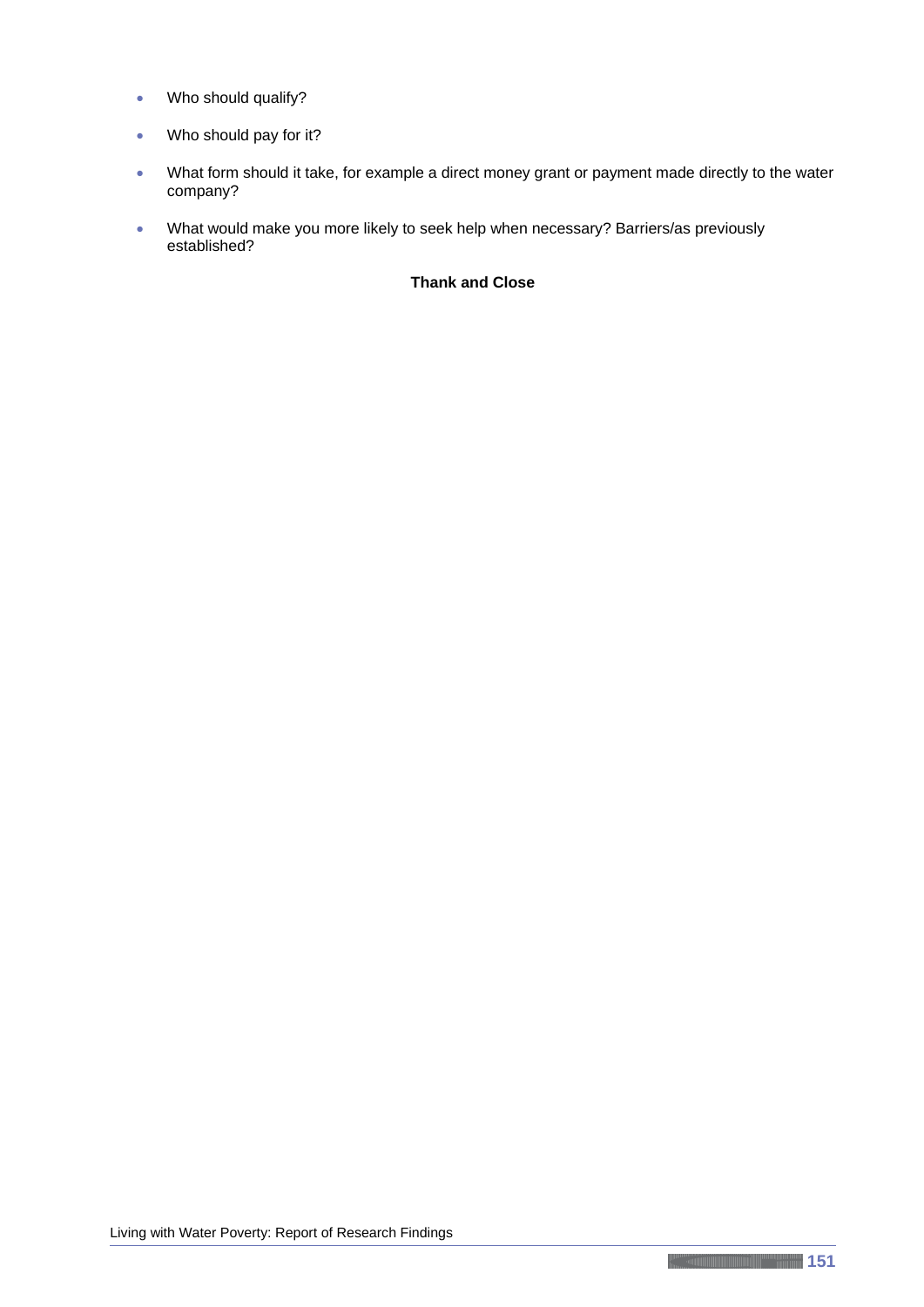### 12.3 Stimulus Material

### 12.3.1 Water Meters

- Most households get a bill every 6 months based on the amount of water they use.
- Apply direct to company and meter is fitted free of charge where it is practical to do so.
- Where it can't be fitted, householders are offered a bill based on an assessment of typical water usage based on type of property, number of occupants etc.
- 12 month trial period can return to unmetered billing but meter remains and will be used to bill the next occupier.
- Typically will benefit smaller households with one or two occupants living in larger properties rather than larger families in smaller properties.

### 12.3.2 Methods of Helping People Manage Their Water Bills

### **Payment frequency**

- Payments can be made by monthly instalments
- Payments are also available by fortnightly and weekly instalments by special arrangement with the company

### **Where and how to pay**

- Payment can be made by direct debit, or at a Post Office or bank, or a PayPoint or Payzone outlet
- There may be a charge for payment at Post Offices and banks
- Some Housing Associations and Neighbourhood Offices will take payment free of charge

### 12.3.3 WaterSure

- Aims to ensure low income households that need to use a lot of water e.g. a large family, do not have to limit their use of water
- Eligibility
	- must have a water meter
	- receiving means tested benefits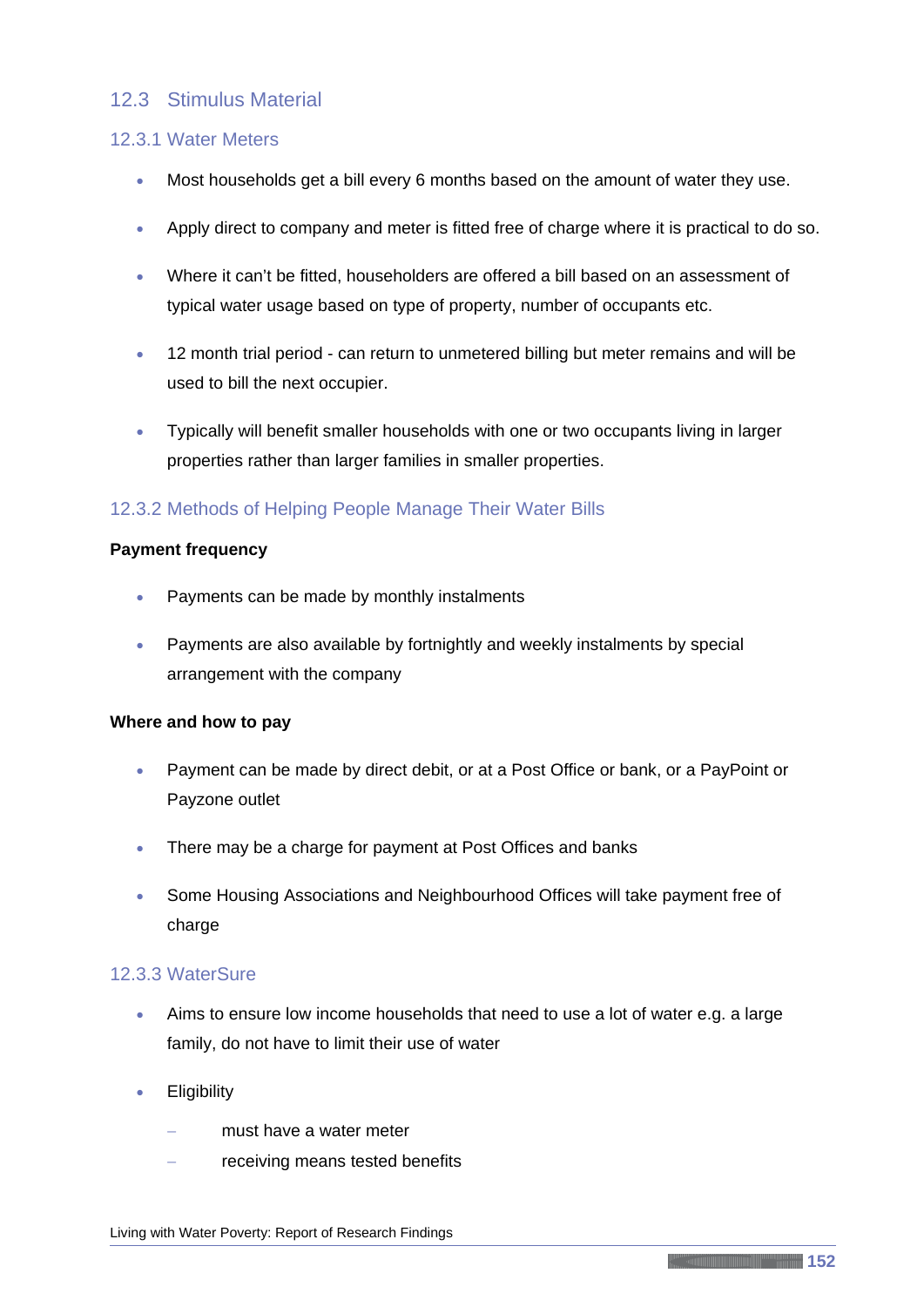- and either
	- have three or more children under 19 at home (for which CHB is received)
- or
	- − or a medical condition means more water than usual is used
- Application process: customer applies direct to local water company
- Water bill is capped at the level of the water company's average metered bill. Costs are recovered via other customers' bills (less than £1 per year)

### 12.3.4 Welsh Water Assist

- New scheme replaces WaterSure from April 2009
- The Welsh Water Assist Tariff exists to help low income families and individuals with relevant medical conditions by offering reduced water charges
- Eligibility
	- Both metered and unmetered customers can apply
	- The bill payer or a member of the household is in receipt of a qualifying benefit or tax credit
- and either
	- has three or more children under 19 at home (for which CHB is received)
	- − or a medical condition means more water than usual is used
- This year the Welsh Water Assist Tariff charges are: £125 for water and £125 for sewerage for the period 1/4/09 to 31/3/10
- If your property is supplied by a water meter and the charge calculated from actual usage shown on the meter using the standard measured tariff, is less than the 'Welsh Water Assist' tariff, your bill will be based on the actual reading. Otherwise the bill will be capped at the 'Welsh Water Assist' level

#### 12.3.5 Water Direct

- Water charges are paid out of benefits direct to the water company
- The scheme is only available to customers with arrears
- In addition to having arrears, customers also need to be on income based benefits (Income Support, Job Seekers Allowance or Pension Credit)
- Water companies can collect current charges and a contribution to arrears direct from benefits. Some customers find this can help them to budget. Deductions are fixed at set amounts which cannot be exceeded

### 12.3.6 Charitable Trust Funds

• A number of water companies have these schemes and although the detail of different company schemes varies they generally work as follows: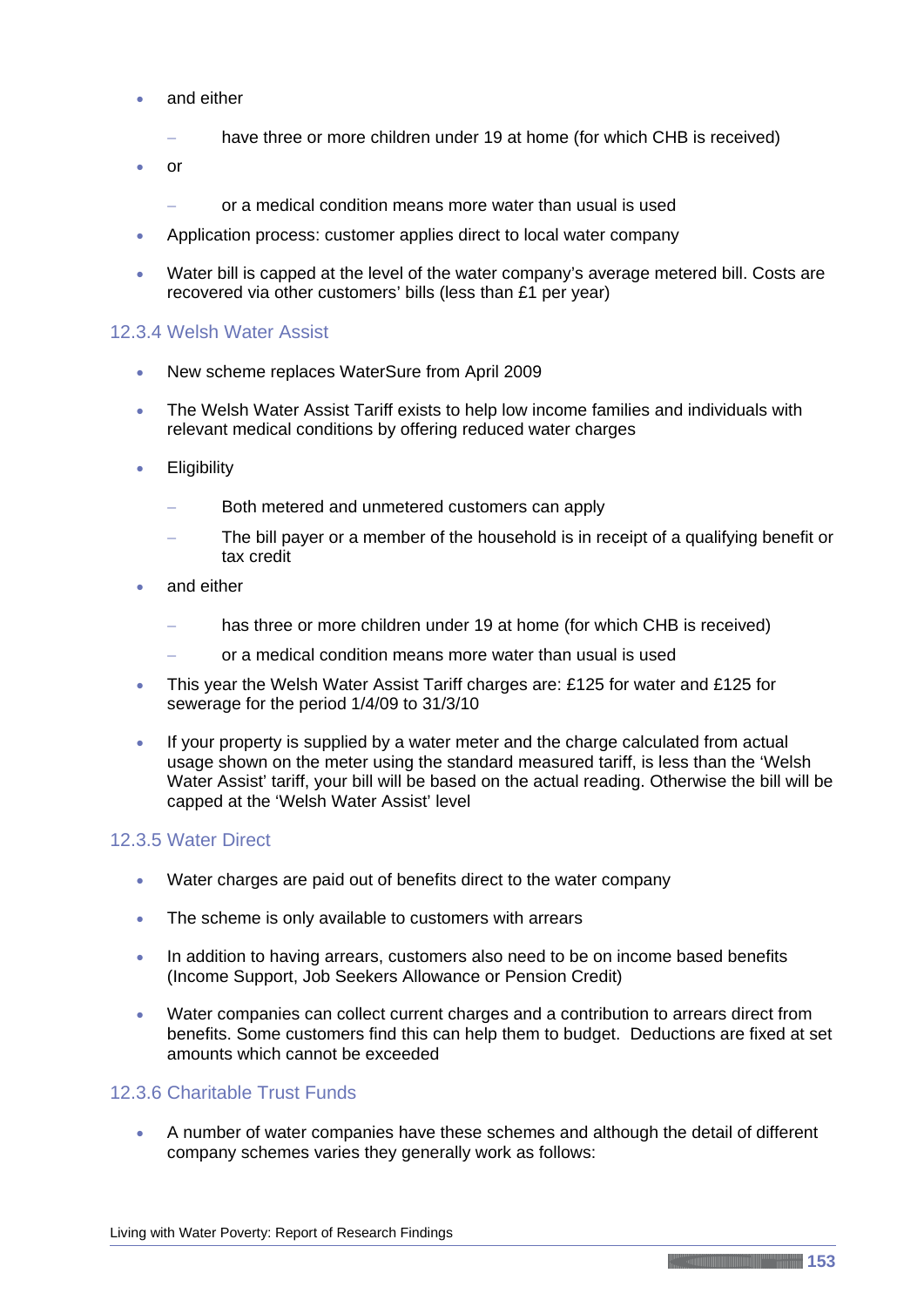- They are for customers in severe financial hardship
- Applicants go through a financial assessment process, often via Citizen's Advice Bureau (CAB)
- CAB applies to the trust fund on behalf of the customer
- A grant may then be awarded to the customers' priority creditors including the water company. Sometimes this is conditional on the customer showing a genuine desire to manage their finances in the future, for example, by sticking to agreed payments with their water company
- Most grants are made on a one-off basis, occasionally it is possible to reapply to the trust after a certain time

### 12.3.7 Restart schemes

- A number of water companies have these schemes and although the detail of different company schemes varies they generally work as follows:
- The schemes are for customers who are struggling and genuinely can't pay their water and sewerage bills
- The restart scheme aims to help customers manage their money better by getting them back into the habit of making regular payment on their water and sewerage bills
- If payments are kept up for six months or a year, the water company will write off some or all of the remaining debt
- Application may be made to the water company via the CAB, money advisor or direct to the water company
- The costs of these schemes may be paid for in other customers' bills